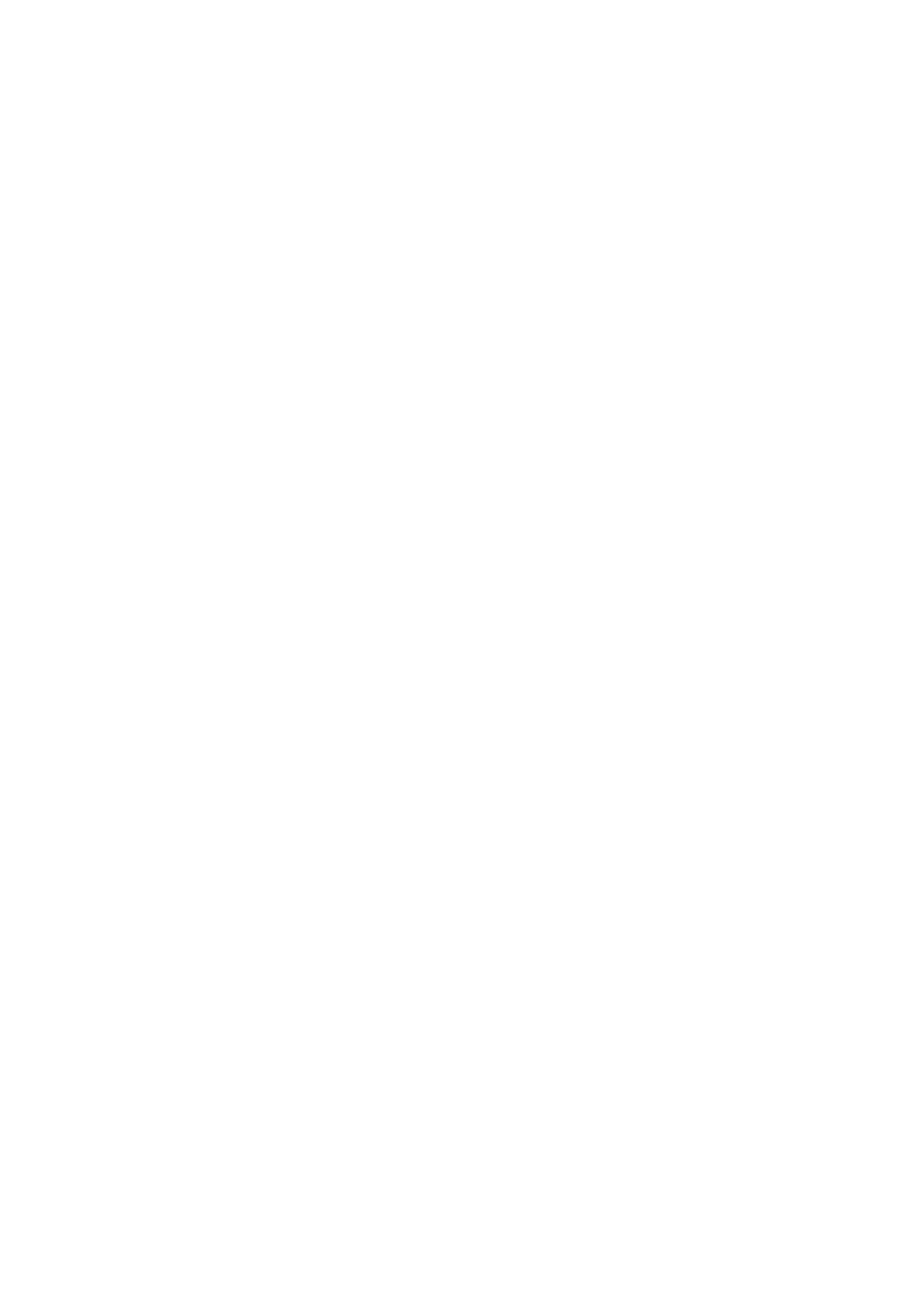# **CITY OF COCKBURN**

# **SUMMARY OF AGENDA TO BE PRESENTED TO THE ORDINARY COUNCIL MEETING TO BE HELD ON TUESDAY, 20 FEBRUARY 2001 AT 7:30 P.M.**

# **Page**

 $\overline{\phantom{0}}$ 

| 1.               |                                                                                                         |                                                                                                                    |                |
|------------------|---------------------------------------------------------------------------------------------------------|--------------------------------------------------------------------------------------------------------------------|----------------|
| 2.               | APPOINTMENT OF PRESIDING MEMBER (IF REQUIRED) 1                                                         |                                                                                                                    |                |
| 3.               |                                                                                                         |                                                                                                                    |                |
| $\overline{4}$ . | ACKNOWLEDGEMENT OF RECEIPT OF WRITTEN DECLARATIONS                                                      |                                                                                                                    |                |
| 5.               |                                                                                                         |                                                                                                                    |                |
| 6.               |                                                                                                         | ACTION TAKEN ON PREVIOUS PUBLIC QUESTIONS TAKEN ON                                                                 |                |
| 7.               |                                                                                                         |                                                                                                                    |                |
| 8.               |                                                                                                         |                                                                                                                    |                |
|                  | 8.1                                                                                                     | (OCM1_2_2001) - ORDINARY COUNCIL MEETING - 16/1/2001                                                               | 2              |
| 9.               |                                                                                                         |                                                                                                                    |                |
| 10.              |                                                                                                         |                                                                                                                    |                |
| 11.              |                                                                                                         | BUSINESS LEFT OVER FROM THE PREVIOUS MEETING (If                                                                   |                |
| 12.              | DECLARATION BY COUNCILLORS WHO HAVE NOT GIVEN DUE<br>CONSIDERATION TO MATTERS CONTAINED IN THE BUSINESS |                                                                                                                    |                |
| 13.              |                                                                                                         |                                                                                                                    |                |
|                  | 13.1                                                                                                    | (OCM1 2 2001) - MOTION - ANNUAL ELECTORS MEETING - REVIEW OF<br>POLICY C2.3 (DMG) (1713) (ATTACH)                  | $\overline{2}$ |
|                  | 13.2                                                                                                    | (OCM1_2_2001) - COUNCIL DELEGATE - VOLUNTEER HOME SUPPORT<br>MANAGEMENT COMMITTEE (1701; 8926) (DMG)               | 4              |
| 14.              |                                                                                                         |                                                                                                                    | 5              |
|                  | 14.1                                                                                                    | (OCM1 2 2001) - PURCHASE OF VEHICLE FOR DEVELOPMENT<br>COMPLIANCE OFFICER - BUDGET ADJUSTMENT (5405) (SMH)         | 5              |
|                  | 14.2                                                                                                    | (OCM1 2 2001) - DELEGATED AUTHORITY - DA-PD49 - SUBDIVISION<br>POLICY FOR SAND EXTRACTION SITES AND OTHER SITES IN |                |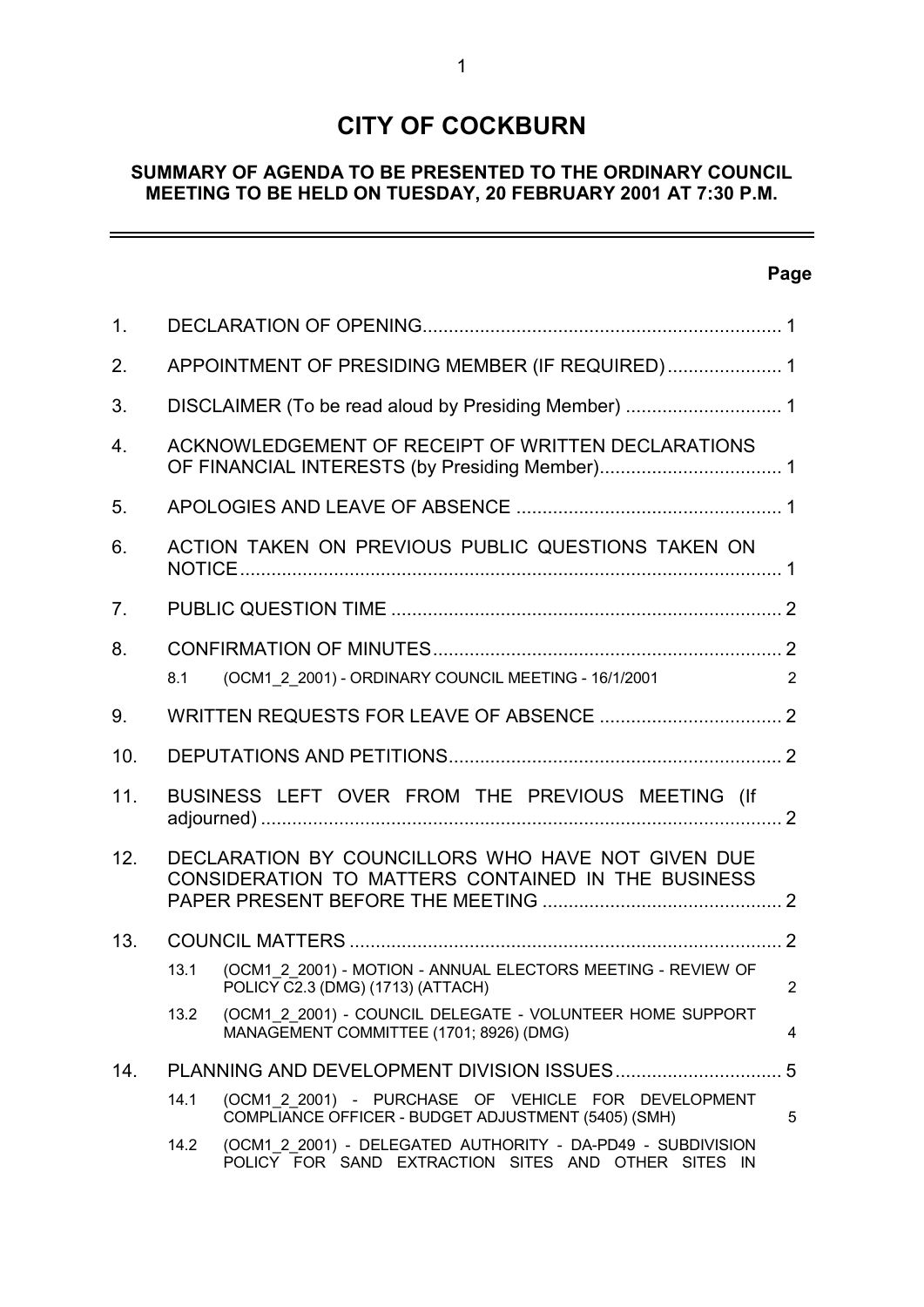JANDAKOT AND BANJUP NORTH OF ARMADALE ROAD (1054) (SMH) (ATTACH) 8 14.3 (OCM1\_2\_2001) - PROPOSED ADDITIONS TO EXISTING NURSING HOME - LOTS 53, 54 & 63; 23, 25 & 27 IVERMEY ROAD, HAMILTON HILL - OWNER: HAMILTON HILL OWNERSHIP PTY LTD - APPLICANT: MONTAGUE GRANT ARCHITECTS PTY LTD (2205124/2203745/2203746) (RH) (MAP 7) (ATTACH) 10 14.4 (OCM1\_2\_2001) - REVISED PLANS FOR PROPOSED DOUBLE GARAGE -HERITAGE SITE - LOT 407, 33 LINTOTT WAY, SPEARWOOD - OWNER: I & K SEPAROVICH - APPLICANT: HERITAGE OUTDOOR (3210191) (SA) (ATTACH) 15 14.5 (OCM1\_2\_2001) - REVIEW OF APPOINTMENT OF DELEGATES/ REPRESENTATIVES TO JANDAKOT AIRPORT GROUP AND JANDAKOT AIRPORT CONSULTATIVE COMMITTEE (WJH) (1211) 19 14.6 (OCM1\_2\_2001) - PROPOSED RETIREMENT VILLAGE AND NURSING HOME - PT LOT 152 PEARSON DRIVE, SUCCESS - OWNER: CAVERSHAM PROPERTIES - APPLICANT: TAYLOR BURRELL PLANNING CONSULTANTS (5515381) (CC) (MAP 20) (ATTACH) 21 14.7 (OCM1\_2\_2001) - AMENDMENT TO DISTRICT ZONING SCHEME NO. 2 -AMENDMENT NO. 228 TO RECLASSIFY CSL400 LOT PT 20 ON THE CORNER OF ROCKINGHAM ROAD AND COLEVILLE CRESCENT, SPEARWOOD FROM COUNCIL USE TO COMMERCIAL (9228) (SMH) 27 14.8 (OCM1\_2\_2001) - NON-APPROVED SATELLITE DISH - LOT 318; 9 NANCY WAY, COOGEE - OWNER/APPLICANT: A SARDINHA (3316645) (SC) (MAP 15.116) (ATTACH) 30 14.9 (OCM1\_2\_2001) - ENVIRONMENTAL WORKS - BIBRA LAKE (6129) (AJB) 32 14.10 (OCM1\_2\_2001) - APPOINTMENT OF DELEGATES/ REPRESENTATIVES TO PERTH AIRPORTS MUNICIPALITIES GROUP (1701; 1212) (WJH) (ATTACH) 36 14.11 (OCM1\_2\_2001) - REVISED SUCCESS STRUCTURE PLAN - LOT 1, 2, 3, 4 AND PT LOT 223 PEARSON DRIVE AND PT LOT 19 BARTRAM ROAD, SUCCESS - OWNER: GOLD ESTATES LIMITED AND PHOENIX RIDGE P/L - APPLICANT: DEVELOPMENT PLANNING STRATEGIES (9505) (CC) (MAP 15 & 20) (ATTACH) 38 14.12 (OCM1\_2\_2001) - PROPOSED STRUCTURE PLAN AND SUBDIVISION - LOT 202 RUSSELL ROAD, BANJUP - OWNER: JAMBOREE PTY LTD (UNDER CONTRACT OF SALE TO AUSTRALAND HOLDINGS LTD) - APPLICANT: TAYLOR BURRELL TOWN PLANNING AND DESIGN (9638; 115679) (SOS) (MAP 20 & 21) (ATTACH) 42 15. FINANCE AND CORPORATE SERVICES DIVISION ISSUES.................. 51 15.1 (OCM1\_2\_2001) - LIST OF CREDITORS PAID (5605) (KL) (ATTACH) 51 15.2 (OCM1\_2\_2001) - DEDICATION - PURSUANT TO SECTION 56 OF THE LAND ADMINISTRATION ACT - PORTION OF CARMEL WAY, SUCCESS AND ACCEPTANCE OF PARKING RESERVE OFF CARMEL WAY, SUCCESS (5513032) (KJS) 52 15.3 (OCM1\_2\_2001) - ESTABLISHMENT OF A COMMUNITY BANK - BENDIGO BANK (5101) (KL) 53 15.4 (OCM1\_2\_2001) - COOGEE CARAVAN PARK MANAGEMENT AGREEMENT RESERVE 29678 (1913; 3310064) (KJS) 58 15.5 (OCM1\_2\_2001) - INSURANCE CLAIM - N L CORREIA VERSUS INSURANCE COMMISSION OF WA AND CITY OF COCKBURN (5509) (KL) 61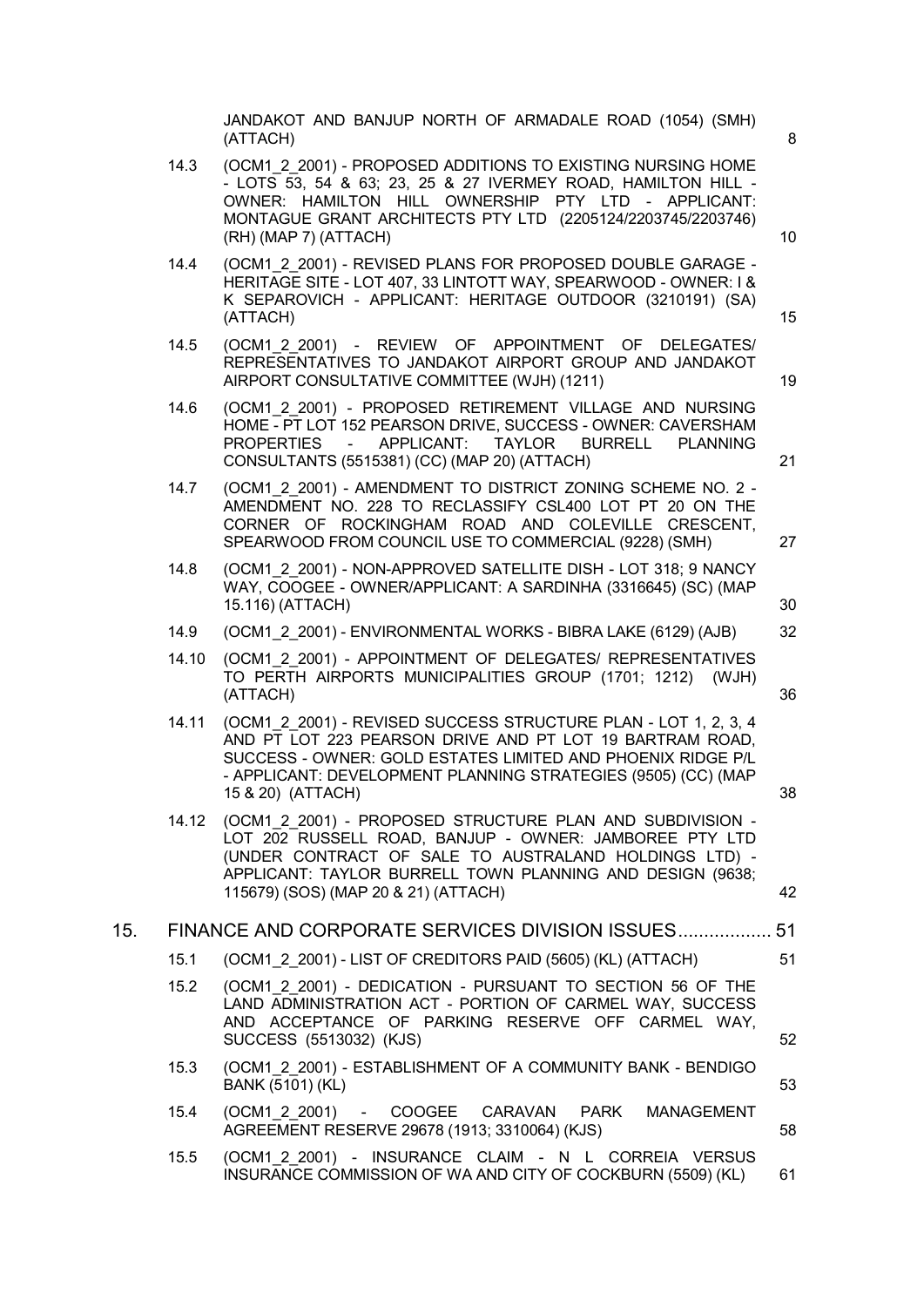| 16. |      |                                                                                                                              |    |
|-----|------|------------------------------------------------------------------------------------------------------------------------------|----|
|     | 16.1 | (OCM1 2 2001) - GERALD STREET/DOOLETTE STREET TRAFFIC<br>MANAGEMENT - OCCASIONAL COMMITTEE (450037; 450036) (JR)<br>(ATTACH) | 63 |
|     | 16.2 | (OCM1 2 2001) - PEDESTRIAN CROSSING FACILITIES AT COCKBURN<br>ROAD, COOGEE (450002) (JR)                                     | 65 |
|     | 16.3 | (OCM1 2 2001) - BEELIAR DRIVE CYCLEWAY BETWEEN THE GRANGE<br>AND HAMMOND ROAD - AGM OF ELECTORS (1713; 450953) (JR)          | 66 |
|     | 16.4 | (OCM1 2 2001) - GREENING PLAN SEEDS FROM COCKBURN<br>NURSERIES - AGM OF ELECTORS (6129) (JR)                                 | 67 |
|     | 16.5 | (OCM1 2 2001) - ROCKINGHAM ROAD RENOVATION AND GREENING -<br>AGM OF ELECTORS (1713; 450498) (JR)                             | 69 |
|     | 16.6 | (OCM1 2 2001) - INSTALLATION OF SIGNS AND PAVEMENT MARKINGS<br>ON NEW ROADWORKS (1332) (JR)                                  | 71 |
| 17. |      |                                                                                                                              |    |
|     | 17.1 | (OCM1_2_2001) - BUSH FIRE COMMITTEE MEETING TIME AND DATES<br>$(1550)$ (JJ)                                                  | 73 |
|     | 17.2 | (OCM1 2 2001) - ELECTORS MEETING FEBRUARY 2001 SECURITY<br>PATROLS PANORAMA GARDENS (9519) (RA)                              | 74 |
|     | 17.3 | (OCM1 2 2001) - PROPOSED LEASE OF THE NGALLA MAYA RESPITE<br>HOUSE TO WASA PERSONAL ASSISTANTS (8410) (GMB)                  | 76 |
| 18. |      |                                                                                                                              |    |
| 19. |      | MOTIONS OF WHICH PREVIOUS NOTICE HAS BEEN GIVEN 79                                                                           |    |
|     | 19.1 | (OCM1 2 2001) - CLR HUMPHREYS - CODE OF CONDUCT DOCUMENTS<br>$(1054)$ (DMG)                                                  | 79 |
| 20. |      | NOTICES OF MOTION GIVEN AT THE MEETING FOR                                                                                   |    |
| 21. |      | NEW BUSINESS OF AN URGENT NATURE INTRODUCED BY<br>DECISION OF MEETING BY COUNCILLORS OR OFFICERS 81                          |    |
| 22. |      | MATTERS TO BE NOTED FOR INVESTIGATION, WITHOUT                                                                               |    |
| 23. |      |                                                                                                                              |    |
| 24. |      | RESOLUTION OF COMPLIANCE (Section 3.18(3), Local Government                                                                  |    |
| 25. |      |                                                                                                                              |    |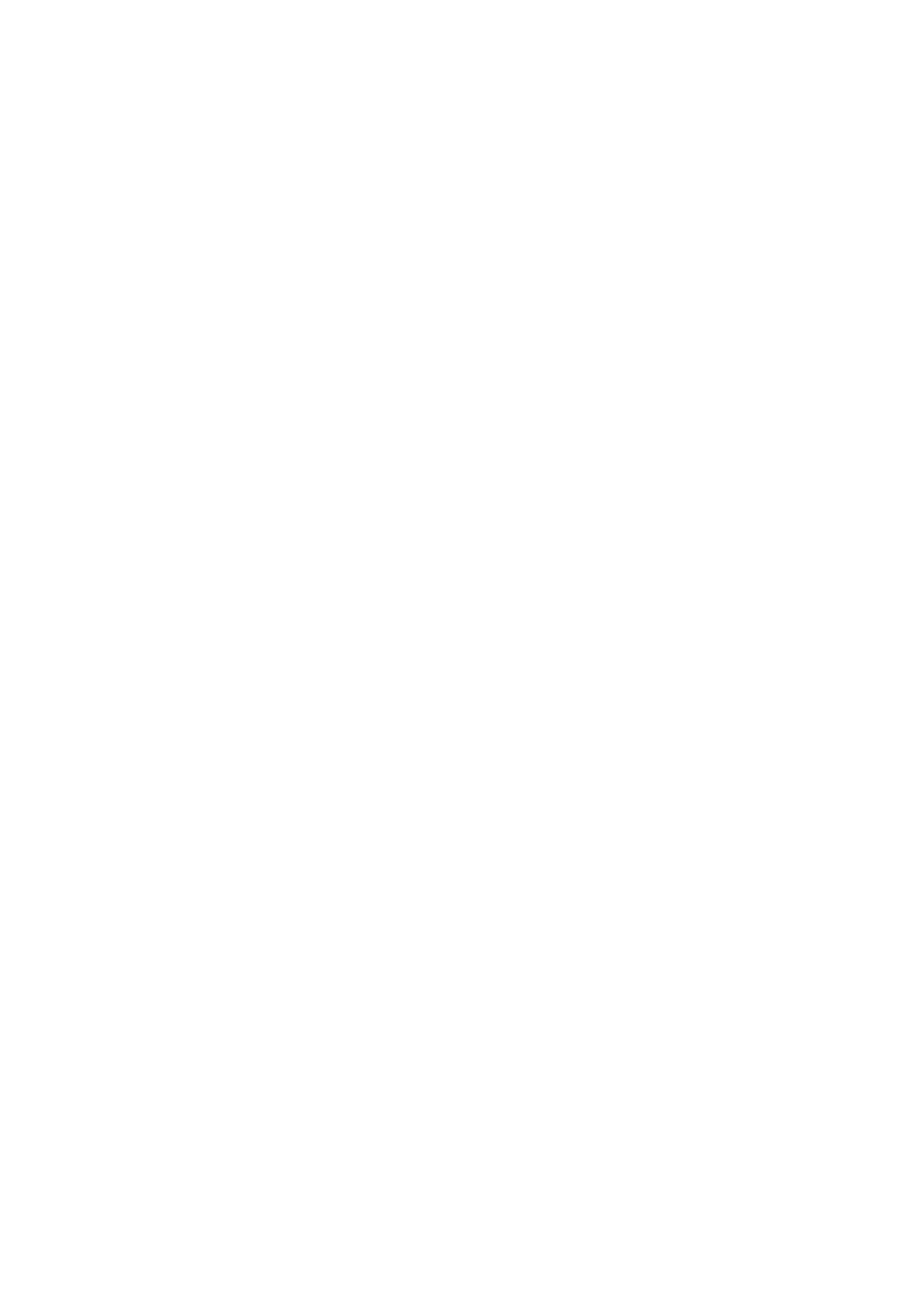# **CITY OF COCKBURN**

**AGENDA TO BE PRESENTED TO THE ORDINARY COUNCIL MEETING TO BE HELD ON TUESDAY, 20 FEBRUARY 2001 AT 7:30 P.M.**

## **1. DECLARATION OF OPENING**

## **2. APPOINTMENT OF PRESIDING MEMBER** (IF REQUIRED)

Nil

## **3. DISCLAIMER (To be read aloud by Presiding Member)**

Members of the public who attend Council Meetings, should not act immediately on anything they hear at the Meetings, without first seeking clarification of Council's position. Persons are advised to wait for written advice from the Council prior to taking action on any matter that they may have before Council.

## **4. ACKNOWLEDGEMENT OF RECEIPT OF WRITTEN DECLARATIONS OF FINANCIAL INTERESTS (by Presiding Member)**

## **5. APOLOGIES AND LEAVE OF ABSENCE**

Mr B. Greay Facebook Fannual Leave Mr A. Crothers - Annual Leave

#### **6. ACTION TAKEN ON PREVIOUS PUBLIC QUESTIONS TAKEN ON NOTICE**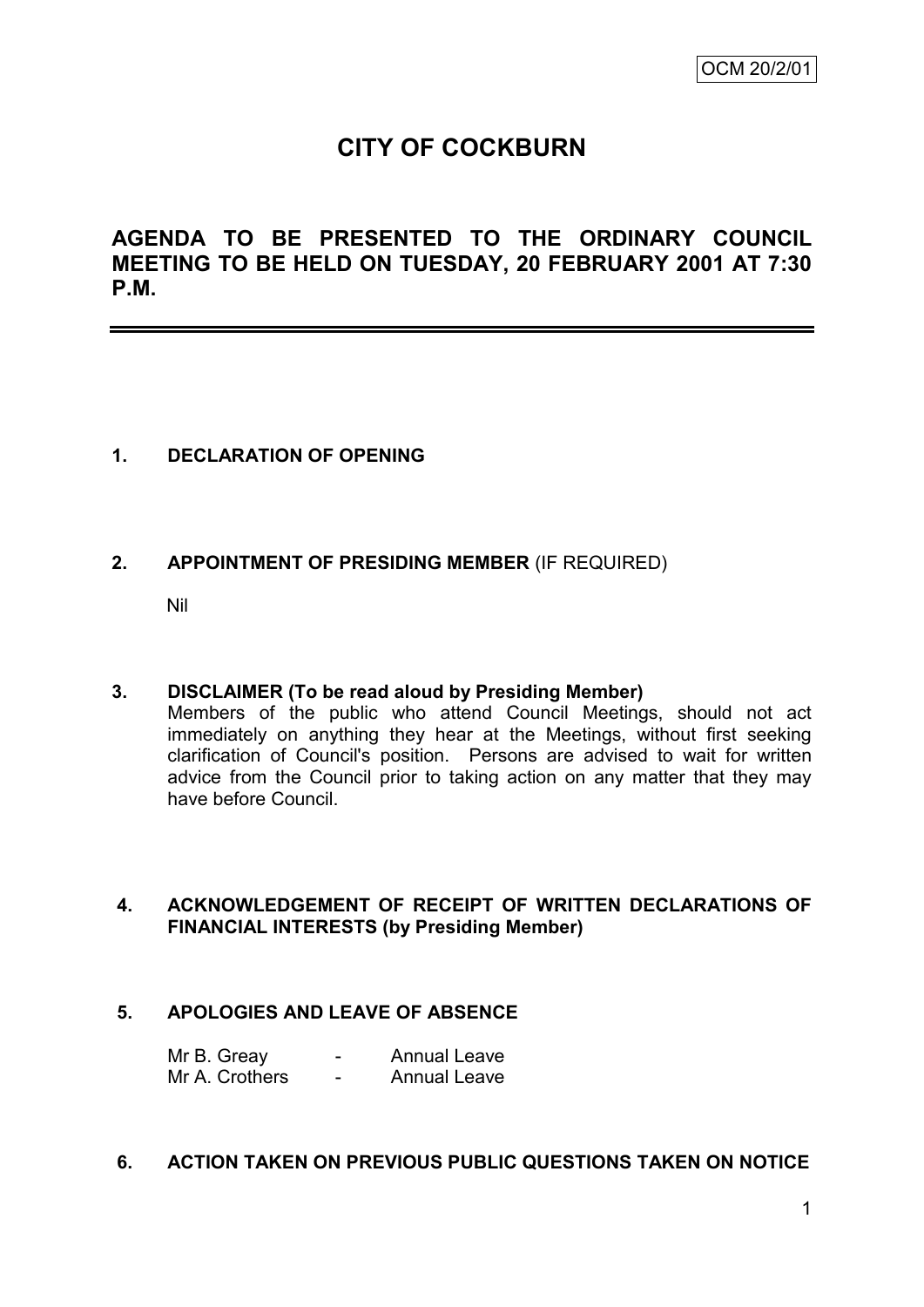OCM 20/2/01

## **7. PUBLIC QUESTION TIME**

## **8. CONFIRMATION OF MINUTES**

**8.1 (OCM1\_2\_2001) - ORDINARY COUNCIL MEETING - 16/1/2001**

# **RECOMMENDATION** That the Minutes of the Ordinary Council Meeting held on Tuesday, 16 January 2001 be confirmed as a true and accurate record.

## **9. WRITTEN REQUESTS FOR LEAVE OF ABSENCE**

#### **10. DEPUTATIONS AND PETITIONS**

- **11. BUSINESS LEFT OVER FROM THE PREVIOUS MEETING (If adjourned)**
- **12. DECLARATION BY COUNCILLORS WHO HAVE NOT GIVEN DUE CONSIDERATION TO MATTERS CONTAINED IN THE BUSINESS PAPER PRESENT BEFORE THE MEETING**

#### **13. COUNCIL MATTERS**

**13.1 (OCM1\_2\_2001) - MOTION - ANNUAL ELECTORS MEETING - REVIEW OF POLICY C2.3 (DMG) (1713) (ATTACH)**

# **RECOMMENDATION**

That Council retain Council Policy C2.3 "Establishment of Community Based Committees" in its current form, for the reason that the Policy is considered to be fair and equitable in its practical application.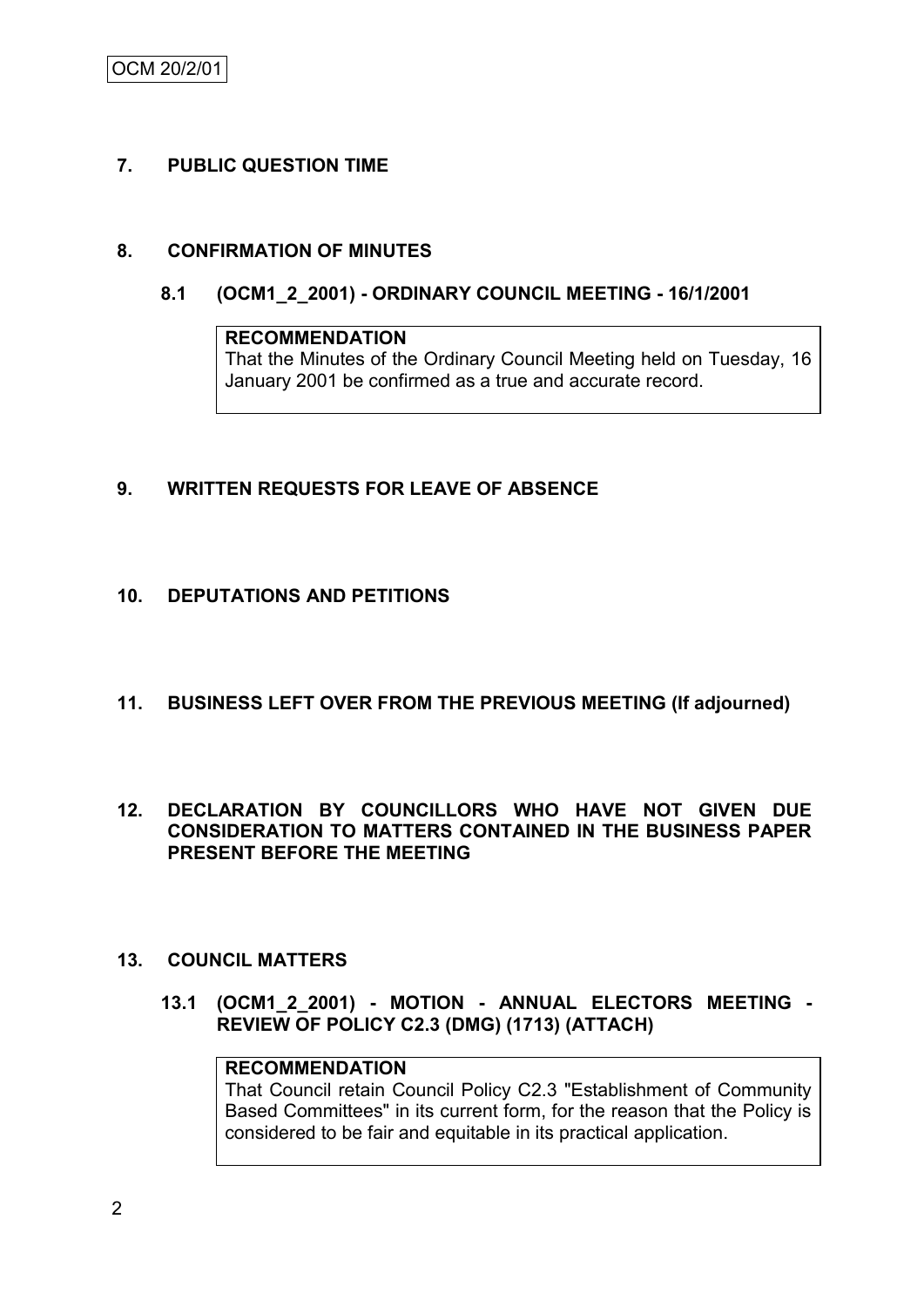# **COUNCIL DECISION**

#### **Background**

At the Annual Electors Meeting conducted on 5 February 2001, the following motion was passed.

*"that Council review Policy C3.2 "Community Based Committees" to ensure that it is possible for the community members sitting on such committees to formulate recommendations in their own right."*

#### **Submission**

In accordance with Section 5.33 of the Local Government Act, 1995, Council is required to consider the decision of the Electors Meeting.

#### **Report**

Policy C2.3 was adopted in July 2000, as a means of demonstrating to the community that Council is willing to employ participative practices in its decision-making processes.

By enabling the establishment of Community Based Committees (CBC's) Council is flagging its intention to engage the community in assisting it to decide on matters which are of local area significance.

At its December 2000 meeting, Council utilised the Policy for the first time as a means of soliciting the views of local residents to assist it resolve a traffic flow issue in the vicinity of Gerald and Doolette Streets, Spearwood.

Council's decision was to establish a C.B.C., to consist of Elected Members (2), Council Staff (1) and community representatives (2 – one each representing the views of residents from Gerald Street and Doolette Street).

The Electors Meeting resolution was for Council to review its Policy to "enable Community members on these Committees to formulate recommendations in their own right." It is assumed from the wording of the resolution that this could be achieved by having the composition of such Committees "weighted" with Community Members.

This, in fact, can be achieved within the terms of the current Policy which allows for Council membership to be restricted to one Elected Member and one Council employee and Community membership to be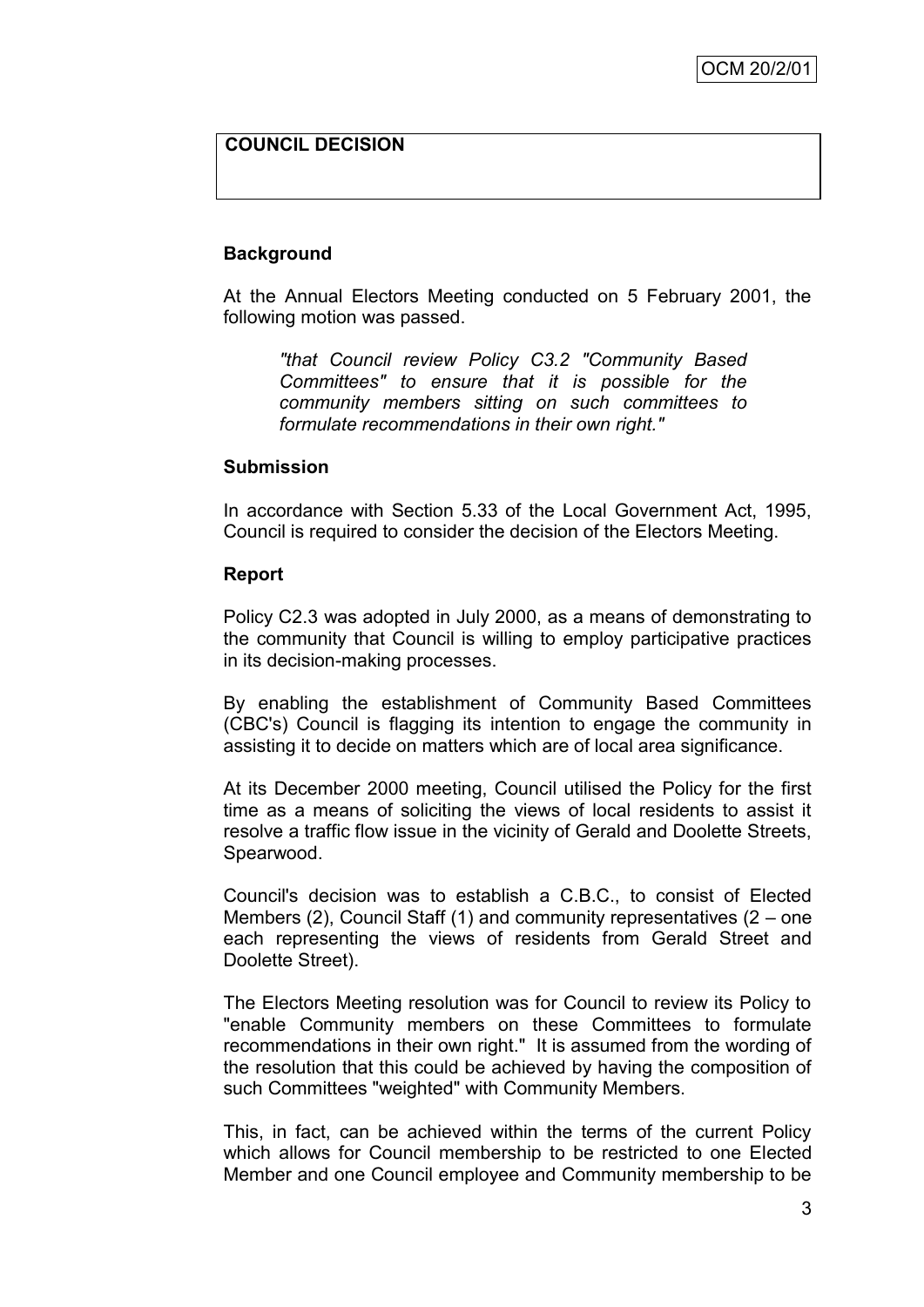up to three persons. This allows for the majority of membership to come from the community, even though Council determined this was not the desired outcome in its choice for membership of the Gerald/ Doolette Streets C.B.C.

In addition, it is submitted that where there is a divergence of opinion in the community over a particular local issue, it would not be possible, nor appropriate, for greater numbers of community representatives to be appointed to a C.B.C. with an expectation that the outcome would be one of universal agreement.

Furthermore, current Policy enables Council to delegate its decisionmaking capabilities to such Committees where it is considered appropriate and beneficial to do so.

Accordingly, it is considered the current Policy (copy attached) is flexible enough to suit the needs of Council, while displaying ample opportunity for community involvement in such issues to an appropriate level.

Attached for further information, is an extract from the Officer's Report which accompanied the item presented to Council in July 2000, which resulted in the adoption of Policy C2.3.

#### **Strategic Plan/Policy Implications**

Key Result Area "Facilitating the Needs of Your Community" refers.

#### **Budget/Financial Implications**

N/A

## **Implications of Section 3.18(3) Local Government Act, 1995**

Nil.

## **13.2 (OCM1\_2\_2001) - COUNCIL DELEGATE - VOLUNTEER HOME SUPPORT MANAGEMENT COMMITTEE (1701; 8926) (DMG)**

#### **RECOMMENDATION**

That Council appoint **Example 2** as its delegate to the Volunteer Home Support Management Committee.

# **COUNCIL DECISION**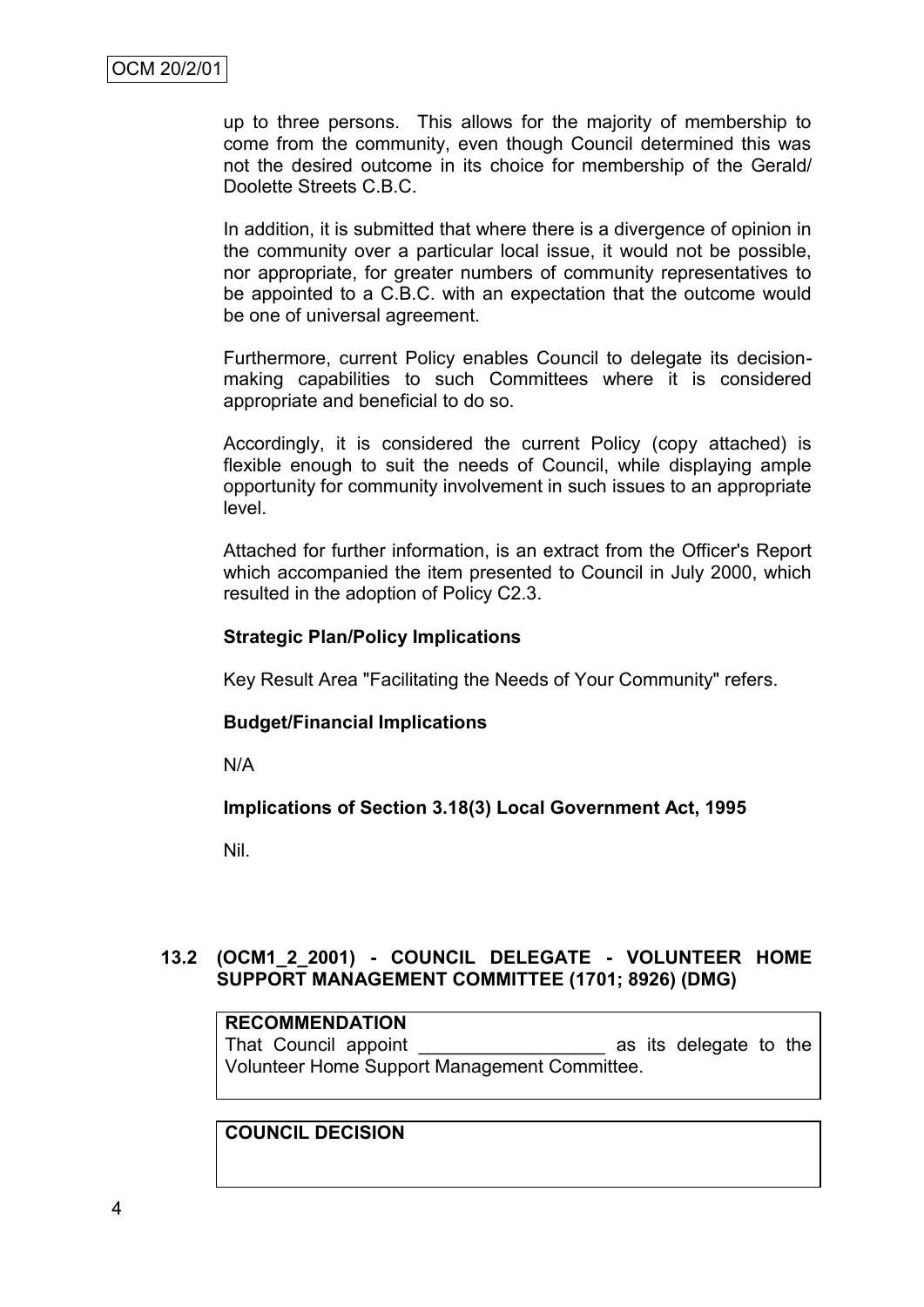# **Background**

At the Special Meeting of Council conducted on 12 December 2000, Council decided not to appoint a delegate to the Volunteer Home Support (Inc).

## **Submission**

Correspondence has been received from Volunteer Home Support (Inc.) requesting that Council appoint Clr Humphreys to be its delegate to this organisation.

## **Report**

Volunteer Home Support provides a number of services to the frail aged and people with disabilities located within the cities of Fremantle, Cockburn and Melville. Delegates from each of the three councils have been members of Volunteer Home Support Management Committee for a number of years. Clr Humphreys has represented the City of Cockburn in the past.

## **Strategic Plan/Policy Implications**

Key Result Area "Managing Your City" refers.

# **Budget/Financial Implications**

N/A

**Implications of Section 3.18(3) Local Government Act, 1995**

Nil.

# **14. PLANNING AND DEVELOPMENT DIVISION ISSUES**

## **14.1 (OCM1\_2\_2001) - PURCHASE OF VEHICLE FOR DEVELOPMENT COMPLIANCE OFFICER - BUDGET ADJUSTMENT (5405) (SMH)**

| <b>RECOMMENDATION</b><br>That Council: |                                                                                                                                |  |  |
|----------------------------------------|--------------------------------------------------------------------------------------------------------------------------------|--|--|
| (1)                                    | approve the reallocation of budget funds from the Planning and<br>Development Division Salaries Account No. 500200 (\$10,000); |  |  |
| (2)                                    | increase the Development Application Income Account No.<br>500102 by \$15,000; and                                             |  |  |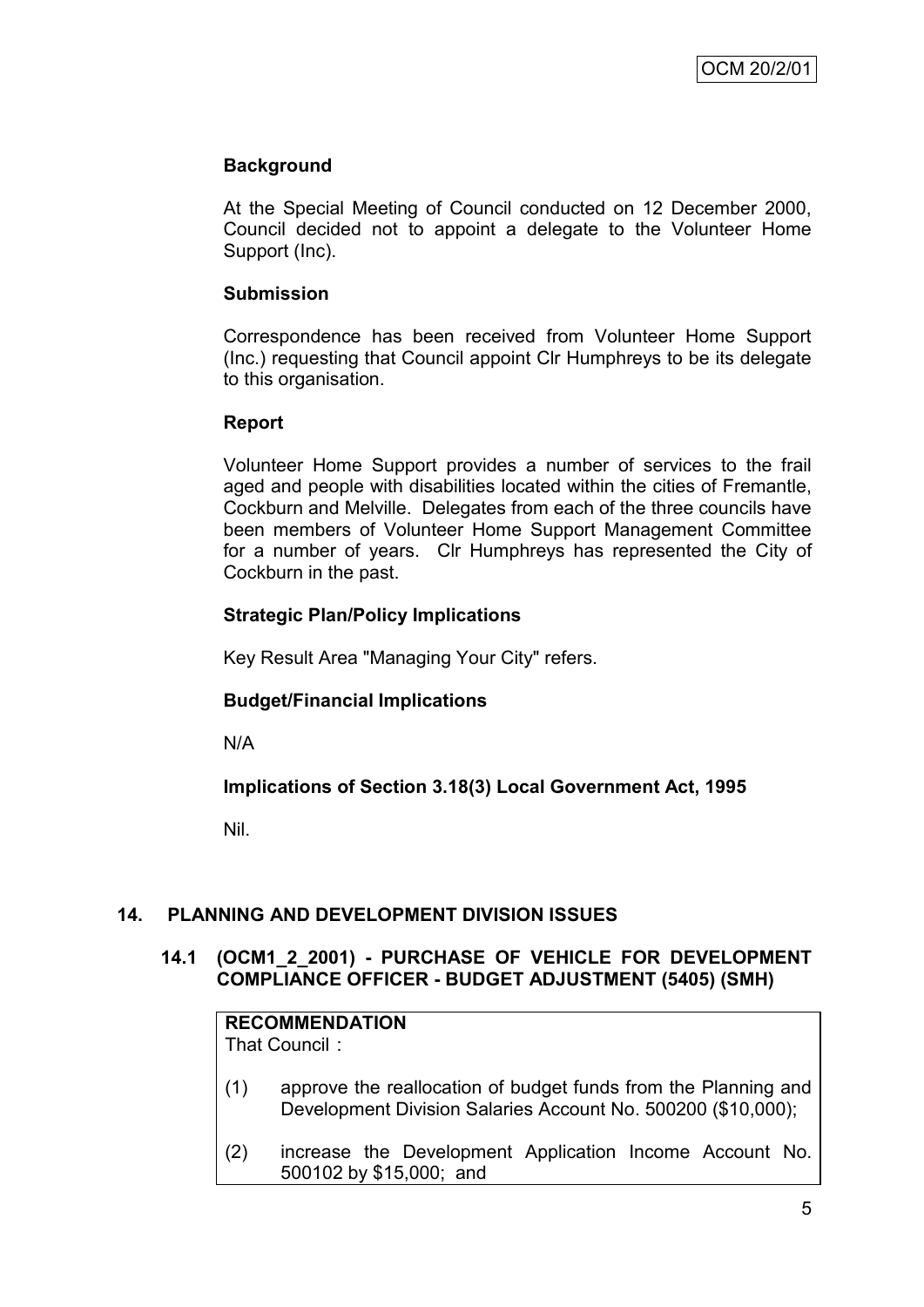(2) increase the Vehicle Purchases Account No. 500700 by \$25,000 for the purpose of purchasing a suitable vehicle for use by the Development Compliance Officer.

**TO BE CARRIED BY AN ABSOLUTE MAJORITY OF COUNCIL** 

## **COUNCIL DECISION**

## **Background**

The Council has for the past two years, leased a small 4 wheel drive vehicle for the use of the Development Compliance Officer.

The monthly repayments were \$426 per month or \$5,112 per annum. The purchase price of the vehicle was \$15,400.

The lease expired on 4 February 2001.

The leased vehicle was too light and low powered to withstand normal use and needs to be upgraded. To do this for an equivalent vehicle, would increase the lease payment to \$532 per month or \$6,384 per annum. An additional cost of around \$1,200 per annum.

## **Submission**

The Council's Engineering and Works Division has undertaken comparisons between leasing and purchasing light vehicles and has determined that owning vehicles is the most cost effective way to operate the fleet.

Over the past two years, leased vehicles have been replaced with owned vehicles.

#### **Report**

The Development Compliance Officer is primarily a field work position, with the responsibility for attending to complaints, unapproved development and non-complying projects within the municipality. The position is very important to maintaining high levels of customer service and to ensure that conditional approvals issued by Council are being complied with.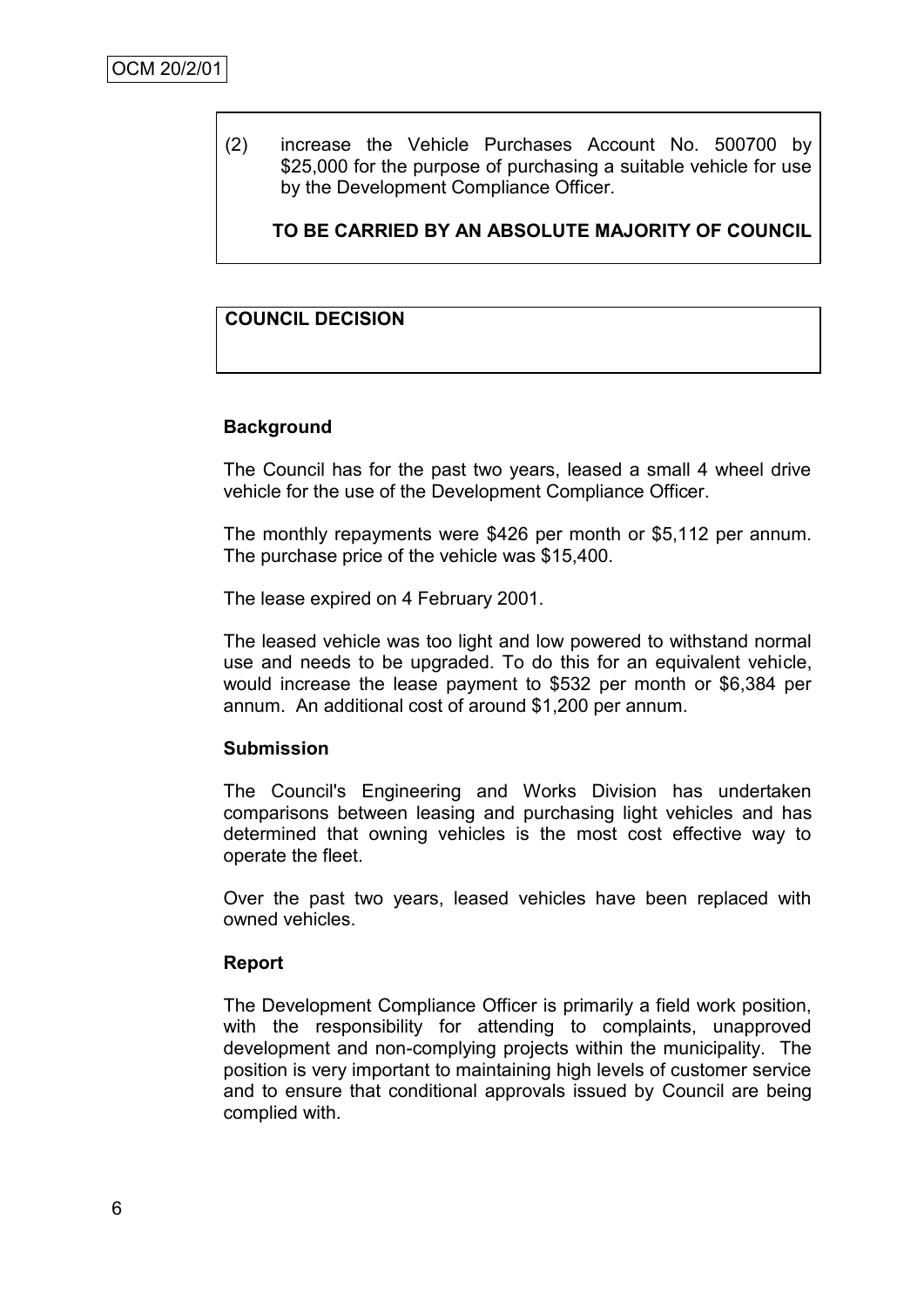The position also requires the officer to collect evidence, liaise with Council's solicitor and attend court in respect to legal action taken by Council.

## **Strategic Plan/Policy Implications**

The Corporate Strategic Plan Key Result Areas which apply to this item are:-

- 1. Managing Your City
	- *"To deliver services and to manage resources in a way that is cost competitive without compromising quality."*
- 2. Planning Your City
	- *"To ensure that the development will enhance the levels of amenity currently enjoyed by the community."*

The Planning Policies which apply to this item are:-

PD1\* Compliance With Conditions of Planning Approval

## **Budget/Financial Implications**

Year to date reveals that under-expenditure in the Salaries and Wages Account and additional income in Development Application Fees has provided sufficient funds to purchase an upgraded replacement vehicle.

|                                                       | <b>Funds Available</b> | <b>Funds Required</b> |
|-------------------------------------------------------|------------------------|-----------------------|
| Salaries and Wages A/c No. 500200                     | $$15,800$ (est.)       | \$10,000              |
| <b>Development Application Fees</b><br>A/c No. 500102 | $$16,000$ (est.)       | \$15,000              |
|                                                       | \$31,800 (est.)        | \$25,000              |

The reallocation of the surplus funds from Account Nos. 500200 and 500102 to the Vehicle Purchase Account No. 500700, will generate the \$25,000 required to acquire a suitable light vehicle.

## **Implications of Section 3.18(3) Local Government Act, 1995**

Nil.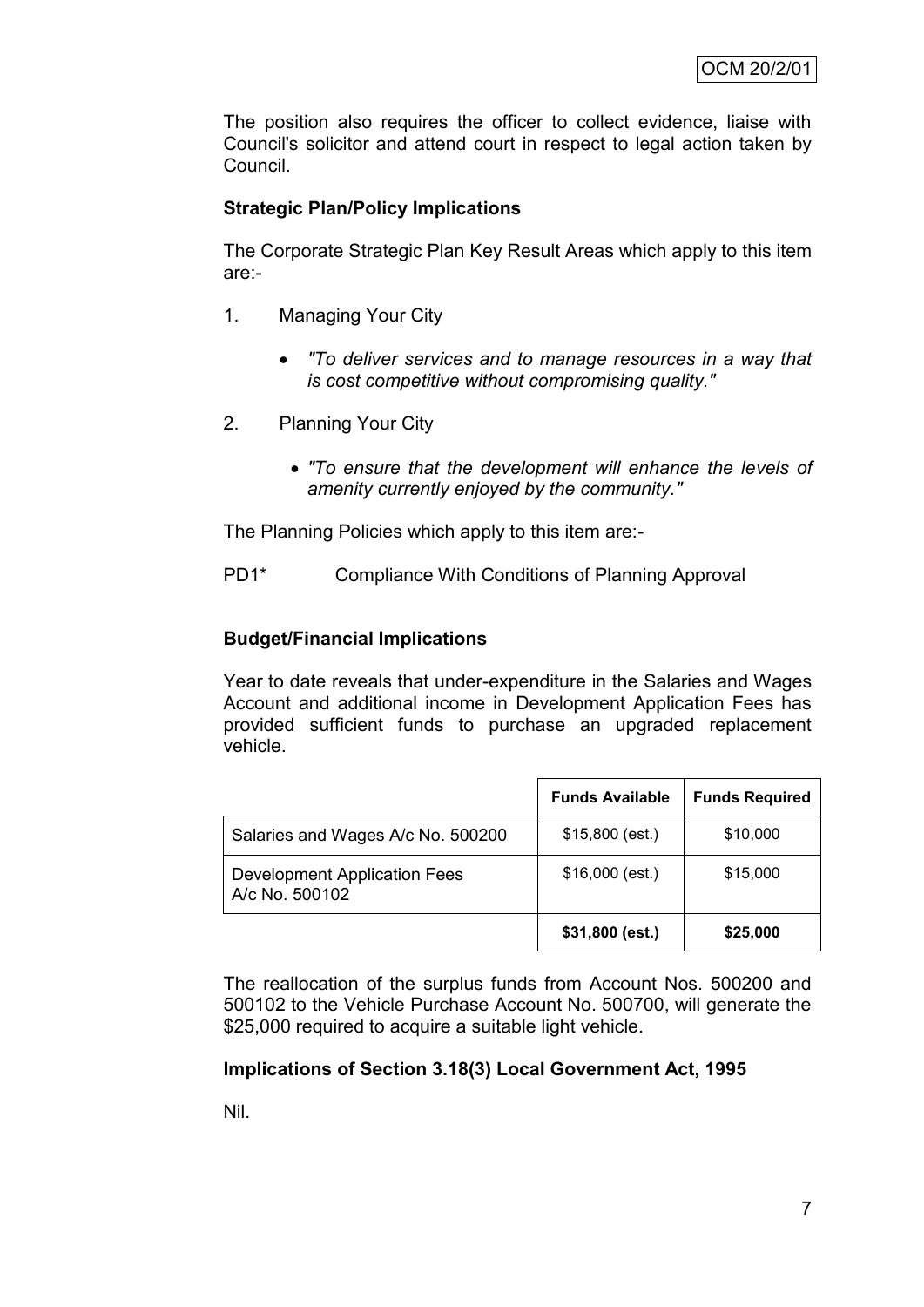## **14.2 (OCM1\_2\_2001) - DELEGATED AUTHORITY - DA-PD49 - SUBDIVISION POLICY FOR SAND EXTRACTION SITES AND OTHER SITES IN JANDAKOT AND BANJUP NORTH OF ARMADALE ROAD (1054) (SMH) (ATTACH)**

#### **RECOMMENDATION**

That Council adopt the attached delegated authority "DA - PD49 Subdivision Policy for Sand Extraction Sites and Other Sites in Jandakot and Banjup North of Armadale Road" and include it in the Delegated Authority Register.

# **TO BE CARRIED BY AN ABSOLUTE MAJORITY OF COUNCIL**

## **COUNCIL DECISION**

## **Background**

Council, at its meeting held on 16 January 2001, adopted the Subdivision Policy for Sand Extraction Sites and Other Sites in Jandakot and Banjup North of Armadale Road. However, the delegated authority to implement the policy did not form part of the Council decision.

In Banjup north of Armadale Road, there are a number of large lots which have yet to reach their full subdivision and development potential under the provisions of the Commission's Statement of Planning Policy No.6 - Jandakot Rural Ground-Water Protection Zone and the provisions of the Resource zone of TPS No.2.

Sand extraction operations, which have occurred and are occurring on most of these sites, have ceased or are likely to cease within a ten years time frame, as the resource becomes exhausted. Landowners may seek WAPC approval to subdivide.

There is a need to ensure that subdivision proposals resolve issues arising from prior land-use, are carried out within a structure plan frame work, are developed with regard to the relevant opportunities and constraints of the locality and comply with the Resource zone provisions of the Scheme.

The purpose of the Policy is to:-

**If** Identify a series of 'precinct' areas encompassing current and former sand extraction areas and other land in Banjup north of Armadale Road with subdivision and development potential.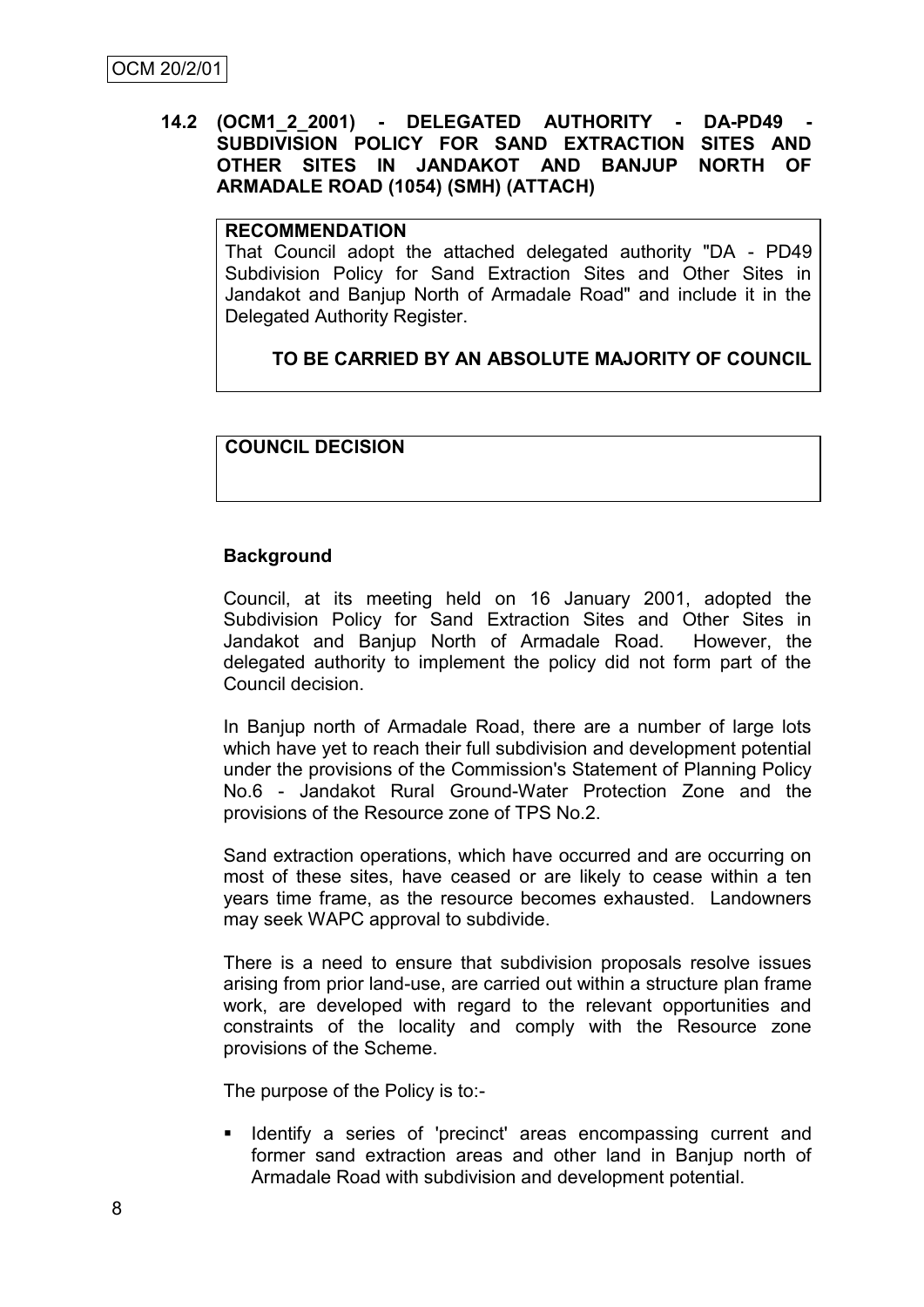- **Establish subdivision concept plans for each of the precincts as a** guide to subdivision and development.
- Establish subdivision recommendations and requirements for the precincts.

## **Submission**

The proposed delegation is attached.

The general principle adopted for all Council Policies is that where appropriate, they should all be delegated so that they can be implemented by staff on behalf of the Council. This should be the basis on which policies are applied to the district.

## **Report**

The attached delegated authority be adopted by the Council.

# **Strategic Plan/Policy Implications**

- 1. Managing Your City
	- *"To deliver services and to manage resources in a way that is cost competitive without compromising quality."*
- 2. Planning Your City
	- *"To ensure that the development will enhance the levels of amenity currently enjoyed by the community."*
- 3. Conserving and Improving Your Environment
	- *"To ensure that the development of the district is undertaken in such a way that the balance between the natural and human environment is maintained."*

# **Budget/Financial Implications**

N/A

# **Implications of Section 3.18(3) Local Government Act, 1995**

Nil.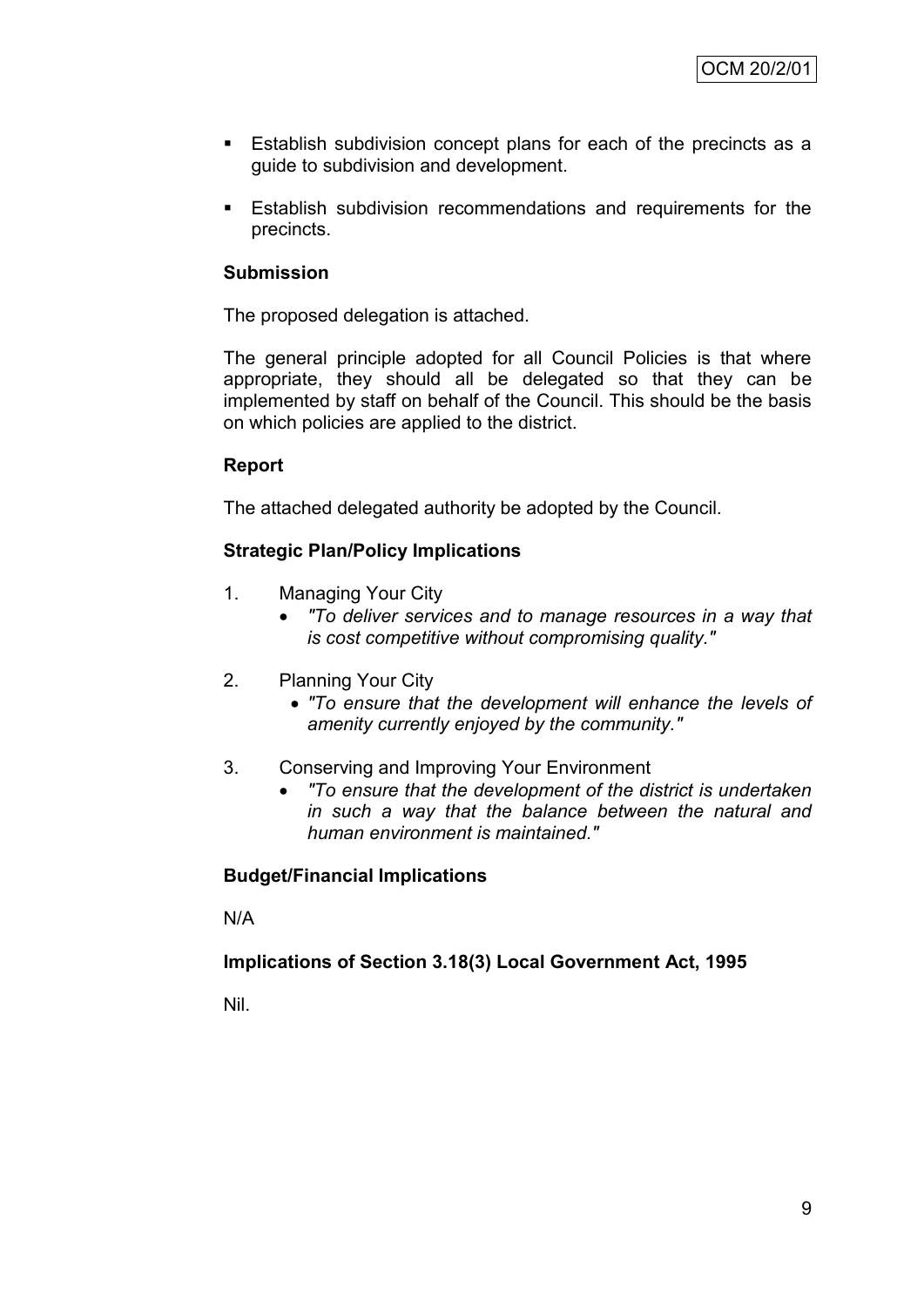**14.3 (OCM1\_2\_2001) - PROPOSED ADDITIONS TO EXISTING NURSING HOME - LOTS 53, 54 & 63; 23, 25 & 27 IVERMEY ROAD, HAMILTON HILL - OWNER: HAMILTON HILL OWNERSHIP PTY LTD - APPLICANT: MONTAGUE GRANT ARCHITECTS PTY LTD (2205124/2203745/2203746) (RH) (MAP 7) (ATTACH)**

# **RECOMMENDATION**

That Council:

- (1) approve the proposed additions to the existing Nursing Home on Lots 53, 54 & 63 Ivermey Road, Hamilton Hill subject to the following conditions:
	- 1. Standard conditions contained in Council Policy PD 17 as determined appropriate to this application by the delegated officer under clause 7.6 of District Zoning Scheme No.2;
	- 2. Special Conditions.
		- 1) All external lighting must be oriented and designed to comply with Australian Standard AS 4282 "Control of Obtrusive Effects of Outdoor Lighting  $-1997'$ .
		- 2) A Construction Management Plan being submitted to the City detailing the duration of construction, traffic management, construction hours, refuse collection and other relevant measures to reduce the impact of works on the adjacent residents.
		- 3) The front wall on Ivermey Road being modified to provide for at least 50% visual permeability.
- (2) issue an MRS Form 2 Notice of Approval valid for a period of 24 months; and
- (3) advise those who made a submission of Council"s decision accordingly.

# **COUNCIL DECISION**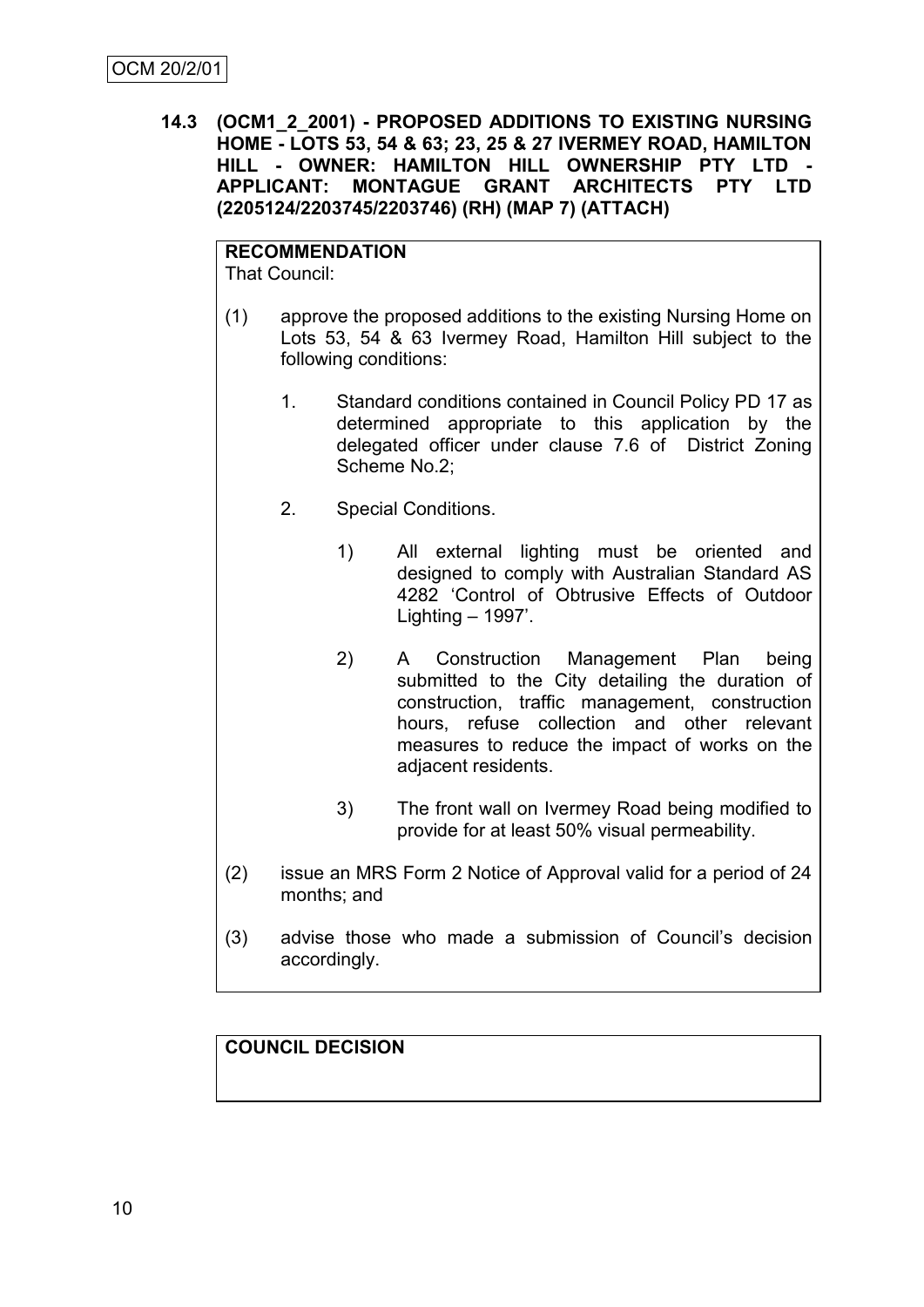# **Background**

| ZONING:                                               | MRS:                                            | Urban       |  |
|-------------------------------------------------------|-------------------------------------------------|-------------|--|
|                                                       | DZS:                                            | Residential |  |
| <b>LAND USE:</b><br><b>Nursing Home and Dwellings</b> |                                                 |             |  |
| LOT SIZES:                                            | Lot 63: 3827m2, Lot 53: 938m2 and Lot 54: 951m2 |             |  |
| AREA:<br>1065m2 proposed, 2325 m2 existing            |                                                 |             |  |
| USE CLASS:                                            | SA - Use not listed.                            |             |  |

The existing Nursing Home on Lot 63; 27 Ivermey Road was first built in 1971 as a "C" Class Hospital. Alterations and additions were approved in October 1987, August 1997 and June 1998. Recent additions included the provision of extensive undercroft carparking off Carrington Street. These extensions occurred as surrounding residential lots became available for sale and were necessary for the Nursing Home to cater for the demand for Aged Care facilities in the area.

## **Submission**

Council received an application, dated 21 December 2000, for a proposed addition to the existing nursing home on Ivermey Road Hamilton Hill. The submitted plans indicate the construction of brick and tile additions to the existing Nursing Home.

The additions are proposed to accommodate an increase in the number of high care residents from twenty nine (29) to sixty (60). The facility also currently accommodates 27 low care residents. The proposed development will not alter the number of low care residents. The additional patients are to be relocated from the St Francis Nursing Home located at the corner of Healy Road and Clara Road Hamilton Hill, once the development is complete. St Francis, which is now outdated, will then be sold for redevelopment. The proposed additions have been designed to meet the current requirements of the Commonwealth Department of Health and Aged Care.

The additions will have a pitched tiled roof to match the existing facility to maintain a residential appearance in the predominantly residential area. The proposed external colour scheme and material selection will be rendered, sand coloured, brick walls with a terracotta tile roof. Extensive perimeter landscape planting and paving has been proposed.

# **Report**

## Building Design

While the Nursing Home extensions appear significant in scale with a 46% increase in floor area, the building design incorporates the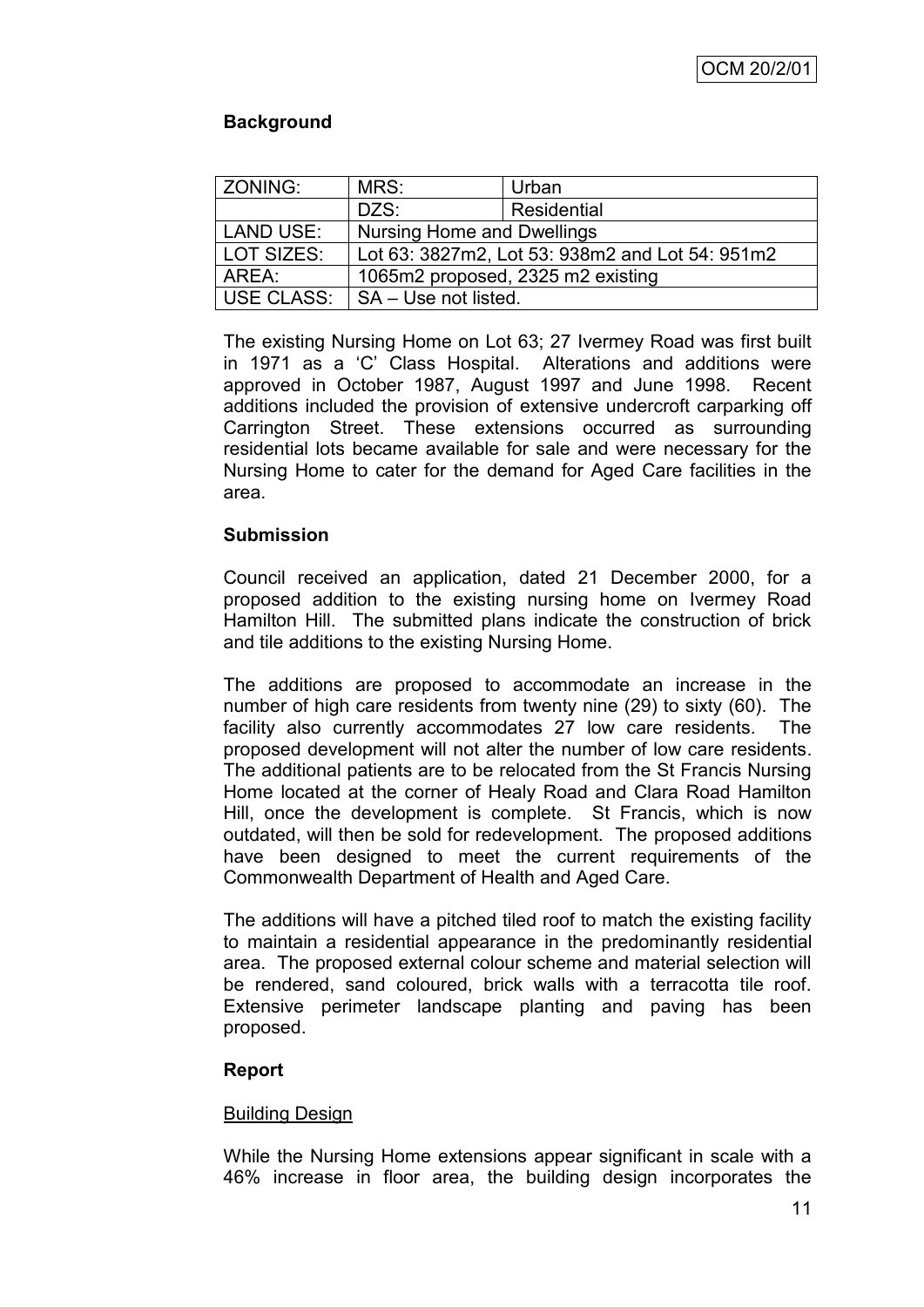following measures in an attempt to blend the development into the residential streetscape:

- Single storey frontage to Ivermey Road.
- The building design has an articulated front façade that visually breaks up the building bulk into sections of appropriate size and scale.
- The small areas allocated to parking and servicing would be visually screened by walls and landscaping.
- The roof design is varied which gives an asymmetrical look to the building that adds to its visual appeal.
- The living areas of the dining room and lounge room have internal major openings oriented towards the street.

The proposed design represents a good attempt at integrating the building into the streetscape.

#### Public Response

In accordance with the requirements of Council's District Zoning Scheme No.2, the proposal was advertised for public comment for a period of twenty one (21) days. Sixty nine (69) neighbouring landowners were advised of the proposal and five (5) submissions were received, all in objection to the proposal. Refer to the Schedule of Submissions in the Agenda Attachments for further details.

The main planning concerns raised in submissions from surrounding land owners included the following points:

- 1. Servicing of the existing Nursing Home creates a problem in the residential street with traffic, light and noise issues.
- 2. The lengthy construction period will have certain negative implications for residents living in the street.
- 3. The public have not been informed regarding the long-term plans of the developer.
- 4. The development is of a commercial nature not suited to a residential area.

The following planning comments are made relative to the above resident concerns:

1. While the expansion of the Nursing Home will increase the flow of traffic to and from the site, service vehicles will have the benefit of using a new enclosed service yard off Ivermey Road where all deliveries and pick-ups will be made. This will eliminate the current conflict between delivery vehicles, visitor cars and pedestrians. The service bay will be screened by solid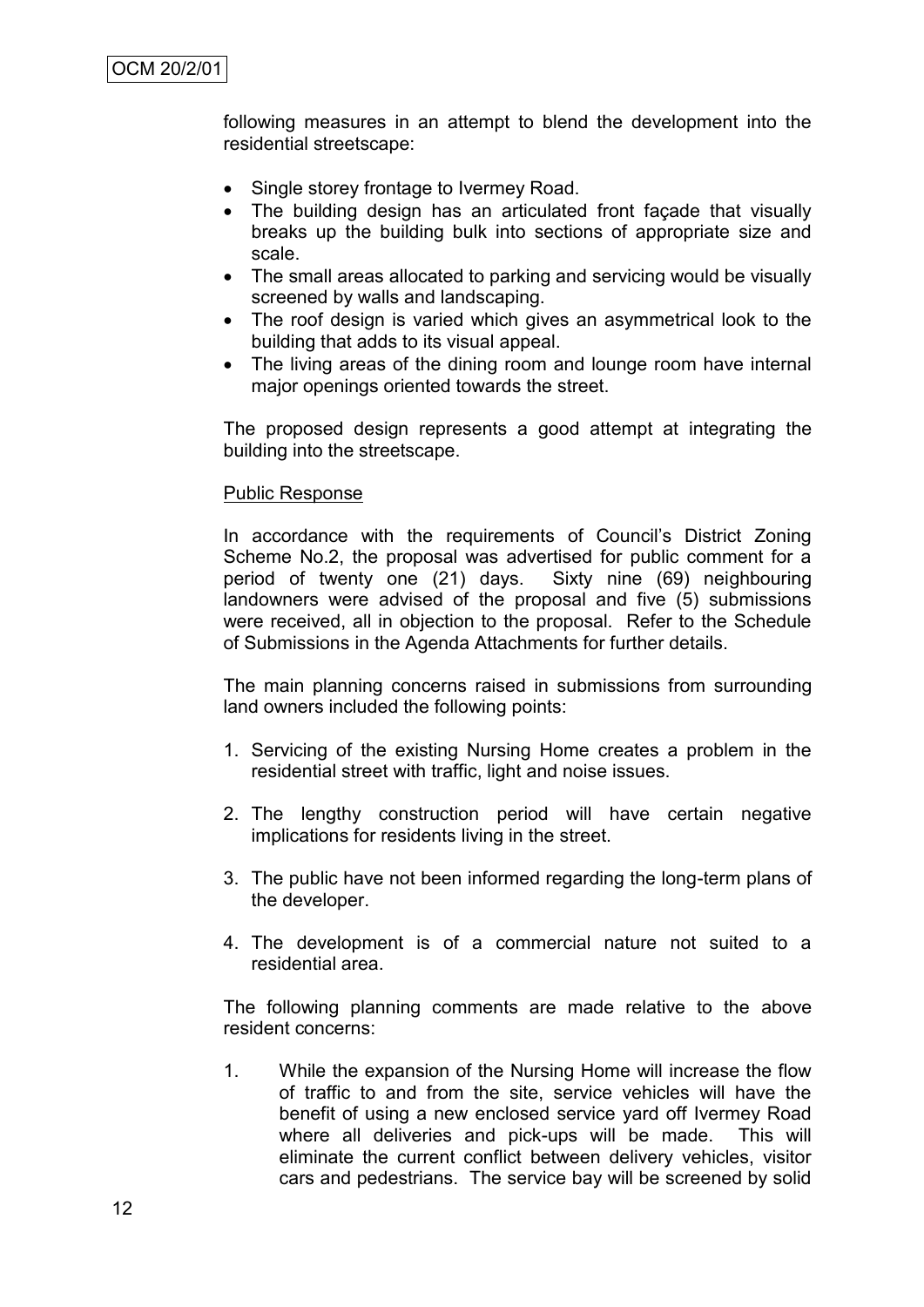brick walls and an automatic sliding screen gate. The proposed increase in size will not significantly increase the number of service deliveries, although these deliveries will be larger in quantity.

The service yard also includes an extensive bin storage area that is screened from the road. The new enclosure will have more capacity and better access than the existing bin area. These aspects of the design will help to address some of the issues of loose litter on the street and noise from service vehicles.

Eight (8) additional car bays have been proposed for the sole use of visitors which can be accessed off Ivermey Road, taking the number of visitor car bays accommodated off Ivermey Road to eighteen (18). The majority of vehicle parking will remain in the undercroft carpark accessed off Carrington Street which accommodates twenty three (23) car bays. These 23 car bays are used by staff and as Carrington Street already has a significantly high traffic flow, staff vehicle activity should not have any further impact. As none of the residents of the Home are able to drive, car bays are not required by them, thus the carparking has been used solely by staff and visitors. Visitors are encouraged to visit in the afternoon after the numbers of kitchen and laundry staff subside.

The existing bus stop in Ivermey Road will not need to be relocated because of the proposed development. Its current position is of benefit to those Nursing Home residents who are able to access and use public transport, as well as visitors to the site.

Certain conditions of approval can be implemented to control the otherwise obtrusive effects of lighting that may be occurring and those problems that may occur during the construction period.

- 2. The proponent is likely to commence construction as quickly as possible with the Council"s approval. The construction would have to be substantially completed within a period of two years. This matter can be addressed with the submission of a construction management plan to mitigate against impacts on neighbouring residents.
- 3. As outlined in the background to this report, the site was first given approval for this use in 1971. Since then, several additions have been made as surrounding land became available. As such, extensions relied upon surrounding landowners offering their land for sale, the developer has not been able to develop a long term plan for the site. The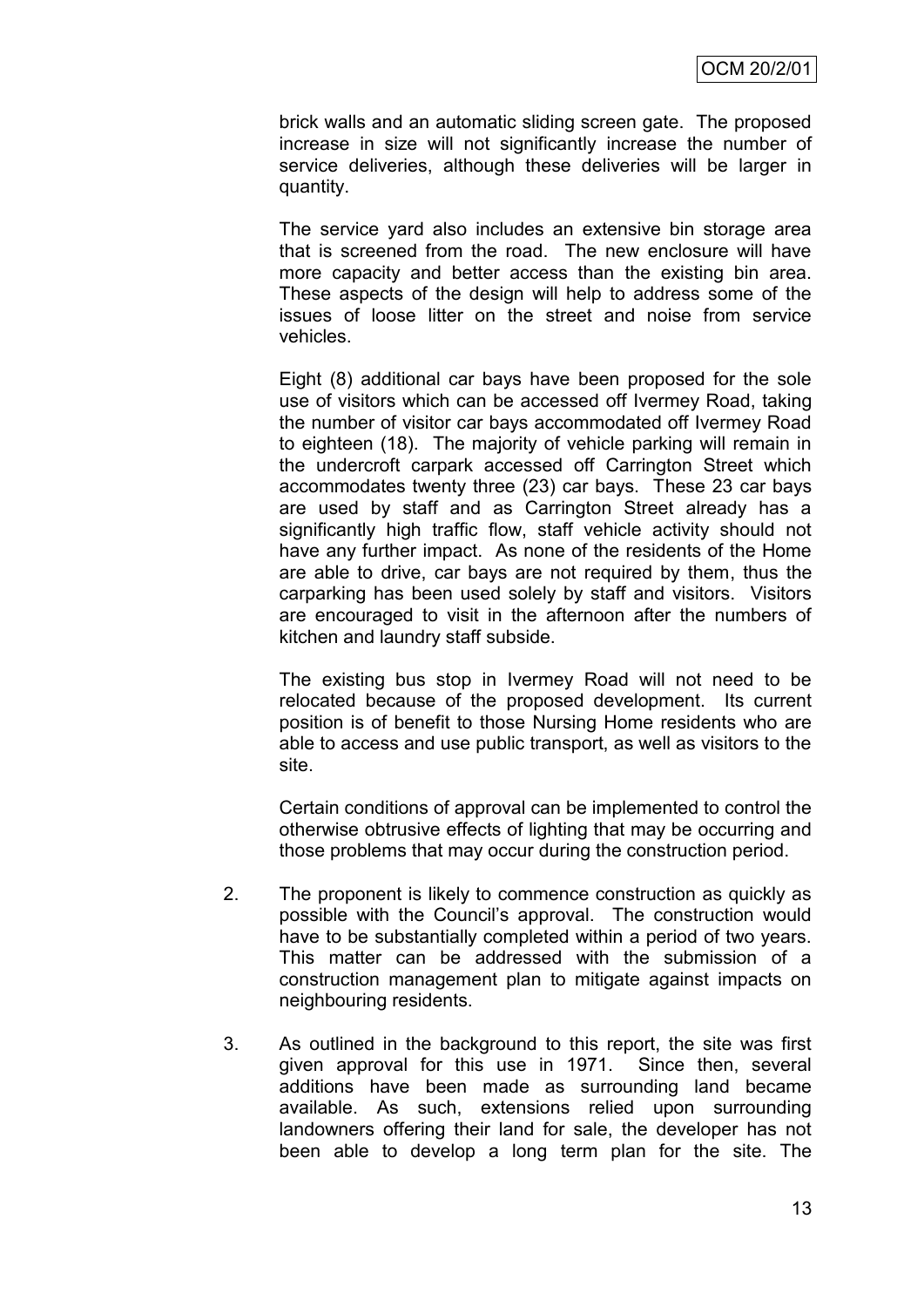extensions have been built to accommodate social demand for aged accommodation and care facilities of this nature.

4. The development is a legitimate extension of residential development notwithstanding that it is operated on a commercial basis. The external appearance of the facility is complimentary to the residential amenity of the locality. Strong demand from the community has been received by the owners of the facility for an increase in capacity.

The proponent has indicated that they have no intention to develop into two storeys as such development is not suitable for aged care facilities due to associated problems relating to resident mobility, fire escape, staff servicing and fire compartmentation.

The additions proposed will allow residents of the nearby St Francis Nursing Home to be accommodated in a modern facility which is understood to be needed by the local community. It is recommended that Council support the proposal.

#### District Zoning Scheme No.2

The proposal complies with the statutory requirements of Council"s District Zoning Scheme No.2. The requirements of the Residential Planning Codes were also applied as a guide, given the limited scope of the standards in the Scheme.

The required setback, according to the residential coding of the area, would be six (6) metres. The average setback provided for the proposed development is eight (8) metres. While this is largely to accommodate carparking, the area within the setback will be landscaped and treated as a residential street frontage.

The proposed development is single storey with front setbacks between six (6) and sixteen (16) metres. This aspect creates a broken effect that balances the building across the Ivermey Road frontage to create a series of singular facades in keeping with the residential nature of the street.

## **Strategic Plan/Policy Implications**

The Corporate Strategic Plan Key Result Areas which apply to this item are:-

- 2. Planning Your City
	- *"To ensure that the planning of the City is based on an approach which has the potential to achieve high levels of convenience for its citizens."*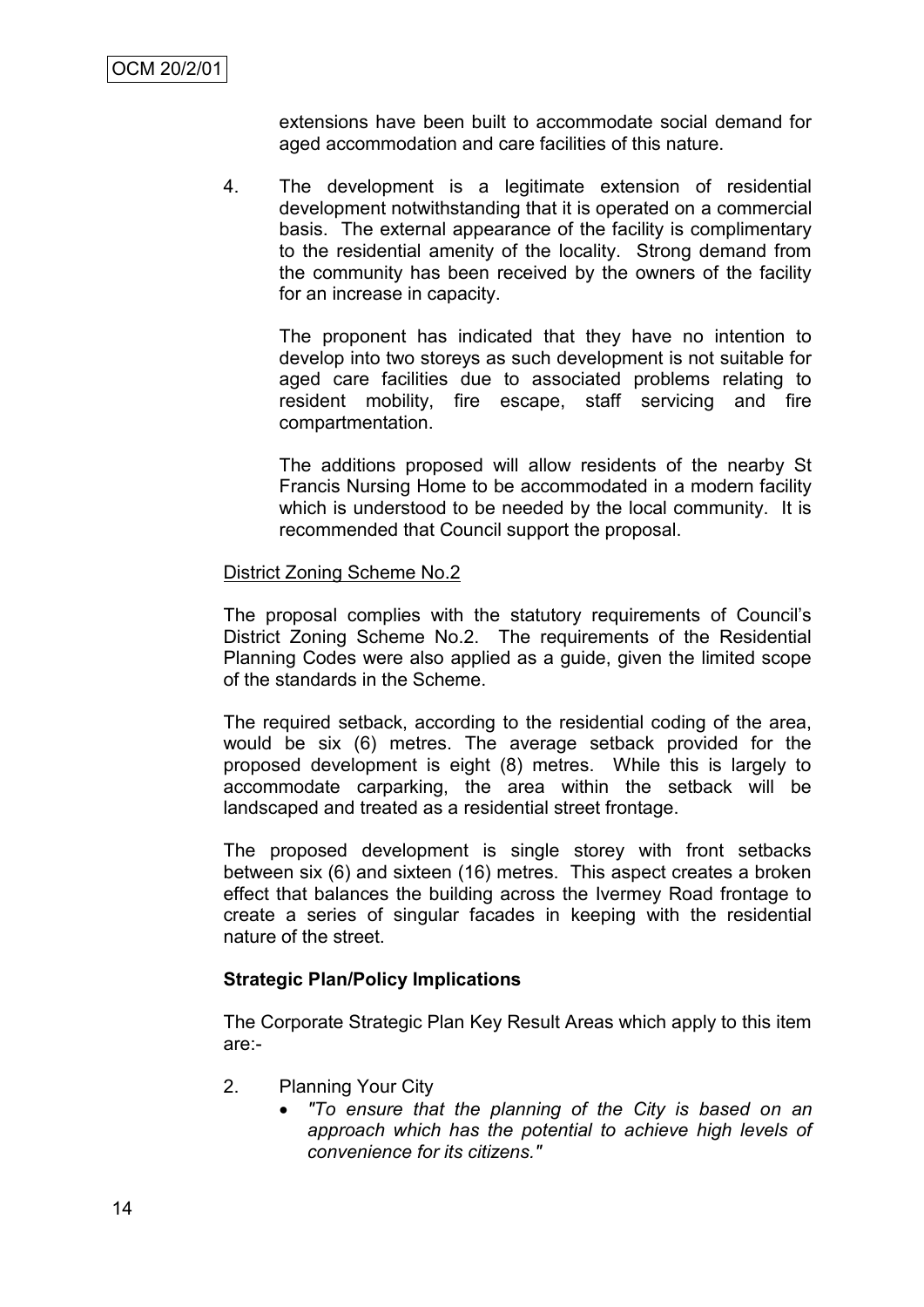- *"To ensure that the development will enhance the levels of amenity currently enjoyed by the community."*
- *"To foster a sense of community within the district generally and neighbourhoods in particular."*

The Planning Policies which apply to this item are:-

- PD6 Aged Persons Accommodation Development Guidelines<br>PD7\* Access for People with Disabilities
- Access for People with Disabilities
- PD17\* Standard Development Conditions and Footnotes
- PD19\* Landscape Standards for Commercial/Industrial Development

## **Budget/Financial Implications**

N/A

**Implications of Section 3.18(3) Local Government Act, 1995**

Nil

## **14.4 (OCM1\_2\_2001) - REVISED PLANS FOR PROPOSED DOUBLE GARAGE - HERITAGE SITE - LOT 407, 33 LINTOTT WAY, SPEARWOOD - OWNER: I & K SEPAROVICH - APPLICANT: HERITAGE OUTDOOR (3210191) (SA) (ATTACH)**

# **RECOMMENDATION**

That Council:

- (1) delete the following condition from the MRS Form 2 Notice of Approval, dated 18 October 2000:
	- 1. Applicant to submit revised plans indicating the following:
		- a. relocation of the proposed garage to be setback in alignment with the existing residence (13 metres from the primary street frontage);
- (2) issue a revised MRS Form 2 Notice of Approval (valid for a period of 24 months) for the proposed double garage on Lot 407, 33 Lintott Way Spearwood, in accordance with the revised plans dated 12 December 2000, subject to the following conditions:

Standard Conditions:

1. Standard conditions contained in Council Policy PD 17 as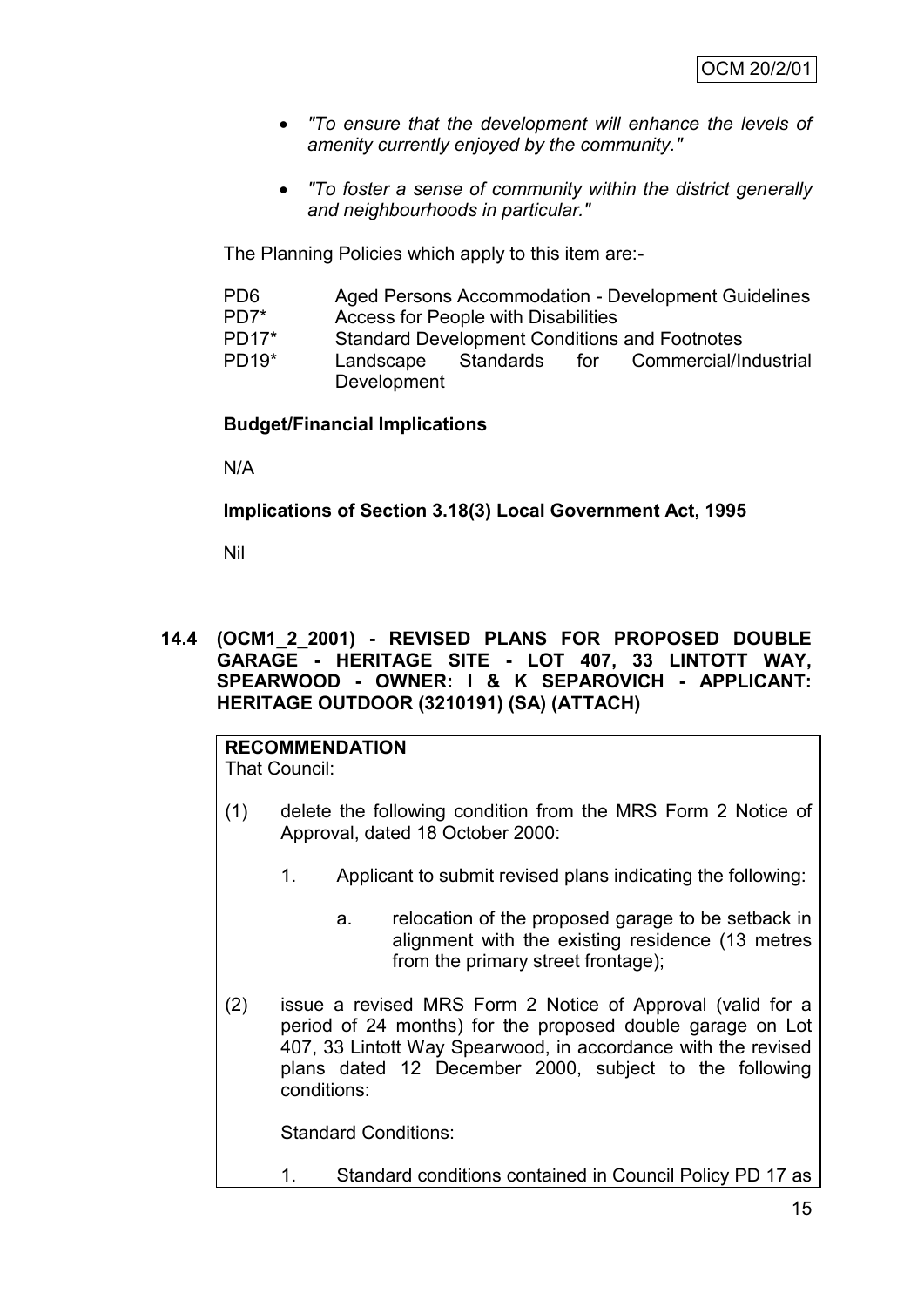determined appropriate to this application by the delegated officer under clause 7.6 of the Town Planning Scheme - District Zoning Scheme No. 2;

Special Condition:

1. Redesign of the facade to the proposed garage to a more sympathetic design, in context with the existing heritage building. The applicant to detail materials, colours and finishes to be used.

> These details must be submitted to Council for approval prior to issue of a building licence.

(3) advise those who made submissions of Council's decision accordingly.

## **COUNCIL DECISION**

#### **Background**

| <b>ZONING:</b>                | MRS: | Urban                    |
|-------------------------------|------|--------------------------|
|                               |      | DZS:   Residential R12.5 |
| <b>LAND USE:</b><br>Residence |      |                          |
| l LOT SIZE:<br>1000m2         |      |                          |
| AREA:                         | N/A  |                          |
| <b>USE CLASS:</b>             | "AA" |                          |

The subject site is listed on Council's Municipal Heritage Inventory, Place No. 52. The Inventory was formulated in 1997 and was adopted by Council, as part of Amendment No. 172, in October 1999. The site has been classified as a "B" Management Category which means:

*"High level of protection appropriate: provide maximum encouragement to the owner under the Town Planning Scheme to conserve significance of the place. A more detailed Heritage assessment to be undertaken before approval given for any major redevelopment."*

The applicant/owner submitted plans indicating the construction of a double garage, 27.6m2 in area, with panel doors. The garage will have colour bond walls, zincalume roof and concrete floor. The application was advertised for public comment in accordance with Council's District Zoning Scheme No. 2, Clause 5.8, as it is a Heritage site. Seven letters were sent out with three submissions received. Refer to Agenda Attachments for further details.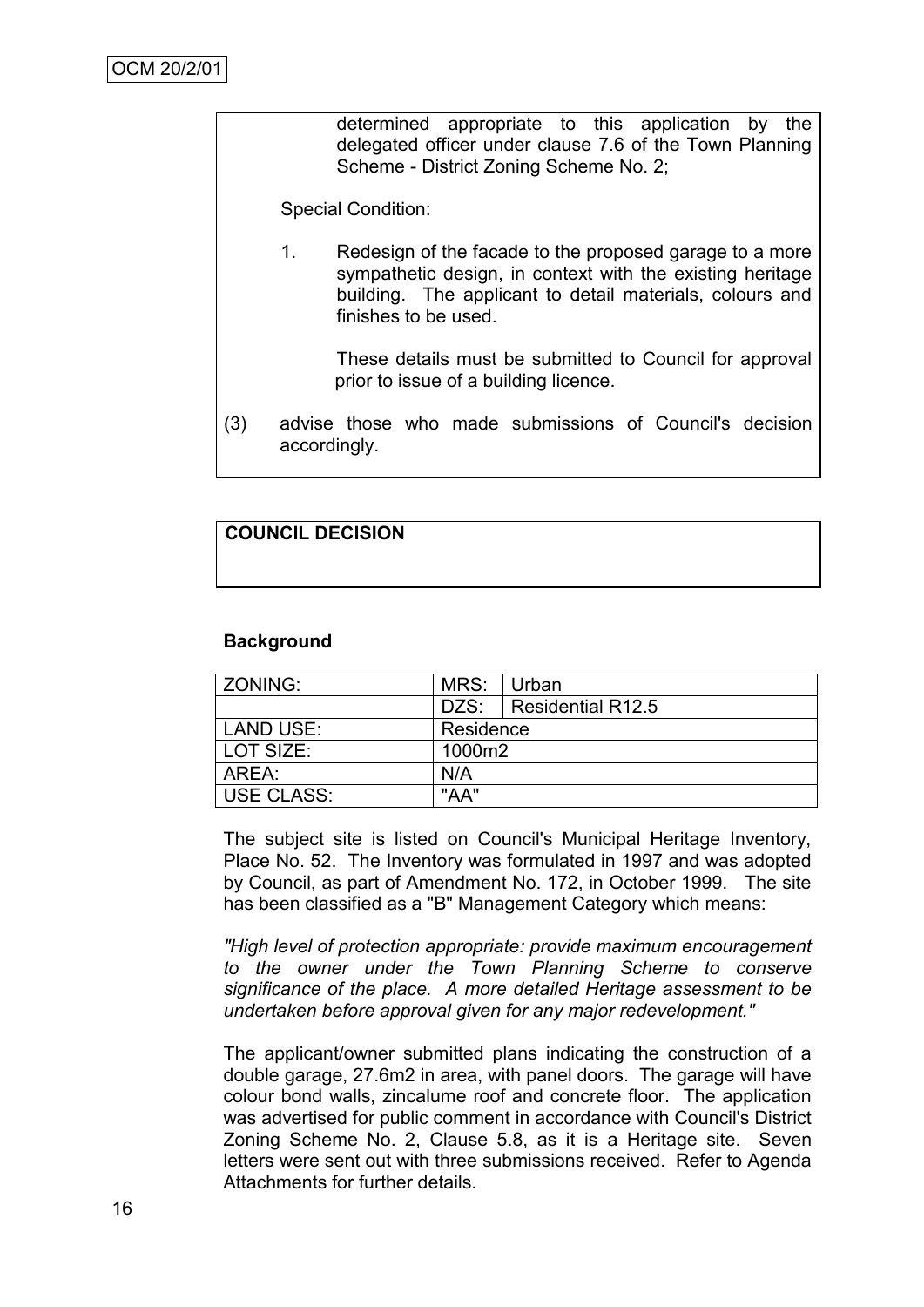Council resolved at its meeting on 17 October 2000, to approve the proposed garage on the Heritage site subject to several conditions including:

- *1. Applicant to submit revised plans indicating the following:* 
	- *a. relocation of the proposed garage to be setback in alignment with the existing residence (13 metres from the primary street frontage);*
	- *b. redesign of the facade to the proposed garage to a more sympathetic design, in context with the existing heritage building. The applicant to detail materials, colours and finishes to be used.*

The landowner of the site had also submitted a request to Council that the subject site be removed from Council's Municipal Heritage Inventory. The owner believed the house no longer had heritage value. The matter was referred to the Heritage Council of WA for consideration and advice and to Council's heritage consultant for advice. This matter will be dealt with as a separate report, as Council is still pending information from the Heritage Council of WA. However, it is the desire of Council's Planning Department to maintain the site on the Heritage Inventory as the building remains in good condition and has already been determined by the community and Council as a worthy heritage site.

After receiving Council approval in October 2000, the owner advised that the proposed garage could not be placed in alignment with the existing dwelling (as per approval condition No. 1) as it would be over a Water Corporation easement, an operational pump and well. The Planning officers were unaware of this at the time of writing the original report, as a site inspection of the site only revealed an old tin shed, which covers the pump and well area.

The owner then requested that the following approval condition be deleted from the current approval:

- *1. Applicant to submit revised plans indicating the following:*
	- *a. relocation of the proposed garage to be setback in alignment with the existing residence (13 metres from the primary street frontage);*

This request was considered at Council's January 2001 Ordinary meeting and Council resolved the following: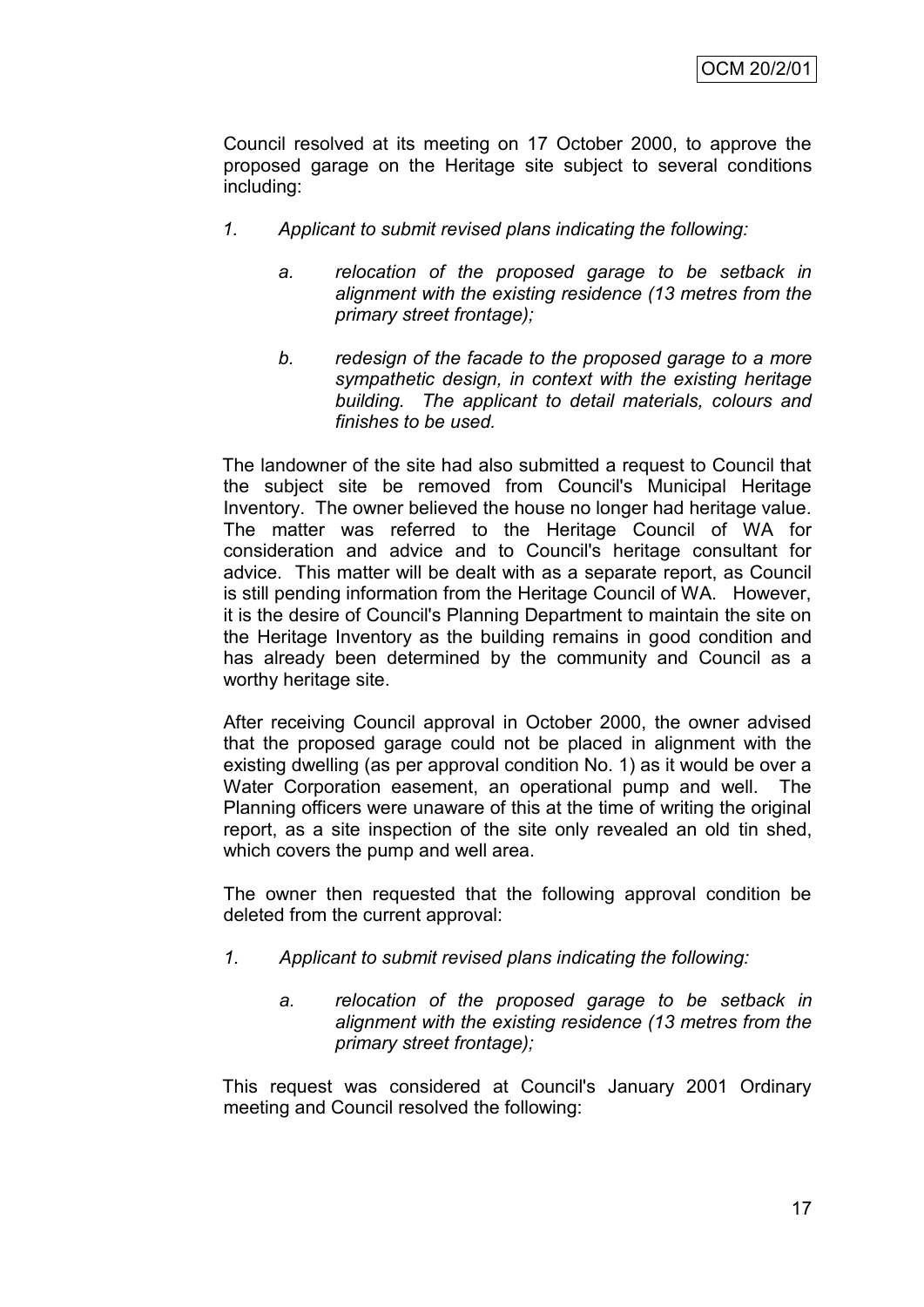"*That the matter be deferred pending the results of the owner's request for this site to be removed from Council Municipal Heritage Inventory.*"

The explanation for this was that Council noted on Page 12 of the Agenda, that the owner had made a request to have the site removed from Heritage Inventory and in view of the submissions from the neighbours in the Agenda Attachments, a deferral of the matter was justified.

## **Submission**

The application is being referred back to Council with the same request that the following approval condition be deleted from the current planning approval:

- *1. Applicant to submit revised plans indicating the following:*
	- *a. relocation of the proposed garage to be setback in alignment with the existing residence (13 metres from the primary street frontage).*

#### **Report**

After the owner's request was made to delete the above special condition, a heritage consultant was employed to give advice on the site. The consultant advised that the siting of the proposed garage in front of the dwelling would have little impact on the heritage value of the site. However, the proposed garage should be constructed in a manner that is sympathetic to the existing building regardless of its heritage status.

The applicant/owner was advised of this and submitted further details of the colours, materials and finishes to be used. These submitted plans and details dated 12 December 2000, are considered satisfactory. It is therefore recommended that the above special condition be deleted and the revised plans, dated 12 December 2000, and a revised MRS Form 2 Notice of Approval be issued, subject to conditions.

The matter of removing the site off the Heritage Inventory is a separate issue. Advice from the Heritage Council of WA is still outstanding. However, it is the opinion of Council's Planning Department, that the site should remain on the Heritage Inventory, based on the assessment of the Heritage consultant and a consultative community liaison group in 1995 - 1997 as part of the process of putting the Heritage Inventory together, that the site be retained on the Inventory.

Council has already adopted the Heritage Inventory and list and at that time, landowners were advised of the proposed heritage listing of their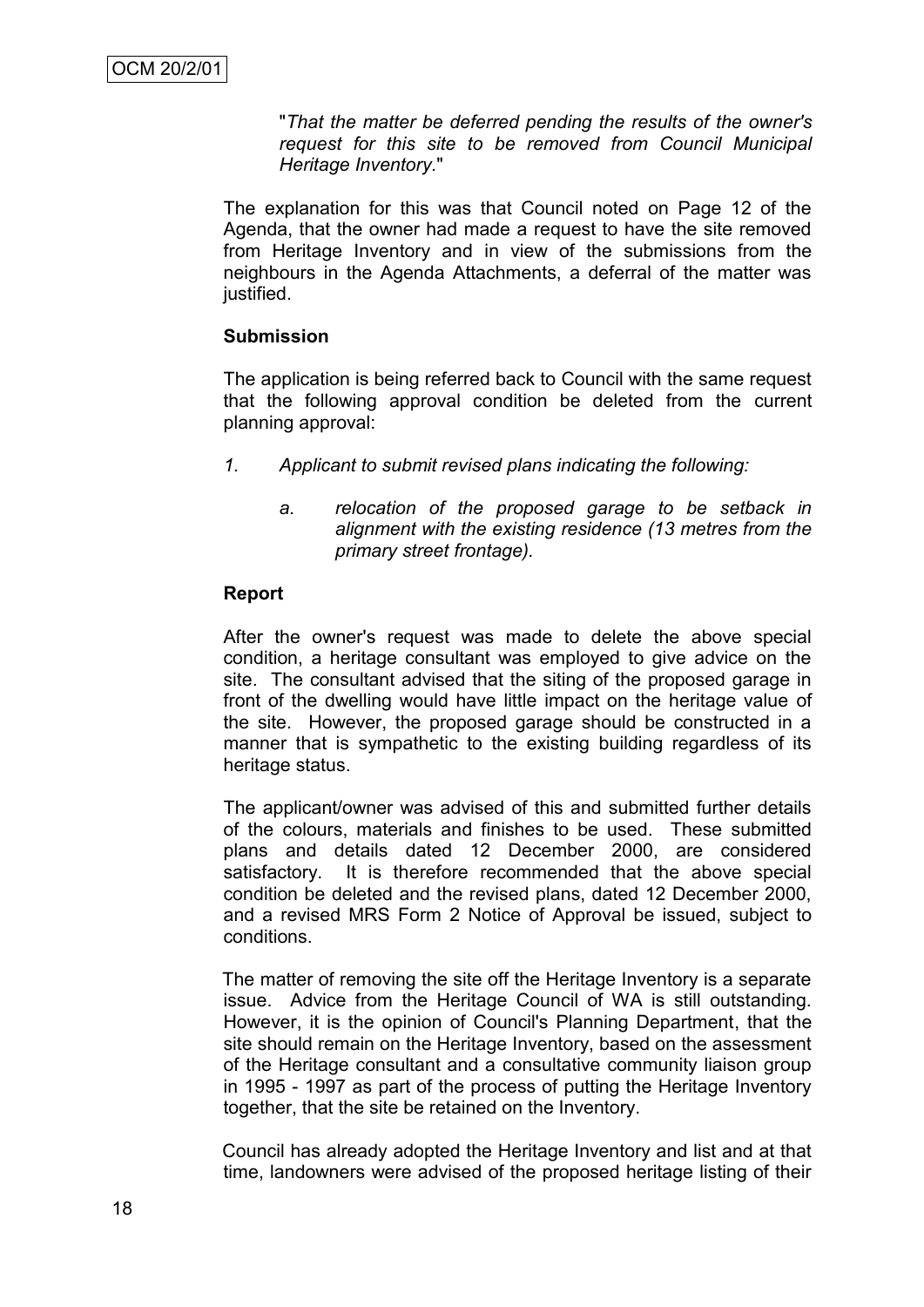properties and had an opportunity to have their site removed from the list, prior to Council adopting the list. This matter will be the subject of a separate Council report when the advice of the Heritage Council of WA has been received.

# **Strategic Plan/Policy Implications**

The Corporate Strategic Plan Key Result Areas which apply to this item are:-

- 3. Conserving and Improving Your Environment
	- *"To conserve the quality, extent and uniqueness of the natural environment that exists within the district."*
	- *"To conserve the character and historic value of the human and built environment."*
	- *"To ensure that the development of the district is undertaken in such a way that the balance between the natural and human environment is maintained."*

The Planning Policies which apply to this item are:-

PD17\* Standard Development Conditions and Footnotes

## **Budget/Financial Implications**

N/A

**Implications of Section 3.18(3) Local Government Act, 1995**

Nil

## **14.5 (OCM1\_2\_2001) - REVIEW OF APPOINTMENT OF DELEGATES/ REPRESENTATIVES TO JANDAKOT AIRPORT GROUP AND JANDAKOT AIRPORT CONSULTATIVE COMMITTEE (WJH) (1211)**

#### **RECOMMENDATION** That Council:

- (1) revoke the appointment of the Manager, Development Services as Council's representative on the Jandakot Airport Consultative Committee; and
- (2) appoint Elected Member as Council's representative on the Jandakot Airport Consultative Committee.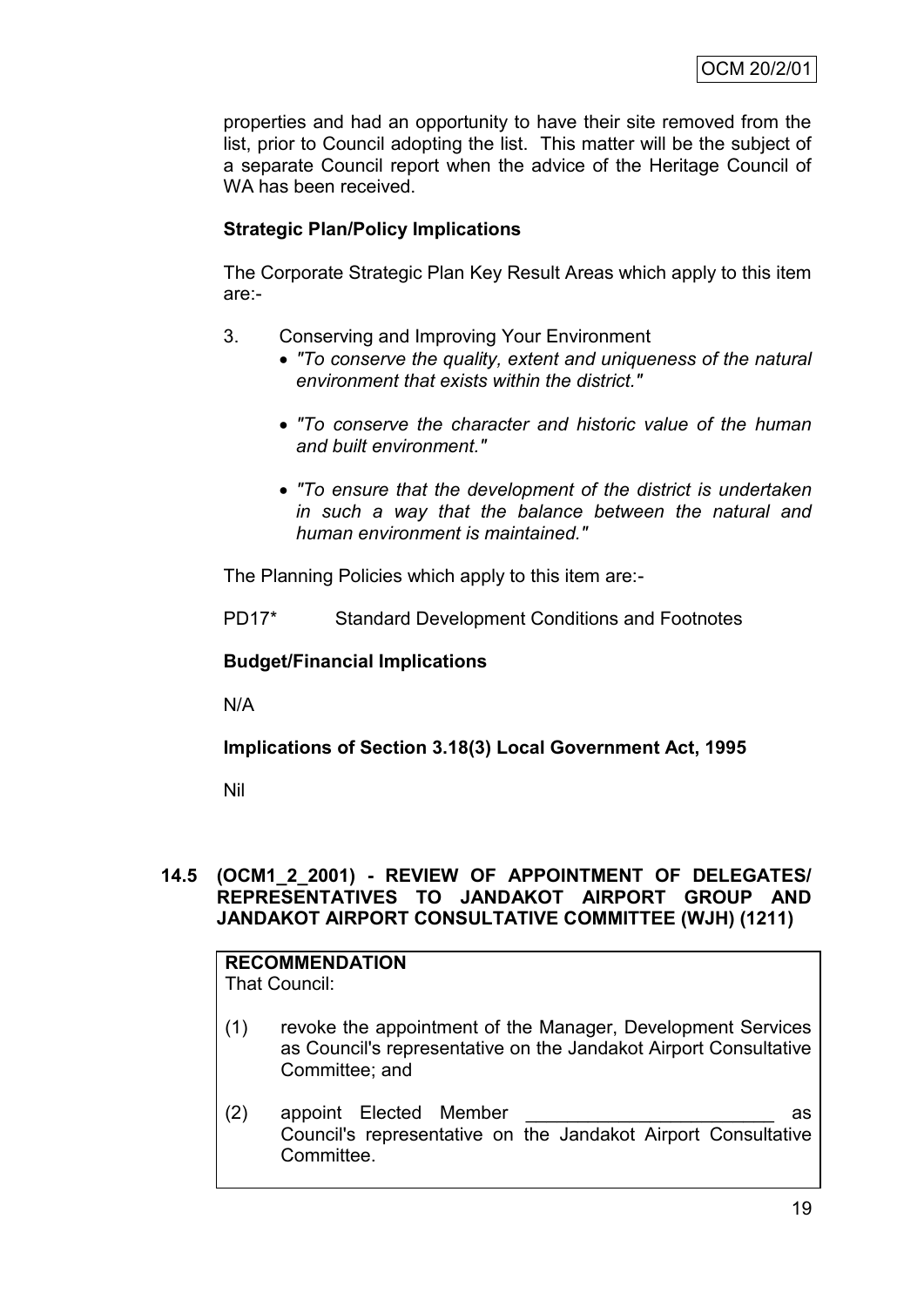## **COUNCIL DECISION**

## **Background**

At the Special Meeting of Council held on 12 December 2000, it was decided (Minute 892) to appoint the Manager, Development Services and the Principal Environmental Health Officer as Council"s representatives to the Jandakot Airport Consultative Committee (JACC).

#### **Submission**

Following discussions with a community representative on the JACC and the Principal Environmental Health Officer, Councillor Reeve-Fowkes has formed the opinion that a Councillor should be appointed as a delegate to the JACC and requested that this item be prepared for Council"s consideration.

It should be noted that Clr Reeve-Fowkes is currently Council's representative to the Jandakot Airport Group.

#### **Report**

The JACC is convened by the lessees of the airport, Jandakot Airport Holdings, to provide a forum for stakeholder consultation. The JACC has also taken on responsibility for the implementation of the recommendations of the "*Flight Paths and Training Procedures Review Report"* which was endorsed by Council in August 1999.

Membership of the committee covers a broad range of stakeholders including the Airport, industry, representatives of affected community groups, regulators, State Department of Transport and local governments. Membership of the committee grew out of the Steering Committee of the Flight Paths and Training Procedures Review. Other local governments are generally represented by a Councillor and a technical officer.

The committee, with its wide-ranging and influential membership, is the best forum available to effect change in airport and aircraft operations for the potential benefit of the community and it is appropriate that an Elected Member represent Council on this Committee.

The Principal Environmental Health Officer was Council"s representative on the Flight Path and Circuit Training Procedures Review Steering Committee since its inception in late 1998 and has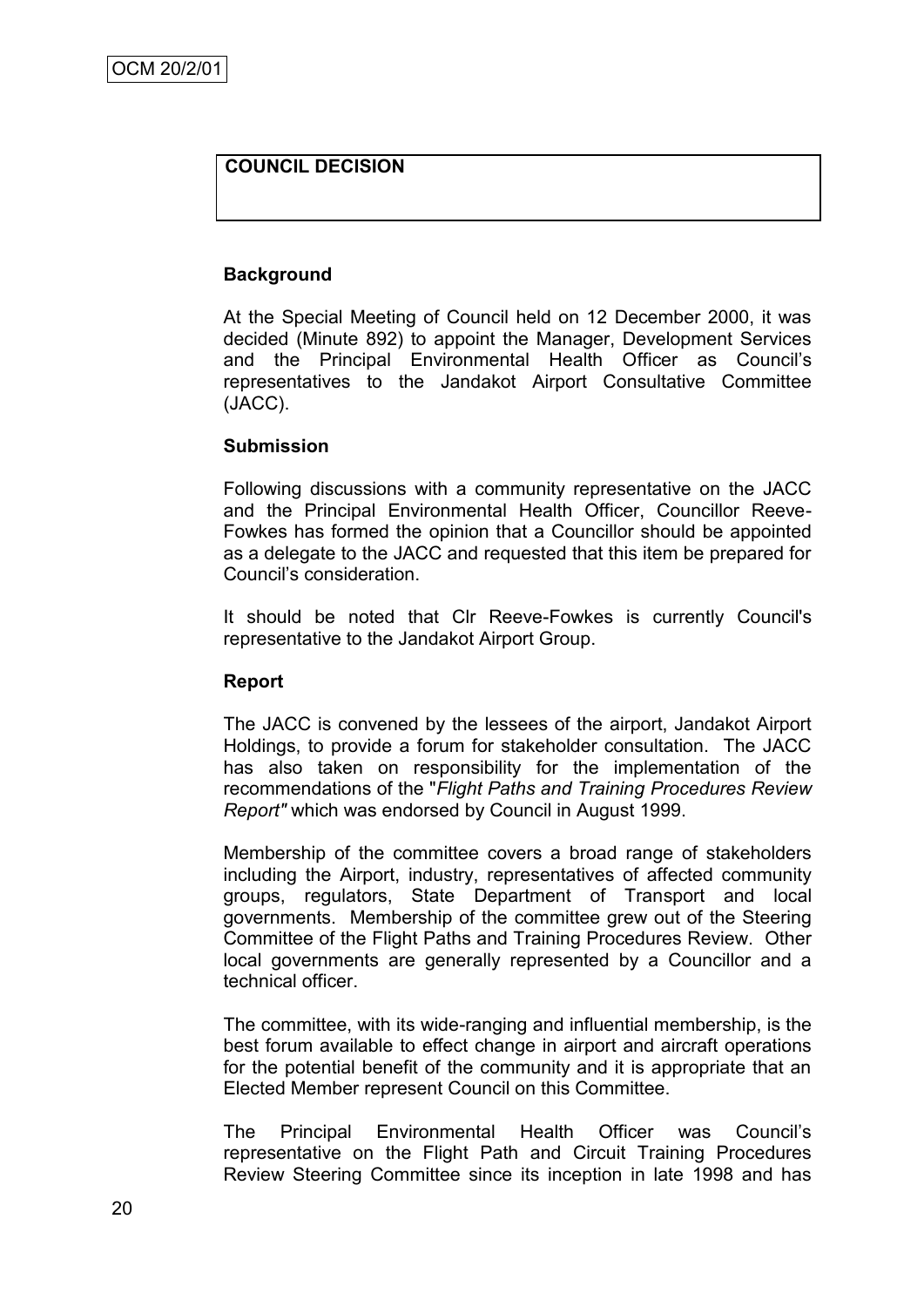been Council"s representative on the JACC since it was first convened in November 1999. The PEHO has developed a good working knowledge of aircraft noise issues over this time and is well placed to provide technical advice on these matters.

The Principal Planner has indicated that with the completion of the Town Planning Scheme No. 3, planning in the vicinity of the airport is set and airport operations are unlikely to impose any additional constraints to planning in the future. The Principal Planner feels that his attendance at the JACC would be an unnecessary duplication of the technical advice provided by the PEHO.

Accordingly, it is recommended that Council revoke the appointment of the Manager, Development Services as a Council representative and appoint an Elected Member as a delegate to the Jandakot Airport Consultative Committee.

## **Strategic Plan/Policy Implications**

 The Corporate Strategic Plan Key Result Area which applies to this item is *"Managing Your City" .*

## **Budget/Financial Implications**

N/A

**Implications of Section 3.18(3) Local Government Act, 1995**

Nil

**14.6 (OCM1\_2\_2001) - PROPOSED RETIREMENT VILLAGE AND NURSING HOME - PT LOT 152 PEARSON DRIVE, SUCCESS - OWNER: CAVERSHAM PROPERTIES - APPLICANT: TAYLOR BURRELL PLANNING CONSULTANTS (5515381) (CC) (MAP 20) (ATTACH)**

# **RECOMMENDATION**

That Council:

(1) approve the proposed retirement village and nursing home on Pt Lot 152 Pearson Drive, Success subject to the following conditions:

Standard Conditions

1. Standard conditions and footnotes as contained in Council Policy PD 17 as determined appropriate to this application by the delegated officer under clause 7.6 of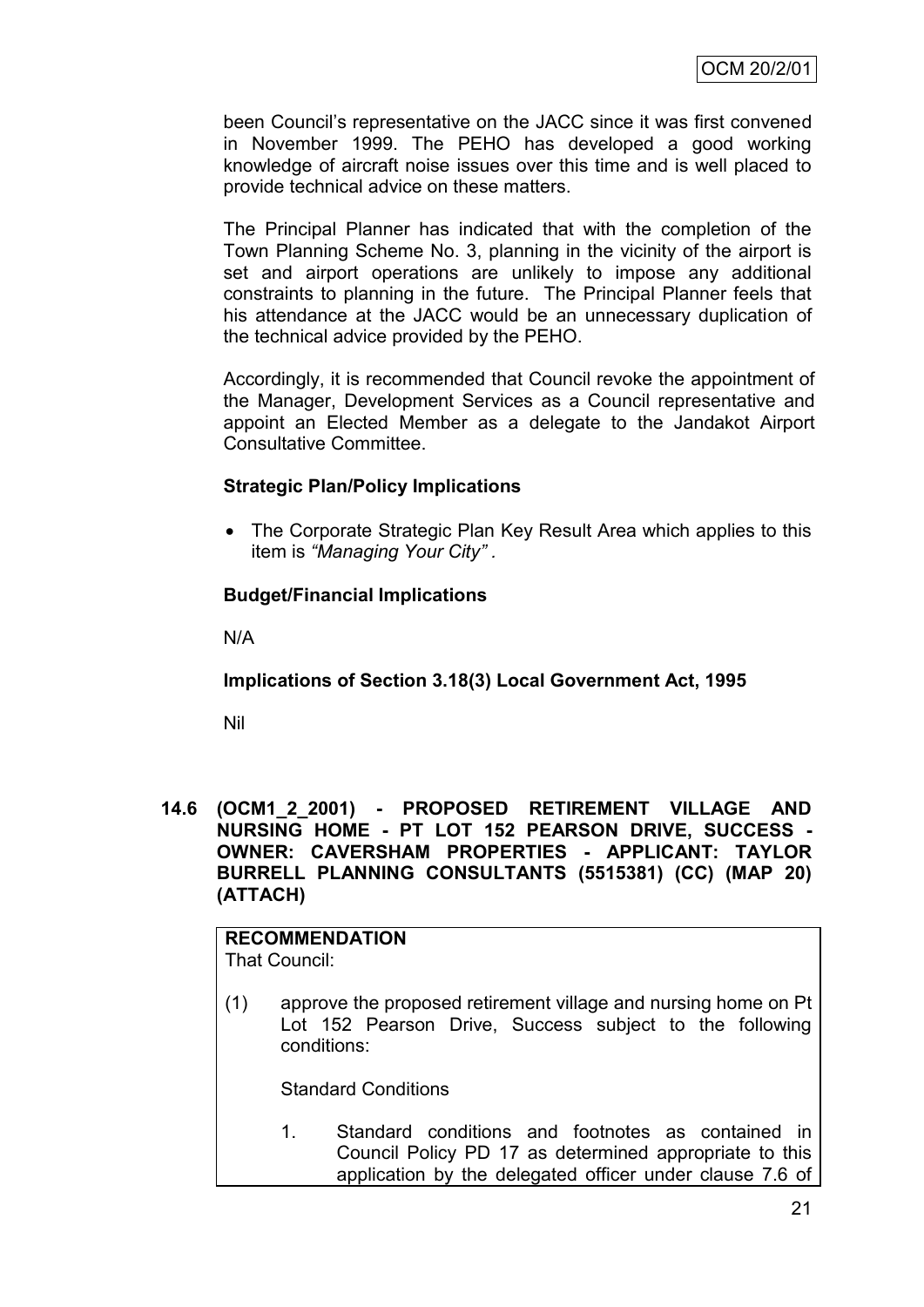|     | the City of Cockburn District Zoning Scheme No.2 and; |                                                                                                                                                                                                                                                                                                                                     |  |  |  |
|-----|-------------------------------------------------------|-------------------------------------------------------------------------------------------------------------------------------------------------------------------------------------------------------------------------------------------------------------------------------------------------------------------------------------|--|--|--|
|     | <b>Special Conditions</b>                             |                                                                                                                                                                                                                                                                                                                                     |  |  |  |
|     | 1.                                                    | Satisfactory arrangements being made with the City for a<br>pro-rata contribution for the upgrade and construction of<br>Hammond Road in accordance with the provisions of<br>Amendment 197 to the City of Cockburn District Zoning<br>Scheme No.2.                                                                                 |  |  |  |
|     | 2.                                                    | The trees located within the Pearson Drive reserve<br>adjacent to the land being retained and protected to the<br>satisfaction of the City.                                                                                                                                                                                         |  |  |  |
|     | 3.                                                    | A gated pedestrian access point being located generally<br>in accordance with plan attached and being designed and<br>constructed to the satisfaction of the City.                                                                                                                                                                  |  |  |  |
|     | 4.                                                    | Satisfactory arrangements being made with the City for<br>the upgrading and drainage of Pearson Drive prior to the<br>occupation of the development.                                                                                                                                                                                |  |  |  |
|     | 5.                                                    | The developer constructing a suitable boundary wall<br>adjacent to the Kwinana Freeway reserve to attenuate<br>noise. Such wall must be coated in anti-graffiti paint and<br>include a small plaque indicating the type of anti-graffiti<br>paint.                                                                                  |  |  |  |
|     | 6.                                                    | Satisfactory arrangements being made with the City to<br>advise prospective tenants or purchasers that the land is<br>located within 3 nautical miles of Jandakot Airport and<br>may be subject to aircraft noise and of the potential for<br>noise and vibration from the Kwinana Freeway and future<br>railway line and bus ramp. |  |  |  |
|     | <b>Special Footnote</b>                               |                                                                                                                                                                                                                                                                                                                                     |  |  |  |
|     | 1.                                                    | The applicant is advised to liaise with Main Roads WA in<br>respect to land required for Primary Regional Roads as<br>shown on the attached plan.                                                                                                                                                                                   |  |  |  |
| (2) | issue a Form 2 MRS approval to the applicant; and     |                                                                                                                                                                                                                                                                                                                                     |  |  |  |

(3) advise those who made submissions and referral authorities of the Council's decision.

# **COUNCIL DECISION**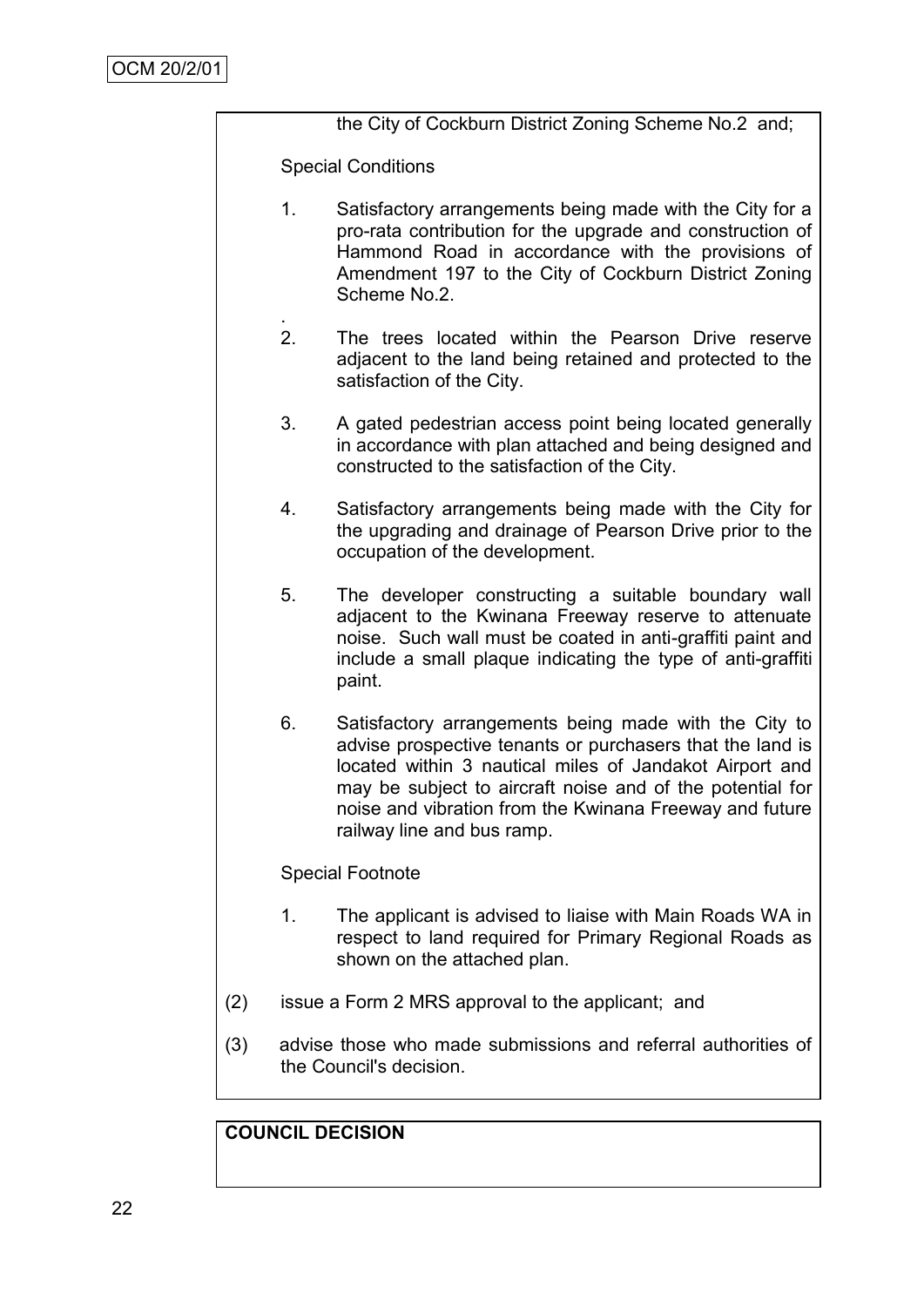## **Background**

| ZONING:           | MRS:                                                       | <b>URBAN</b>            |  |
|-------------------|------------------------------------------------------------|-------------------------|--|
|                   | DZS:                                                       | <b>RESIDENTIAL R80B</b> |  |
| <b>LAND USE:</b>  | <b>VACANT LAND</b>                                         |                         |  |
| LOT SIZE:         | 5.4 HA                                                     |                         |  |
| AREA:             |                                                            |                         |  |
| <b>USE CLASS:</b> | Aged or Dependent Persons Dwelling (AA) & Hospital<br>(SA) |                         |  |

The site is vacant land in Success, south of the Gateway Shopping Centre next to the Kwinana Freeway. Urban development has been slow to occur in this locality due to fragmented land ownership and structure plan design issues. *See Agenda Attachments for Location Plan.*

In 1999, the land was rezoned in DZS No.2 (District Zoning Scheme No.2) for high density housing (Residential R80B) so that future residents could take advantage of nearby shopping facilities, the future bus terminal and railway station.

## **Submission**

The proposal is to develop a combined nursing home and retirement village comprising:

- 137 retirement villas:
- 75 bed nursing home; and
- private community centre, roads and landscaping.

The development is self-contained with a single vehicle access point from Pearson Drive for security purposes.

6 villa unit types of 2 and 3 bedrooms are proposed for potential tenants to select from.

The proposed community centre (306m2) includes activity areas, a kitchen, hydrotherapy spa and associated facilities.

The proposed nursing home (4,548m2) comprises self-contained rooms, therapy and community rooms and service areas.

Pedestrian access for the village residents is proposed to link with the future residential area to the west. Two gated pedestrian access points are also proposed to the dual use path in the Kwinana Freeway reserve. *See Agenda Attachments for Development Plan.*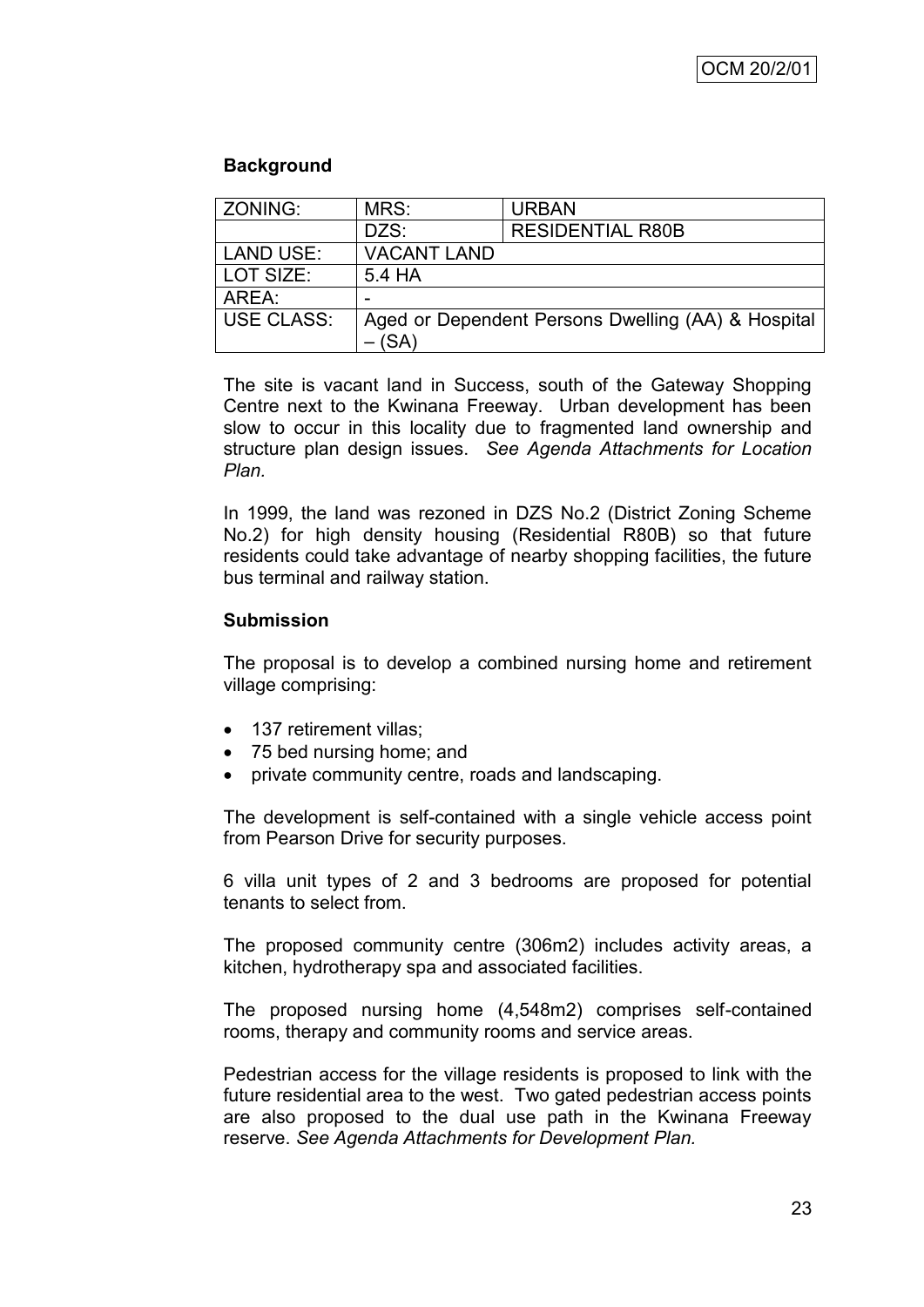Fill of the site will occur on the front portion of the land, which will be 0.8m above the level of existing Pearson Drive and will require retaining.

## **Report**

The proposal is a discretionary use under the DZS No.2 for which Council may approve or refuse.

Although the site is zoned for high-density housing (R80), the retirement village portion of the proposal corresponds to a lesser medium density (R30 to R35) under the Codes (Residential Planning Codes).

The nursing home and the retirement village comply with the required 1 bay per 4 persons accommodated parking standard of DZS No.2.

The development complies with the applicable density Code (R60) in respect to side and rear setbacks, plot ratio and open space requirements.

Discretion in respect to the Codes is sought on the following matters:

- Although storage areas of 2 to 3 metres are less than the required  $4m<sup>2</sup>$ , the units are sufficiently large to accommodate storage;
- private fenced court-yards of  $24m^2$  for the villas are not provided as the design philosophy is for an unfenced open development.
- although some dwellings are setback 3.8 metres from the front boundary, averaging allowed under the Codes would result in an average setback close to the required 6 metres. Appropriate fencing and landscape treatments are proposed for dwellings not facing Pearson Drive. The resultant streetscape to Pearson Drive is acceptable.

There are no adverse implications in respect to the Success Structure Plan as the site is able to be developed independently from adjoining land.

The proposal complies with Council's Policy PD6 - Aged Persons Accommodation – Development Guidelines in respect to location requirements. The proposed gated pedestrian access through adjacent Pt Lot 223 enables retirees to conveniently access bus services on Wentworth Parade and would place Gateway Shopping Centre within 800m of the proposed Village.

Whilst not a constraint to development, noise intrusion from aircraft flight paths (Jandakot Airport), the Kwinana Freeway, future railway and bus ramp is a matter that may be addressed by notification of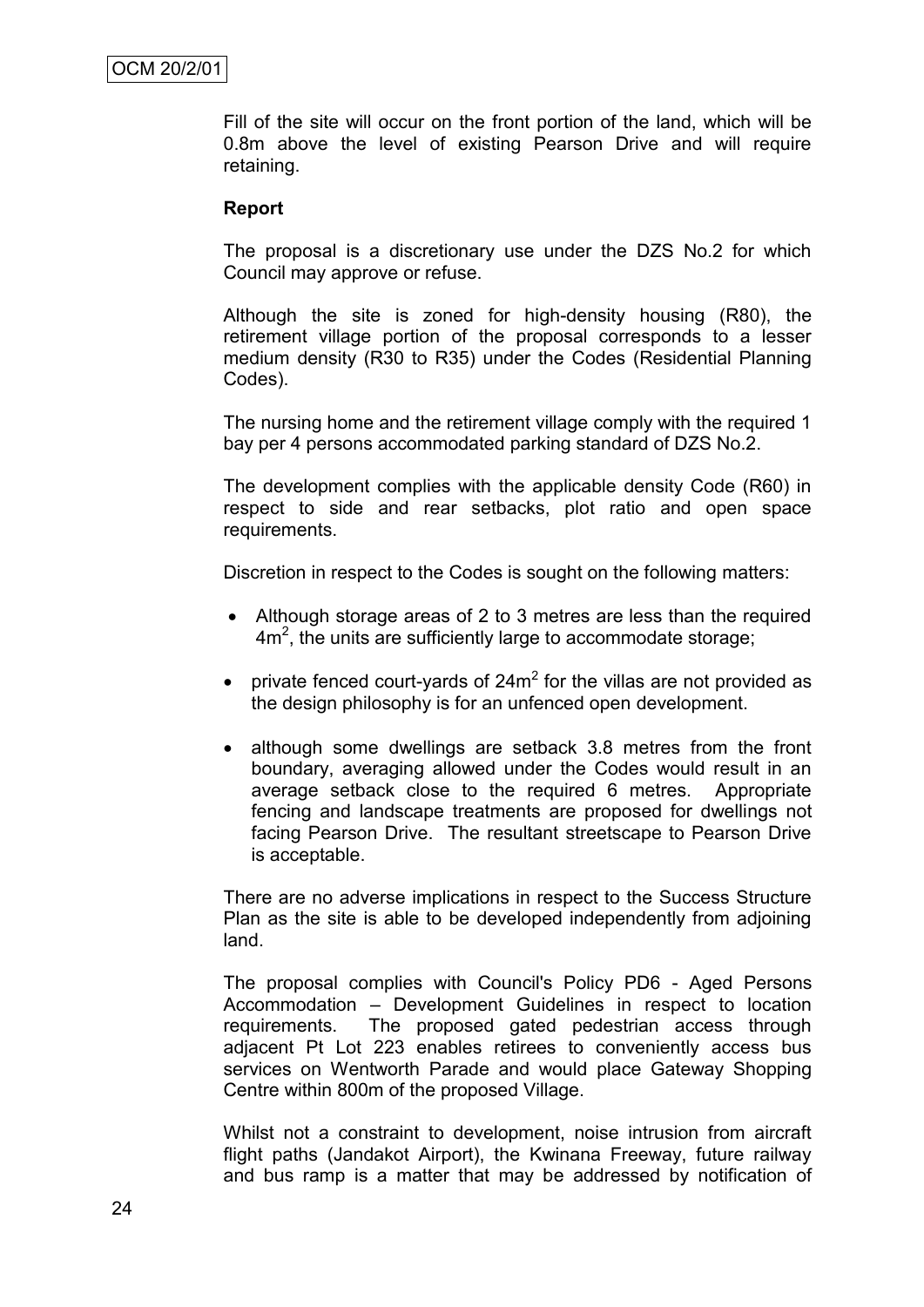potential village tenants. Further to this, fencing adjacent to the Kwinana Freeway reserve would need to be designed to attenuate noise.

The site is designated as a developer contribution area for the payment of a pro-rata contribution for the upgrade and construction of Hammond Road under the provisions of Amendment 197 to DZS No.2 adopted by Council 20 October 1998. This requirement would need to be conditioned in any approval on the subject site.

The developer would also be responsible for upgrading and draining the section of Pearson Drive fronting the subject site. Large Melaleuca Trees in the road reserve should be retained to maintain the streetscape.

## *Public Consultation*

Adjacent landowner, Gold Estates, objects to the nursing home being located directly adjacent to Pt Lot 223 and considers that a large and bulky single storey building and expansive roof area would result in detrimental views from future lots.

As mentioned, the nursing home complies with the setback requirements of the Codes. The height of the closest gable to Gold Estates land is 6 metres occurring at about 15 metres from the common boundary. The nursing home which spans 160 metres, has a variable roof line with the longest span of continuous roof-line being 44 metres. Therefore this is acceptable from a planning and development point of view.

Objection was also made in respect to the location of the main access point 40 metres from an access road into Gold Estates future residential area on the southern side of Pearson Drive, on safety grounds. The 40 metres would allow for safe access and egress for both developments onto Pearson Drive.

Referral authorities and others who made submissions, raised no objections but advised of their particular requirements servicing or otherwise for the development. *See Agenda Attachments for Schedule of Submissions.*

With the exception of the minor variations to the Codes discussed above, the proposal complies with the requirements of the DZS No.2 and Council Policy. The objections raised in respect to the visual impact of the nursing home are not so significant, as the design is for a single storey brick and tile development with an un-continuous roof-line which is considered compatible with residential development.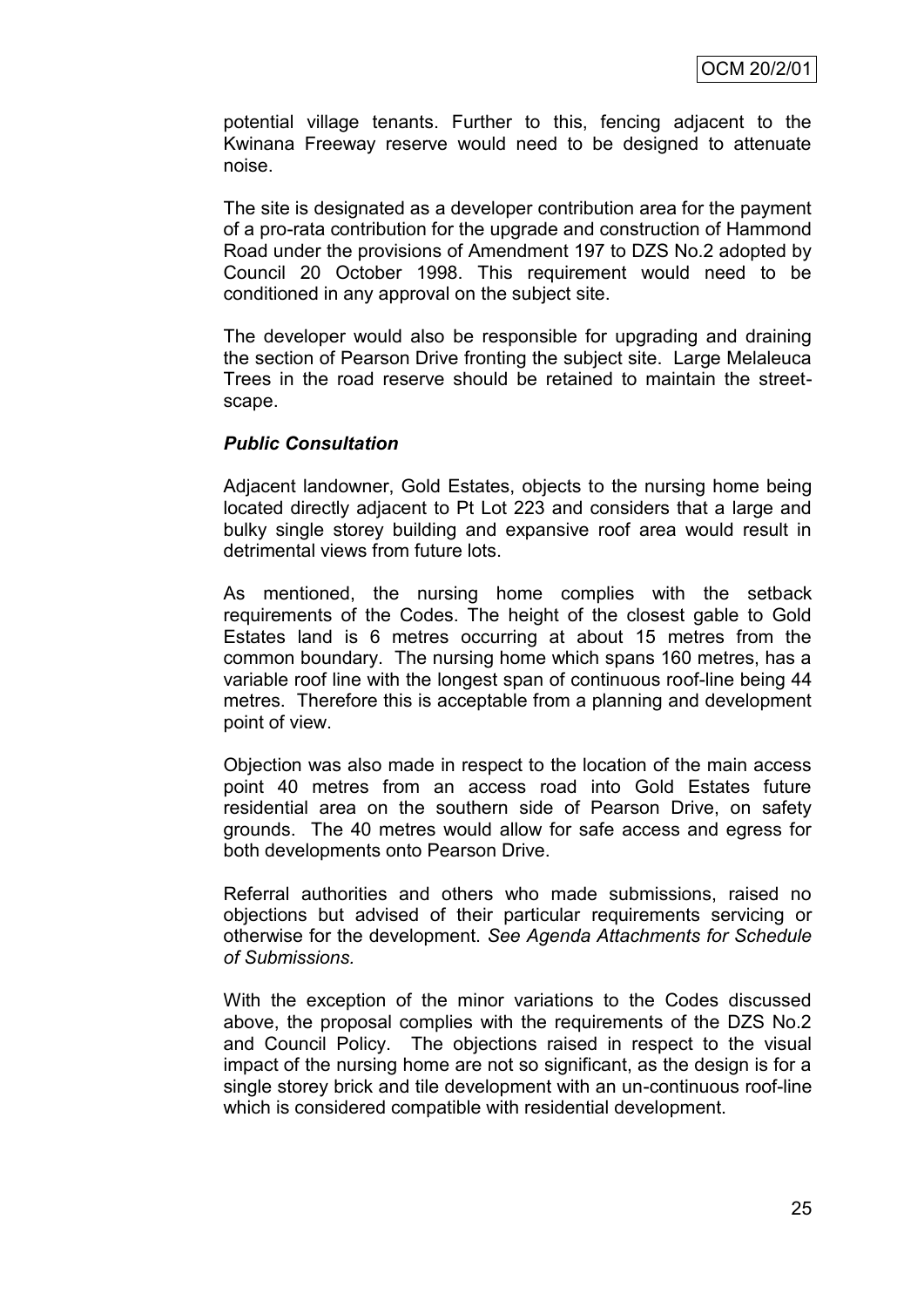## **Strategic Plan/Policy Implications**

The Corporate Strategic Plan Key Result Areas which apply to this item are:-

- 1. Managing Your City
	- *"To conduct Council business in open public forums and to manage Council affairs by employing publicly accountable practices."*
- 2. Planning Your City
	- *"To ensure that the planning of the City is based on an approach which has the potential to achieve high levels of convenience for its citizens."*
	- *"To ensure that the development will enhance the levels of amenity currently enjoyed by the community."*
	- *"To foster a sense of community within the district generally and neighbourhoods in particular."*
- 3. Conserving and Improving Your Environment
	- *"To conserve the quality, extent and uniqueness of the natural environment that exists within the district."*

The Planning Policies which apply to this item are:-

- PD6 Aged Persons Accommodation Development Guidelines
- PD17\* Standard Development Conditions and Footnotes
- PD7\* Access for People with Disabilities
- PD14\* Guidelines for Development Applications for the Filling of Land

## **Budget/Financial Implications**

Council to receive monetary contribution for upgrade/construction of Hammond Road in accordance with the pro-rata contributions for the developer contributions area.

## **Implications of Section 3.18(3) Local Government Act, 1995**

Nil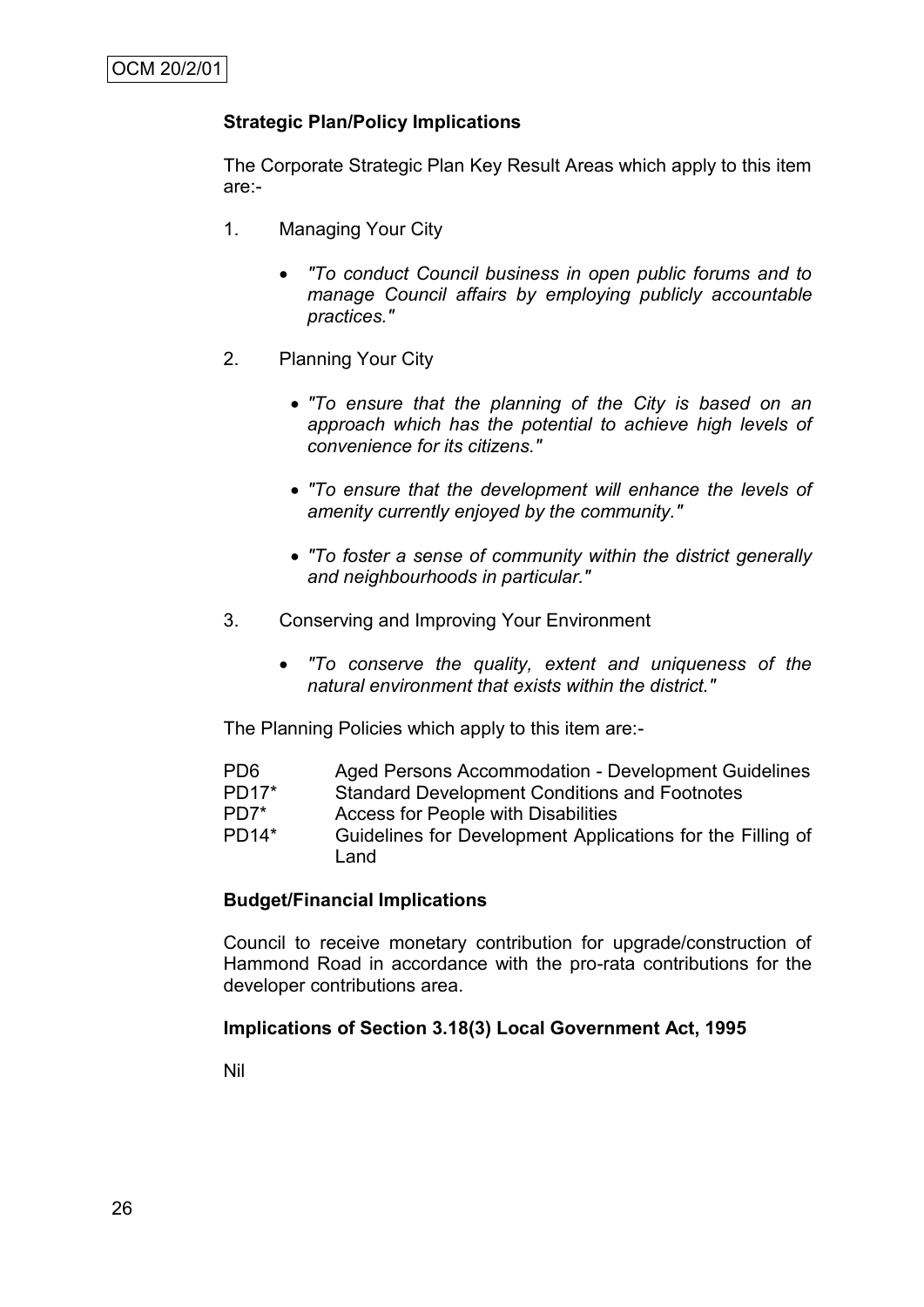| 14.7 (OCM1_2_2001) - AMENDMENT TO DISTRICT ZONING SCHEME  |
|-----------------------------------------------------------|
| NO. 2 - AMENDMENT NO. 228 TO RECLASSIFY CSL400 LOT PT 20  |
| ON THE CORNER OF ROCKINGHAM ROAD AND COLEVILLE            |
| <b>CRESCENT, SPEARWOOD FROM COUNCIL USE TO COMMERCIAL</b> |
| $(9228)$ (SMH)                                            |

# **RECOMMENDATION**

That Council:

(1) resolve to adopt the following amendment:-

TOWN PLANNING AND DEVELOPMENT ACT 1928 (AS AMENDED) RESOLUTION DECIDING TO AMEND A TOWN PLANNING SCHEME CITY OF COCKBURN - DISTRICT ZONING SCHEME NO. 2.

AMENDMENT NO. 228

Resolved that Council, in pursuance of Section 7 of the Town Planning and Development Act 1928 (as amended ) amend the above Town Planning Scheme by:-

Reclassifying CSL 400 Lot Pt 20 on the corner of Rockingham Road and Coleville Crescent, Spearwood, from Local Reserve - Council Use to Commercial Zone in accordance with the amendment map.

DATED THIS \_\_\_\_\_\_\_\_\_\_\_\_\_\_\_\_ DAY OF \_\_\_\_\_\_\_\_\_\_200\_.

# CHIEF EXECUTIVE OFFICER

(2) sign the amending documents, and forward a copy to:-

- 1. The Environmental Protection Authority in accordance with Section 7A(1) of the Act; and
- 2. The Western Australian Planning Commission for information;
- (3) forward a copy of the signed documents to the Western Australian Planning Commission with a request to advertise the amendment, following receipt of formal advice from the Environmental Protection Authority that the Scheme or Scheme Amendment should not be assessed under Section 48A of the Environmental Protection Act; and
- (4) notwithstanding (3) above, the Director of Planning and Development may refer a Scheme or Scheme Amendment to the Council for further consideration following formal advice from the Environmental Protection Authority that the Scheme of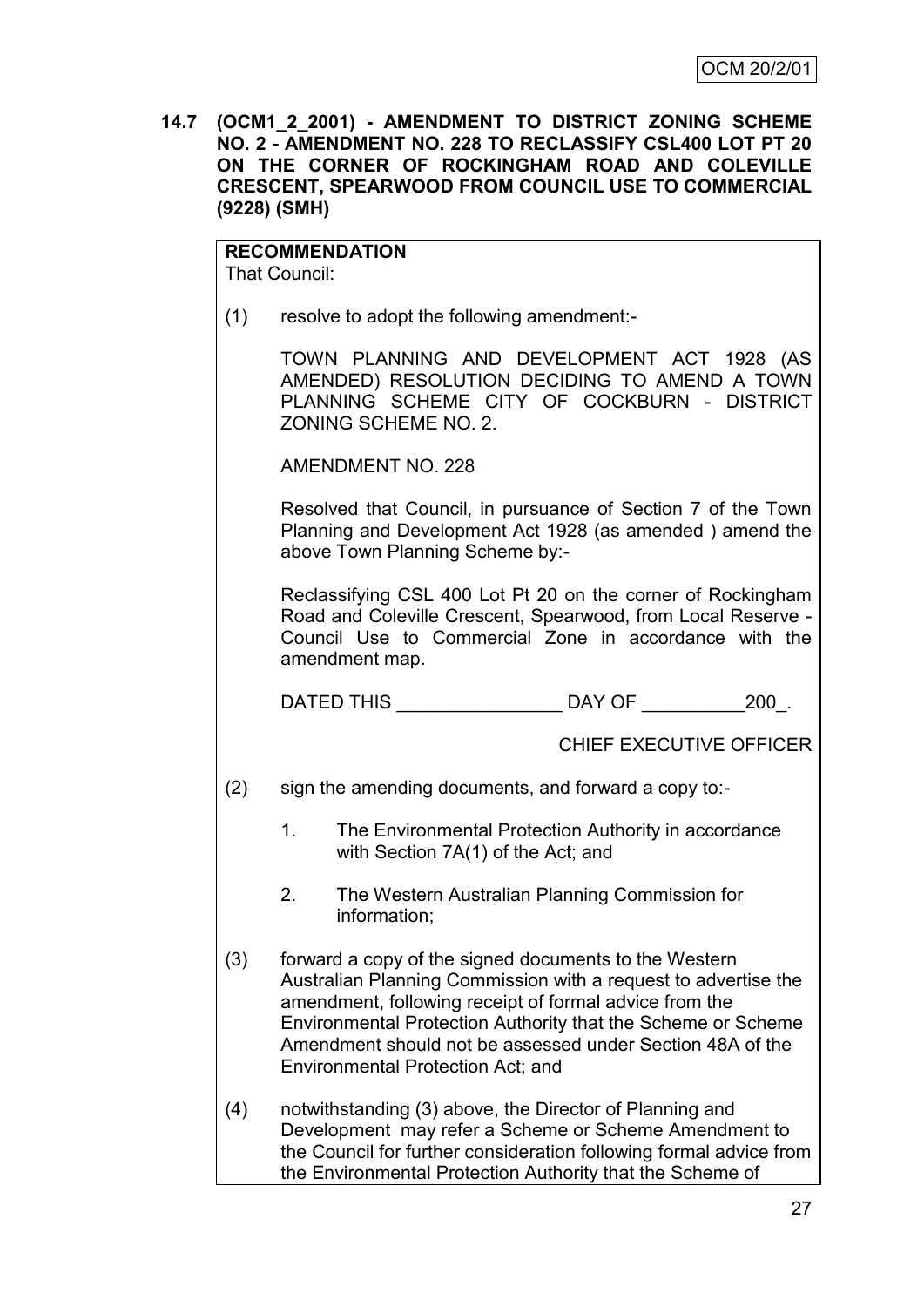Scheme Amendment should not be assessed under Section 48A of the Environmental Protection Act.

(5) write to the WAPC advising it of the Council's decision and requesting that prior to the Minister for Planning granting final approval to proposed Town Planning Scheme No. 3, that in the event that Amendment No. 228 to Town Planning Scheme No. 2 is approved for advertising by the Commissioner/Minister, that CSL 4000 Lot Pt 20 is proposed Town Planning Scheme No. 3 be re-classified from Local Reserve - Civic to District Centre Zone.

# **COUNCIL DECISION**

#### **Background**

Lot Pt 20 is owned in freehold by the City of Cockburn and is currently occupied by the Council Administration office, Library, Reception Centre and Hall, Bowling Club and Caretaker's residence.

The area of the lot is in excess of 6 hectares.

#### **Submission**

In considering the current usage of the Civic Centre Hall, potential upgrade and management options, the issue regarding the zoning of the Civic Centre site needs to be addressed.

The current reservation would restrict the possible re-use of the reception and hall by a private operator for say a function centre, restaurant or other similar use.

By reclassifying the land from local reserve - council use to the commercial zone would provide for a wider scope of potential uses than currently provided for under the reserve.

#### **Report**

As the land is owned in fee simple by the City, it could lease or sell the land. However, the use of the land and/or premises would have to be in accordance with the provisions of the local reserve.

Moreover, in the future, should the Council decide to relocate its administration centre to Thomsons Lake to be part of the Regional Centre, the change from a reserve to a zone would facilitate re-use options of the existing buildings and the land should this eventuate.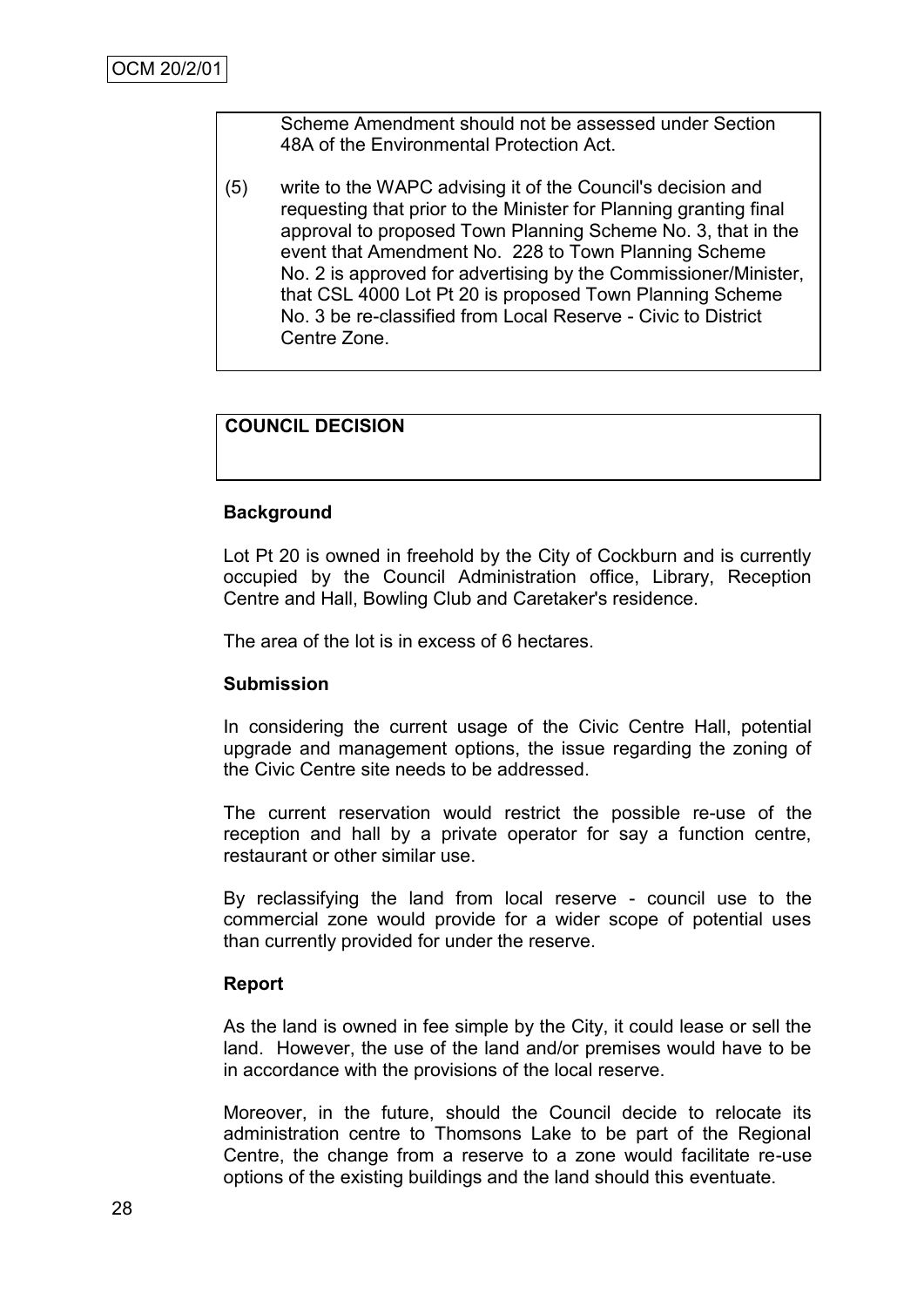Should this amendment be supported, then a complementary change to proposed Town Planning Scheme No. 3 would also be required. The appropriate zone in this case would be the District Centre Zone to form part of the zone which includes the Phoenix Park Shopping Centre.

## **Strategic Plan/Policy Implications**

The Corporate Strategic Plan Key Result Areas which apply to this item are:-

- 2. Planning Your City
	- *"To ensure that the development will enhance the levels of amenity currently enjoyed by the community."*
- 4. Facilitating the needs of Your Community
	- *"To facilitate and provide an optimum range of community services."*
- 5. Maintaining Your Community Facilities
	- *"To construct and maintain community buildings which are owned or managed by the Council."*

Policy No. PD49 - "Town Planning Scheme No. 2 Amendment Following Final Adoption of Proposed Town Planing Scheme No. 3" which basically proposes a moratorium of changes to Town Planning Scheme No. 2 until Proposed Town Planning Scheme No. 3 is gazetted. The policy was written to apply to landowner amendment requests.

The situation being considered for the local reserve is Council owner and therefore the Council, in the community interest, can decide if the proposed amendment should be proceeded with now or following the final gazettal of Town Planning Scheme No. 3, Gazettal could be 6 months away.

# **Budget/Financial Implications**

Because the Council reception centre and hall are infrequently used, the facilities are being subsidised by the Council to the amount of \$61,000 for 99/00 (excluding depreciation).

To reduce the cost of operating the reception centre and hall, it may be appropriate to examine the alternative uses that could derive an income for the Council.

Subject to any decision about the future use of the facilities, a benefit and cost analysis will need to be taken prior to finalising and decisions.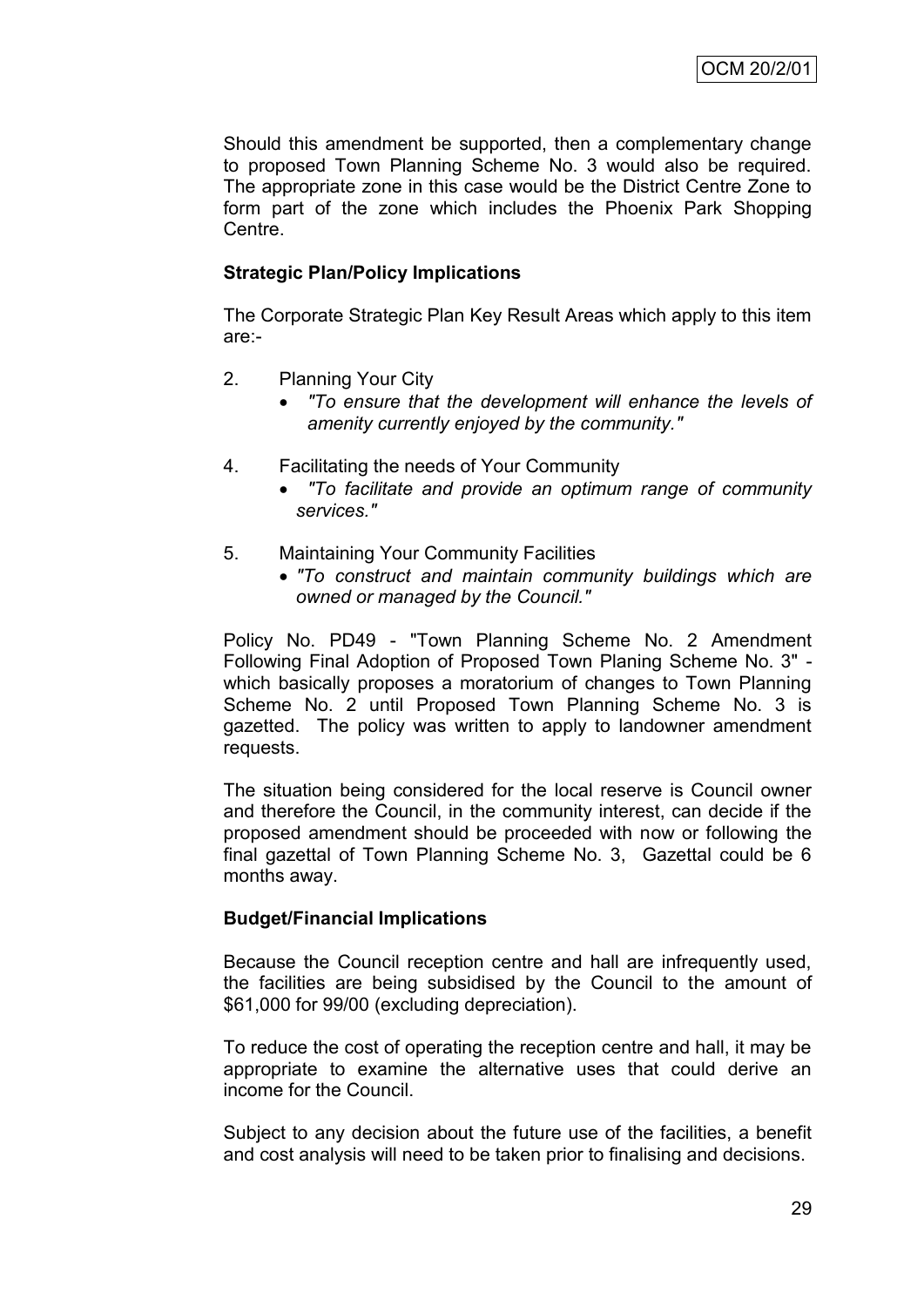## **Implications of Section 3.18(3) Local Government Act, 1995**

There may be future implications in relation to 3.18(3) (b) in the event that the facilities are used or leased by a commercial activity.

## **14.8 (OCM1\_2\_2001) - NON-APPROVED SATELLITE DISH - LOT 318; 9 NANCY WAY, COOGEE - OWNER/APPLICANT: A SARDINHA (3316645) (SC) (MAP 15.116) (ATTACH)**

# **RECOMMENDATION**

That Council:

- (1) refuse the proposed satellite dish due to the obtrusive height and scale of the dish and its negative effect on the amenity of the adjoining neighbours in terms of visual impact;
- (2) serve a notice to the landowner that the satellite dish must be dismantled within a period of 28 days from the date of the notice; and
- (3) advise the complainant and those who made submissions, of Council"s decision accordingly.

# **COUNCIL DECISION**

## **Background**

| ZONING:           | MRS:              | <b>URBAN</b>        |  |
|-------------------|-------------------|---------------------|--|
|                   | DZS:              | $RESIDENTIAL - R15$ |  |
| LAND USE:         | <b>HOUSE</b>      |                     |  |
| LOT SIZE:         | 773M <sup>2</sup> |                     |  |
| AREA:<br>N/A      |                   |                     |  |
| <b>USE CLASS:</b> | Single House 'P'  |                     |  |

A complaint was lodged with the Council by a neighbour regarding a recently installed satellite dish on the subject lot. A site inspection revealed it was of a size that approval was required under District Zoning Scheme No 2 (DZS2). The owner of the lot applied to Council for approval of the satellite dish.

Council officers have twice visited the owners of the property and suggested that an alternative location be found for the satellite dish that is less obtrusive. On both occasions, the owners were reluctant to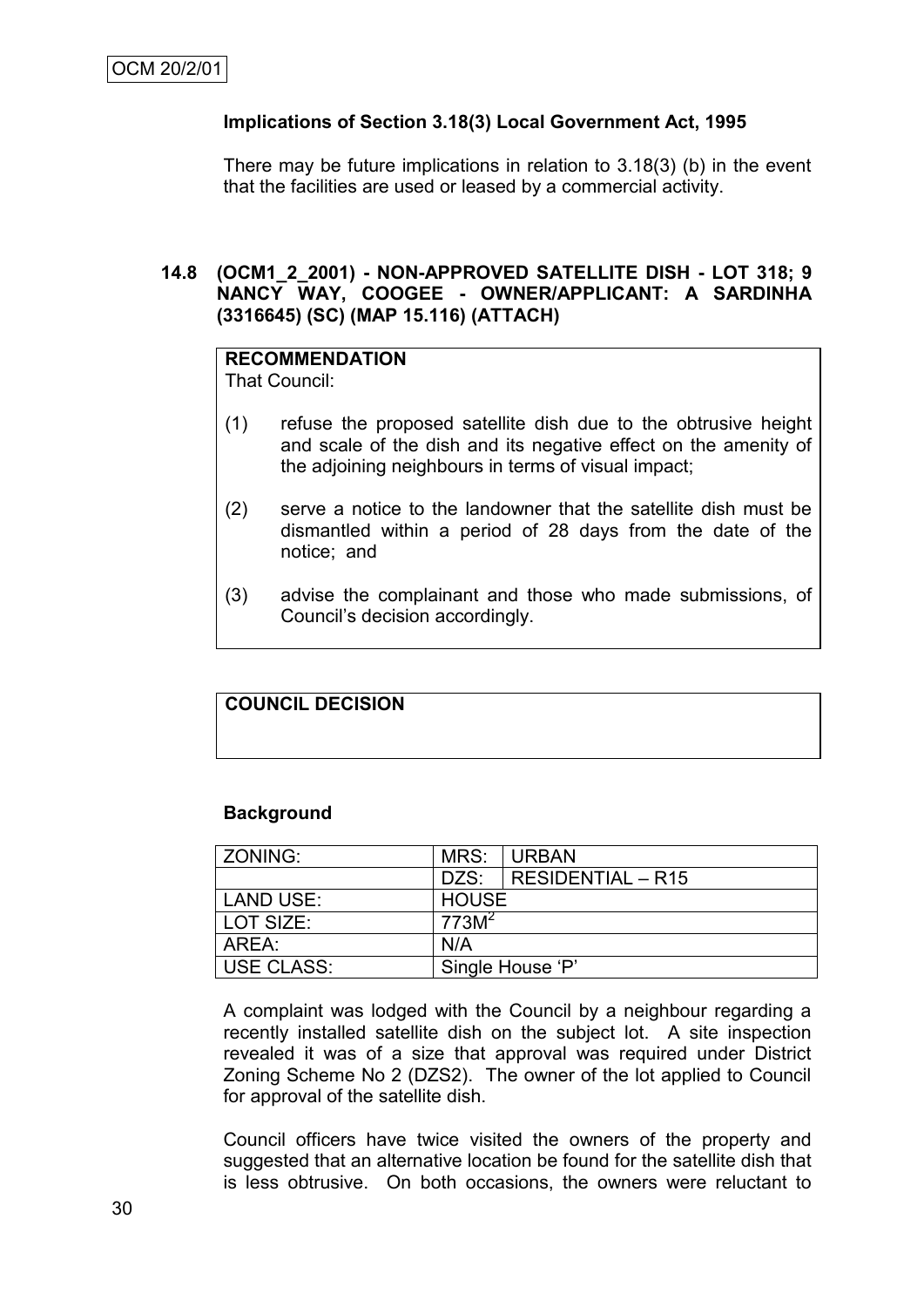change their proposal claiming that the higher structure provides good reception and still allows views to the ocean to the side neighbour.

# **Submission**

The application is for a domestic satellite dish that is three metres in diameter erected on a 3.3 metre high pole. The dish pole is attached to a brick pergola pillar located in the rear yard.

# **Report**

The satellite dish has already been erected in the rear yard. The total height of the facility is 4.8 metres (maximum) height and oriented in a northern direction. The adjoining property (Lot 317) is elevated by a 1.0 metre high retaining wall and low level fence of 1.4 metres. Even with a full height fence of 1.8 metres, a 2.0 metre section of the satellite dish would be visible and obtrusive.

The surrounding landowners were notified of the application and given the opportunity to comment within a period of 21 days. At the close of the advertising period, 3 submissions of objection were received. Two submissions were received from the same landowner. The submissions expressed a concern with the size and height of the dish which obstructed views of the ocean, and the effects on the value of their property. One submission received had indicated they would prefer the dish to be lowered to the height of 1.5 metres, such that the dish would be hidden behind the shed. However, the other two submissions requested that the dish be lowered to the ground level.

It is recommended that the proposed satellite dish be refused as the facility has an adverse impact on the adjoining landowners and recent attempts to encourage the applicant to find an alternative location have failed.

As the dish has already been erected, the Council cannot legally issue a retrospective approval under DZS2, but could approve the proposal in a modified form / location.

# **Strategic Plan/Policy Implications**

- 1. Managing Your City
	- *"To deliver services and to manage resources in a way that is cost competitive without compromising quality."*
	- *"To conduct Council business in open public forums and to manage Council affairs by employing publicly accountable practices."*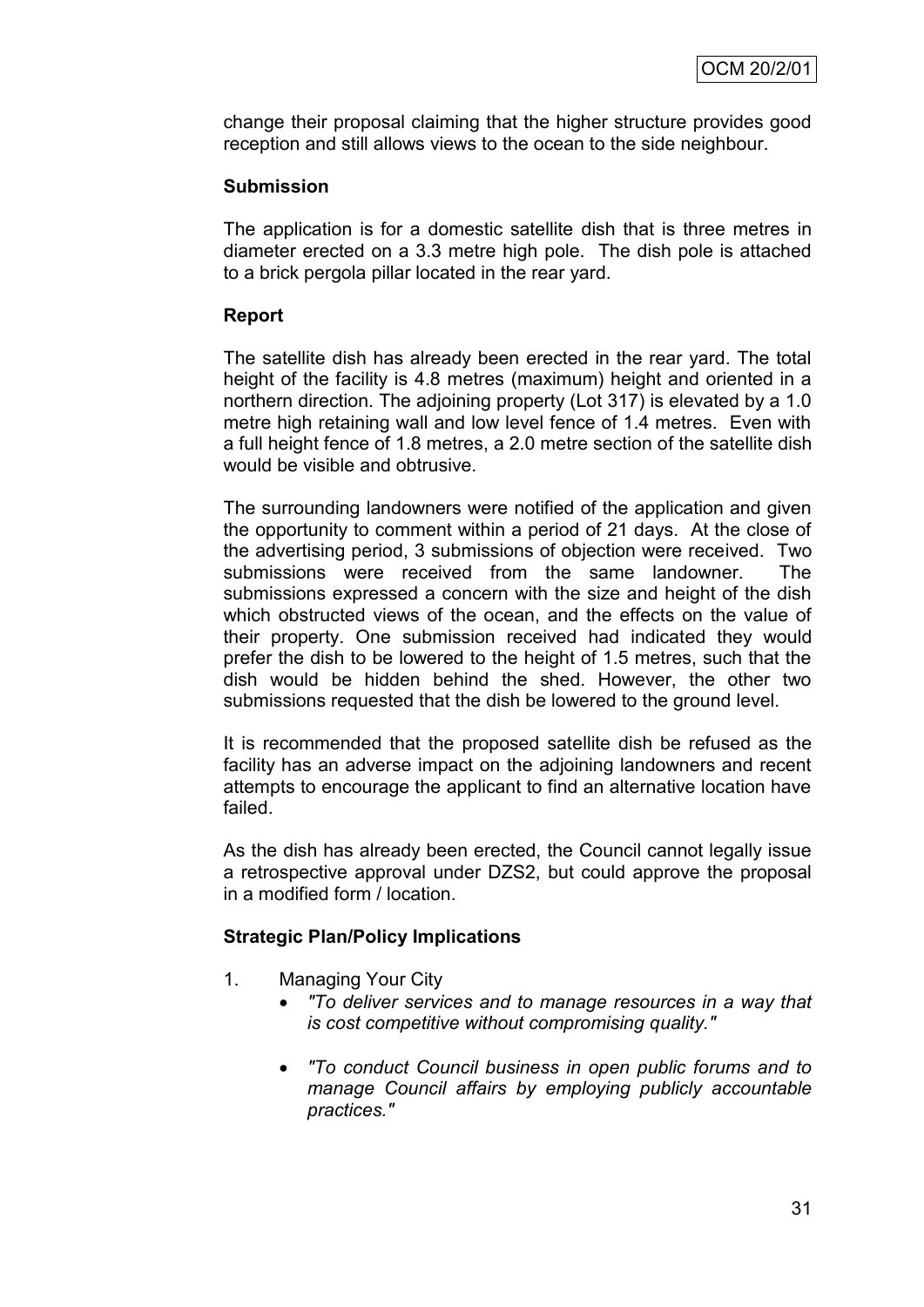- 2. Planning Your City
	- *"To ensure that the planning of the City is based on an approach which has the potential to achieve high levels of convenience for its citizens."*
	- *"To ensure that the development will enhance the levels of amenity currently enjoyed by the community."*

The Planning Policies which apply to this item are:-

PD30\* Domestic Satellite Dishes Policy

#### **Budget/Financial Implications**

N/A

# **Implications of Section 3.18(3) Local Government Act, 1995**

Nil

**14.9 (OCM1\_2\_2001) - ENVIRONMENTAL WORKS - BIBRA LAKE (6129) (AJB)**

#### **RECOMMENDATION**

That Council resolve to allocate \$25,000 of the Greening Plan funds in A/c. No.575204, \$5,000 from A/c. No.497966 (Env Services) – Parkway POS Bibra Lake and \$10,000 from A/c. No.497968 (Env Services) – Lake Coogee Enhancement, to undertake environmental rehabilitation works within the Bibra Lake Reserve.

# **TO BE CARRIED BY AN ABSOLUTE MAJORITY OF COUNCIL**

**COUNCIL DECISION** That Council:

# **Background**

The Environmental Management unit would like to maximise the window of opportunity created by the recent fire at Bibra Lake to carry out some much needed earthworks, weed control and revegetation at the fire site.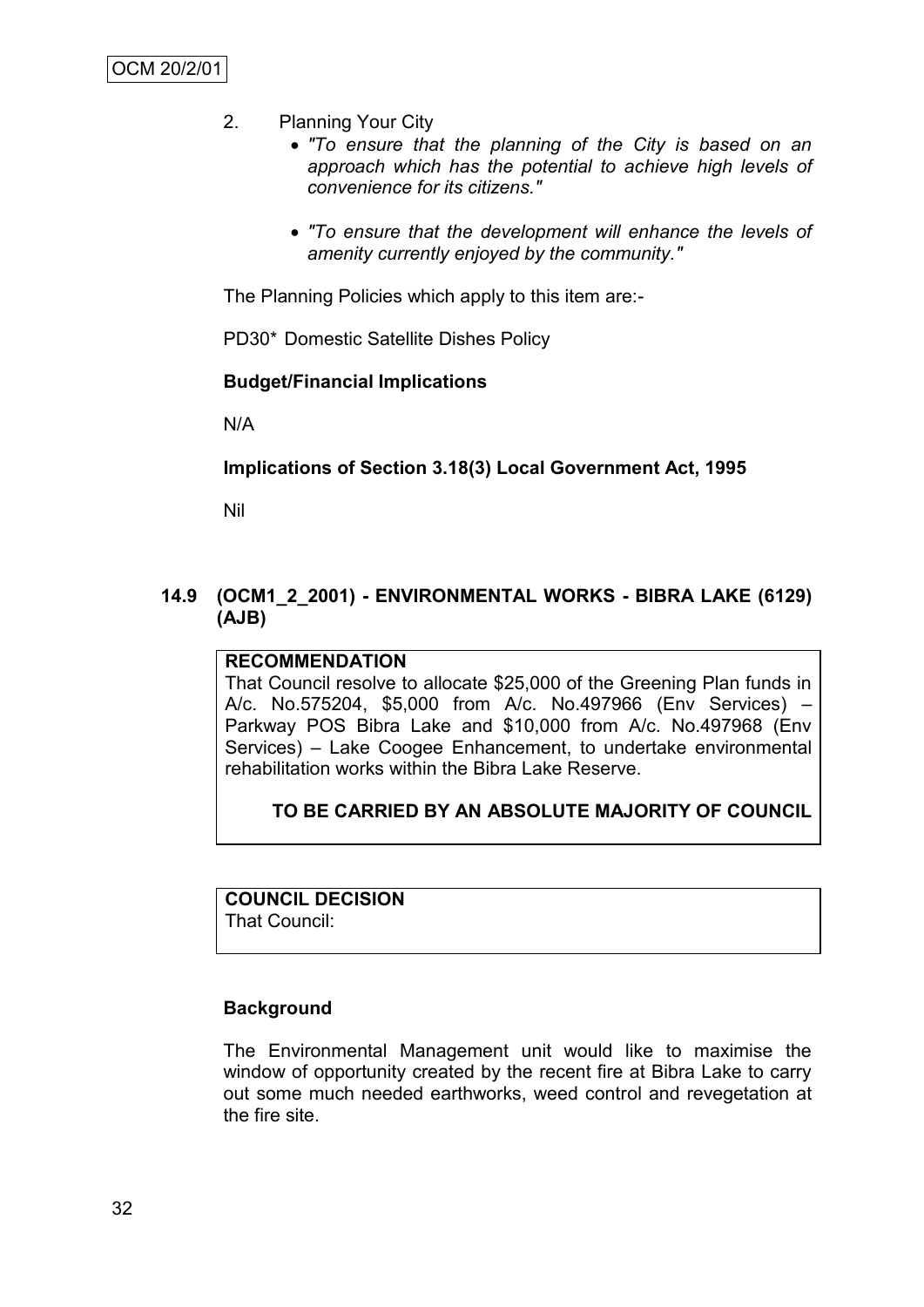# **Submission**

N/A

# **Report**

In January 2001, there were two fires on the east side of Bibra Lake which burnt out some 15ha. The first fire on 16 January, covered an area of approximately 4.5ha between Eliza Cave Reserve and a drainage access track just north of Walliabup Way. The second fire on 19 January, covered an area of some 10.5ha between the drainage access track and Parkway Drive opposite Bibra Lake Primary School.

Prior to the fire, much of the area and particularly around the edges of the lake were inaccessible due to thick stands of weeds such as Typha and Kikuyu and there was a high cost involved in enhancing the environmental and recreational values of the area. The fire has removed much of the weedy ground cover and provides an opportunity to effectively and economically rehabilitate the area. This includes the removal of rubbish including old car bodies and fences that have been revealed, the leveling of areas adjacent to the pathway to enable these areas to be established and maintained as parkland as identified in the Turf Management Plan prepared by Environmental Management Services and Parks Department and the planting of Melaleuca and native reeds in the degraded areas around the lake edge.

An inspection of the area has revealed the vigorous re-growth of the weeds and other exotic plants since the fire. Officers are of the view that if the area is to be effectively rehabilitated, then works including the removal of rubbish, regrading areas adjacent to the pathway and weed control need to be undertaken immediately and orders placed for trees and reeds which would be planted in August/September this year.

The estimated cost of the immediate works is \$40,000. This comprises the following:

| Earth works, removal of rubbish off site      | 5.000    |
|-----------------------------------------------|----------|
| Weed control (spray immediately and May/June) | 4,500    |
| Supply and plant 2500 Melaleuca               | 4.600    |
| Supply and plant 5200 Reeds                   | 25,900   |
|                                               | \$40,000 |

The above works are considered to be the minimum that is necessary at this time. The clean up, grading and weed spraying will extend over the whole area to be rehabilitated. Plantings will cover some 20% of the area to be revegetated and additional funds will need to be set aside in future budgets to complete the project.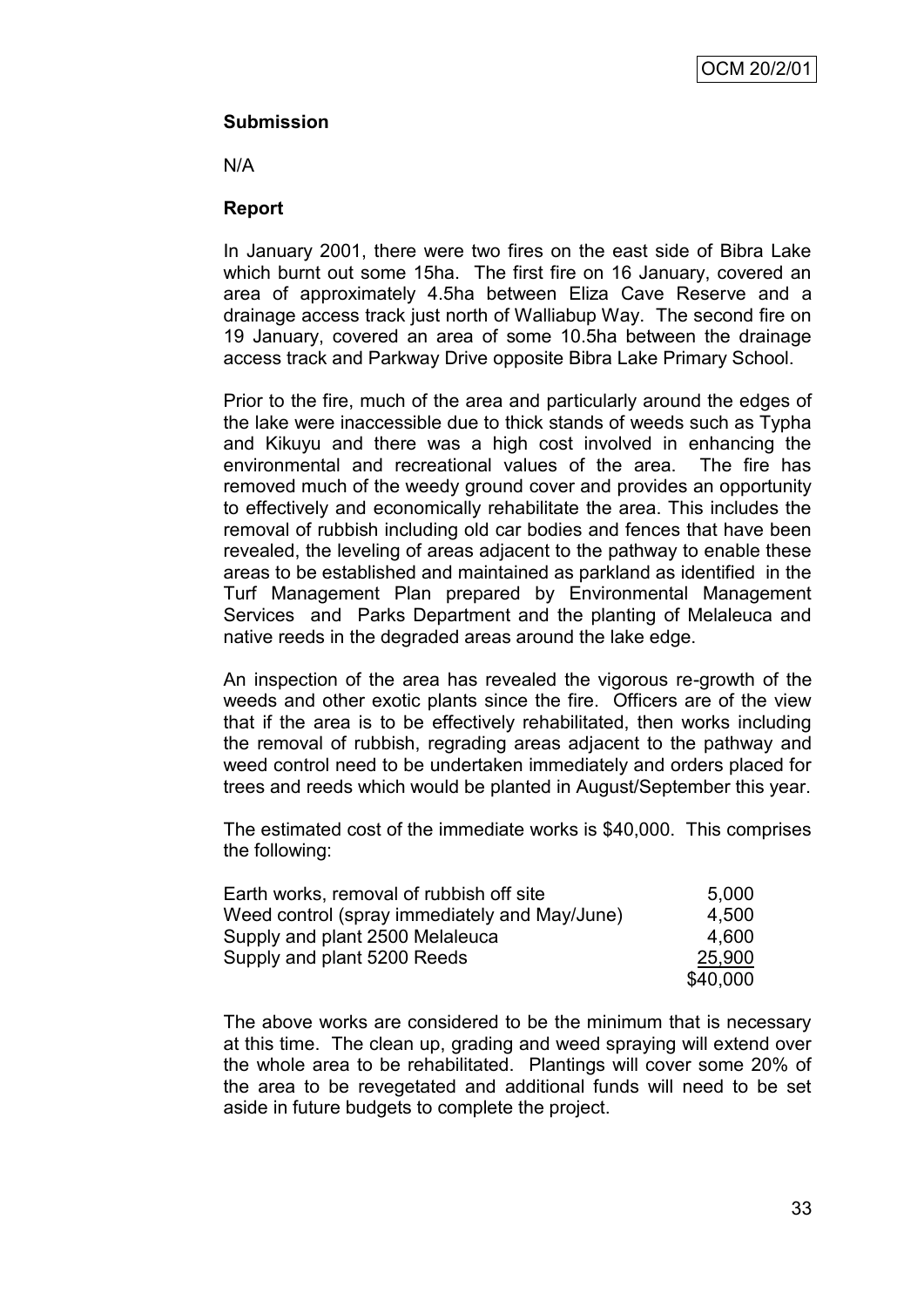Currently there are no specific funds allocated to undertake the above works in Environmental Management Services or Parks Department"s budgets, as these circumstances could not be foreseen.

Accordingly if the works are to be undertaken, there will need to be a reallocation of funds. Given the urgency to proceed, this matter is submitted to Council for consideration outside the normal budget review process.

The identified funding sources are as follows:

Reallocate \$5,000 from A/c. No.497966 (Env Services) – Parkway POS Bibra Lake - This project is substantially complete and surplus funds can be reallocated.

Reallocate \$10,000 from A/c. No.497968 (Env Services) – Lake Coogee Enhancement - Commencement of works has been delayed as a result of the WA 21 Project. \$10,000 would remain in the account which would be adequate for proposed works to be undertaken this year.

Allocate \$25,000 from A/c. No.575204 (Parks Department) - Greening Plan - \$100,000 has been allocated to implement recommendations of the Greening Plan. Accordingly, \$75,000 would remain available for other proposed projects.

The proposed works are consistent with the scope of the Greening Plan as outlined in the following summary of recommendations:

**Recommendation 1**: Manage existing bushland reserves to maximise their conservation values.

**Recommendation 4**: The City of Cockburn should develop and maintain bushland corridors to encourage movement of native fauna between areas of bushland.

**Recommendation 5**: That the City of Cockburn should investigate opportunities for urban forestry eg. rehabilitation of parts of open spaces to maximise green spaces within the City of Cockburn.

**Recommendation 7**: Develop and implement landscaping.

The Greening Plan has been developed with much community consultation and reflects their needs and aspirations.

The benefits of undertaking the proposed works now are as follows;

 Cost savings as prior to the fire, additional money would have been needed to clear the area and weed control prior to commencing these works.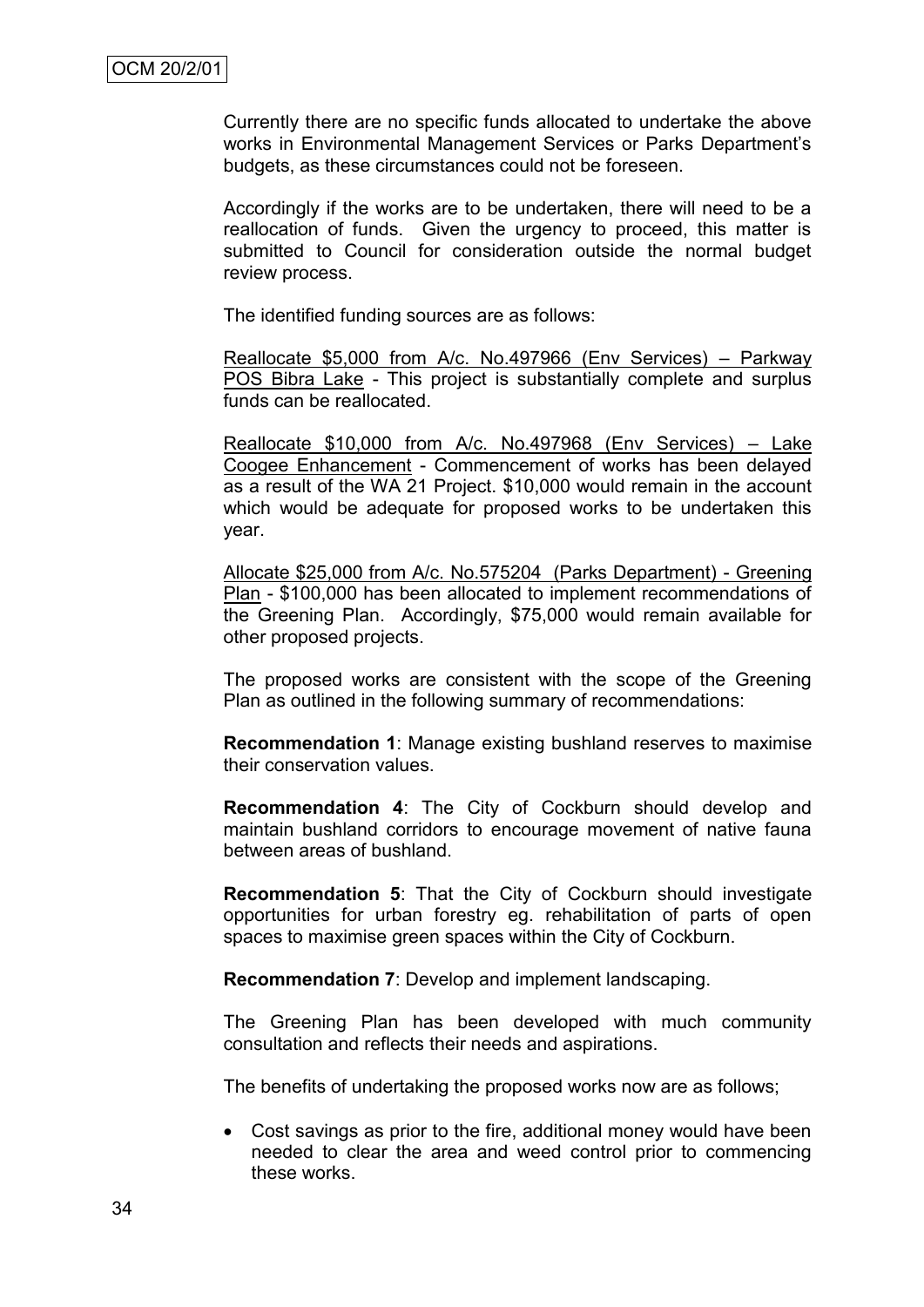- Implementation of the Greening Plan strategies.
- Addresses Customer Satisfaction Survey.
- Implementation of the Turf Management Plan will provide areas of low fuel load levels that will reduce the risk of future fires in the area.
- Enhanced environmental and recreation values.

# **Strategic Plan/Policy Implications**

The Corporate Strategic Plan Key Result Areas which apply to this item are:-

- 1. Managing Your City
	- *"To deliver services and to manage resources in a way that is cost competitive without compromising quality."*
- 2. Planning Your City
	- *"To ensure that the planning of the City is based on an approach which has the potential to achieve high levels of convenience for its citizens."*
	- *"To ensure that the development will enhance the levels of amenity currently enjoyed by the community."*
- 3. Conserving and Improving Your Environment
	- *"To conserve the quality, extent and uniqueness of the natural environment that exists within the district."*
- 4. Facilitating the needs of Your Community
- 5. Maintaining Your Community Facilities
	- *"To construct and maintain parks which are owned or vested in the Council, in accordance with recognised standards and are convenient and safe for public use."*

The Planning Policies which apply to this item are:-

- PD8\* Bushland Conservation Policy
- PD13\* Public Open Space
- PD45 Wetland Conservation Policy

# **Budget/Financial Implications**

Reallocation of funds required for undertaking the capital works. Cost of ongoing maintenance of the turfed areas will need to be addressed in the 2001/02 budget.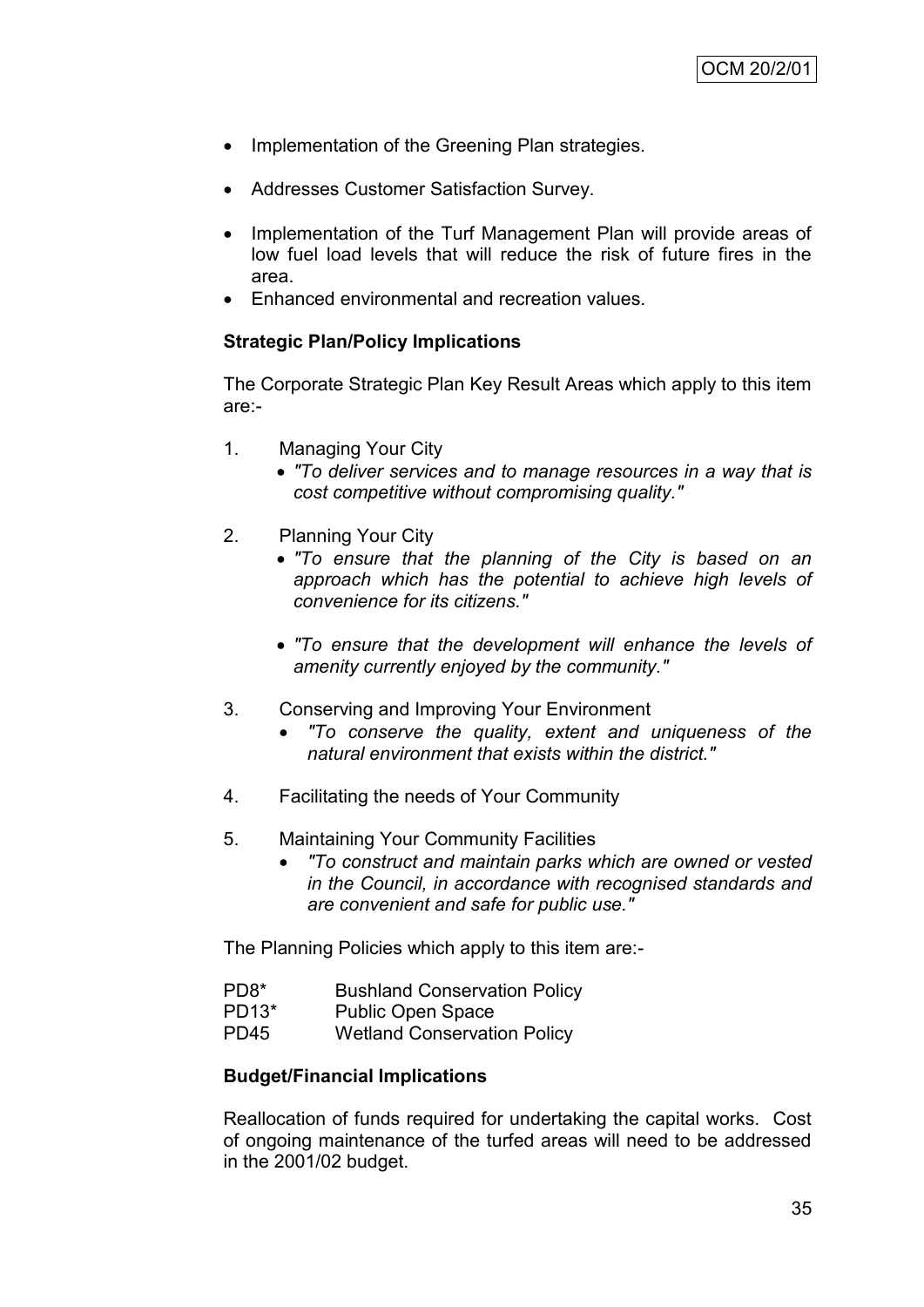# **Implications of Section 3.18(3) Local Government Act, 1995**

Nil.

# **14.10 (OCM1\_2\_2001) - APPOINTMENT OF DELEGATES/ REPRESENTATIVES TO PERTH AIRPORTS MUNICIPALITIES GROUP (1701; 1212) (WJH) (ATTACH)**

# **RECOMMENDATION**

That Council:

- (1) appoint Elected Member \_\_\_\_\_\_\_\_\_\_\_\_\_\_\_ as Council's delegate to the Perth Airports Municipalities Group (PAMG) and Elected Member \_\_\_\_\_\_\_\_\_\_\_\_\_ as Deputy delegate;
- (2) appoint the Principal Environmental Health Officer as Council"s Technical Officer to the Perth Airports Municipalities Group to attend as required; and
- (3) advise the Chairperson of the Perth Airports Municipalities Group of Council"s decision accordingly.

# **COUNCIL DECISION**

# **Background**

At the Special Meeting of Council held on 12 December 2000, it was decided not to re-appoint a delegate to the Perth Airports Municipalities Group (PAMG).

Prior to this decision, Council had sent a delegate (elected member) and a Delegate's Advisor (technical officer) to this Group for a number of years. Since the suspension of elected members in 1999, Council had been represented by the Principal Environmental Health Officer.

Other member councils are Bassendean, Belmont, Gosnells, Kalamunda, Melville, Mundaring, South Perth and Swan. Although members' interests are predominately Perth Airport based, recent changes to the constitution and meeting format has resulted in greater attention to matters relating to Jandakot Airport.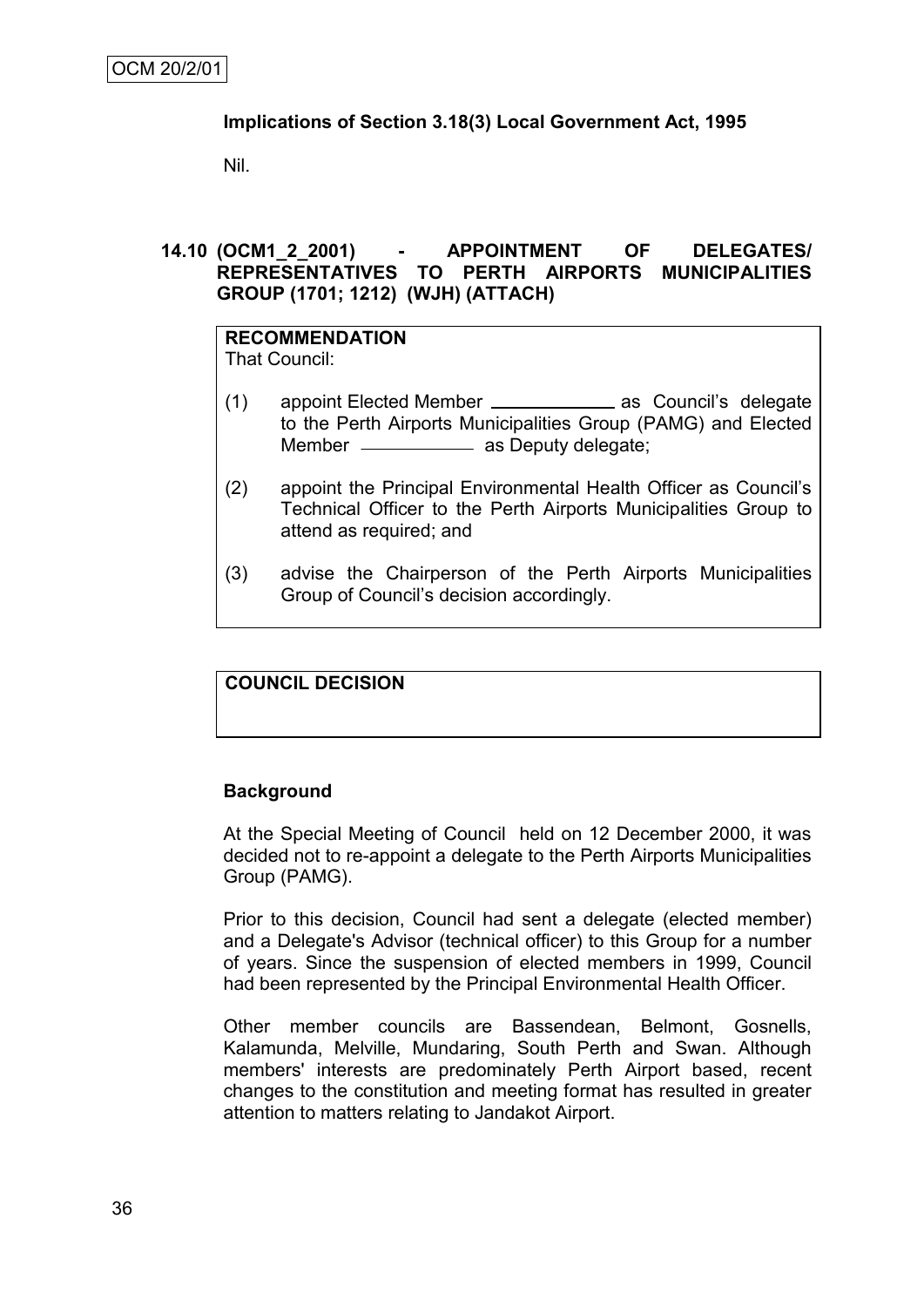# **Submission**

Following receipt of our notification to PAMG of Council"s decision not to send a delegate, the PAMG Chairman has written a letter (see attached) asking Council to reconsider its decision.

# **Report**

The letter from PAMG sets out the Group's objectives.

Membership of the committee is limited to interested local governments, with one delegate each. However, representatives from the State Department of Transport, Civil Aviation Safety Authority and Airservices Australia regularly attend as observers or to make presentations. The constitution also allows for the attendance of the CEOs of both Perth and Jandakot Airports who regularly attend and participate in each meeting.

PAMG also provides access to the Australian Mayoral Aviation Council (AMAC) which is the peak body in Australia representing local governments in aviation matters. PAMG is a useful forum for discussing "bigger picture" issues affecting airports and its access to AMAC provides an opportunity to address some of these issues in the national arena.

The Principal Environmental Health Officer was Council"s delegate to PAMG up until the re-election of Councillors and has developed a good working knowledge of aircraft noise issues over this time and is well placed to provide technical advice on these matters. Should the Council reinstate its membership, then it is appropriate it be represented by Elected Members, as is the case for other member councils and for the Principal Environmental Health Officer to provide technical advice as required.

Although the benefits to the City of Cockburn is marginal, given the relationship between Perth and Jandakot airports, it is recommended that Council re-appoint elected representatives as Council"s Delegate and Deputy Delegate to the Perth Airports Municipalities Group and appoint the Principal Environmental Health Officer as Council"s Technical Officer. To ensure continuity and to facilitate the development of knowledge of these issues, it would be beneficial for the elected representative appointed as representative to the Jandakot Airport Consultative Committee (Clr Martin Reeve-Fowkes), to also be the PAMG delegate.

# **Strategic Plan/Policy Implications**

• The Corporate Strategic Plan Key Result Areas which apply to this item is *"Managing Your City"*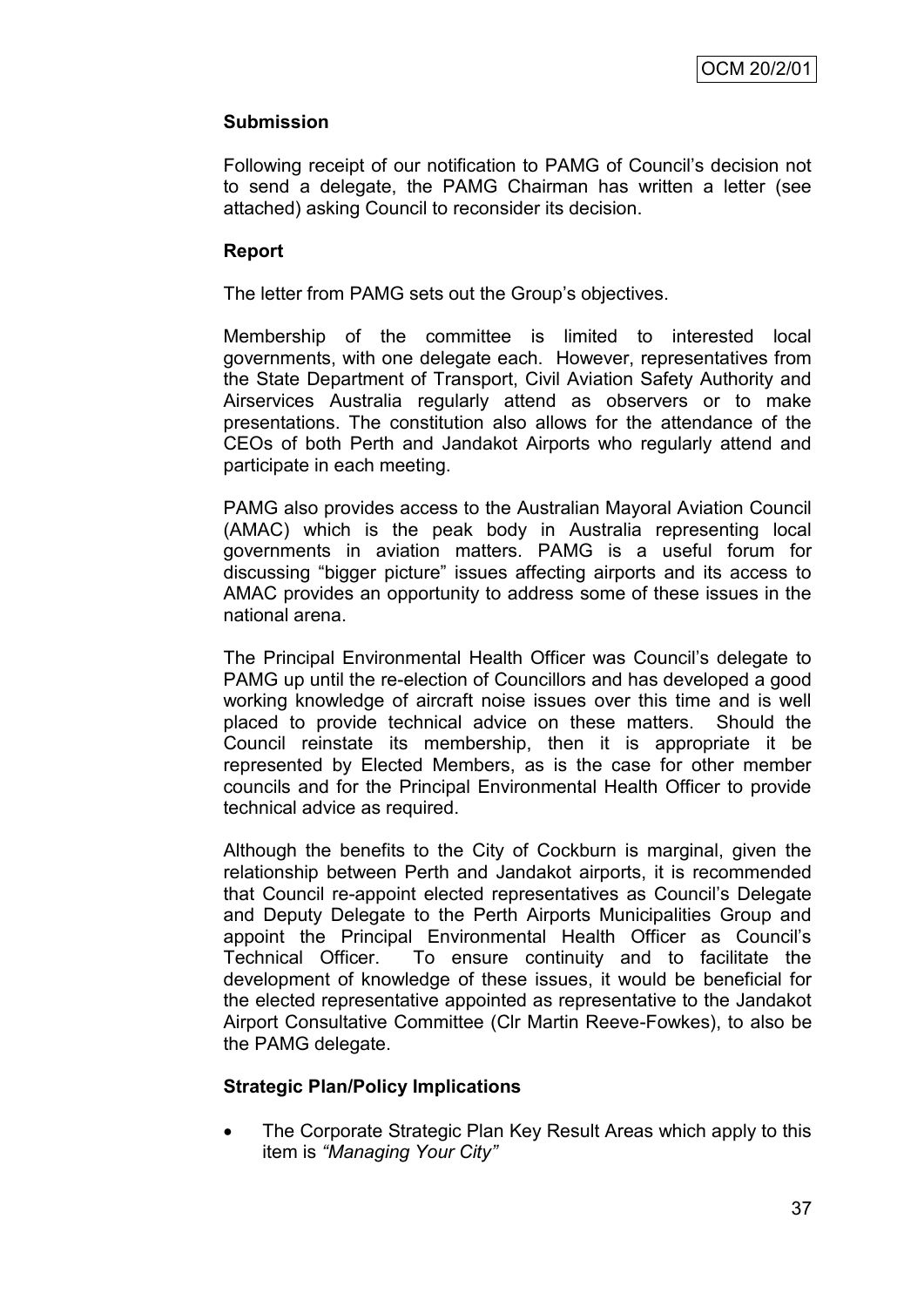#### **Budget/Financial Implications**

The PAMG operates from a levy, which is struck periodically as and a when required. A levy has not been struck for several years and it is not known if one will be struck this year. Further, the value of the levy is not known.

Also AMAC has in the past, invoiced the Council for membership to that group. \$1,000 per annum.

A/c 110340 - Subscriptions has a budget of \$2,000.

#### **Implications of Section 3.18(3) Local Government Act, 1995**

Nil.

**14.11 (OCM1\_2\_2001) - REVISED SUCCESS STRUCTURE PLAN - LOT 1, 2, 3, 4 AND PT LOT 223 PEARSON DRIVE AND PT LOT 19 BARTRAM ROAD, SUCCESS - OWNER: GOLD ESTATES LIMITED AND PHOENIX RIDGE P/L - APPLICANT: DEVELOPMENT PLANNING STRATEGIES (9505) (CC) (MAP 15 & 20) (ATTACH)**

# **RECOMMENDATION**

That Council resolve to:

- (1) adopt the revised Success Structure Plan for Lots 1, 2, 3, 4 and Pt Lot 223 Pearson Drive and portion of Pt Lot 19 Bartram Road, Success subject to the following design modifications and understandings:
	- 1. No commercial or main street development south of Gateway Shopping Centre, but Council supports an interface road on Pt Lot 223 at the common boundary to the Gateway Shopping Centre site.
	- 2. Council supports side by side public open space on Lots 2 and 3 and the link road from Sciano Avenue to Wentworth Parade.
	- 3. The proposed public open space on Pt Lot 223 be relocated to the southern portion of the lot to maximise retention of remnant bush land.
	- 4. Council only supports rear laneway development where adequate on-street parking provision is provided.
	- 5. The subdivision layout for Pt Lot 4, Lot 3 and portion of Pt Lot 19 allow for a fully connected and integrated road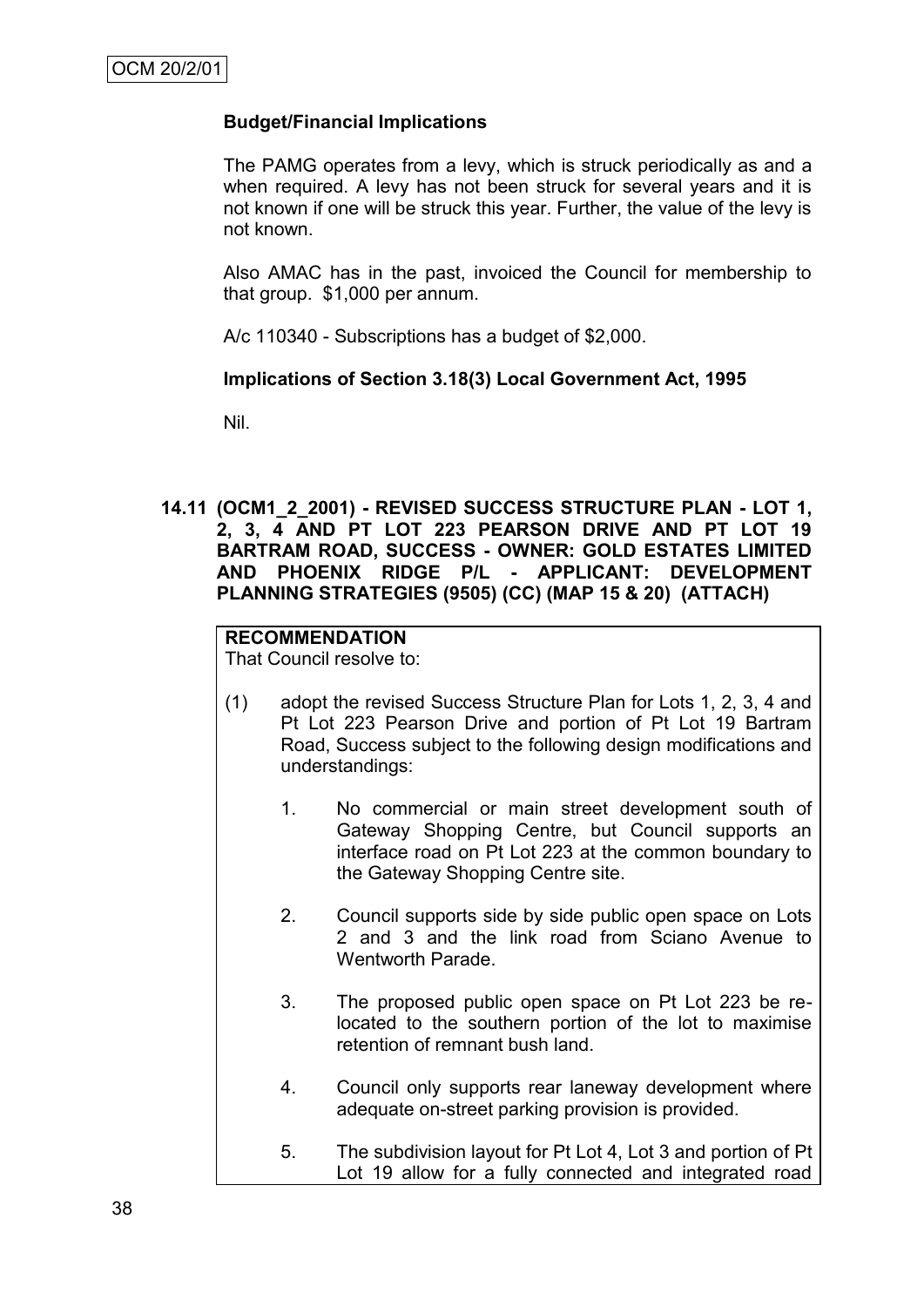layout.

(2) advise Consultants – Development Planning Strategies, affected landowners, referral authorities and those that made submission on the plan of the Council's decision.

#### **COUNCIL DECISION** That Council:

# **Background**

| ZONING:           | MRS:               | <b>URBAN</b>      |
|-------------------|--------------------|-------------------|
|                   | DZS:               | RURAL/RESIDENTIAL |
| LAND USE:         | <b>VACANT LAND</b> |                   |
| LOT SIZE:         | <b>TOTAL</b>       |                   |
| AREA:             | N/A                |                   |
| <b>USE CLASS:</b> | N/A                |                   |

The Success Structure Plan has been used as the guide for subdivision and development in the locality since its inception in the early 1990's. Since this time the plan has been subject to revisions in response to changes in planning concepts and principles, land ownership and environmental constraints.

To date, all of the land within Success has been developed by the principle land owner - Gold Estates. Subdivision and development of land holdings directly south of the Gateway Shopping Centre has not occurred due to fragmented ownership.

With Gold Estates recent acquisition of strategically placed Lot 1 Pearson Drive, a modification to the alignment of Wentworth Parade the main distributor road in the estate - was recently approved under delegation. This placed the Parade mostly in Gold Estates land and enables it to be completed to Bartram Road, and adjacent land subdivided.

# **Submission**

Now that this issue of connectivity has been resolved, Gold Estates, through consultants, is seeking approval to a revised structure plan layout for land holdings south of the Shopping Centre, including non-Gold Estates land – Lot 2 owned by G Dropulich and Lot 3 owned by Phoenix Ridge P/L on Pearson Drive.

The modified plan indicates access road and lot layout, pedestrian movement, public open space and provides for a main street style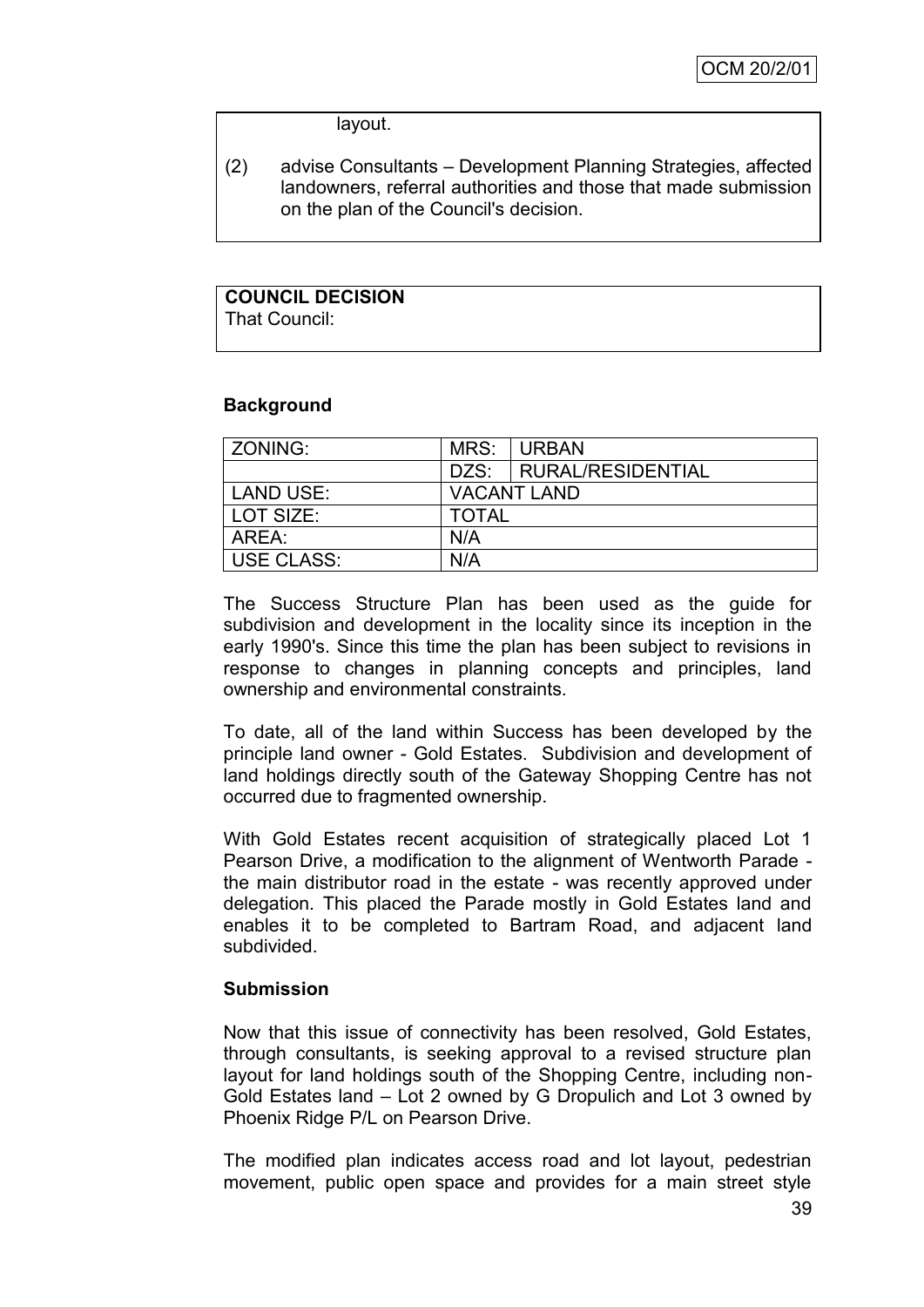development south of Gateway Shopping Centre*. (See Agenda Attachment for Revised Success Structure Plan).*

#### **Report**

Most of the affected landholdings are proposed to be rezoned from Rural to Residential (medium to high densities) under TPS No. 3, which is anticipated to be finalised in July - August 2001.

# **CONSULTATION**

Consultants on behalf of Gateway Shopping Centre object to the main street proposal on the following grounds:

- Gateway is sufficient to service the community's commercial needs;
- Pt Lot 223 is designated for residential use;
- a main street interface is contrary to Gateway's plans for parking in the location and;
- the main street is located on Gateway land.

Gateway is designated as a Regional Centre under the Western Australian Planning Commission's Metropolitan Centres Policy and has yet to reach its full development potential of 50,000m2 of lettable floor space under the Policy. It is considered inappropriate to support the creation of additional commercial land where surplus land and floorspace capacity remains.

The location of the main street is inappropriate as the proposed street terminates at the Kwinana Freeway and does not meet any of the design criteria indicated in the Commission's Liveable Neighbourhood"s manual. The use of an interface road on Pt Lot 223 that can be created through the subdivision process on the common boundary to Gateway, is considered appropriate.

The public open space allocation on Pt Lot 223 does not take full advantage of remnant vegetation on the site, which is located on the southern portion of the lot. Council Policy PD 8 indicates the retention bushland areas through the structure planning and subdivision process.

Lots shown fronting onto public open space on Pt Lot 223 and Lot 1 and serviced by rear lane ways, are considered unacceptable as there is insufficient space to accommodate visitor or on street parking.

The landowner of Lot 3 Pearson Drive objects to the proposal on the following grounds:

- Does not support the location of public open space,
- Does not support road access arrangements, which may limit Lot 3 from being subdivided independently.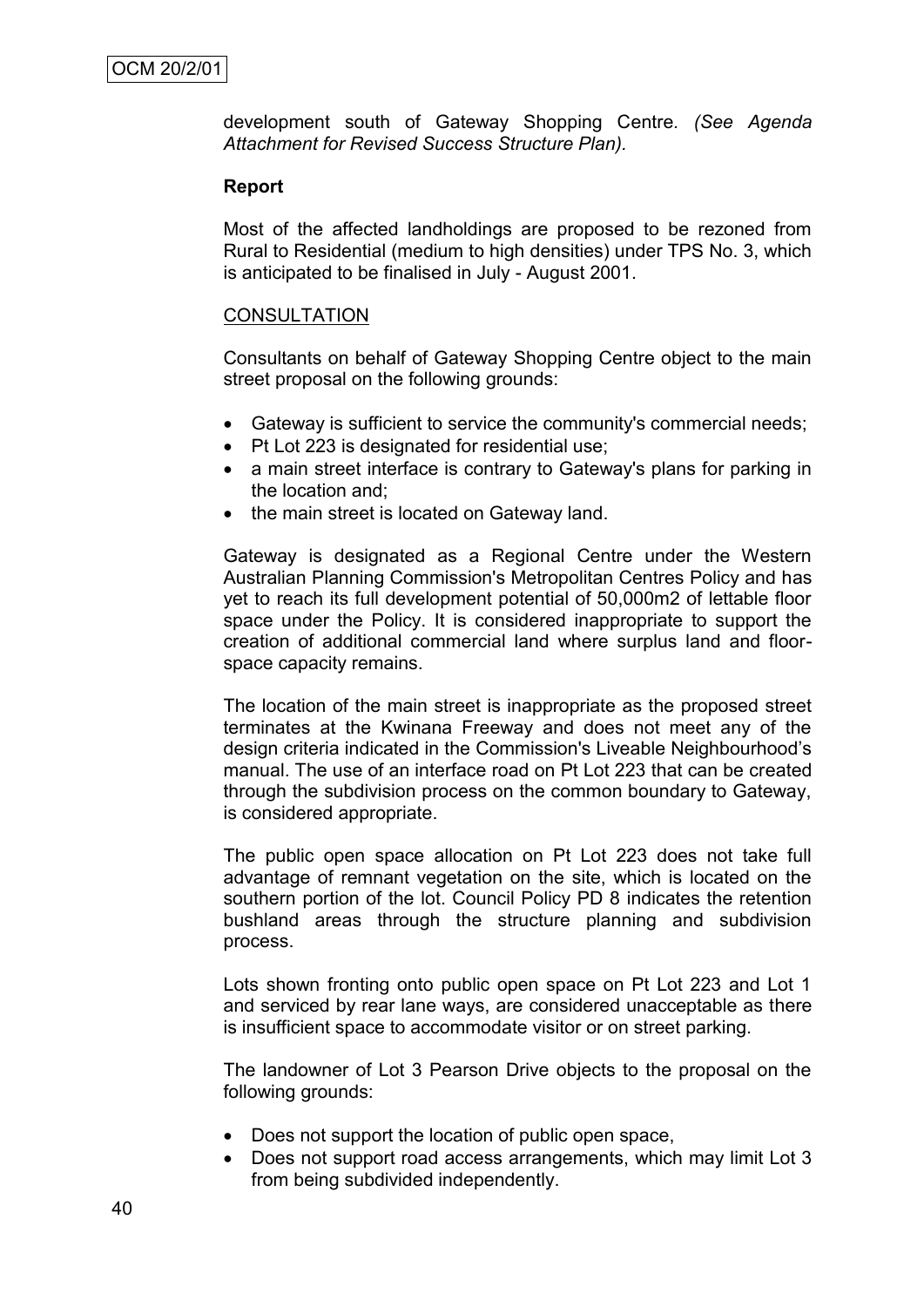Site analysis indicates good vegetation cover at the proposed public open space area on both Lots 2 and 3 Pearson Drive. The allocation of public open space on these lots side by side allows for an area with greater useability, recreation potential and retention of bushland.

Consultants for Gold Estates, have developed an alternative road layout indicating potential for independent subdivision of Lot 3. The 'Version 2' plan retains the key elements of side by side public openspace for Lots 2 and 3 and the link road from Sciano Avenue to Wentworth Parade. The connection from Lot 3 to Pt Lot 19 however has been deleted. The Version 2 plan has been referred to the affected land-owners. (*See Agenda Attachments Version 2).*

Lot 2 is owned by an overseas interest - Phoenix Ridge P/L - which has not responded to this or previous referrals of structure plan matters. Any structure plan design should take into consideration the likelihood that Lot 2 may not be subdivided in the short to medium term. It is considered appropriate that the structure plan take into consideration this constraint and allow for the integrated and connective subdivision of Pt Lot 4, Lot 3 and portion of Lot 19.

Servicing authorities raise no objections to the revised structure plan and have advised of servicing requirements which may be dealt with at the subdivision and development stage.

Although there are some deficiencies with the revised Success Structure Plan, they are not so severe as to warrant the rejection of the proposal. It is considered appropriate that Council adopt the plan subject to a set of redesign principles based on the issues discussed above.

# **Strategic Plan/Policy Implications**

The Corporate Strategic Plan Key Result Areas which apply to this item are:-

- 1. Managing Your City
	- *"To conduct Council business in open public forums and to manage Council affairs by employing publicly accountable practices."*
- 2. Planning Your City
	- *"To ensure that the planning of the City is based on an approach which has the potential to achieve high levels of convenience for its citizens."*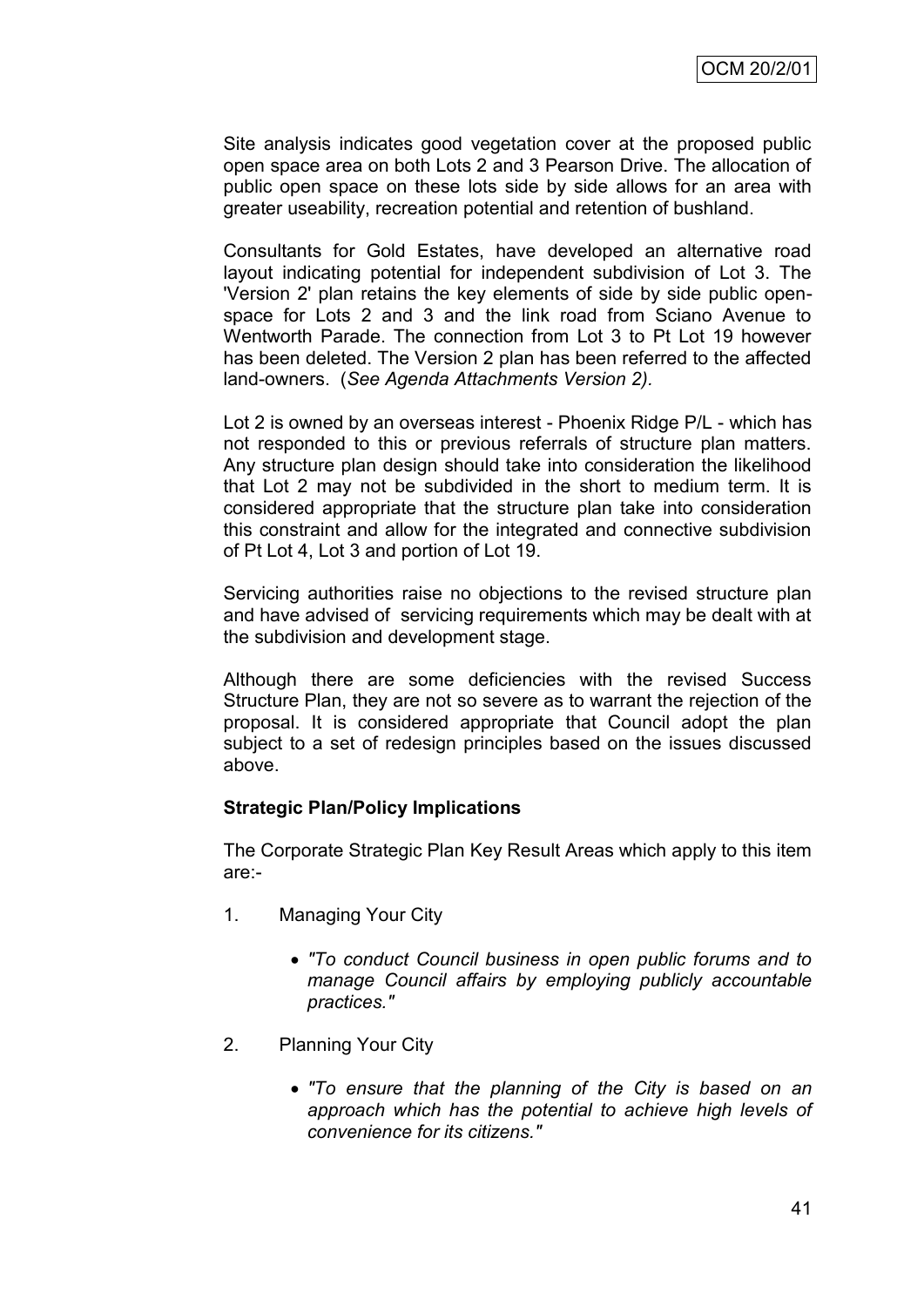- *"To ensure that the development will enhance the levels of amenity currently enjoyed by the community."*
- 3. Conserving and Improving Your Environment
	- *"To conserve the quality, extent and uniqueness of the natural environment that exists within the district."*

The Planning Policies which apply to this item are:-

PD8\* Bushland Conservation Policy

#### **Budget/Financial Implications**

N/A

**Implications of Section 3.18(3) Local Government Act, 1995**

Nil.

**14.12 (OCM1\_2\_2001) - PROPOSED STRUCTURE PLAN AND SUBDIVISION - LOT 202 RUSSELL ROAD, BANJUP - OWNER: JAMBOREE PTY LTD (UNDER CONTRACT OF SALE TO AUSTRALAND HOLDINGS LTD) - APPLICANT: TAYLOR BURRELL TOWN PLANNING AND DESIGN (9638; 115679) (SOS) (MAP 20 & 21) (ATTACH)**

# **RECOMMENDATION**

That Council resolve to:

- (1) adopt the proposed Frankland Structure Plan for portion of Lot 202 Russell Road, Banjup subject to the following:
	- 1. A road reserve being shown between the R40 group housing site and the public open space/drainage area to in a position to be agreed with Council. The road is to be located outside of the 30 metre dampland buffer and will result in the reduction in the area of the R40 development site.
	- 2. No subdivision of land for residential purposes will be supported within 500 metres of the westernmost dog kennel or dog exercise area on Lot 11 Barfield Road until the use ceases or works are undertaken to reduce noise levels to acceptable limits.
	- 3. Public open space credits for the dampland area and surrounding margins to be determined as appropriate on the basis of the proposal detailed by the applicant.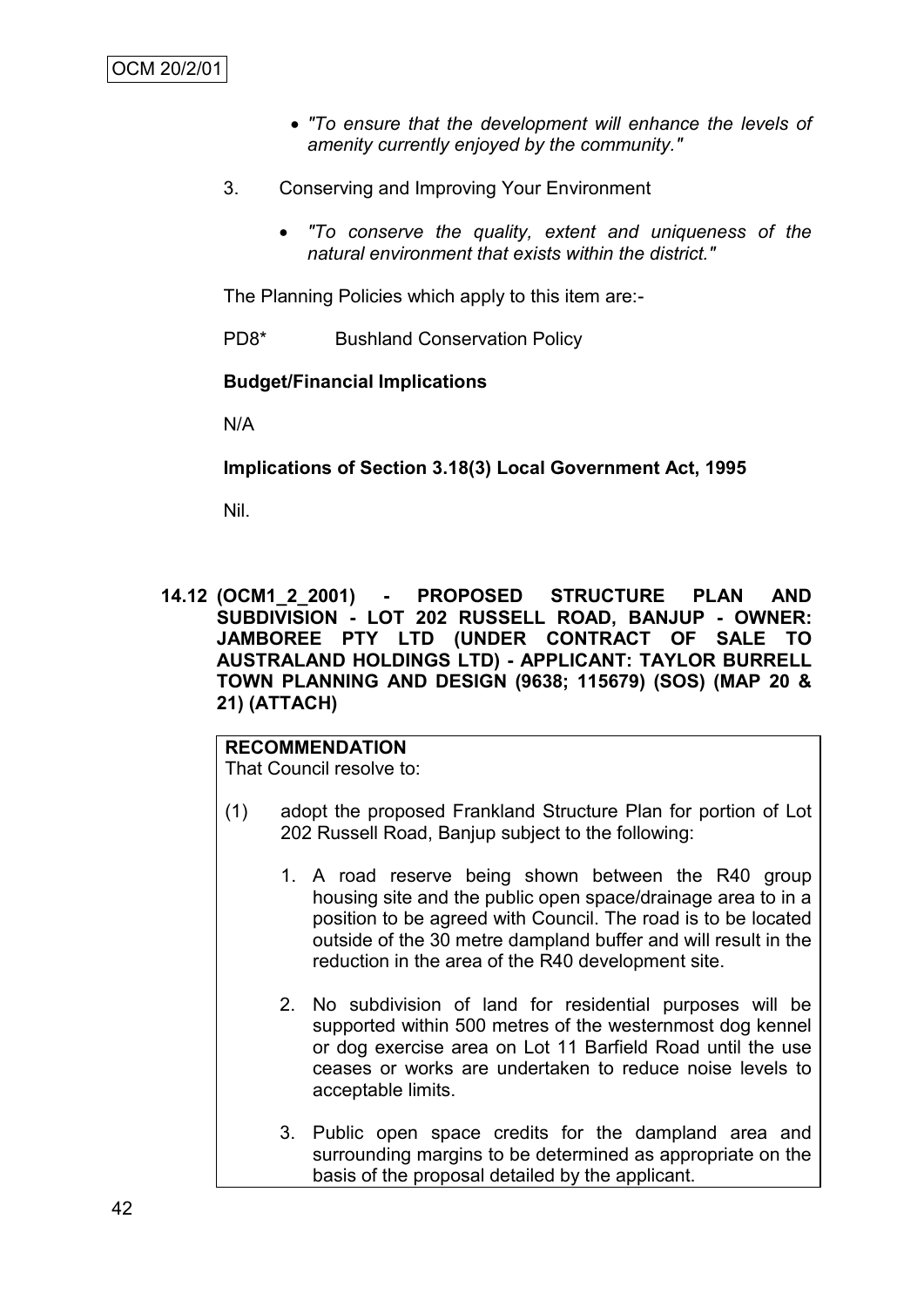- 4. All residential lots being nominated as Residential R20, with the exception of that shown for R40 group housing;
- (2) advise the applicant of the following:
	- 1. Given advice from the Water and Rivers Commission that groundwater in the area has reached sustainable allocation limits, development concepts for public open space areas will require further refinement and consideration as will the proposed distribution of public open space in the balance area of Lot 202 Russell Road.
	- 2. With respect to Point (1) 3. above, satisfactory arrangements will need to be made to ensure any shortfall in public open space provision resulting from the calculations referred to above will be provided elsewhere on Lot 202 Russell Road;
	- 3. The Structure Plan and proposed Subdivision 115679 indicates a reconfigured intersection of Russell and Barfield Roads. A new road access is proposed across Lot 24 Russell Road, which is owned in fee simple by the City of Cockburn. The consent of the City as a signatory of the subdivision proposal has not been obtained. The Western Australian Planning Commission will be advised of this fact and it is suggested you liaise with the City"s Land Officer to address this matter.
	- 4. Road reserves may require minor refinement as part of the detailed review of road and engineering design plans.
- (3) advise the Western Australian Planning Commission that Subdivision 115679 is:
	- 1. supported subject to it being modified to comply with the Structure Plan and such conditions as deemed relevant by the Delegated Officer under PD-DA 8.
	- 2. partly owned by the City of Cockburn in fee simple and at this stage is not a signatory to the application.
	- 3. not for the purposes of assessment, a proposal which complies with the requirements of Liveable Neighbourhoods and therefore is deemed to be a traditional subdivision proposal.
- (4) adopt the Schedule of Submissions as contained in the Agenda Attachments; and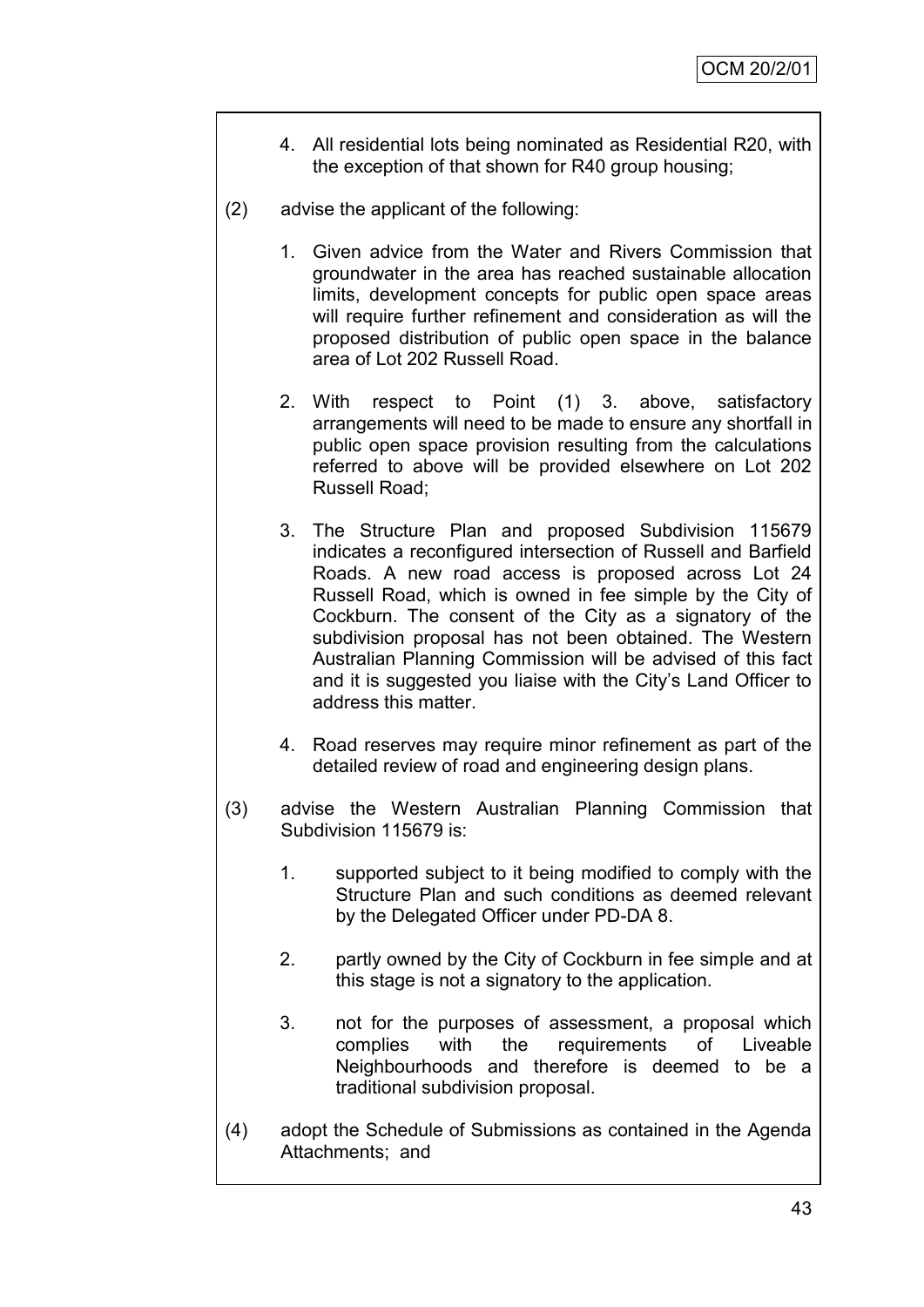(5) advise those persons who made a submission of Council"s decision.

# **COUNCIL DECISION**

# **Background**

This report has been prepared in respect of proposed structure plan and subdivision application for portion of Lot 202 Russell Road, Banjup. See Agenda Attachments for proposal location details.

The subject land falls within the Southern Suburbs District Structure Plan (SSDSP) area. The SSDSP was adopted by Council in October 1999 and endorsed by the Western Australian Planning Commission in November 1999. The Plan provides the broad framework for the planning of future urban development along the Kwinana Freeway corridor extending southwards from the established communities at Success and Atwell.

The Commission"s endorsement of the SSDSP triggered an amendment to the Metropolitan Region Scheme, which now sees the Plan area zoned Urban. It also led to progression of three amendments to District Zoning Scheme No.2 (Amendments 206, 207 and 211), which have rezoned the three precincts (Development Areas) that make up the SSDSP area to the "Development" zone. Each of the amendments has also defined the particular structure planning requirements applicable to each Development Area in addition to the obligations of developers in terms of cost contributions towards specified items of development infrastructure.

Since the gazettal of Amendment 207 earlier this month, the land lies within the Gaebler Road Development Area (DA 9) and Developer Contribution Area (DCA 3). The subject proposal is the first local structure plan and subdivision application lodged for Council"s consideration in the Gaebler Road Development Area.

#### **Submission**

An application for the subdivision of portion of Lot 202 Russell Road was recently referred to the City of Cockburn for comment by the Western Australian Planning Commission (Reference Number 115679). Whilst the SSDSP provides the broad planning framework for the Southern Suburbs area, it is still necessary for a local structure plan to be prepared to provide the basis for detailed planning. Accordingly, City officers advised the applicant that the City would not recommend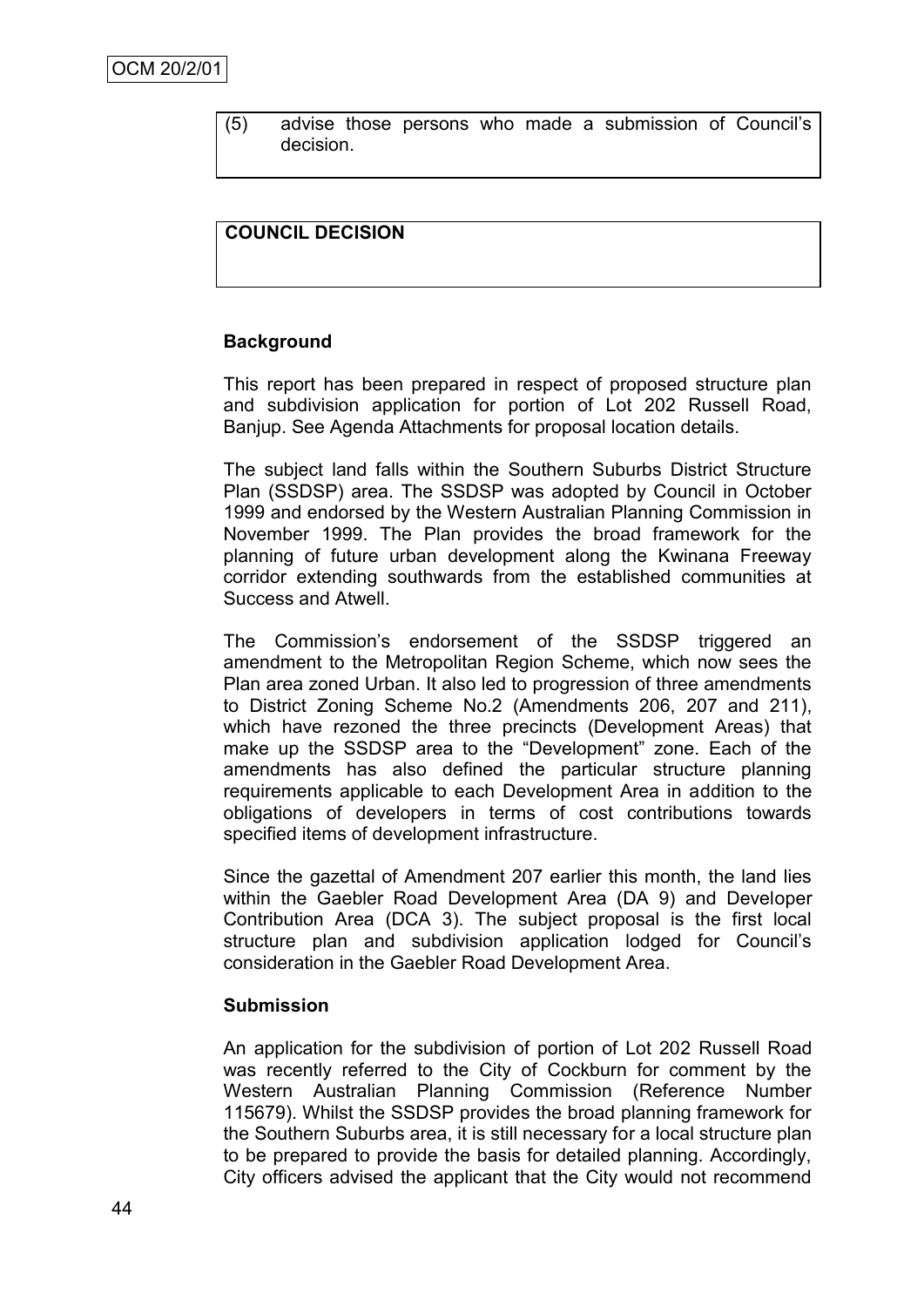support for the subdivision proposal until such time as a local structure plan had been prepared in accordance with the requirements of the new structure planning provisions recently incorporated into District Zoning Scheme No.2.

The applicant responded by submitting the Frankland Local Structure Plan (LSP) for Council"s consideration. The Frankland LSP shows an expanded context to that indicated in the subdivision proposal, effectively proposing the subdivision and development of land between Barfield Road, Russell Road and a proposed north-south local neighbourhood distributor road that is to run through the centre of Lot 202.

Lot 202 is 49.7 hectares in area. The proposed Frankland LSP indicates the development of a 25 hectare land parcel located on the eastern portion of the property. The first stage of subdivision is for approximately 16 hectares of this area. Much of the development is proposed for single lot residential purposes, though provision has been made for the development of a 5300m2 grouped housing site. Three separate public open space reserves are proposed, including a three hectare site in the north-east corner of Lot 202 that is to retain a Resource Enhancement category dampland and surrounding buffer area. The two other public open space reserves are proposed as more formal recreation areas. A substantial area is set aside for the development of a mixed business/commercial centre adjacent to the intersection of Russell Road and the planned north-south neighbourhood connector. Further details of the Frankland LSP proposal are included in the Agenda Attachments.

The Structure Plan proposal was advertised for public comment for a period of 21 days, concluding on 7 February 2001. Owners of property near the subject land were provided with a copy of the proposal and invited to comment. The two local newspapers circulating in the locality carried advertisements with details of the proposal. Various government agencies and servicing authorities were invited to comment. A total of seven submissions have been received. A schedule of submissions containing submission summaries and the recommended responses is included in the Agenda Attachments.

# **Report**

The key considerations of the proposal are as follows:

# *Bushland Protection*

Lot 202 Russell Road contains good quality native vegetation varying from upland banksia woodland to low-lying dampland habitat. There is some disturbance and degradation of the centre of the property, which appears to have been used for horse training and horticultural pursuits. The site has bushland best described as having local significance.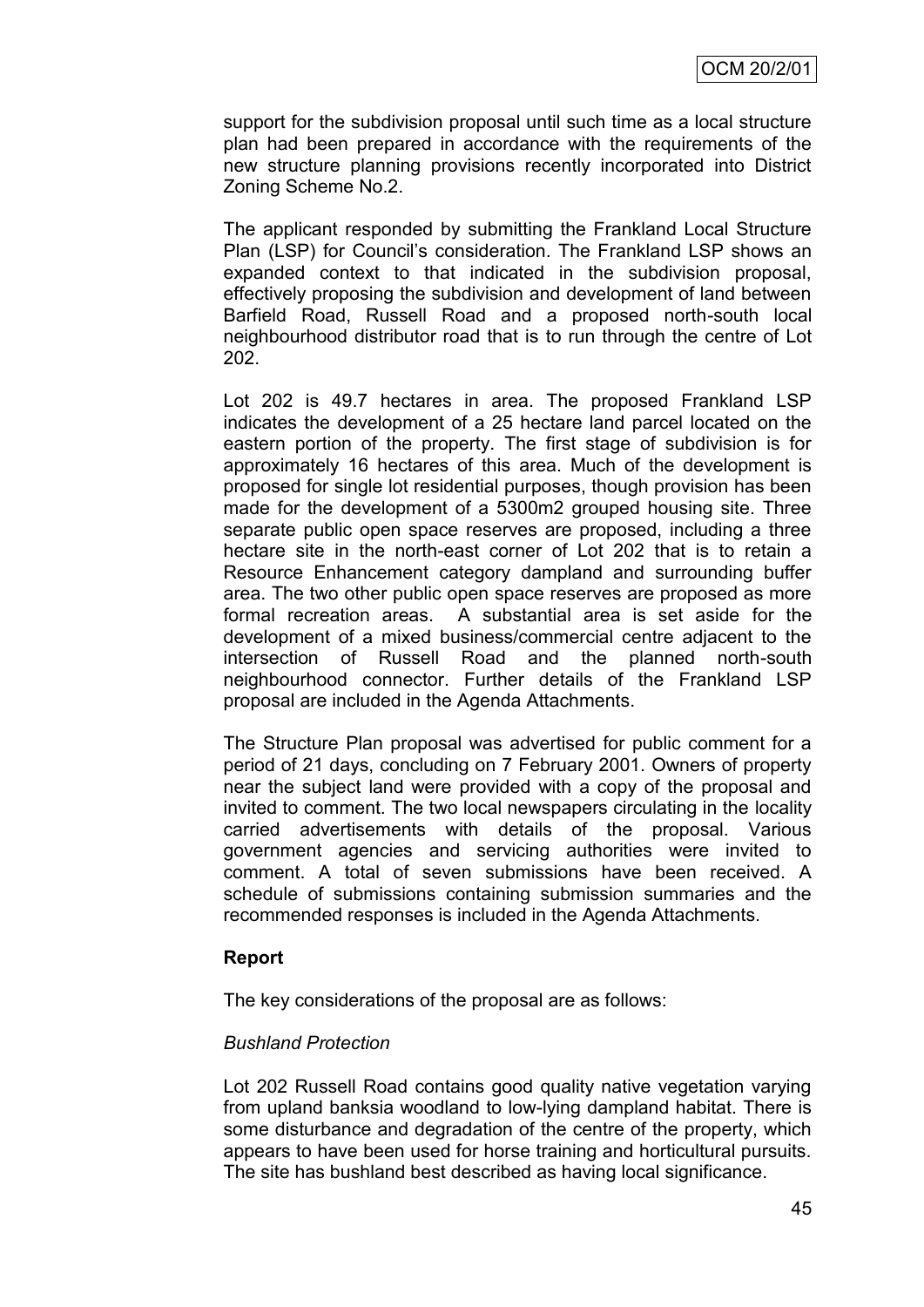Discussions with the Bush Forever Office at the Ministry for Planning indicate that Lot 202 has not been identified in the recently released Bush Forever document as a Bush Forever site, though it is on a list of additional sites that require further consideration as to their bushland values.

Council"s previous consideration of the bushland values of Lot 202, through the preparation of the SSDSP, resulted in the determination that much of the site could be developed for urban purposes with the most environmentally significant areas being protected within future public open space reserves.

The setting aside of land for public open space purposes in the proposed Frankland LSP is generally consistent with the proposed open space distribution in the SSDSP. An additional area of public open space is shown on the Frankland LSP and is supported as it is an area containing good quality bushland, which can be incorporated within the context of a parkland setting.

#### *Public Open Space & Drainage reserve – Resource Enhancement dampland*

The north-eastern corner of Lot 202 contains a vegetated dampland in reasonable to good condition. There is a degraded area on the dampland"s western fringe, which is proposed for drainage purposes. The dampland, along with a dryland buffer of at least 30 metres in width, is to be protected within a public open space reserve. The buffer is up to 50 metres wide in some places.

The dampland is classified as a Resource Enhancement category wetland by the Water and Rivers Commission. Resource Enhancement wetlands are defined as those which have been partially modified but still support substantial functions and attributes. A buffer distance of 50 metres is generally a requirement of the Water and Rivers Commission and the Department of Environmental Protection, however in this case the Commission supports the proposed buffer due to the proponent"s commitment to upgrade and enhance the dampland with the planting of native vegetation.

The R40 grouped housing site is proposed directly adjacent to the dampland area. Council should require a better separation between the R40 development and the dampland area than that proposed. In this case it is considered appropriate to require a road as a hard edge to the dampland/POS area.

Another important consideration regarding the dampland area is how much land area, if any at all, will be credited towards the proponent"s public open space liability. The applicant is seeking 100% credit for all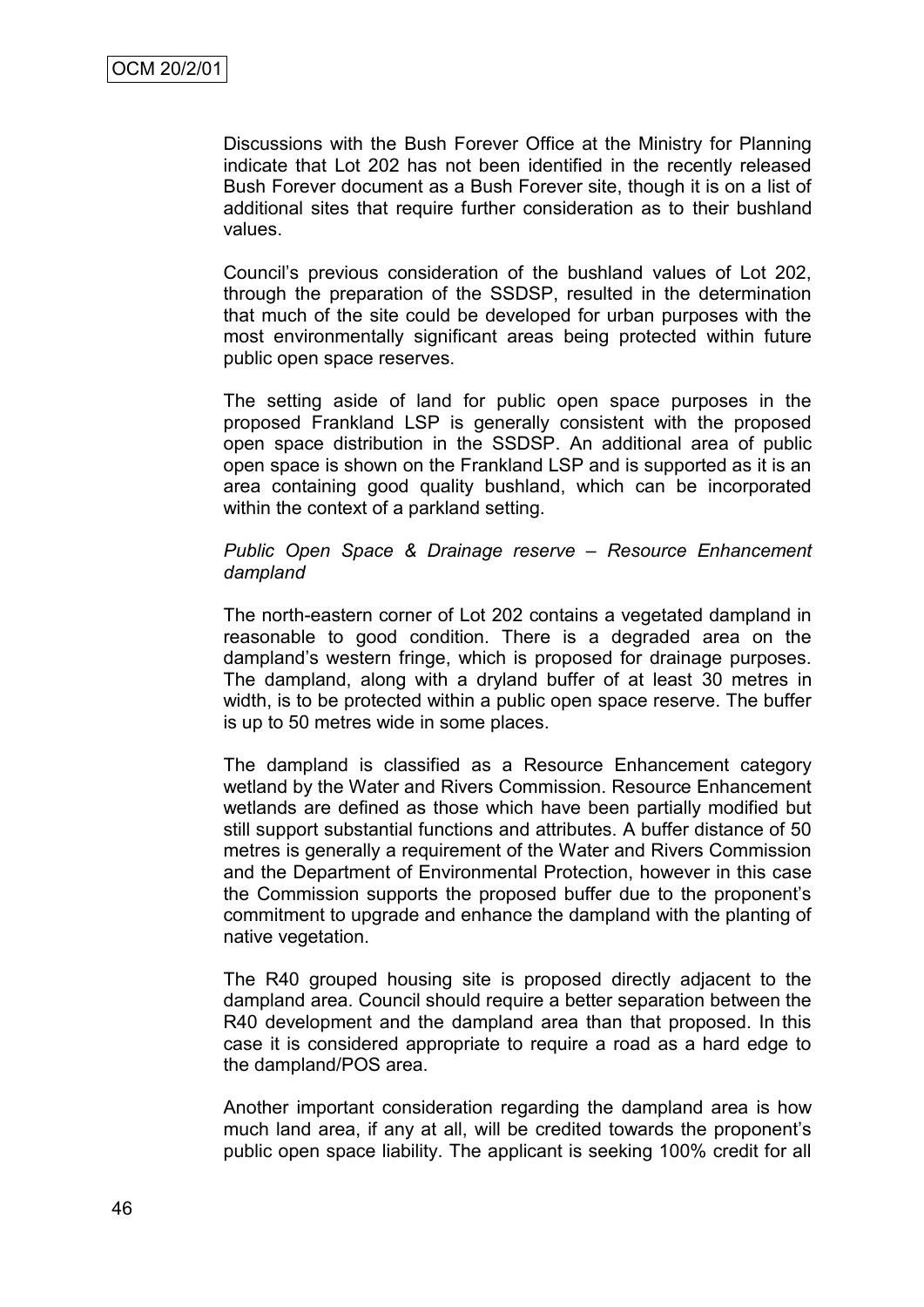of the dampland and its surrounding buffer, however this should not be supported.

Liveable Neighbourhoods provides for a 50% credit to be granted for all natural wetland areas retained, provided that these areas do not total more than 20% of the total public open space provision. This could be used as a guide to calculate public open space provision. There is considered to be adequate public open space provided for within the first stage of subdivision, though this is subject to further detailed calculations based on the final land use pattern and public open space/drainage designs. Any shortfall that results from the detailed calculations can be made up elsewhere as part of the future stages of development of the subject land.

# *Size of Buffer to "Try Me Boarding Kennels" on Lot 11 Barfield Road*

Amendment 207 to District Zoning Scheme No.2 introduced the requirement for a generic buffer distance to be in place between the dog kennels on Lot 11 Barfield Road and any noise sensitive development (such as residential). Lot 11 sits adjacent to the southeastern corner of Lot 202. The generic buffer distance for dog kennels is 1000 metres, but can be reduced upon scientific determination of the specific nature of noise generated and prevailing site conditions. This requirement will apply as long as the kennel is operational.

Amendment 207 requires that the Department of Environmental Protection determine whether it is appropriate to reduce the generic buffer distance. However, the Department considers that Council should in this instance determine what the appropriate buffer distance should be. The Department has provided advice that it has now prepared guidelines for the consideration of the issue of noise caused by existing kennels on proposed residential development. The guidelines recommend a minimum buffer distance of 500 metres, however in this case the Department, based on consideration of the site and specific acoustic information provided, recommend that a minimum of 200 metres.

Acoustic information submitted on behalf of the applicant suggests that based on low dog numbers, noise data collected and site characteristics a buffer distance of 200 metres would be appropriate.

In reviewing the advice of the Department of Environmental Protection and the information submitted by the applicant, it is recommended that Council not accept the advice provided and require a buffer distance of 500 metres between the proposed residential development and the nearest dog kennel building/activity area unless on-site works are undertaken to reduce noise levels or the use ceases. Council should note that the imposition of a 500 metre buffer distance would affect most of the land covered by the stage 1 subdivision application for Lot 202 and about 70% of the Frankland LSP area.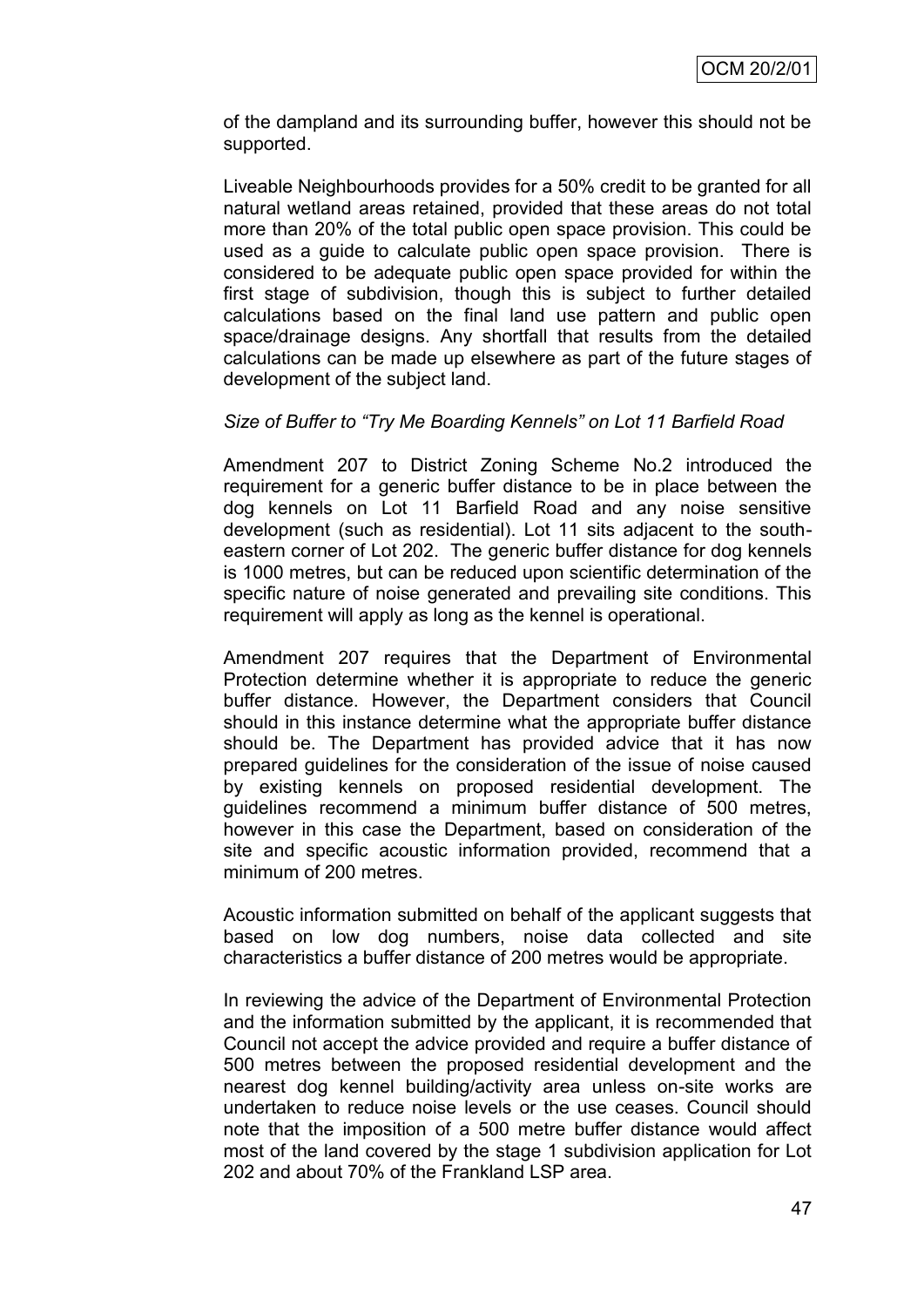Requiring such a buffer is certain to attract dispute from the proponent. Whilst a 500 buffer is recommended, if Council resolves to accept the Department of Environmental Protection"s recommendation of a 200 metre buffer then it should at least require that memorials be placed on all lots between 200 and 500 metres from the kennels advising of the potential for noise disturbance to be experienced at these properties.

Council should note that the owner of Lot 11 Barfield Road has not made a submission on the Frankland LSP.

#### *Groundwater availability*

In addition to advice on the protection of the dampland area, the Water and Rivers Commission has advised that the subject land lies within the Success sub-area of the Jandakot groundwater catchment. The Commission is unlikely to support any licence application for the use of groundwater for domestic bores or irrigation of public open space areas (and presumably street landscaping) due to groundwater supplies in the catchment having already reached sustainable allocation limits.

This has implications on ability of the developer and ultimately Council to irrigate public open space areas. Whilst additional discussion is required on this matter with the Water and Rivers Commission, it is likely that the parkland areas created will need to be dry landscapes reliant on natural seasonal conditions. In this respect it is appropriate that parkland areas retain the native vegetation and act as conservation reserves. It may be possible to have some grassed area irrigated from mains water, but this would have to be limited to a small area to be cost effective.

The ability of drainage areas intended as permanent water features to be "topped up" may also be implicated by the lack of availability of groundwater.

#### *Bus Routes*

The Department of Transport has provided advice on the Frankland LSP in terms of its suitability to accommodate bus services. It advises that due to the width of the urban development corridor between Thomsons Lake/Harry Waring Reserve and Kwinana Freeway, one north-south route will not adequately service the area. However the corridor is too narrow to accommodate two north-south routes without considerable overlap of the route catchments. The Department is not opposed to the proposal per se, but recommends significant changes to the district road network further south outside the land subject to the Frankland LSP to accommodate two bus routes.

The Department's advice conflicts with previous advice that only one north-south bus route would be required in the SSDSP area.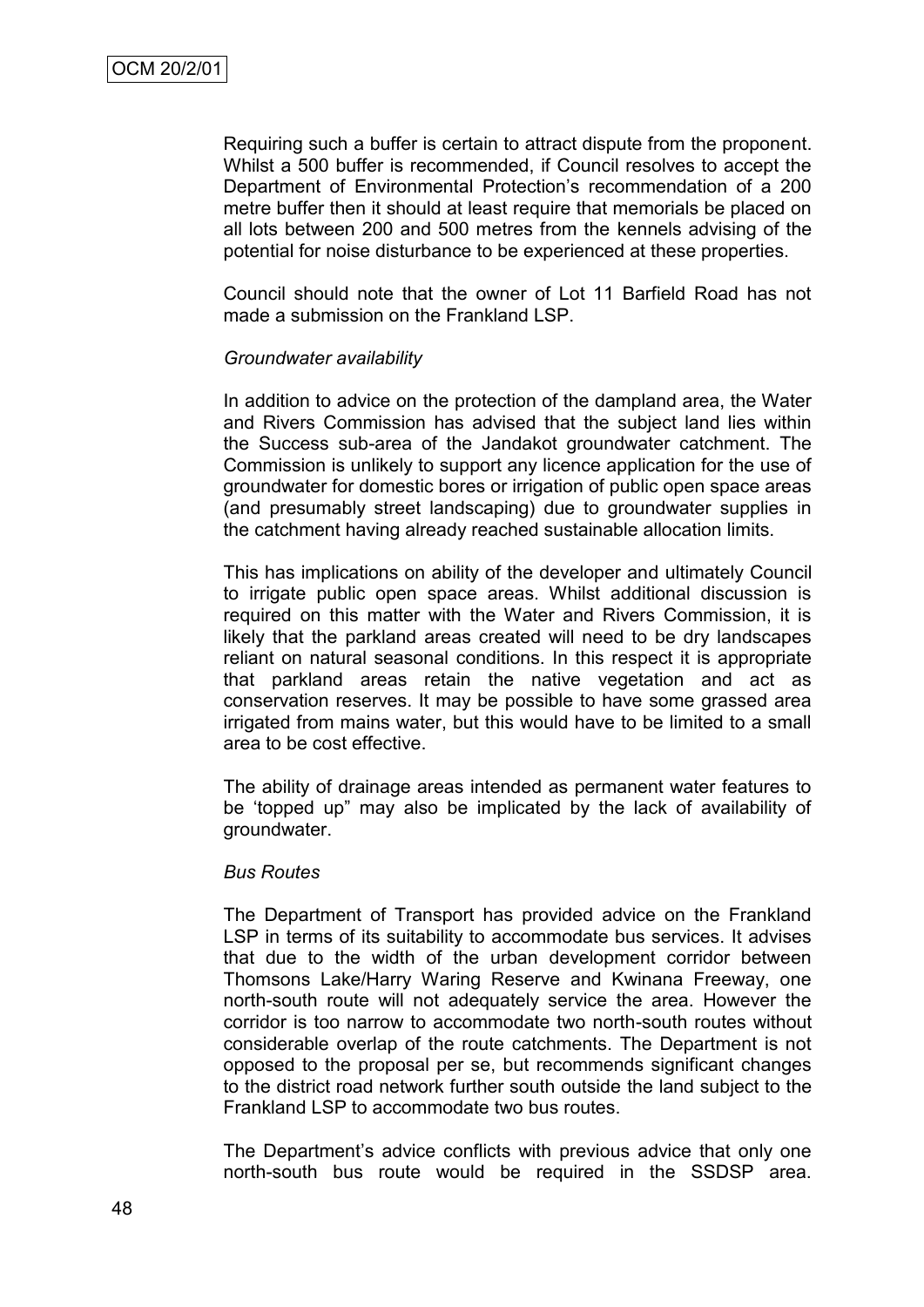Furthermore, the road network changes suggested by the applicant are not appropriate in terms of road and intersection design.

#### *Road access across Lot 24 Russell Road*

The proposal indicates the reconfiguration of the intersection of Russell Road and Barfield Road to provide access to the development proposed on Lot 202. To enable this reconfiguration, road access is proposed across Lot 24 Russell Road. Lot 24 is a 1757m2 lot owned in fee simple by the City of Cockburn.

As owner of Lot 24, the City, like any other landowner affected by the Metropolitan Region Scheme requirement for the widening/realignment of Russell Road would receive payment for land acquisition through the Development Contribution Plan proposed for this area.

It should be noted that the City is not a signatory to the subdivision application lodged for Lot 202.

The proponent will need to enter into an arrangement with the City to obtain part of this property to enable road access into the development, or propose an alternative access arrangement.

#### *Concluding Comments*

It is evident that there are several issues relevant to Lot 202 Russell Road that need to be addressed through the subdivision process such as the resolution of an appropriate buffer distance from the dog kennels on Barfield Road, groundwater availability and the detailed design of the dampland area and surrounds. However, the proposed Frankland LSP provides a reasonable basis upon which to progress the development of the subject land. It is recommended that Council adopt the proposed Frankland LSP subject to the conditions and advice notes detailed in the recommendation above.

Moreover, the structure planning undertaken by the proponent is not in accordance with the requirements set out in Liveable Neighbourhoods and therefore cannot be evaluated under this code. The WAPC should be advised accordingly.

The proponent has not attempted to deal with the requirements of Elements 1, 2, 4, 5 or 6. In addition the applicant is attempting to expedite a subdivision approval without first preparing and having adopted a Structure Plan for the local area. In this case, the Stage 1 portion of the subdivision can probably be accommodated with the planning done to date but before subsequent stages are considered the Plan for the whole of the land needs to be resolved. This approach is totally at odds with the *Liveable Neighbourhood* requirements.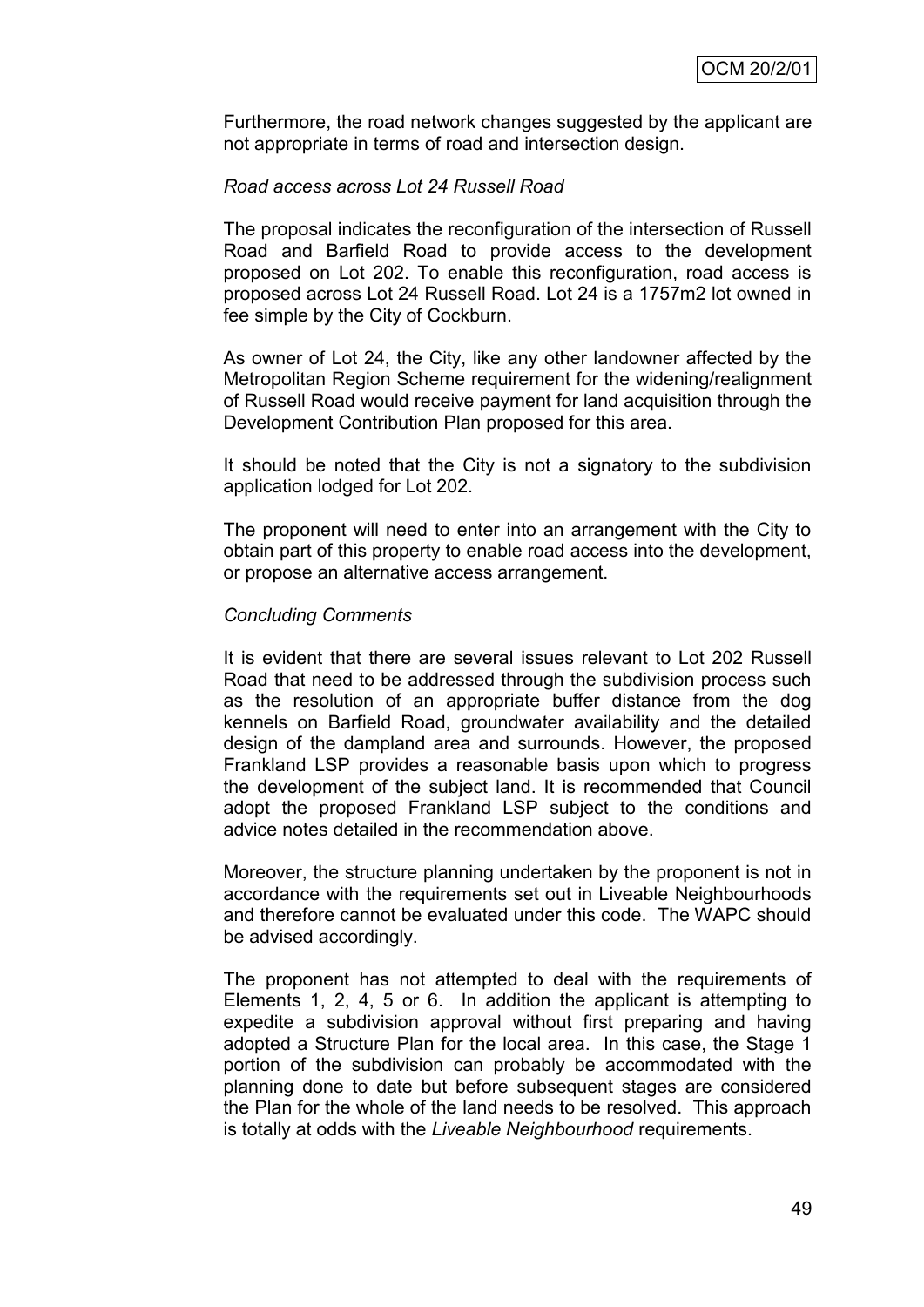# **Strategic Plan/Policy Implications**

The Corporate Strategic Plan Key Result Areas which apply to this item are:-

- 2. Planning Your City
	- *"To ensure that the planning of the City is based on an approach which has the potential to achieve high levels of convenience for its citizens."*
	- *"To ensure that the development will enhance the levels of amenity currently enjoyed by the community."*
	- *"To foster a sense of community within the district generally and neighbourhoods in particular."*
- 3. Conserving and Improving Your Environment
	- *"To conserve the quality, extent and uniqueness of the natural environment that exists within the district."*
	- *"To conserve the character and historic value of the human and built environment."*
	- *"To ensure that the development of the district is undertaken in such a way that the balance between the natural and human environment is maintained."*
- 5. Maintaining Your Community Facilities
	- *"To construct and maintain roads, which are the responsibility of the Council, in accordance with recognised standards, and are convenient and safe for use by vehicles, cyclists and pedestrians."*
	- *"To construct and maintain parks which are owned or vested in the Council, in accordance with recognised standards and are convenient and safe for public use."*

The Planning Policies which apply to this item are:-

- PD8\* Bushland Conservation Policy
- PD13\* Public Open Space
- PD16\* Standard Subdivision Conditions and Reasons for Refusal
- PD25\* Liveable Neighbourhoods Community Design Codes PD42 Native Fauna Protection Policy

#### **Budget/Financial Implications**

Council will be responsible for the maintenance of all public open space areas two years after development.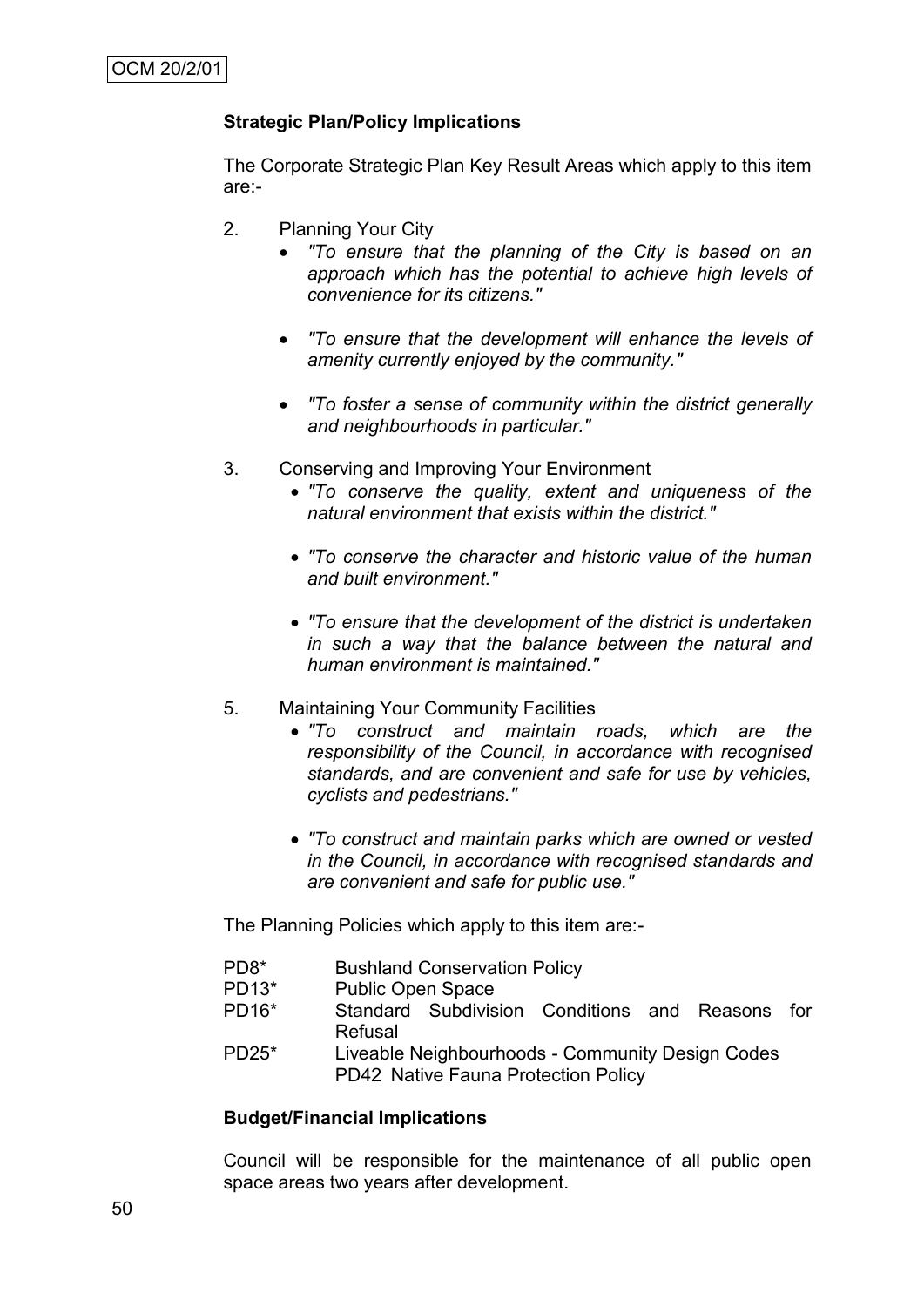# **Implications of Section 3.18(3) Local Government Act, 1995**

Nil.

# **15. FINANCE AND CORPORATE SERVICES DIVISION ISSUES**

# **15.1 (OCM1\_2\_2001) - LIST OF CREDITORS PAID (5605) (KL) (ATTACH)**

# **RECOMMENDATION**

That Council receive the List of Creditors Paid for January 2001, as attached to the Agenda.

**COUNCIL DECISION**

# **Background**

It is a requirement of the Local Government (Financial Management) Regulations 1996, that a List of Creditors be compiled each month and provided to Council.

# **Submission**

N/A

# **Report**

N/A

# **Strategic Plan/Policy Implications**

N/A

# **Budget/Financial Implications**

N/A

**Implications of Section 3.18(3) Local Government Act, 1995**

Nil.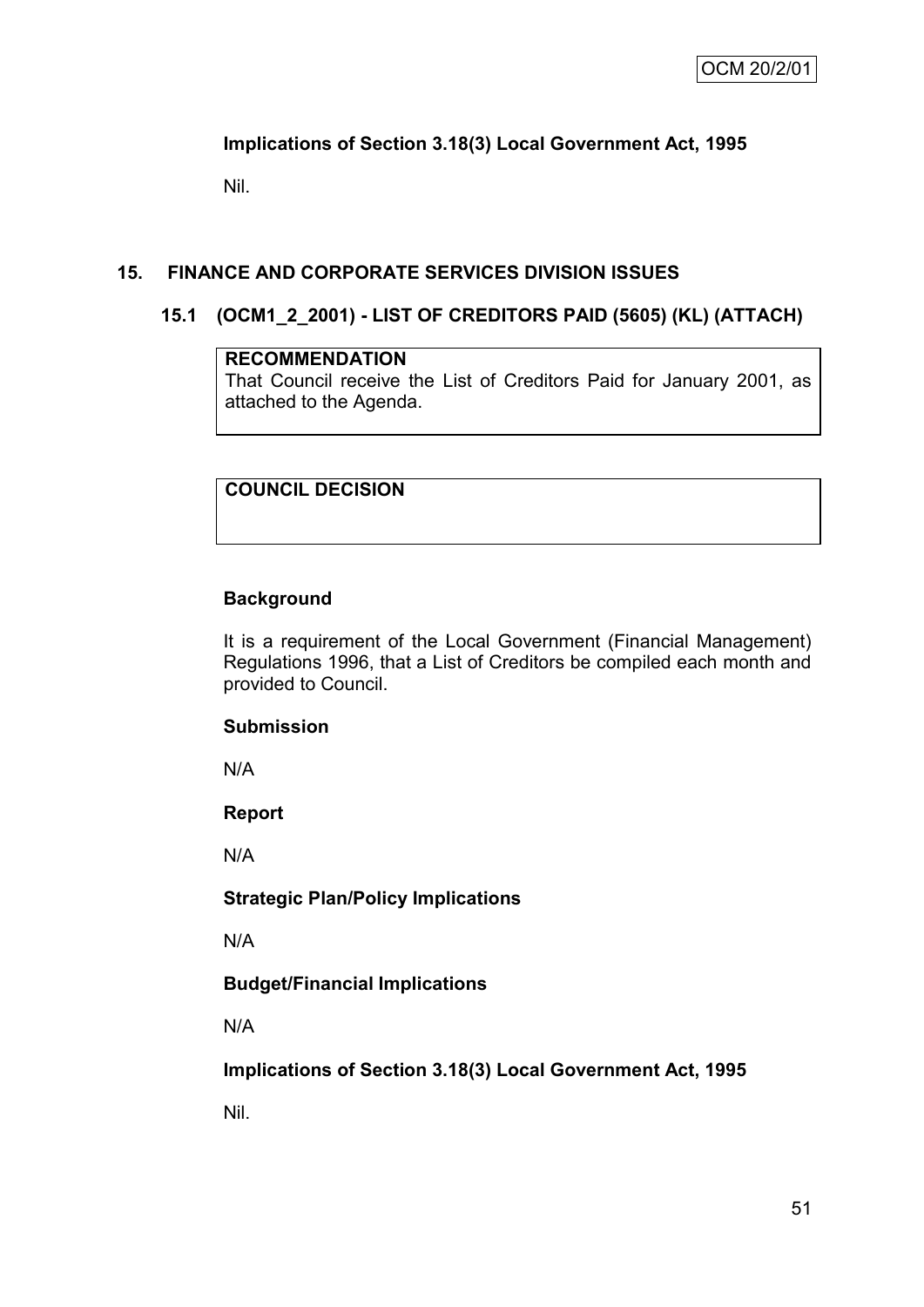# **15.2 (OCM1\_2\_2001) - DEDICATION - PURSUANT TO SECTION 56 OF THE LAND ADMINISTRATION ACT - PORTION OF CARMEL WAY, SUCCESS AND ACCEPTANCE OF PARKING RESERVE OFF CARMEL WAY, SUCCESS (5513032) (KJS)**

#### **RECOMMENDATION**

That Council resolve to:

- (1) request that the Minister for Lands dedicates the land shown on Land Administration Plan 21241 as Carmel Way to a public road, pursuant to Section 56 (1) of the Land Administration Act 1997; and
- (2) accept the responsibility for Lot 813 shown on Land Administration Plan 21241 as a parking reserve.

#### **COUNCIL DECISION** That Council:

# **Background**

In conjunction with residential land subdivision east and south of Jandakot Primary School, two strips of land were excised from the Primary School land to create a formed road, and adjacent parking bays. The resulting road (Carmel Way) links Hammond Road to Bannigan Avenue and greatly improves access to the School. As the road and parking area were excised from the Crown Reserve (School Site), the road and parking reserve are not automatically vested, as in the usual freehold subdivision process.

# **Submission**

The Department of Land Administration has made a formal request to Council for the road dedication and acceptance of the Parking Reserve.

# **Report**

The road and Parking Reserve are both fully constructed and have been built in accordance with approved Plans. The road reserve and parking reserve adjoin each other for approximately 140 metres and visually appear no different than other roads with parking embayments.

# **Strategic Plan/Policy Implications**

N/A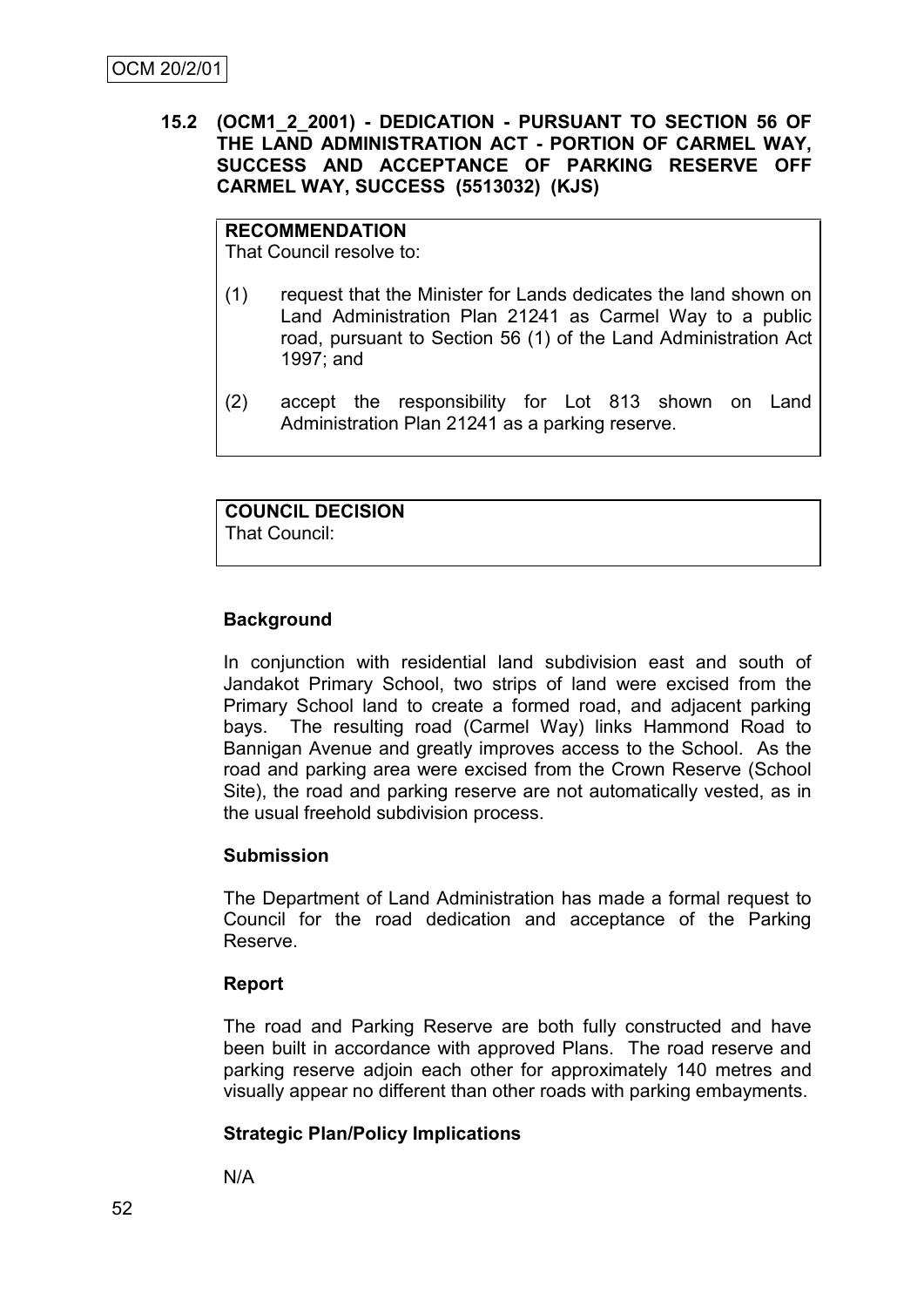# **Budget/Financial Implications**

N/A

**Implications of Section 3.18(3) Local Government Act, 1995**

Nil.

# **15.3 (OCM1\_2\_2001) - ESTABLISHMENT OF A COMMUNITY BANK - BENDIGO BANK (5101) (KL)**

# **RECOMMENDATION**

That Council advise the Hamilton Hill Community Bank Steering Committee that:

- (1) Council will, through a Reply Paid Customer Survey in the March issue of Cockburn Soundings, determine support for the proposal to establish a Community Bank at the Hamilton Hill Shopping Centre;
- (2) Council will advise the City of Fremantle ratepayers in the vicinity of the Hamilton Hill Shopping Centre of its proposal, via a City of Fremantle sponsored newsletter; and
- (3) based on the returns to the customer survey, Council will determine whether or not to underwrite the feasibility study.

# **COUNCIL DECISION**

That Council:

# **Background**

Through a wave of bank branch closures, which have occurred throughout Australia in the past decade, the Community Banking Concept has evolved and has progressively become more popular, especially in country locations where bank closures have been felt by local communities.

There are now 28 Community Banks in Australia, with six(6) based in Western Australia. Some Community Banks are returning \$10,000 - \$20,000 per month in net profits to their community in only their second year of operation. These funds are re-injected into community organisations and projects.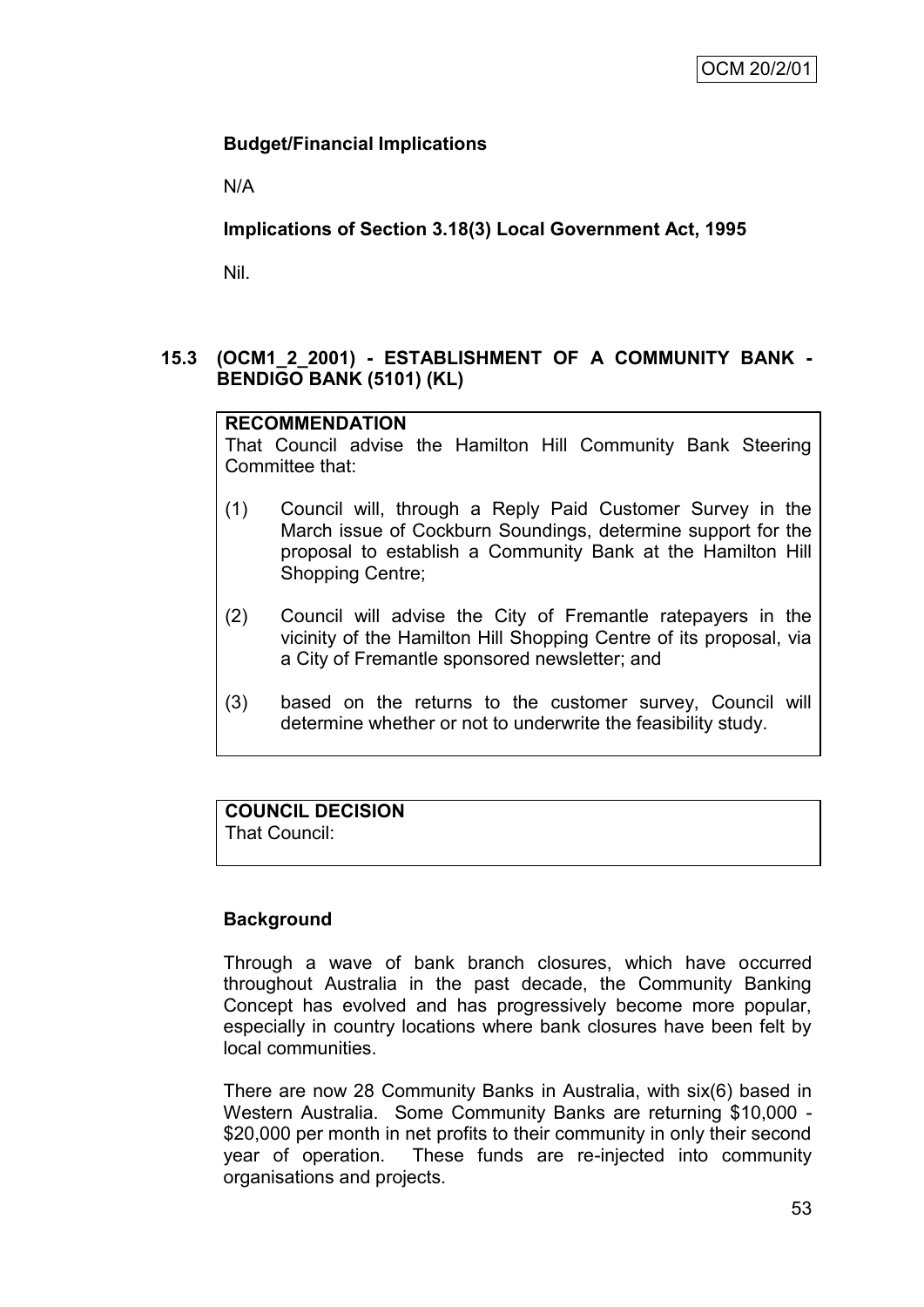#### **Submission**

Correspondence has been received from Mr Brian Sullivan who has established the Hamilton Hill Community Bank Steering Committee. Representatives from this group are endeavouring to establish a Community Bank in Simms Road, Hamilton Hill and met with Council on 19 December 2000 to present their issue to Council. Mr Sullivan advises that the concept of establishing a Community Bank in Hamilton Hill has come about directly as a result of dissatisfaction with the closure of the Westpac Bank located on the corner of Simms Road and Dodd Street in Hamilton Hill. The closure of this bank left the community vulnerable.

As a result, a group of concerned people formed a Steering Committee to try to do something about the problem. This Committee has been working hard over several months to establish enough support to be able to launch a Community Bank under the Bank of Bendigo blueprint in the Simms Road/Dodd Street Hamilton Hill retail precinct.

The proposed Hamilton Hill Community Bank will provide the same full banking services as are currently provided by any of the large national banks in Australia. It is intended that the bank will be formed as a company with the right to operate as a bona fide bank under the Bendigo Bank model, with local board members.

The Steering Committee aims to raise \$400,000 towards the establishment and initial operations of the Community Bank.

In simplest of terms, the Committee and the Community wish to reestablish banking services in the Hamilton Hill area.

#### Request of Council

From discussions with other successful Community Bank Steering Committees, it is apparent that for a Community Bank project to be successful, support of Council is most important.

The Committee is seeking Council"s assistance towards the establishment of a Community Bank in Hamilton Hill and assess what assistance it can give towards the establishment of such a facility. Some of the areas which the Committee envisage Council could assist are:

- $\triangleright$  Having representation on the Steering Committee.
- $\triangleright$  Funding the feasibility study.
- $\triangleright$  Funding organising mail merges to business and residences alike.
- $\triangleright$  Assisting with organising promotional days.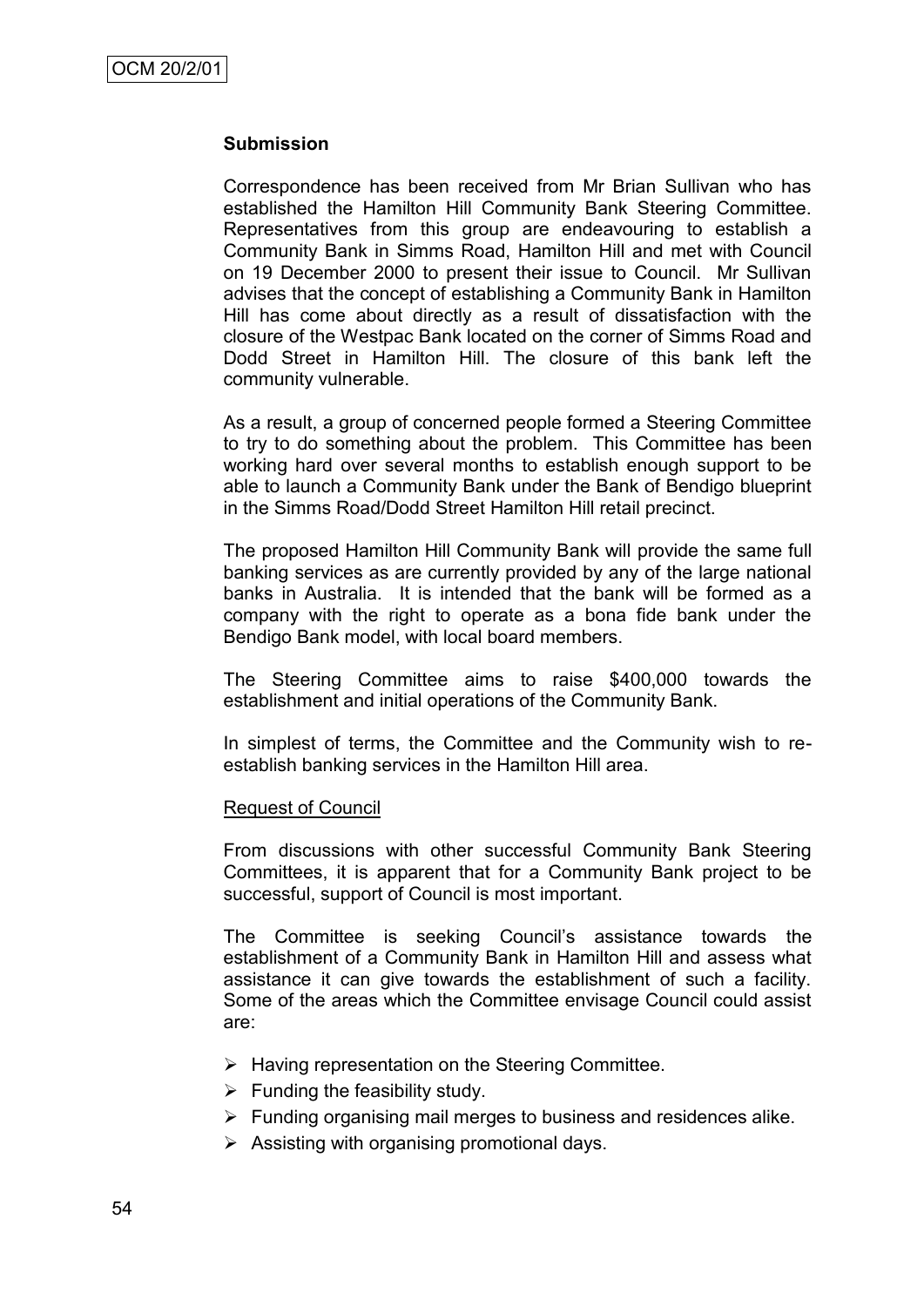- $\triangleright$  Providing accounting support (particularly during the pledge raising and fund raising periods).
- $\triangleright$  Providing legal support and assistance during the writing of the prospectus period.

# **Report**

Community Banks are driven by local communities. Bendigo Bank provides a mechanism by which the community can secure banking services, which are supported by Bendigo Bank throughout the process, but the community are the ones that make it happen.

To establish a Community Bank, through Bendigo Bank, the following steps are taken:

- Form a Steering Committee of business leaders, professionals and Councillors, consisting of 8/10 members.
- $\triangleright$  Conduct a heavy saturation of the market in relation to the Community Bank concept (mail drops, advertisements, posters in the streets, etc)
- $\triangleright$  Raise "pledges of indicative support" to gain comfort that the community financial support is present in Hamilton Hill.
- $\triangleright$  Once enough pledges have been raised, conduct a public meeting.
- $\triangleright$  Once target is reached, commence a feasibility study (4 weeks) duration).
- $\triangleright$  Once the results of the study are known, if positive, form a company limited shares.
- $\triangleright$  Execute the legal documentation and issue a prospectus (3 weeks) of due diligence).
- $\triangleright$  Issue the prospectus to call in the pledges and convert them to shares (approx. 3 weeks).
- $\triangleright$  Advertise, recruit, appoint and train staff (4 weeks).
- $\triangleright$  Fit out branch (this can be done at the same time as the recruitment process) 4 weeks.
- $\triangleright$  Open the Community Bank.

# Cost of Establishing a Community Bank

Listed below are estimates on a feasibility study, which the Bendigo Bank insists will confirm the costs and ascertain the financial viability of the new Bank.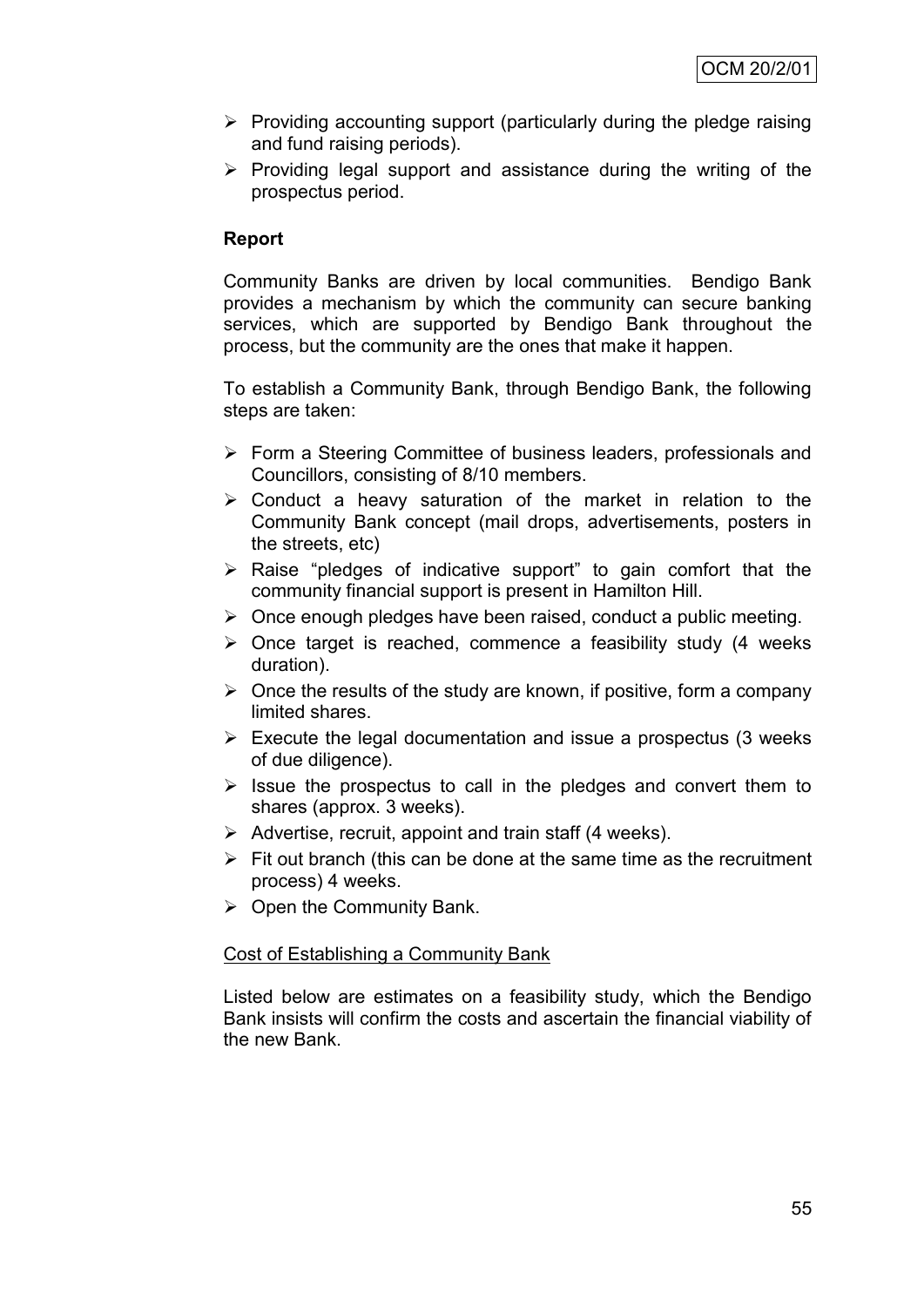#### Break Up of the Establishment Cost

| Franchise fee                | 50,000  |
|------------------------------|---------|
| <b>Training fee</b>          | 30,000  |
| Start-up assistance          | 30,000  |
| Site fit-out                 | 80,000  |
| Legal fees                   | 12,000  |
| Prospectus costs             | 8,000   |
| Feasibility study            | 10,000  |
| Launch costs                 | 3,000   |
| Working capital              | 120,000 |
| <b>Security installation</b> | 7,000   |
|                              |         |

# **Total Indicative Cost \$350,000**

#### Steering Committee

Objectives of the Steering Committee:

- $\triangleright$  Assess the situation and options.
- $\triangleright$  Plan campaign strategy (first stages).
- $\triangleright$  Canvass public views.
- $\triangleright$  Assess situation and options in more detail.
- $\triangleright$  Decide on methods, goals and critical tasks.
- $\triangleright$  Support the ongoing campaign.

This is an especially critical item in the campaign process - informing the community of what the committee is trying to achieve and keeping people up to date with progress on the campaign.

The local media is essential for supporting this process. To raise awareness, enthusiasm and support, all media tools such as local newspapers and radio stations are used.

Bendigo Bank will help the committee prepare media releases. Communities have also found it beneficial to use flyers and posters to maintain awareness.

Indicative pledges of support, which equate to the actual cost to establish the branch, should be in the range of \$350,000 to \$400,000. It is not known at this stage exactly what pledges the Steering Committee has from potential customers.

Once the pledges have reached \$350,000, a feasibility study can then be carried out by an independent advisor to show whether a Community Bank branch of Bendigo Bank would be feasible in the community.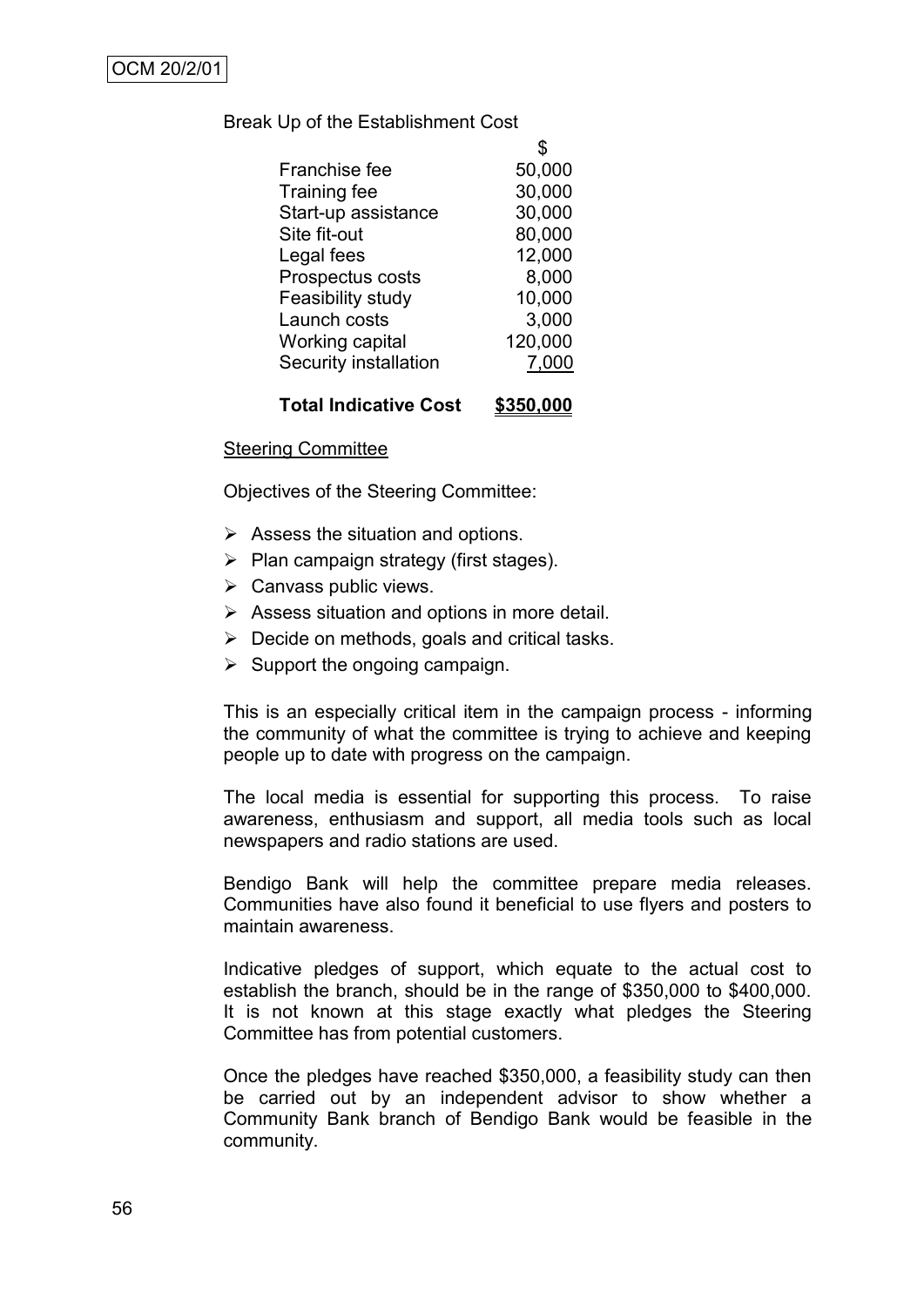If the feasibility study is favourable and the community decides to proceed, money will need to be raised to fund the establishment and initial ongoing operations of the Community Bank branch, including the cost of the feasibility study.

# Council Support

In discussion with a representative of the Bendigo Bank, it was pointed out that community participation and support in the establishment process was essential. While Council could provide some assistance, it was most important that the Steering Group make the running for the project otherwise the level of community support may not be accurately reflected.

In response to the request from the Steering Committee for assistance, it may be appropriate for Council to assist by:

- $\triangleright$  Having an elected member on the Steering Committee.
- $\triangleright$  Underwriting the cost of the feasibility study (\$10,000) to be recovered from the bank if it is established. Note that the feasibility study should only take place after pledges reach a predetermined amount of \$350,000.
- $\triangleright$  Donating the cost of the hall hire for any promotional days.
- $\triangleright$  Provide accounting support during the fundraising period (monies to be placed in a Trust Account).
- $\triangleright$  Placing an article in the 'Cockburn Soundings' to determine initial community support.

It is not considered to be appropriate for Council to fund mail-outs or provide assistance with the writing of a prospectus.

Council needs to be aware that assistance provided for the establishment of a community bank at the Hamilton Hill Shopping Centre, could create a precedent for requests for assistance for underwriting of a feasibility study etc. from any business wishing to establish itself in Cockburn. The City overall is generally well served by banking institutions. To date, there has been no evidence of demand from residents for the facility.

The Hamilton Hill Shopping Centre is located on Winterfold Road, which is the border between the City of Cockburn and Fremantle. The shopping centre would service residents of both municipalities and any establishment of a Community Bank would benefit both Councils" residents.

The City of Fremantle has agreed to include an article in its March Newsletter to the residents in the Hilton Park Precinct, which is closest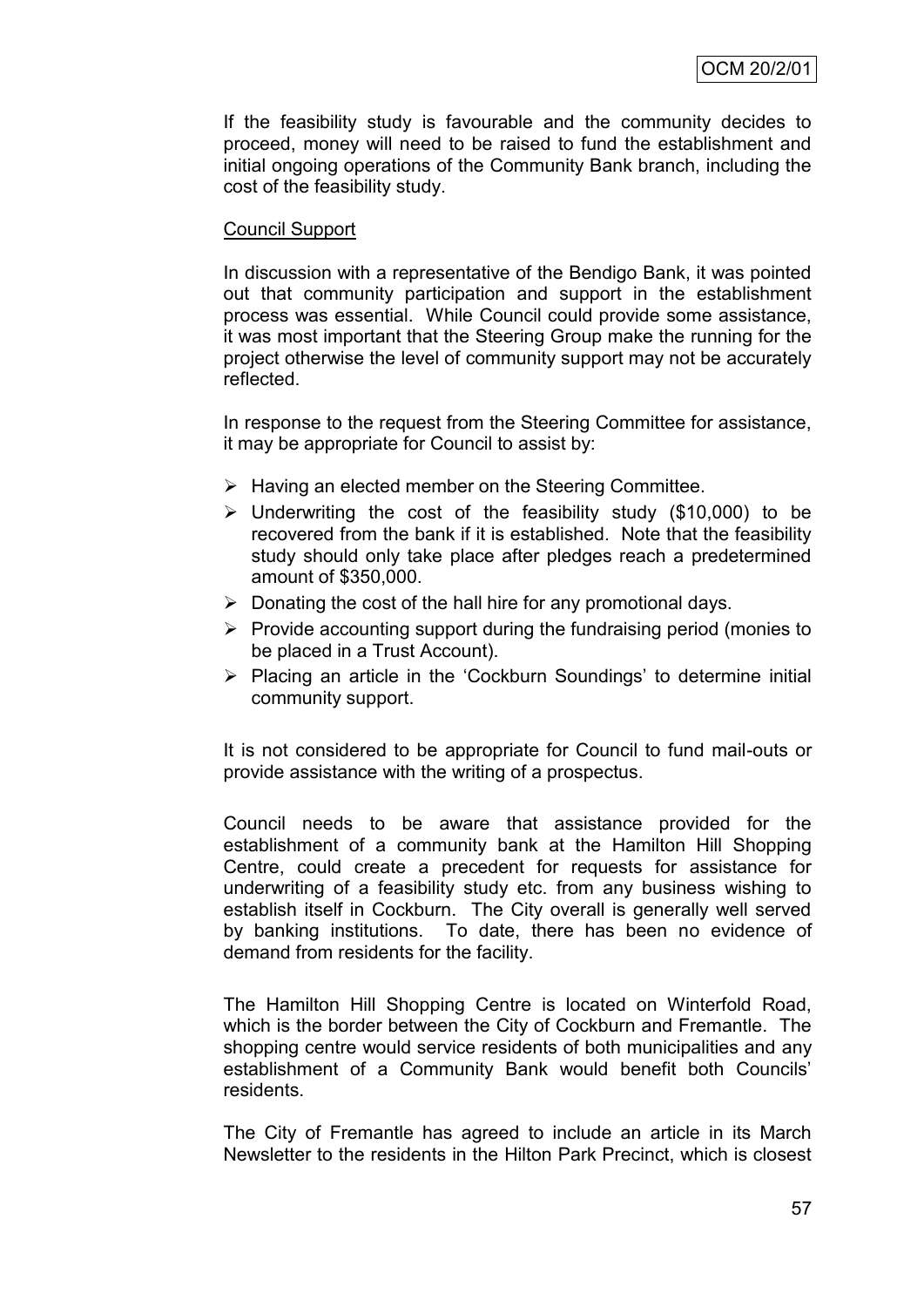to the Hamilton Hill Shopping Centre, to determine the level of interest from its ratepayers.

The City of Cockburn will proceed along the same lines through the Cockburn Soundings.

It is considered that Council should endeavour to ascertain community interest in utilising a community banking service at Hamilton Hill prior to considering underwriting the feasibility study.

If Council does the feasibility study and the bank is established, then Council will be able to have the funds repaid.

# **Strategic Plan/Policy Implications**

N/A

**Budget/Financial Implications**

N/A

**Implications of Section 3.18(3) Local Government Act, 1995**

Nil.

# **15.4 (OCM1\_2\_2001) - COOGEE CARAVAN PARK MANAGEMENT AGREEMENT RESERVE 29678 (1913; 3310064) (KJS)**

# **RECOMMENDATION**

That Council:

- (1) confirm that it intends to continue to lease Reserve 29678 for the operation of the Coogee Caravan Park;
- (2) consider at its March meeting, that details of the proposed tender conditions be considered by Council at its March meeting; and
- (3) that any lease entered into with the successful tenderer will include a requirement for the Lessee to pay Westrail for the land to facilitate the amendments to the boundaries of Reserves 29768 and Westrail Reserve 11430.

**COUNCIL DECISION**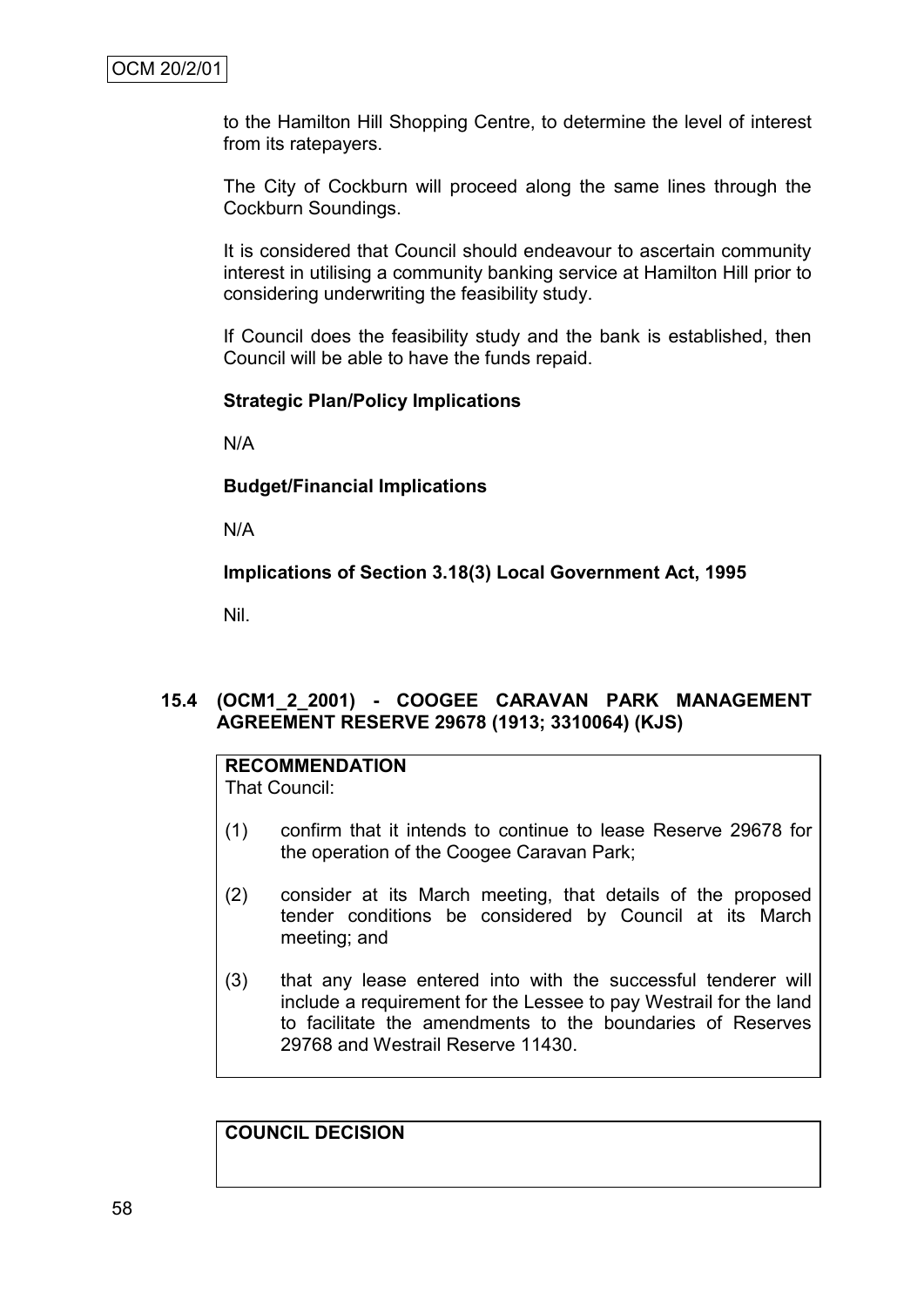# **Background**

Reserve 29768 is an A Class reserve vested in the City of Cockburn for the purpose of a caravan park with a power to lease for a term not exceeding 21 years. The current lease, drawn up in 1985, has had a series of lessees with Latrice Pty Ltd being the current lessee. Latrice Pty Ltd is a company owned by Fleetwood Parks Pty Ltd. There are no ongoing problems with the operation of the site and all statutory requirements are being met.

The current lease expires on 31 May 2001. The current rent paid by Fleetwood is \$73,000.

The City had, prior to the commencement of the lease, initiated the upgrade of the sewer system at a cost of \$160,000. The City and the lessee have made other capital improvements to the park over the years to bring it up to a fully operational state. The lease has been reassigned and the term extended to the current position where it is held by Latrice P/L.

#### **Submission**

N/A

# **Report**

The recent Community Needs Study identifies Coogee Beach as an area of concern – *The development and enhancement of Coogee Beach needs to progress. There is significant support in the community for the development and enhancement of recreational facilities at Coogee Beach……*

The decision to continue leasing Reserve 29678 as a Caravan Park and the conditions of the lease which could be for up to 21 years, will have a major impact on the development and enhancement of Coogee Beach. The development and enhancement of Coogee Beach will in turn, have an impact upon the proposed marina development of the Coogee Beach area.

Council therefore needs to confirm that it wishes to continue leasing of the Caravan Park site at Coogee Beach prior to any tender for the longer term lease of the Park being developed and advertised.

The caravan park is made up of 138 long term accommodation bays and 47 bays used for the current lessee"s tourist short-stay accommodation on site caravan etc designated as short term accommodation. Long term bays typically accommodate "park homes". The occupants of these park homes would own the park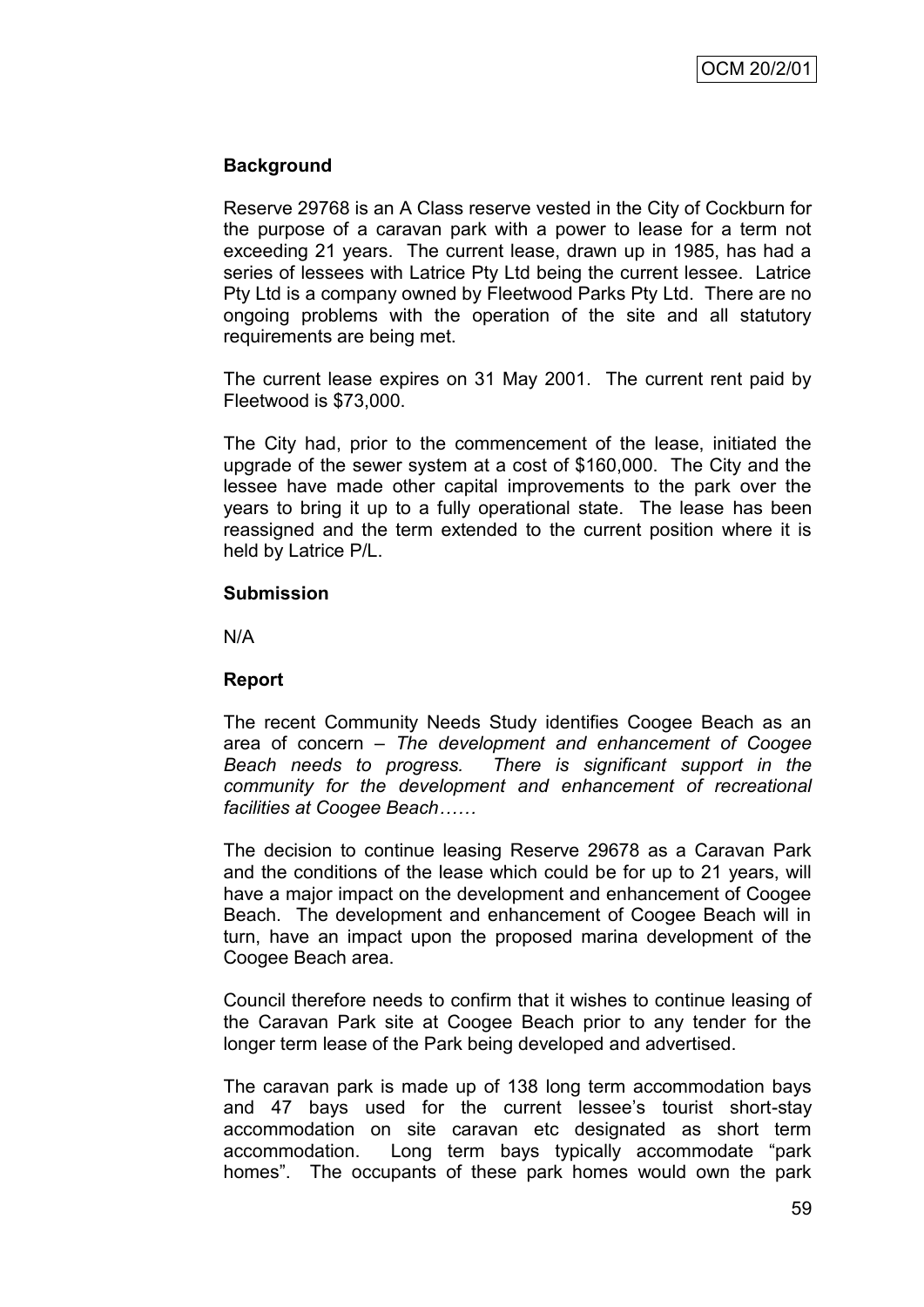homes and pay a weekly rent to the current lessee. These owners do not have any long-term security of tenure. The short-term sites contain caravan bays, cabins and chalets. Five of the chalets are owned by City of Cockburn, whilst approximately 32 units are owned by Fleetwood. The short-term units cater for the tourist industry. The ratio of tourist to permanent has evolved over the past years and has not been subject to any input from the City. Council will be able to monitor the division between long term tenancy and tourist development by setting the lease term at 5 years with a provision of 5 year extensions.

The boundaries of the reserve needs to be extended to make good certain encroachments by some park homes and an ablution block. This extension of the boundary will, in the case of the western and southern boundary, be at the expense of a reserve managed by the City. The extension of the eastern boundary will be at the expense of a reserve managed by Westrail. Westrail have stated that they will only agree to this boundary shift if either a one off payment of \$42,486 is made to Westrail or that rent is paid while arrangements are made to relocate the offending park homes. The purchase prices of \$42,486 is based on a valuation by Valuer General's Office in 1997.

Aerial photography indicates that the Park Homes that encroaches onto the Westrail reserve were placed in 1993 while Latrice Pty Ltd was the lessee.

Fleetwood Corporation Limited initiated action to assign the lease from Latrice to Fleetwood in Deeds dated October 1997. Council records show that Fleetwood had an interest in June 1994. Fleetwood has always maintained that they inherited problems associated with the encroachments.

The relocation of the 9 park homes so affected is an involved process. The park home has to be split in two and then each part wheeled to its new location, joined and reconnected to services i.e. sewerage, electricity, gardens, pavements, etc. Costs associated with the moving of up to 9 park homes are estimated to be in the order of \$90,000. Up to 3 park homes could possibly not be relocated and therefore lost to the caravan park. The park homes have close to 100% occupancy and it is estimated that the annual loss of rent would be in the order of \$11,900 with little or no cost savings. Because of the cost and disruption caused by these relocations it is considered that the one-off payment to Westrail will be the best option.

The current lease stipulates that all fixtures on the site become the property of the City at the conclusion of the lease. An infrastructure audit has been conducted providing condition statements for all of the capital assets necessary for the efficient running of the Park. The audit allows assessments to be made of future capital expenditure required on the site. A draft valuation report has been prepared by a licensed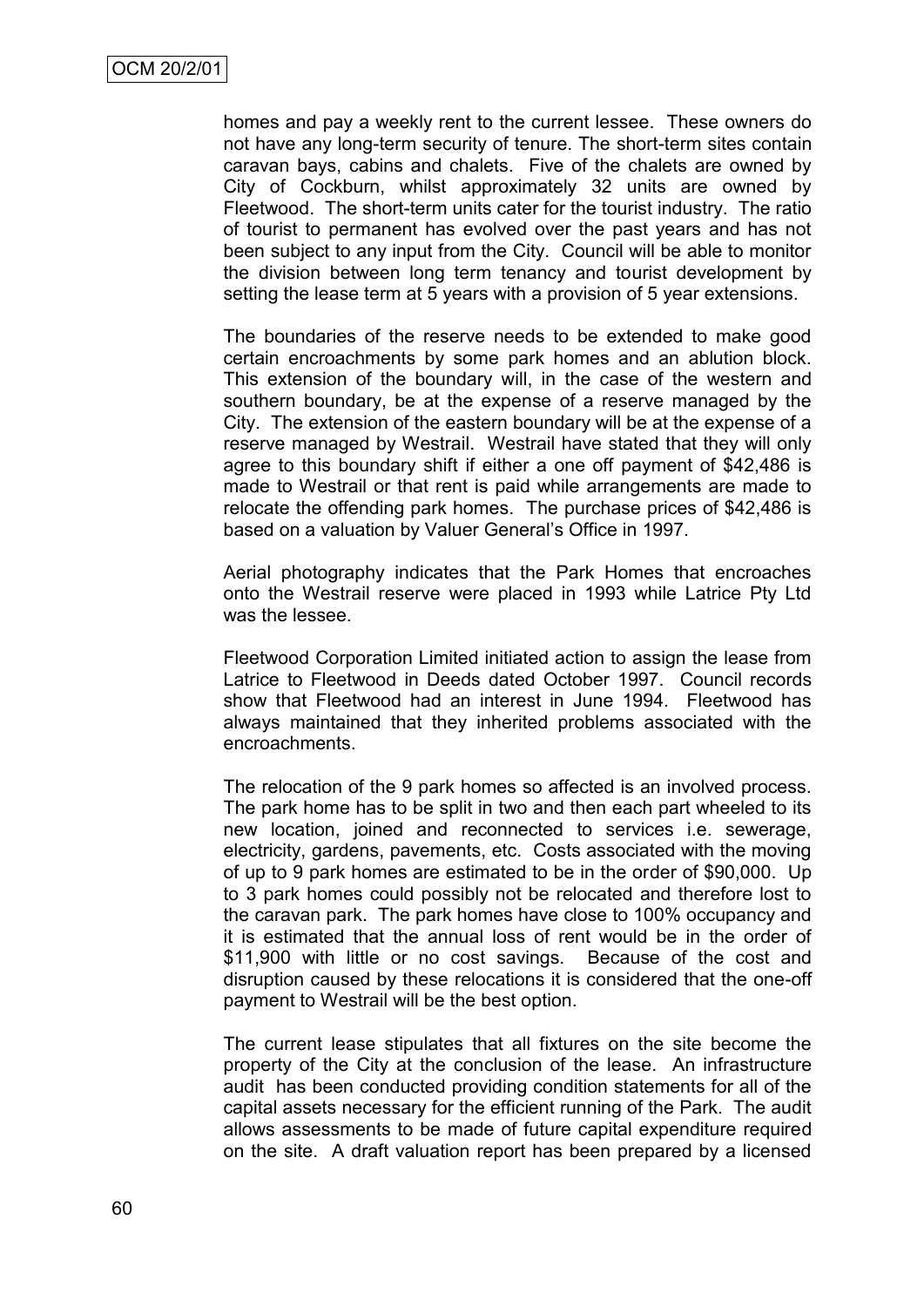valuer. This report is being finalised using the information contained within the infrastructure audit.

Main Roads WA has provided the City with Concept Plans for the upgrading of Cockburn Road adjacent to the Caravan Park and Coogee Beach. The Concept Plans show the entry road off Cockburn Road to be approximately 250 metres south of the current entry point (Powell Road). The proposed entry point to provide access to the Caravan Park, shops and recreation area would have a major impact on the Caravan Park. The office, entry and boom-gate would have to be relocated. This entry also leads into the cypress belt (Rottnest Island Pine). These species are no longer common in the Perth region and should be protected. A meeting has been sought with Main Roads WA to modify the proposed entry road.

Any modifications to the Plans that arise from discussions held between Council officers and officers from Main Roads WA will be borne by Main Roads.

# **Strategic Plan/Policy Implications**

Council currently receives \$73,000 per year from lease payments. This may increase depending on tender results.

# **Budget/Financial Implications**

N/A

# **Implications of Section 3.18(3) Local Government Act, 1995**

Nil.

# **15.5 (OCM1\_2\_2001) - INSURANCE CLAIM - N L CORREIA VERSUS INSURANCE COMMISSION OF WA AND CITY OF COCKBURN (5509) (KL)**

# **RECOMMENDATION**

That Council give delegated authority to the Chief Executive Officer to instruct the City"s Solicitors, McLeod and Co, with respect to the claim made by Nikki Lee Correia in the District Court Action CIU 167 of 2000, if appropriate to settle the claim by a contribution towards the damages sought.

# **TO BE CARRIED BY AN ABSOLUTE MAJORITY OF COUNCIL**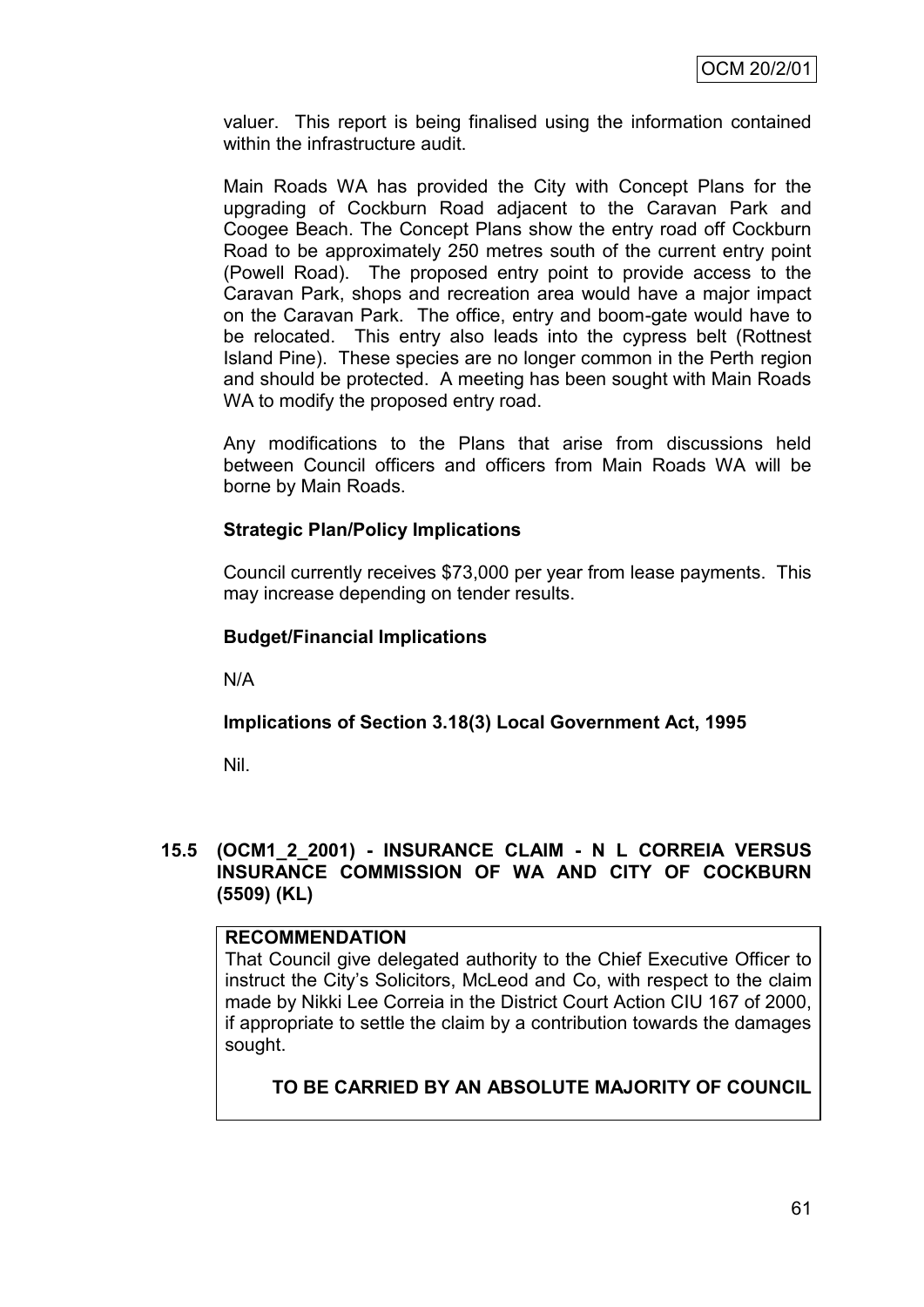# **COUNCIL DECISION**

# **Background**

The Plaintiff lodged a Writ of Summons in the District Court in January 2000, claiming damages for personal injuries as a result of a motor vehicle accident whilst driving her vehicle on Yangebup Road, Yangebup on 4 February 1999.

#### **Submission**

N/A

#### **Report**

This case has reached the stage where a pre-trial conference was held on 5 February 2001.

Council was represented by McLeod & Co. The pre-trial was adjourned to 20 March 2001 to enable further reports from doctors to be received and for the City to provide instructions with possible settlement of the matter.

Any settlement is to be shared between the City, Insurance Commission of WA and SGIO.

In order to enable a meaningful settlement and discussions to continue, McLeod and Co are requesting Council to delegate to the Chief Executive Officer or an appropriate Council officer to have conduct of, and if appropriate, settle the claim.

# **Strategic Plan/Policy Implications**

N/A

# **Budget/Financial Implications**

N/A

**Implications of Section 3.18(3) Local Government Act, 1995**

Nil.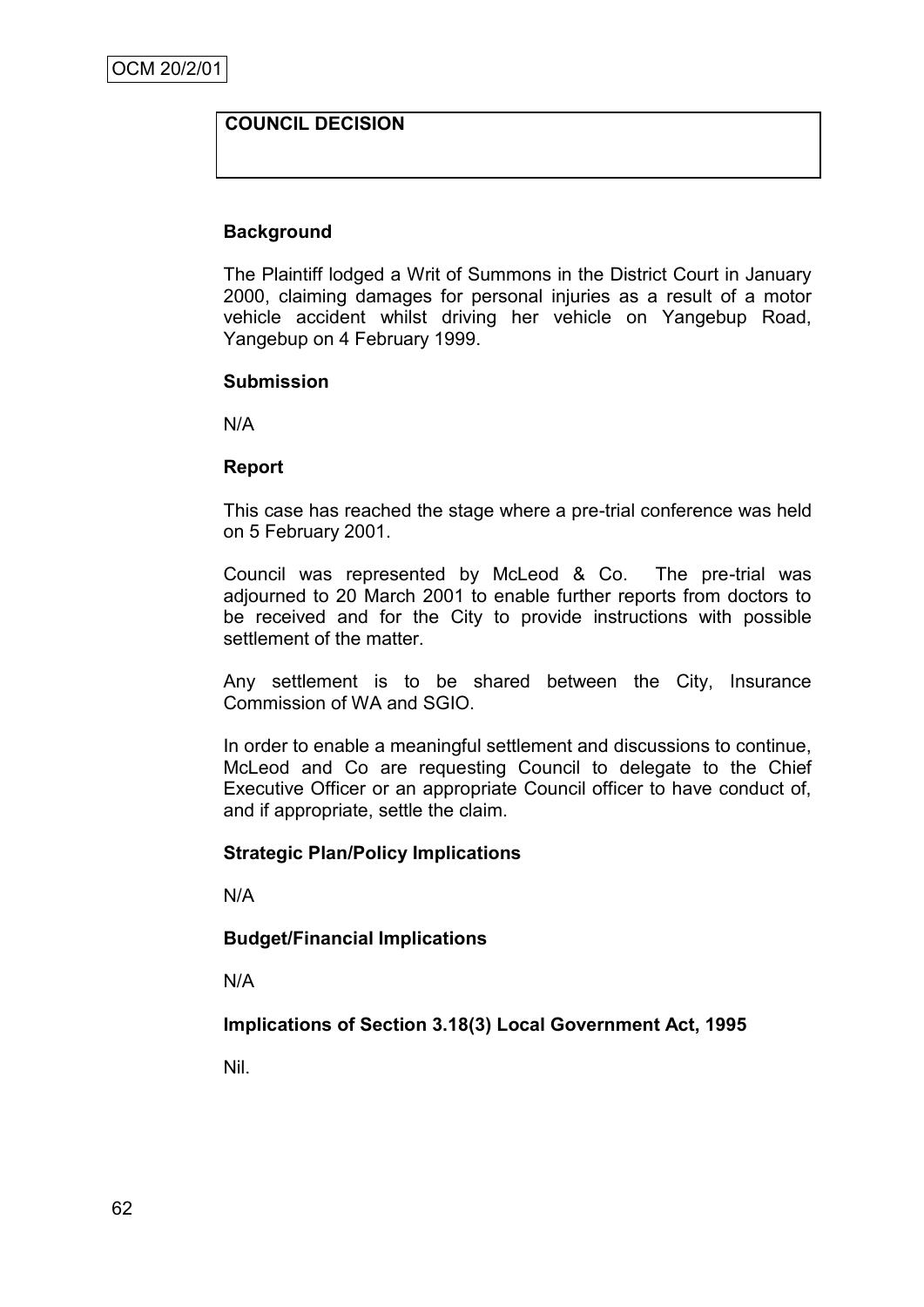#### **16. ENGINEERING AND WORKS DIVISION ISSUES**

#### **16.1 (OCM1\_2\_2001) - GERALD STREET/DOOLETTE STREET TRAFFIC MANAGEMENT - OCCASIONAL COMMITTEE (450037; 450036) (JR) (ATTACH)**

#### **RECOMMENDATION**

That Council select Alan Powell and Thomas Pitt to be the community representatives on the Gerald Street/Doolette Street Occasional Committee as they both own and reside in property similarly located in Gerald and Doolette Streets respectively.

# **TO BE CARRIED BY AN ABSOLUTE MAJORITY OF COUNCIL**

# **COUNCIL DECISION**

# **Background**

At the Ordinary Council Meeting held on 19 December 2000, it was resolved that:

- *"(1) an occasional committee be formed in accordance with Council Policy C2.3. The purpose of the committee is to assess the various options available to this Council with regards to traffic movements and traffic calming in the Gerald Road/Doolette Street area;*
- *(2) the \$170,000 budgeted funds not be reallocated at this moment in time;*
- *(3) the committee is to consist of two (2) Elected Members, two local residents (one from Gerald Road and one from Doolette Street) and a staff member allocated by the CEO (preferably the Manager, Engineering);*
- *(4) the committee is to be provided secretarial support and is to report back to Council no later than 31st March 2001;*
- *(5) community representatives on the committee are to be selected by the Elected Members (Council) from expressions of interest; and*
- *(6) Elected Members on the committee to be Clr Edwards and Clr Humphreys."*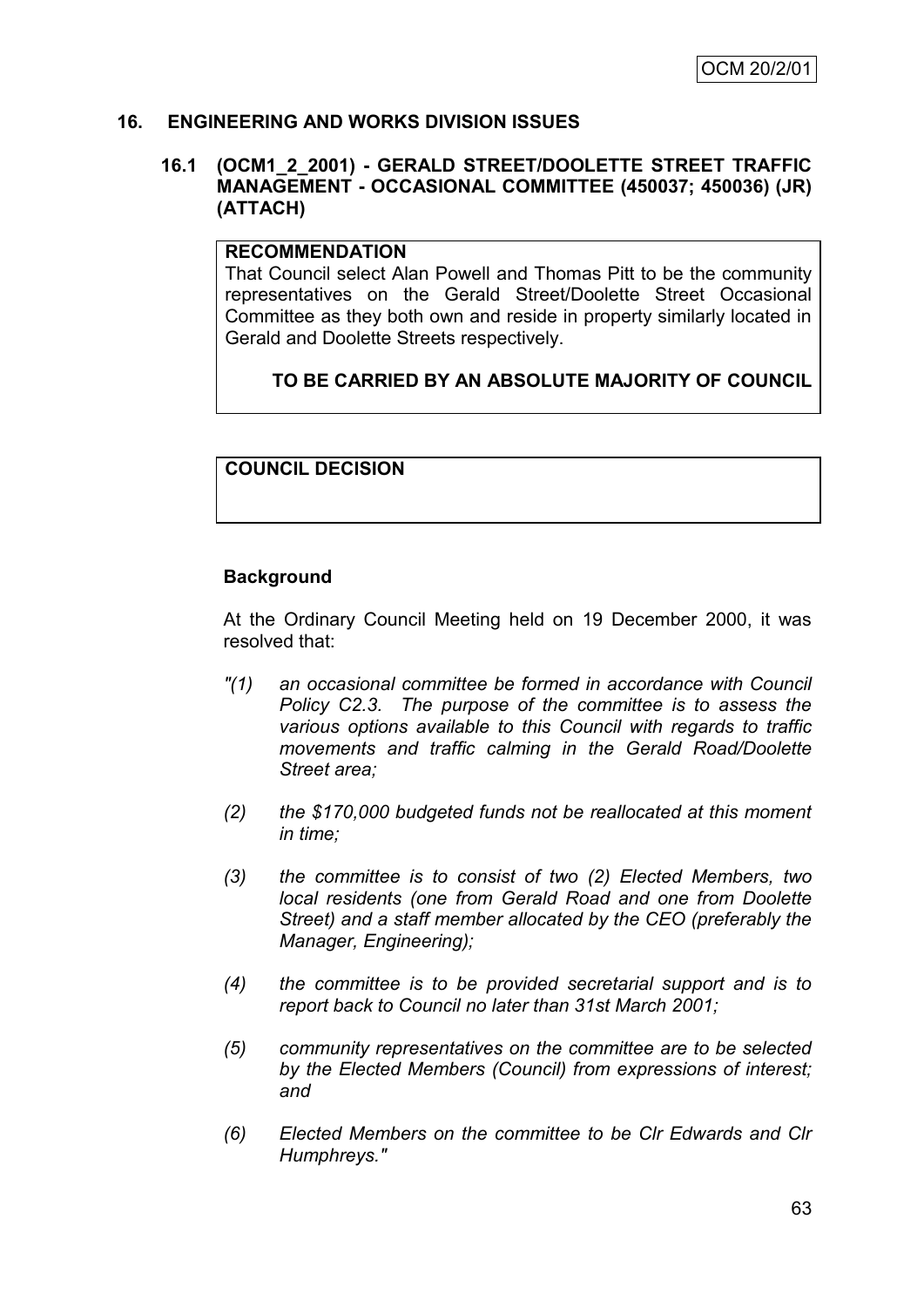Council did not believe it should be spending \$170,000 in this area without first establishing it is precisely what the local residents want and secondly, it cannot reallocate these monies in case Council decides to spend them in the Doolette Street/Gerald Street area.

# **Submission**

Accordingly, to gain community representation on the committee, expressions of interest were called from residents living in both Gerald Street and Doolette Street, between Phoenix Road and Spearwood Avenue to serve on the committee. As a result, five (5) nominations have been received from Doolette Street residents and owners and three (3) from Gerald Street residents and owners. The nominations are shown in the attachment to the Agenda.

# **Report**

The residents and owners likely to be most affected by the re-opening of the left turn for traffic from Phoenix Road into Gerald Street, are those between Phoenix Road and Freeth Road. Consequently, community representation should be selected from those nominations with property interests in this section. In this regard, there are three Doolette Street nominations (Sandra Playle, Thomas Pitt & A. Marcelino) and one Gerald Street nomination (Alan Powell).

To further identify the most appropriate representatives on an equitable basis from each street, the following selection criteria was then applied:

- Similar property interest and location between Phoenix Road and Freeth Road.
- **Property owner with a tied interest.**

Consequently, applying this criteria, Alan Powell and Thomas Pitt should be selected as the community representatives, both owning and occupying mid-block residences located similarly in Gerald Street and Doolette Street respectively.

# **Strategic Plan/Policy Implications**

A Council Corporate Objective is *"To construct and maintain roads, which are the responsibility of the Council, in accordance with recognised standards, and are convenient and safe for use by vehicles, cyclists and pedestrians."*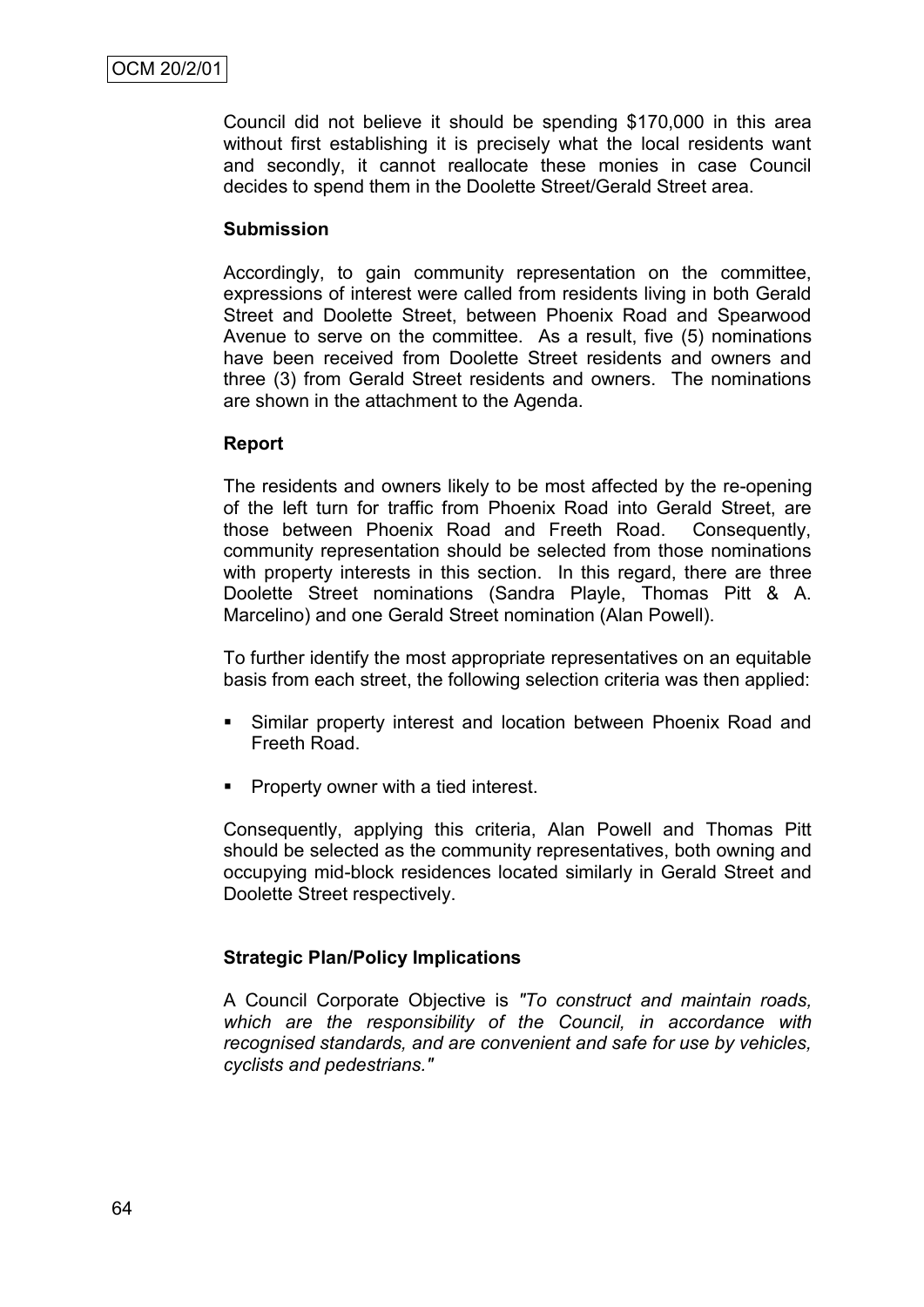# **Budget/Financial Implications**

Funds have been set aside in the current Budget to undertake traffic management treatments in Gerald Street in conjunction with the reopening of the left turn from Phoenix Road if required.

#### **Implications of Section 3.18(3) Local Government Act, 1995**

Nil.

# **16.2 (OCM1\_2\_2001) - PEDESTRIAN CROSSING FACILITIES AT COCKBURN ROAD, COOGEE (450002) (JR)**

#### **RECOMMENDATION**

That Council write to the Commissioner of Main Roads requesting that Main Roads WA give particular attention to the provision of safe pedestrian crossing facilities, including the provision of pedestrian overpasses, in the construction of the Fremantle-Rockingham Controlled Access Highway (Cockburn Road re-alignment).

# **COUNCIL DECISION**

# **Background**

Cockburn Road is a primary regional road under the control of Main Roads WA. Its primary purpose is as a major arterial traffic carrier. Main Roads are planning to upgrade and re-align sections of Cockburn Road as the Fremantle-Rockingham Controlled Access Highway over the next few years. Preliminary plans indicate the possible provision of pedestrian overpasses in conjunction with the roadworks at Coogee Beach/Woodman Point.

# **Submission**

Mayor Lee and Clrs Edwards and Allen have expressed concern at the apparent lack of attention given to the provision of safer pedestrian crossing facilities across Cockburn Road, both in the current situation and in the proposed upgrade. There are a large number of children and adults wishing to access the beach from the Coogee residential area and the lack of acceptable crossing facilities and the high volume of Cockburn Road traffic, creates a potentially hazardous situation.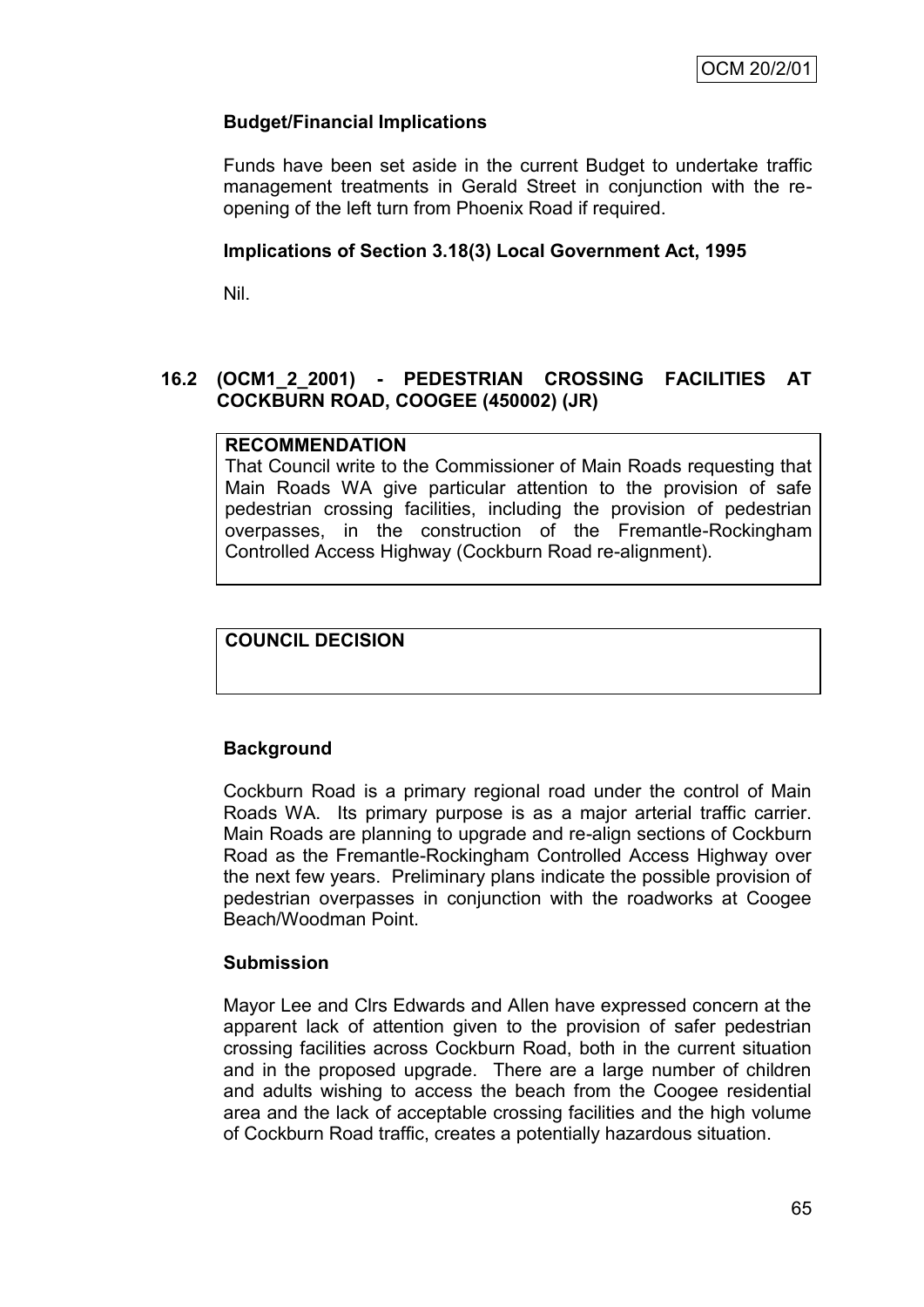# **Report**

Main Roads WA plan to commence re-alignment and upgrade works on Cockburn Road, south of Fairbairn Road, as the Fremantle-Rockingham Controlled Access Highway in 2002/3. There is tentative provision for a pedestrian overpass to link the residential area of South Coogee with the Woodman Point Recreation Reserve. There is also tentative provision for a pedestrian overpass at Beach Road to link with the Coogee Beach Reserve, when Cockburn Road is upgraded in this area. The construction of these overpasses will depend on the amount of funds available for the works. There are currently facilities on Cockburn Road to accommodate crossing pedestrians, but these are considered not to the standard required for a primary regional road.

# **Strategic Plan/Policy Implications**

A Council Corporate Objective is *"To construct and maintain roads, which are the responsibility of the Council, in accordance with recognised standards, and are convenient and safe for use by vehicles, cyclists and pedestrians."* Accesses either side of Cockburn Road are the responsibility of Council.

# **Budget/Financial Implications**

N/A

**Implications of Section 3.18(3) Local Government Act, 1995**

Nil.

# **16.3 (OCM1\_2\_2001) - BEELIAR DRIVE CYCLEWAY BETWEEN THE GRANGE AND HAMMOND ROAD - AGM OF ELECTORS (1713; 450953) (JR)**

# **RECOMMENDATION**

That Council consider the provision of a cycleway in Beeliar Drive between The Grange and Hammond Road for possible inclusion in the 2001/2002 Budget as funds are currently not available.

# **COUNCIL DECISION**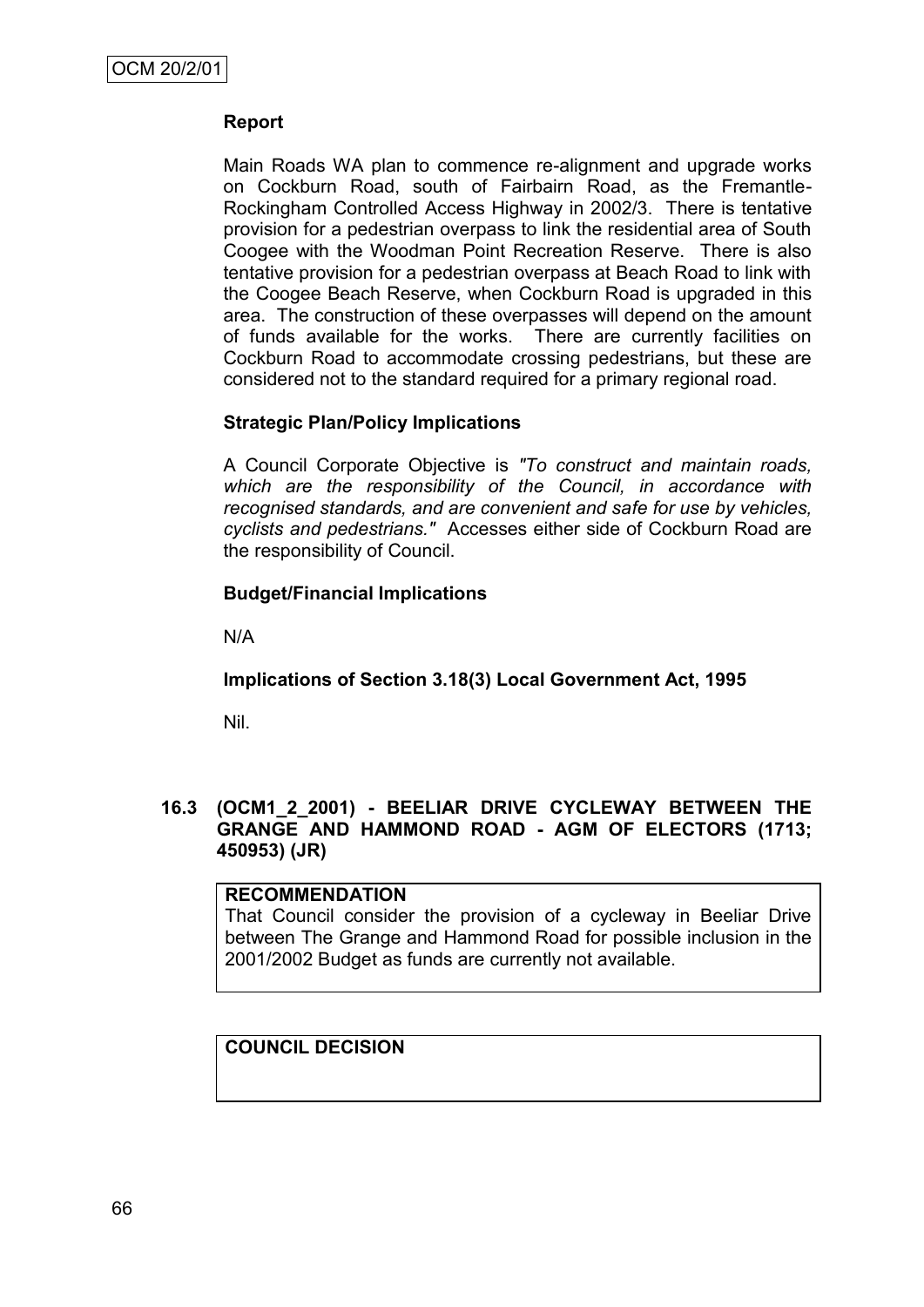# **Background**

At the Annual General Meeting of Electors held on 5 February 2001, the meeting carried the following motion:-

"*..that a cycle path be provided in Beeliar Drive from The Grange to join up with the cycle path at Hammond Road."*

# **Submission**

N/A

# **Report**

The provision of a cycleway as moved by the meeting would cost in the order of \$125,000.

# **Strategic Plan/Policy Implications**

A Council Corporate Objective is "*To construct and maintain roads, which are the responsibility of the Council, in accordance with recognised standards, and are convenient and safe for use by vehicles, cyclists and pedestrians."*

# **Budget/Financial Implications**

N/A

# **Implications of Section 3.18(3) Local Government Act, 1995**

Nil.

# **16.4 (OCM1\_2\_2001) - GREENING PLAN SEEDS FROM COCKBURN NURSERIES - AGM OF ELECTORS (6129) (JR)**

# **RECOMMENDATION**

That Council develop seeds from local species for the Greening Plan using local groups for seed collection and commercial nurseries for growing, provided suitable arrangements can be made, as the provision of a Council operated nursery is not cost effective.

# **COUNCIL DECISION**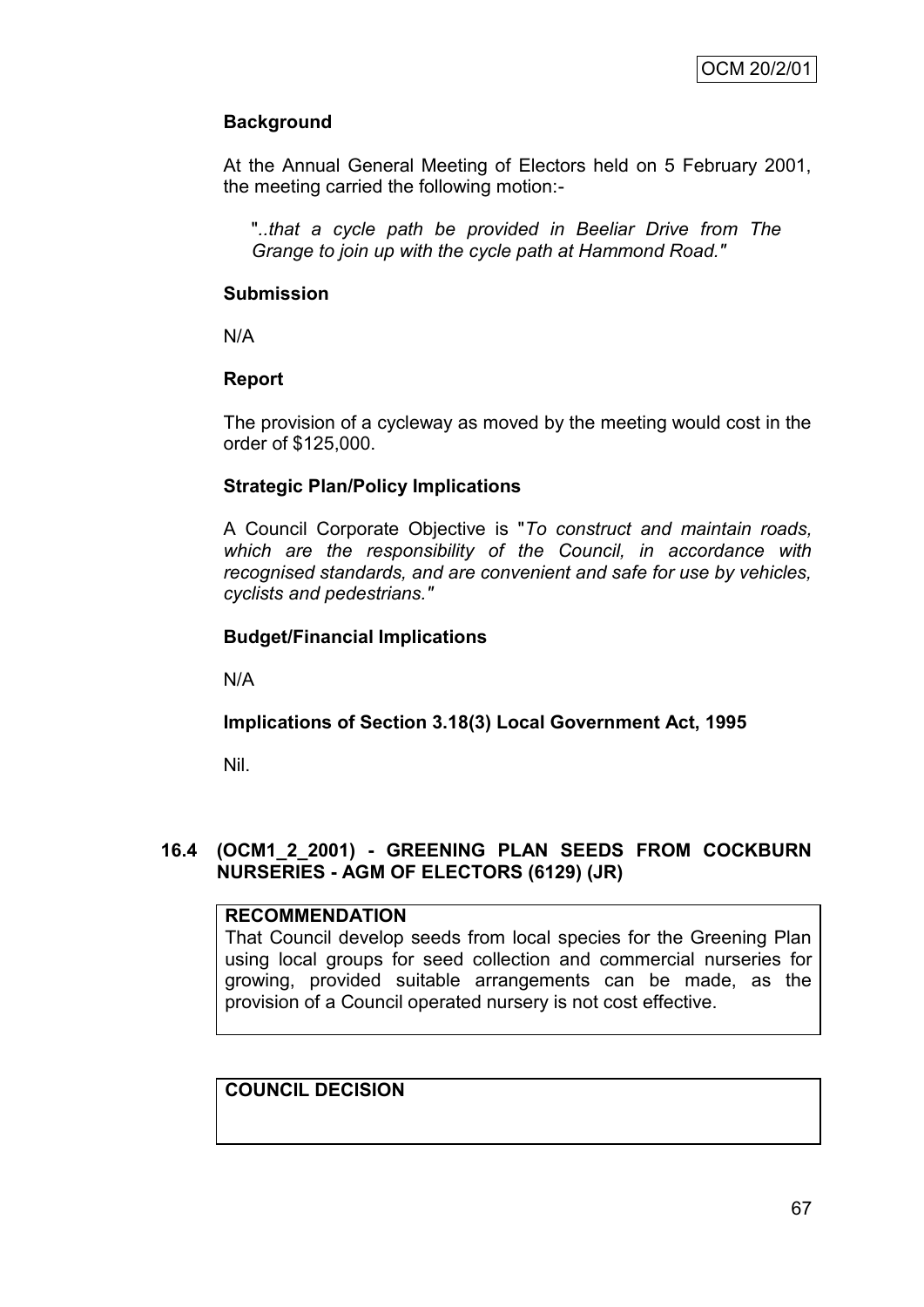# **Background**

At the Annual General Meeting of Electors held on 5 February 2001, the meeting carried the following motion:-

*"… that the Annual Electors Meeting endorses the idea of a Cockburn nursery to develop seeds from local species for use in the Greening Plan."*

## **Submission**

Mrs Heather Smedley submitted that at present, the plants that Cockburn uses for revegetation of wetlands etc are purchased from outside of the municipality. The Wetlands Society collects seed from local species in the area. Stored seeds are not able to be grown there because there is insufficient space available. What is required, is a Cockburn nursery that is coordinated through Council but uses volunteers from the local community, schools, Work for the Dole programs, Friends and wetland groups. The historic farms in the South Coogee region could be purchased or leased for this purpose. They could incorporate an education facility and history-based tourist facility of the Clarence and Hope Valley area. The objective is ultimately that the facility would become self-funding.

## **Report**

If the proposed process can be shown to be cost-effective, then it should be supported. However, past experience has indicated that the most effective process is for local groups to collect the seed, which are then provided to experienced commercial nurseries to grow.

Currently, tube stocks are sourced from commercial nurseries within the metropolitan area. Commercial nurseries are of a large enough size with paid experienced and trained employees to be viable. It is considered that an operation established by the City of Cockburn and utilising volunteer staff, would be far too small and under resourced to be viable and cost effective.

## **Strategic Plan/Policy Implications**

The Council Corporate Objectives are:

- *"To conserve the quality, extent and uniqueness of the natural environment that exists within the district."*
- *"To deliver services and to manage resources in a way that is cost competitive without compromising quality".*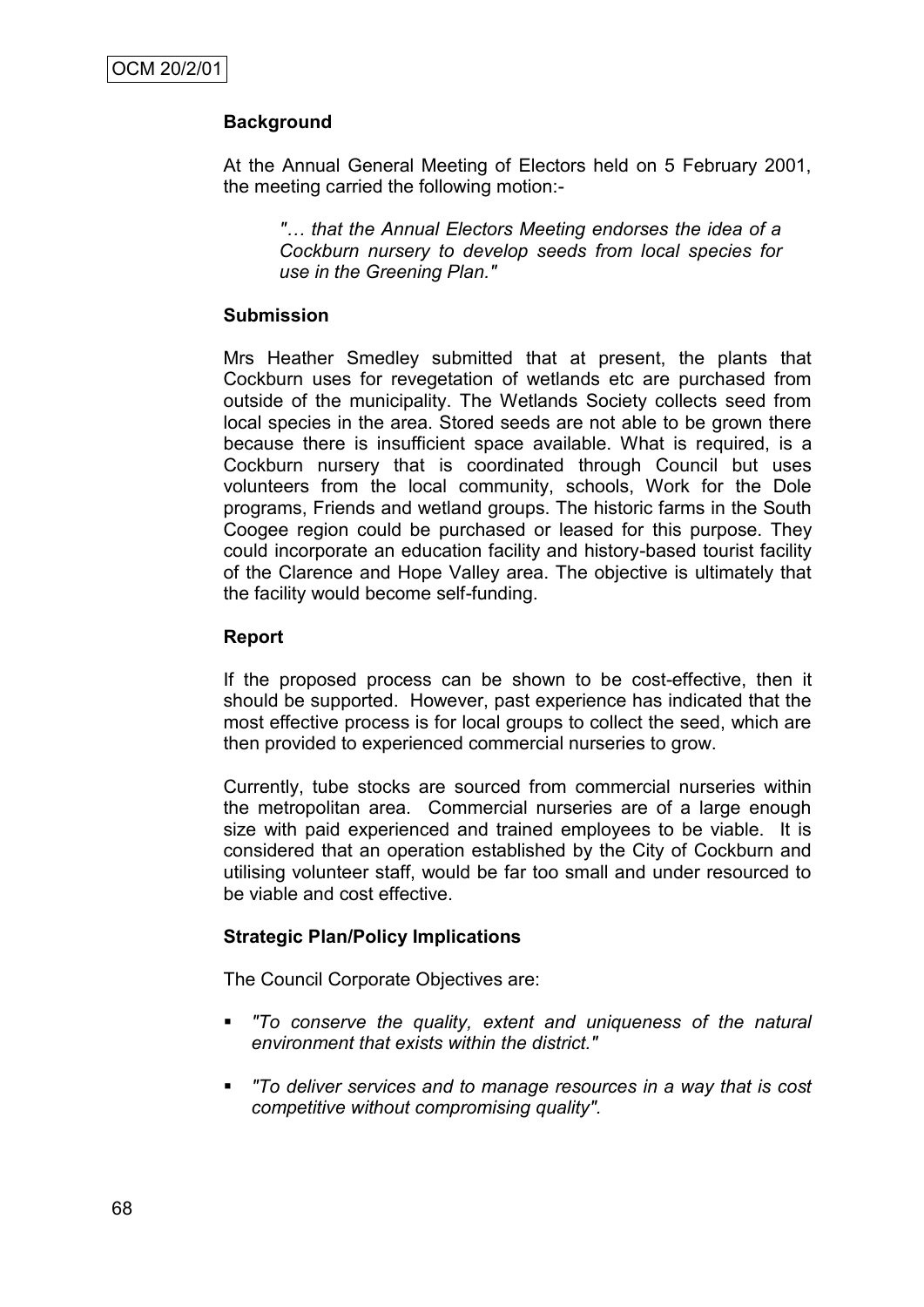# **Budget/Financial Implications**

Currently, only up to \$10,000 per annum is spent on tube stocks.

# **Implications of Section 3.18(3) Local Government Act, 1995**

There may be implications if a Council operated commercial nursery is established.

# **16.5 (OCM1\_2\_2001) - ROCKINGHAM ROAD RENOVATION AND GREENING - AGM OF ELECTORS (1713; 450498) (JR)**

# **RECOMMENDATION**

That Council:

- (1) consider the undertaking of a separate renovation study of Rockingham Road as part of the Greening Plan for possible inclusion in the 2001/2002 Budget as funds are currently not available; and
- (2) confirms that no specific action will be taken to close Rockingham Road at its southern end as it is performing its intended function.

# **COUNCIL DECISION**

## **Background**

At the Annual General Meeting of Electors held on 5 February 2001, the meeting carried the following motion:-

*"… that the Annual Electors Meeting requests Council to provide funding on this year's budget to undertake a study that sets out an affordable timetable of renovation for Rockingham Road and closing the road at the southern end to discourage regional traffic from taking this mainly residential route."*

## **Submission**

Mrs Heather Smedley submitted that two years ago, a motion was passed at the Electors Meeting in support of a study to investigate ways of making Rockingham Road a fitting entry statement into Cockburn. Although there are plans to make this route the high speed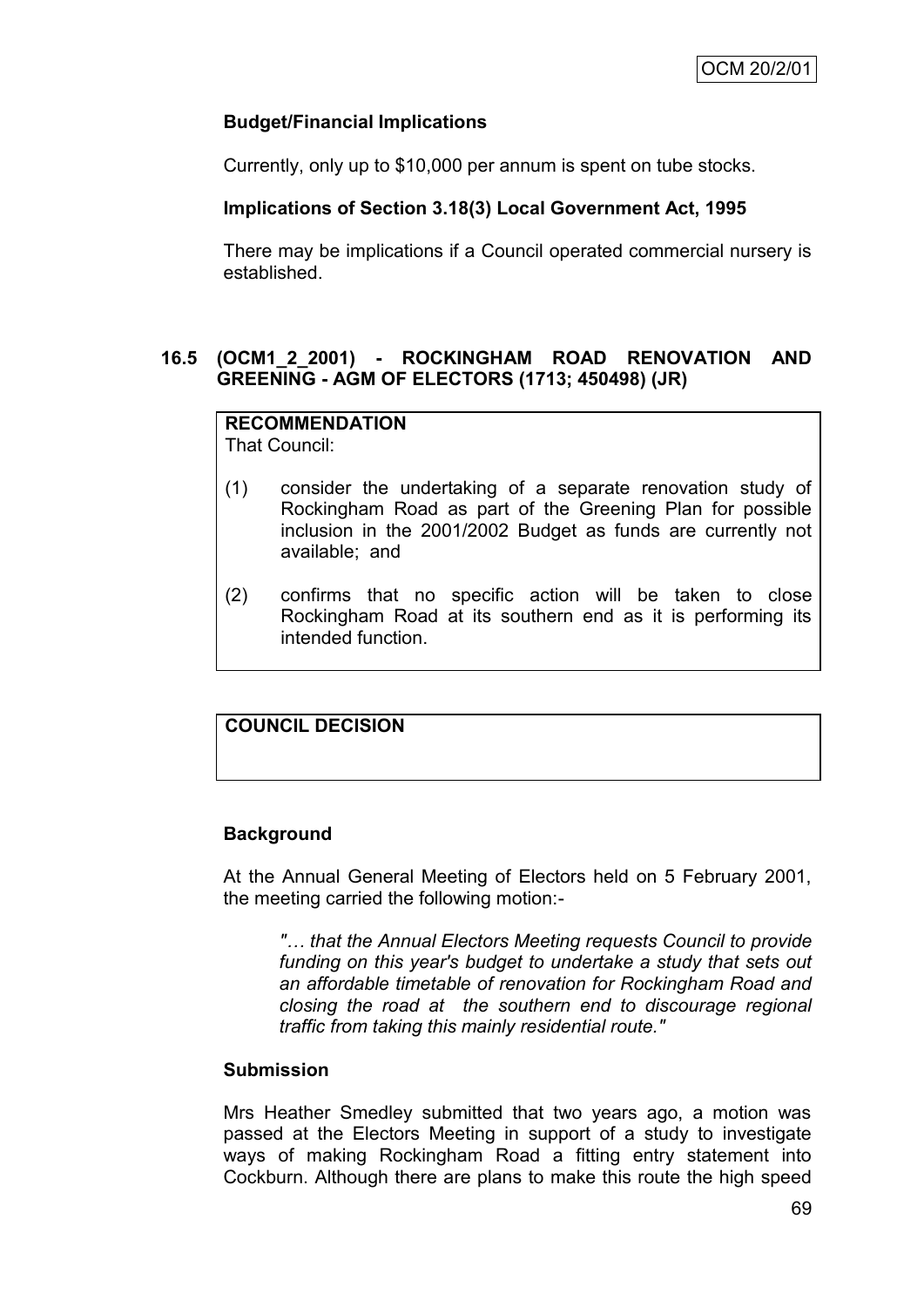transport route for the region, there is no reason why the Council should not set about beautifying the main route to Council Chambers, the library and important commercial facilities. It could be many years before any works are undertaken by the Transport Department and our beautification and plantings could set the standard for any subsequent work.

## **Report**

Similar resolutions were carried at the Annual General Meeting of Electors in 2000. Council considered the resolutions and resolved at the Ordinary Council Meeting held in March 2000, as follows:

#### Minute No.485 (AG Item 15.3) (OCM1\_3\_2000)

*"That Council defer a decision on the beautification of Rockingham Road through landscaping, including appropriate tree planting and seating, until adoption of the City's Greening Plan, which includes design and implementation strategies and priorities for tree planting and the provision of street furniture and fixings for major, arterial and suburban roads within the City of Cockburn for reasons outlined in the Report."*

#### Minute No.487 (AG Item 15.5) (OCM1\_3\_2000)

"*That Council take no specific action to calm and reduce through traffic in Rockingham Road as it is performing its intended function as a District Distributor A road, for reasons outlined in the Report.*"

The Draft Greening Plan is currently at public consultation stage and includes, in broad terms, the treatment of Rockingham Road as a Bushland Corridor with Streetscape Themes. When the Plan is adopted, a detailed landscaping/streetscaping program for the whole municipality will be developed and implemented. Consequently, at that stage, a timetable for the renovation of Rockingham Road can be set, including a possible separate renovation study.

In terms of altering the traffic function of Rockingham Road, it is considered that no action should be taken at this stage as Rockingham Road is performing its intended function.

#### **Strategic Plan/Policy Implications**

A Council Vision is: "*Conserving and influencing a balance between development and the natural and human environment*"; and

A Council Corporate Objective is: "*To construct and maintain roads, which are the responsibility of the Council, in accordance with recognised standards, and are convenient and safe for use by vehicles, cyclists and pedestrians*".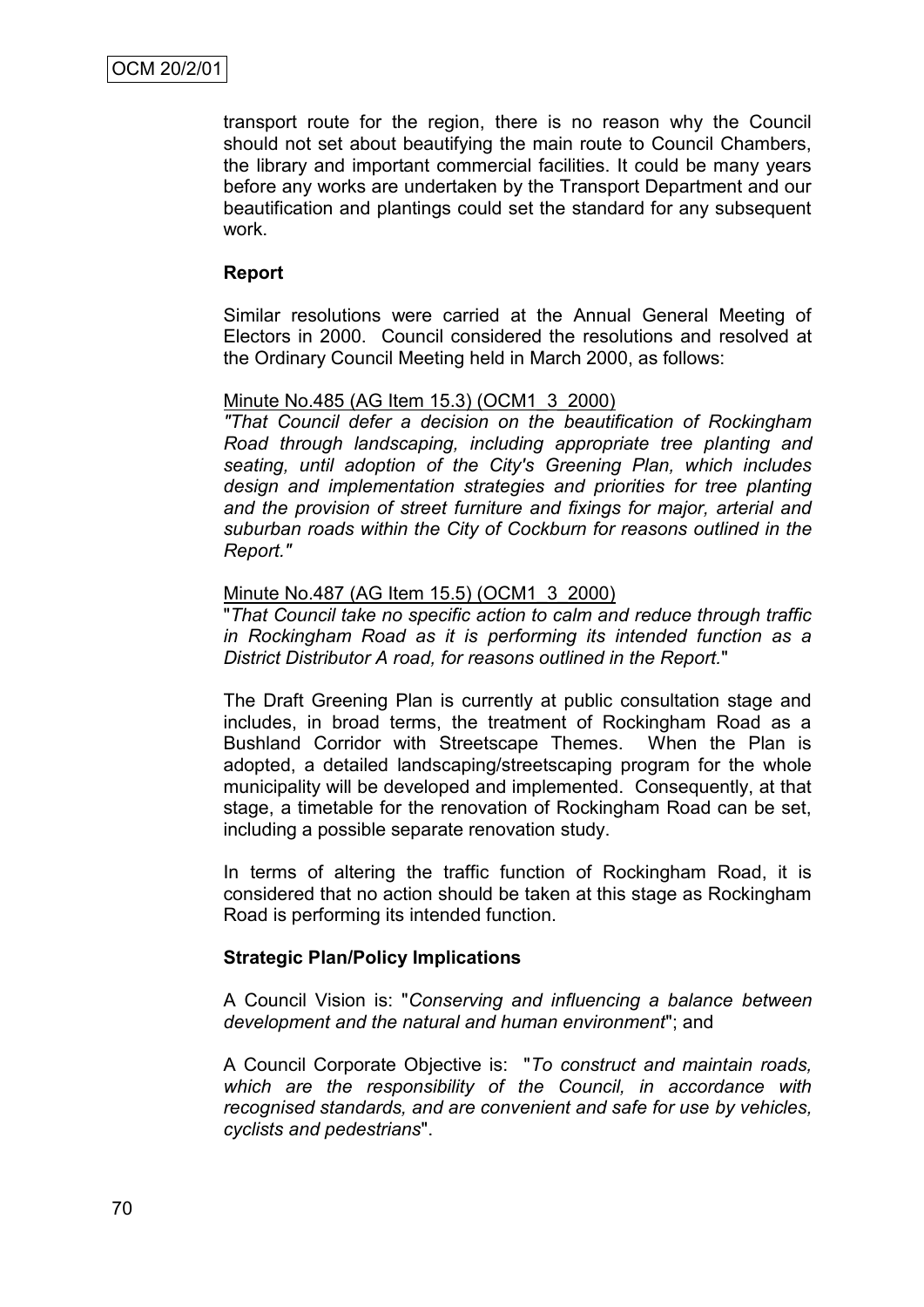# **Budget/Financial Implications**

N/A

# **Implications of Section 3.18(3) Local Government Act, 1995**

Nil

# **16.6 (OCM1\_2\_2001) - INSTALLATION OF SIGNS AND PAVEMENT MARKINGS ON NEW ROADWORKS (1332) (JR)**

# **RECOMMENDATION**

That Council advise WAMA of its support, in principle, for local government to be allocated the funds currently controlled by Main Roads WA for signage and road marking associated with new works on local roads under the State Road Funds to Local Government Agreement, subject to satisfactory resolution of the details of administering the allocation and operation.

# **COUNCIL DECISION**

# **Background**

Most signs and road markings associated with new projects on local roads, have been done directly by Main Roads WA or in recent years, their contractors. Funds required have been provided from the State Road Funds to Local Government Agreement since 1995. The funds in question are those that have been used to meet minor changes to the road system, or where for example a "Give Way" sign has been replaced with a "Stop" sign. Funding has been finite and once the budget for a year was expended, no further funds were provided.

# **Submission**

The Western Australian Municipal Association is seeking Local Government's in principle support or otherwise for Local Government to take over the responsibility for the installation of signs and road markings association with new work on local roads.

For several years, there have been concerns at the time lag between completion of any roadworks, etc that require signing and/or road marking, and their installation. Two areas of delay are of concern, one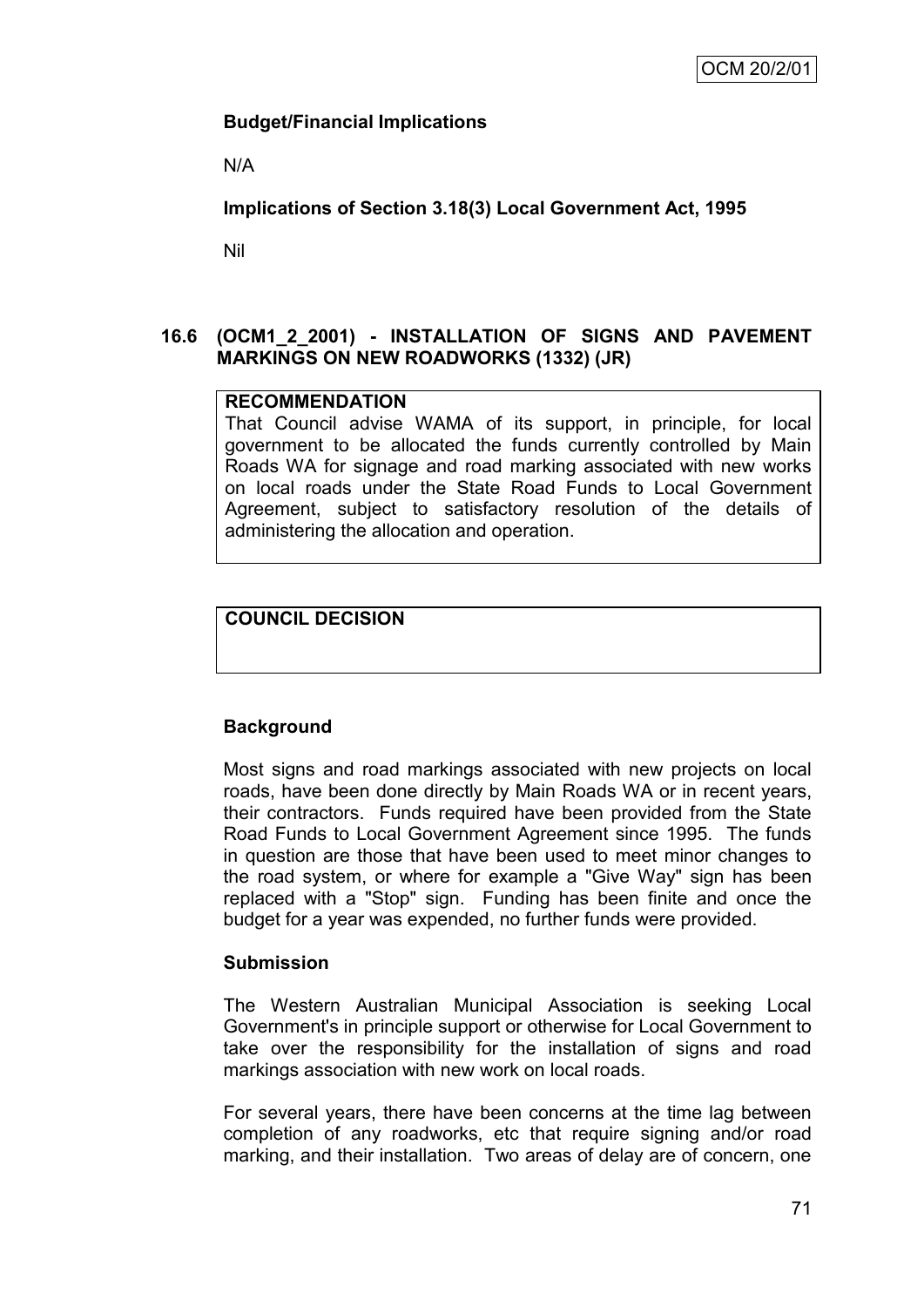related to the time taken to receive Main Roads approval for the works proposed, and the other to organising for the work to be done.

The State Road Funds to Local Government Advisory Committee was of the view that the first concern should be the subject of a Main Roads WA review of their approval procedures and that the outcomes would be reported to the Advisory Committee. They also agreed that the second issue could be best overcome by allowing Local Governments to arrange for the works themselves with funds devolved from Main Roads WA to each Local Government. WAMA has undertaken to obtain the views of Local Governments on this proposal prior to the next Advisory Committee meeting scheduled for early March 2001. This meeting would then consider the views of local government, an itemised list of works to be covered and the proposed schedule of funding to local authorities in order to determine a process, which would then apply from 1 July 2001.

Maintenance associated with existing signs and road markings would remain the responsibility of the Term Network Contractors, as is now the case. Main Roads will fund this work from within their share of State road funds. Ongoing maintenance would also be covered by the Term Network Contracts.

## **Report**

Main Roads WA proposes to allocate out to Councils, the funds currently budgeted for *signage and road marking associated with new work on local roads* and included in the road funding agreement with local government. Main Roads WA would still approve construction drawings showing the placement and type of road markings and signage.

It would be of greater benefit to the Council to have our own people organizing for the new lines and signs to go in on all new works to reduce the amount of time required for temporary signage to be on the site. All works will be able to be completed in a shorter time period with us being able to deal with MRWA's signage contractors directly or undertaking the signage work ourselves.

However, details which will need to be satisfactorily resolved before taking over include:

- **Funding arrangements and limitations**
- Administration, monitoring and recording requirements and administration cost arrangements
- Quality control of contractors
- **Access to approved materials**
- Details of existing programs
- **New subdivision/development implications.**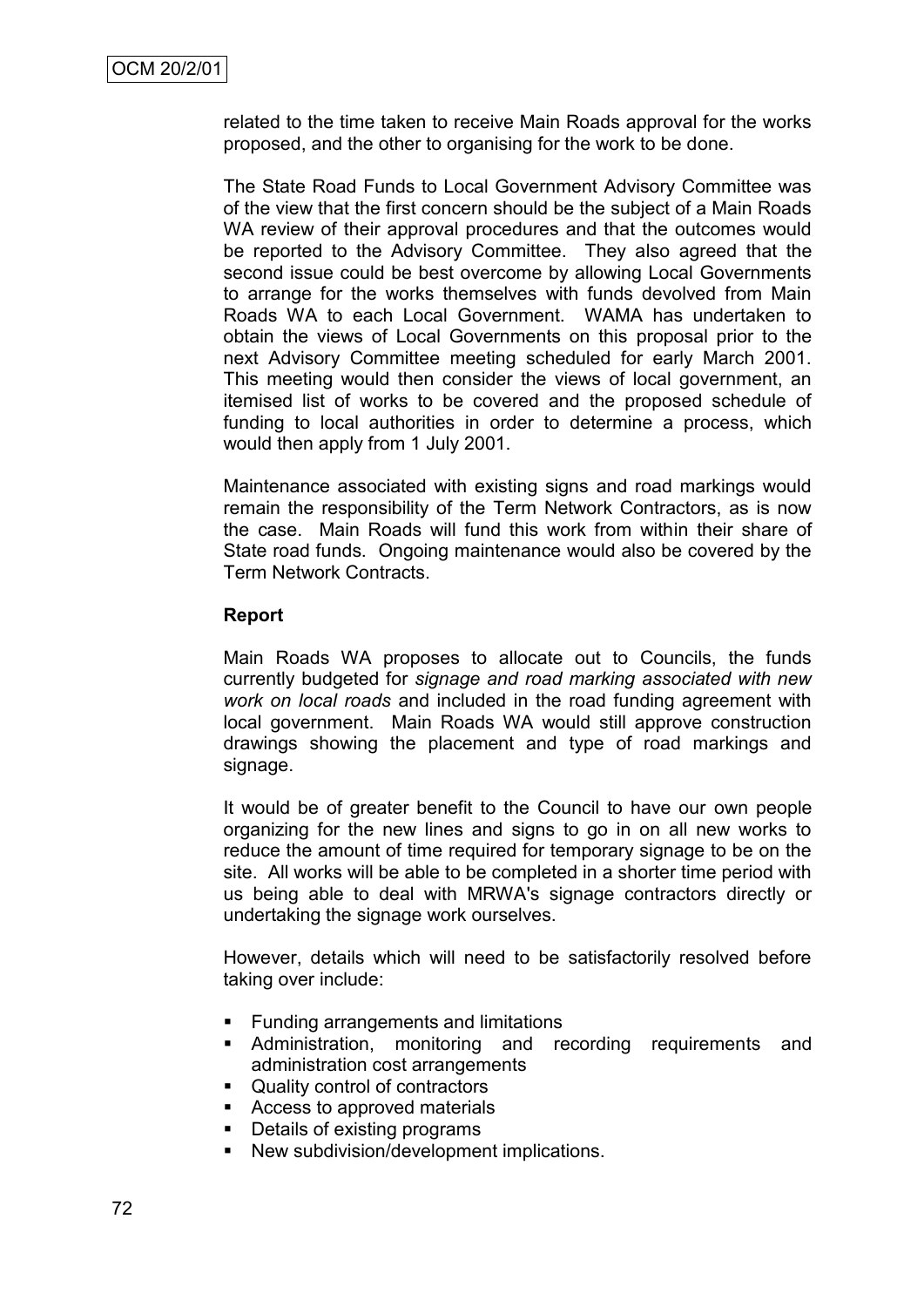# **Strategic Plan/Policy Implications**

A Council Corporate Objective is *"To construct and maintain roads, which are the responsibility of the Council, in accordance with recognised standards, and are convenient and safe for use by vehicles, cyclists and pedestrians."*

# **Budget/Financial Implications**

Subject to funding allocations from MRWA.

# **Implications of Section 3.18(3) Local Government Act, 1995**

Nil.

# **17. COMMUNITY SERVICES DIVISION ISSUES**

## **17.1 (OCM1\_2\_2001) - BUSH FIRE COMMITTEE MEETING TIME AND DATES (1550) (JJ)**

# **RECOMMENDATION**

That Council provides that the Bush Fire Committee meetings be held on the third (3rd) Thursday of the month, quarterly (February, May, August and November) commencing at 7.30pm, with a meal provided at 6.30pm prior to the meeting.

# **COUNCIL DECISION**

## **Background**

At the Bush Fire Committee Meeting held on 11 January 2001, it was resolved as follows:-

*"Moved Deputy Mayor Graham seconded R Levett that the Bush Fire Committee recommend to Council that meetings be held on the third (3rd) Thursday of the month, quarterly – February, May, August and November commencing at 7.30pm, with a meal provided at 6.30pm prior to the meeting."*

## **CARRIED**

Previously meetings have been held on a set date to allow for other meetings that Brigade Members attend to be scheduled accordingly.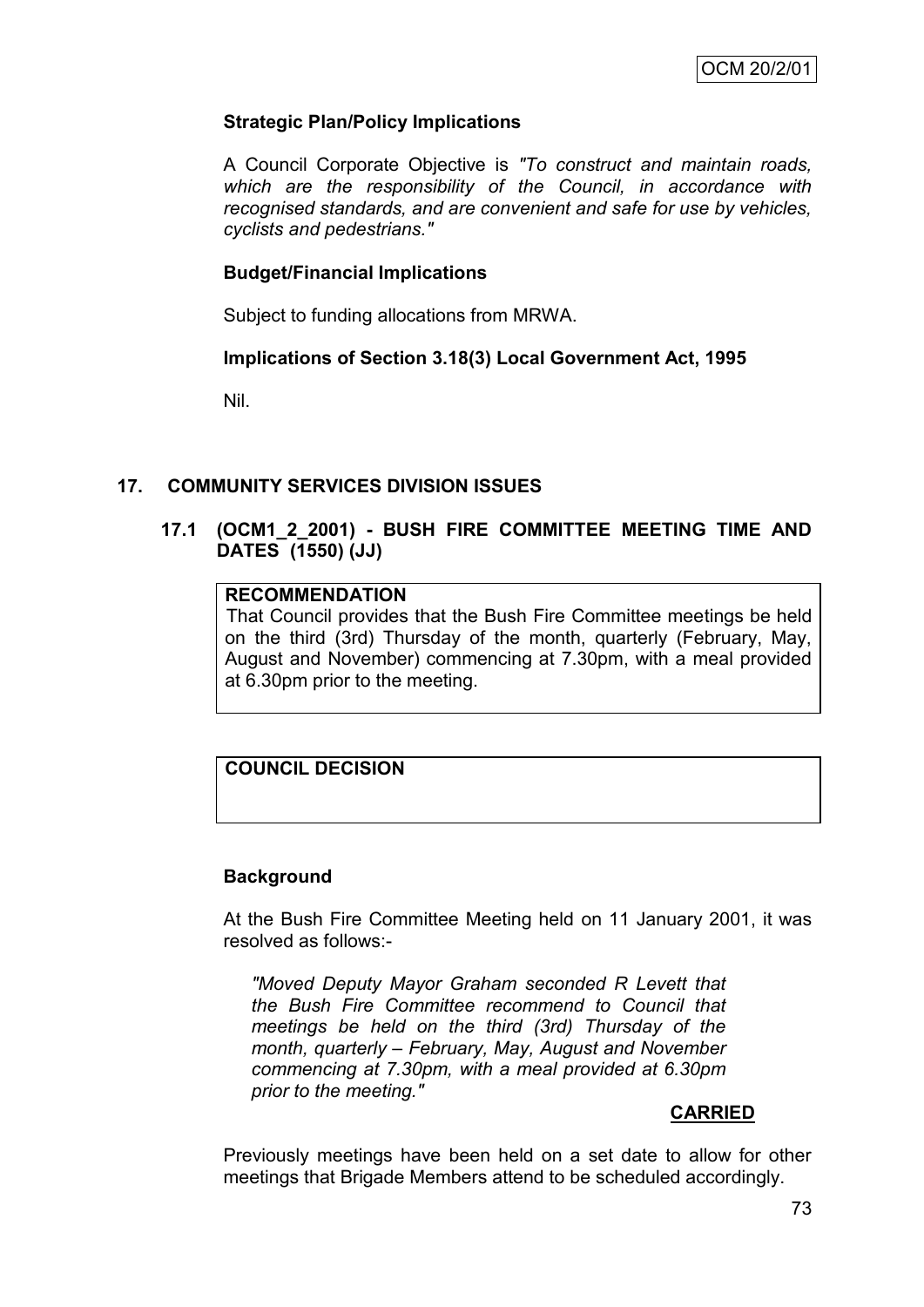## **Submission**

It was considered that the time of 7:30pm would be more convenient to the Brigade Members attending meetings.

Previously, an evening meal was provided at 6:30pm prior to the meeting at 7:30pm.

#### **Report**

N/A

## **Strategic Plan/Policy Implications**

N/A

## **Budget/Financial Implications**

Funds are provided in the budget for refreshments associated with Committee meetings.

#### **Implications of Section 3.18(3) Local Government Act, 1995**

Nil.

# **17.2 (OCM1\_2\_2001) - ELECTORS MEETING FEBRUARY 2001 SECURITY PATROLS PANORAMA GARDENS (9519) (RA)**

## **RECOMMENDATION**

That Council advise the Beeliar Residents Action Group (BRAG) that:

- (1) Council will distribute and collect the survey questionnaire that will determine whether the land owners of the "Panorama Gardens" section of Beeliar are prepared to pay the service levy on their rates for Security Patrols to commence from 1 July 2001; and
- (2) BRAG will be advised of the date on which the survey questionnaire has been provided to Australia Post for distribution.

## **COUNCIL DECISION**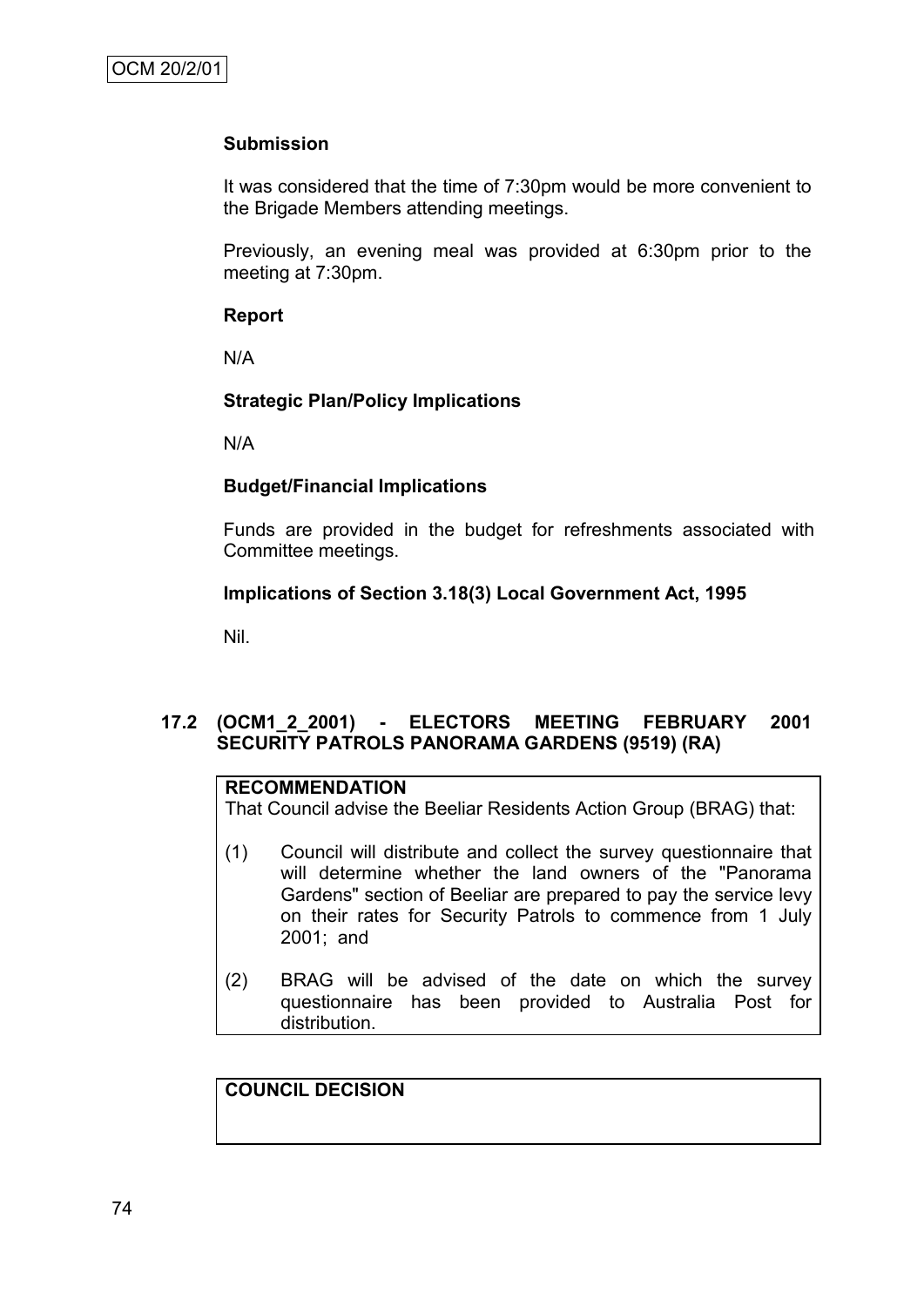# **Background**

Council at its meeting of the  $19<sup>th</sup>$  of January 2001 resolved to tender for security patrols for the area of Panorama Gardens Beeliar. Once the successful tenderer was determined and the cost per property owner calculated the resolution of Council was that the owners would then be surveyed to determine whether they were prepared to pay this service charge. It was intended that this survey would be carried out by administration distributing through Australia Post a pre paid return envelope survey form to all property owners in the area. In accordance with the Council decision the results of the survey would determine as to whether the Security Patrols would proceed.

# **Submission**

At the Annual General Meeting of Electors held on the  $5<sup>th</sup>$  of February 2001 a representative of the Beeliar Residents Action Group (BRAG) made a request for this group to distribute and collect the questionnaire for the security patrols. The motion was as follows:

"*Council allow the Beeliar Residents Action Group (BRAG) to facilitate distribution and collection of the patrol survey to be undertaken by Council at Beeliar*".

# **Report**

The BRAG for the survey held in September 2000 sought to distribute and collect the survey forms on security patrols for the area. Administration then and still does hold the strong view that the survey must be carried out and seen to be carried out in a manner that is open, without prejudice, bias or pressure. The BRAG are vocal proponents for security patrols. For them to be responsible for the distribution and collection of surveys on this issue could be readily perceived to be prejudicing the survey in favour of patrols. Council through BRAG could be accused of influencing the survey results in this way.

Under the Local Government Act (Section 6.38) Council can levy a service charge to either owners or residents. Should BRAG be involved in this process it would essentially be them distributing the questionnaires to residents and not necessarily owners. It is proposed that the service charge be made to owners of property for a number of reasons.

- The Councils property database used for rates has the most comprehensive contact details for the servicing of accounts.
- The Ministry of Housing is the most significant owner of property in the area and in many cases there is no occupier, as the land does not as yet have a house. Should the occupier be charged the fee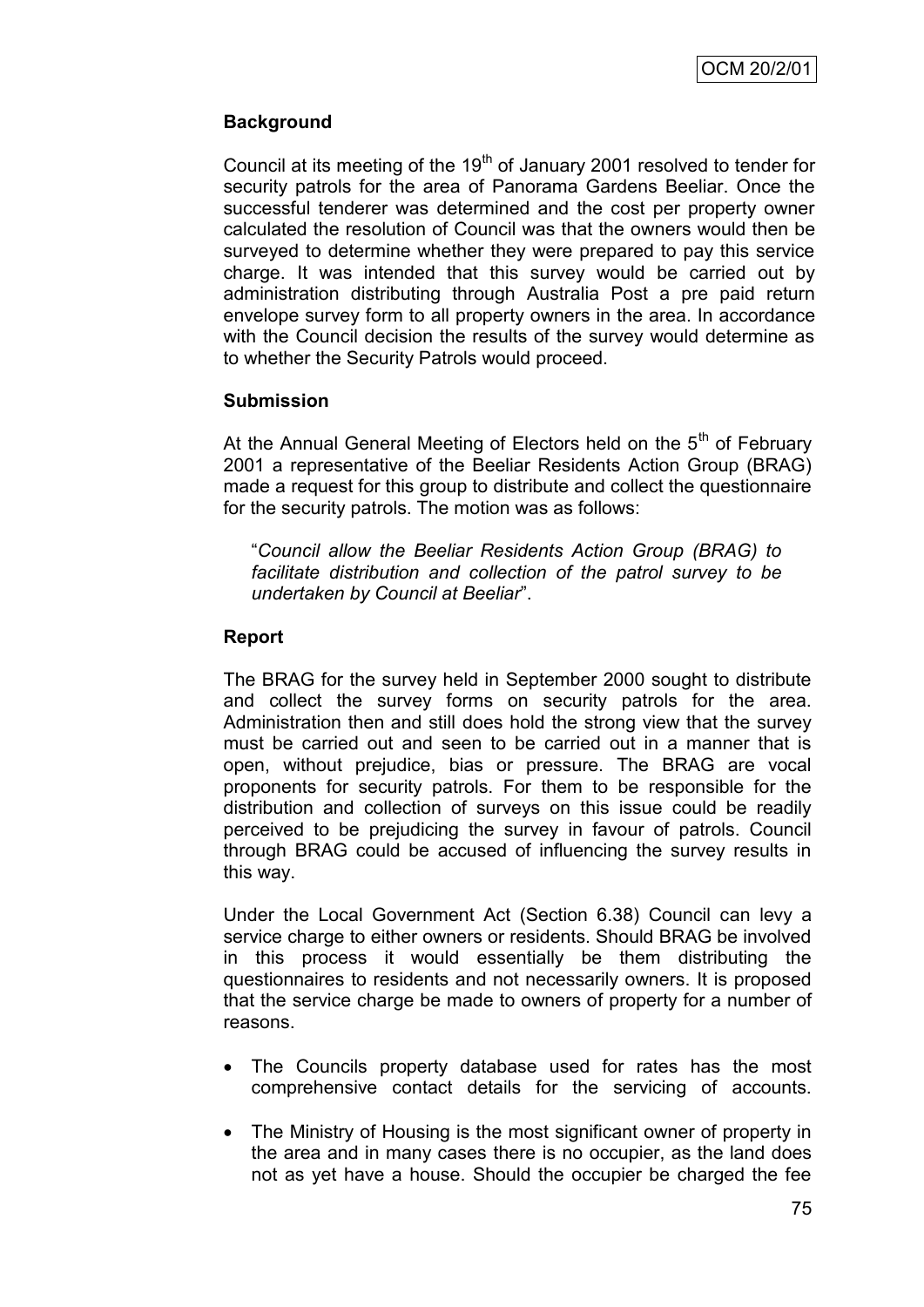not the owner the cost of the patrols would be distributed amongst many less contributors. There are approximately 450 occupied houses in the area and 700 properties.

• Those renting Ministry of Housing property are probable less likely to be able to afford the cost of the patrols and given the transient nature of some tenants may be less committed to the area in which they rent.

It is strongly recommended that Council distribute and collect the survey results in the manner described above and that BRAG be advised that Council will not permit them to distribute or collect the surveys.

BRAG is of course welcome to promote through the local community support for security patrols. They can also be provided with the time the questionnaires will be distributed and also the names and addresses of those owners to whom the questionnaires will be provided.

#### **Strategic Plan/Policy Implications**

Key Result Area "1.2 To conduct Council Business in an open public forum and to manage Council Affairs by employing publicly accountable practices" Managing Your City refers.

## **Budget/Financial Implications**

Should the patrols for Panorama Gardens Beeliar proceed there will be a special levy on owners of properties in the area

## **Implications of Section 3.18(3) Local Government Act, 1995**

Nil.

# **17.3 (OCM1\_2\_2001) - PROPOSED LEASE OF THE NGALLA MAYA RESPITE HOUSE TO WASA PERSONAL ASSISTANTS (8410) (GMB)**

# **RECOMMENDATION**

That Council:

(1) pursuant to the provisions of section 3.58 of the Local Government Act 1995, give notice of Council"s intention to enter into a lease agreement with WASA Personal Assistants for the use of the Ngalla Maya Respite House for a period of two years, at a rental of no less than \$1000.00 per month plus all outgoing costs, with WASA Personal Assistants having the option to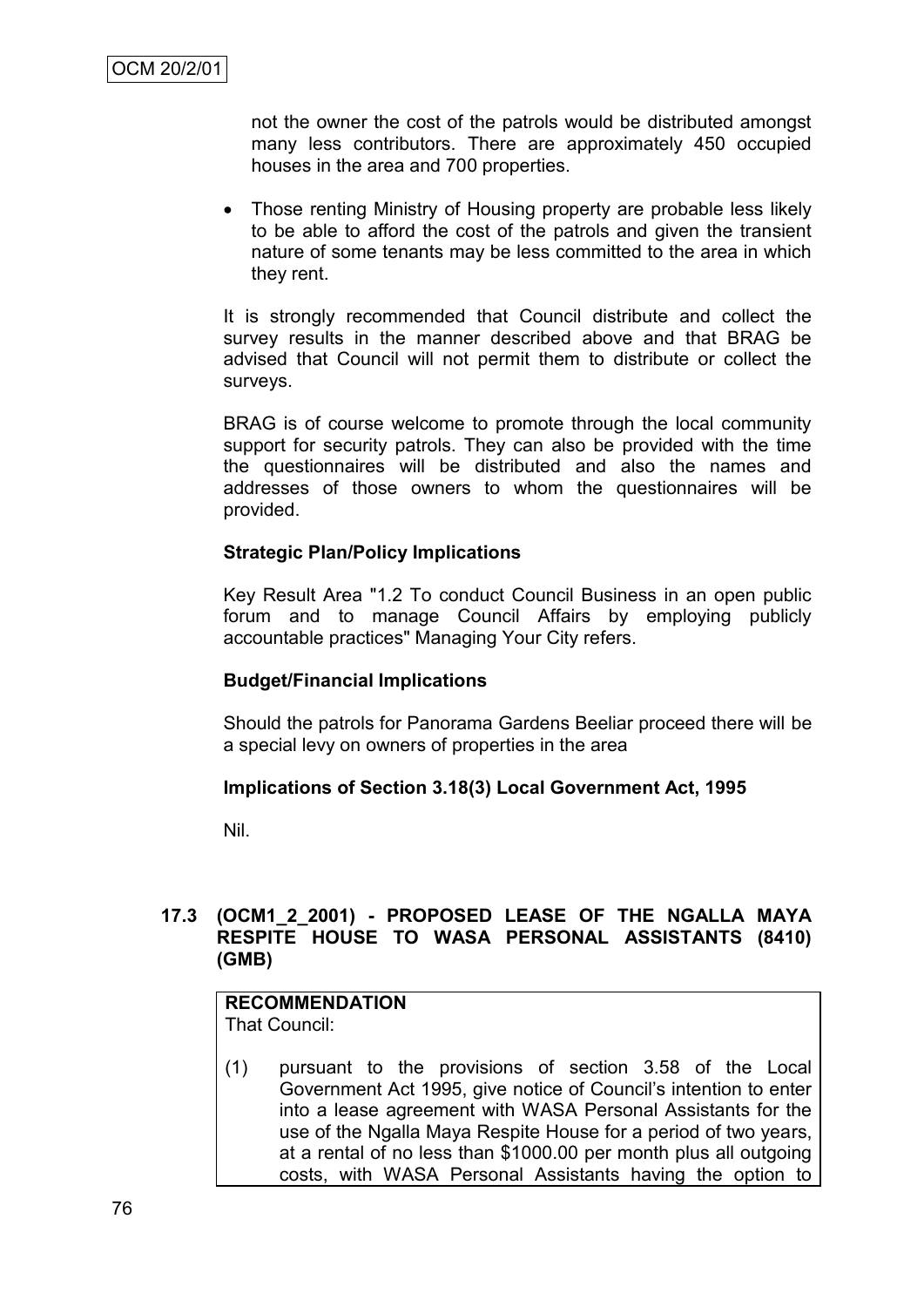## extend the lease for up to five years; and

(2) make the terms and conditions of the lease subject to approval by the Director of Community Services.

# **COUNCIL DECISION**

## **Background**

The City entered into a lease arrangement with Bell Healthcare a private for profit provider to use the respite cottage at the Jean Willis Centre. Effectively the lease fee to Bell Health Care was \$14,716 in the first year, rising to \$33,900 in the 2nd to 5th year. Guidelines for many of the funding programs made the use of the facility limited as the funds were difficult to access for a for profit organisation. The previous lessee was unable to generate sufficient referrals to make the project viable and the lease was subsequently terminated following Council Agreement. Following the termination of the lease with Bell Health Care, Council resolved to enter into a lease agreement with Care Options Inc, a local not for profit organisation, however due to staffing changes within Care Options management, the Lease agreement as agreed by Council has not been pursued.

It can be reasonably stated that the Respite House has not been used to its potential since its construction in early 1995. There still remains a strong demand for overnight respite accommodation in the area, however the Commonwealth/State funding is limited and or an insufficient level to allow an organisation to operate at a viable level.

#### **Submission**

Alternate arrangements have been investigated and a range of options explored. WASA Personal Assistants, which is a private provider of disabled services**,** has presented a proposal that would allow the facility to be utilised for its original purpose at a rental charge of \$1000 per month plus all outgoing costs. This option is to operate a respite service for disabled, particularly younger.

WASA Personal Assistants has been recently established as a local owned and operated partnership. The Partners have had 37 years of professional experience in the provision of services to people with disabilities and the frail aged. The partnership mission is to prove Total Life Opportunities for People with Disabilities, their Families and Carers.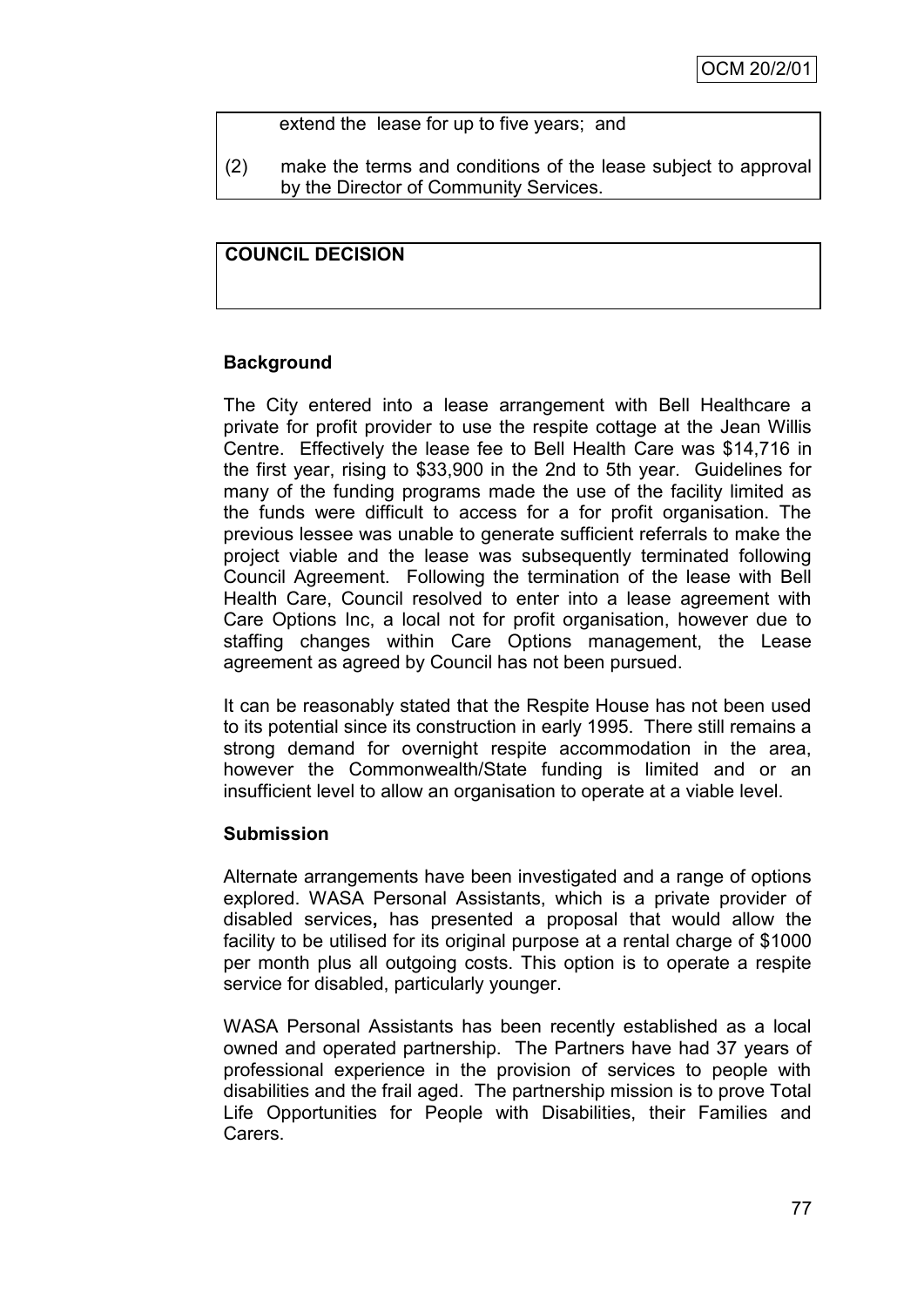# **Report**

The Respite House was initially constructed to provide a much needed accommodation service for frail aged and disabled in the local community. The proposal being put forward by WASA Personal Assistants, will utilise the building for the purposes for which it was originally designed. The proposed rental costs will also ensure that the service to the community is recommenced immediately and with a higher likelihood of success. It will also allow for greater use of existing funds from the Health Department's Aged Care Assessment Team services. The City"s HACC services will also be able to utilise the service on a fee for service basis that is in line with their funding guidelines.

The level of need for such a service as that to be provided by WASA Personal Services has been clearly demonstrated. A viable respite service within the City of Cockburn will greatly enhance the lives of those disabled who require the service and their families.

The terms and conditions of the lease will be subject to the approval of the Director of Community Services.

## **Strategic Plan/Policy Implications**

Strategic Plan Item 5.2 "Human and Community Services" refers. Maintenance of this facility meets identified community need.

## **Budget/Financial Implications**

An income of \$12000 per annum will be generated with savings in the vicinity of \$1000.00 per annum in tariffs that Aged and Disabled Services are currently charged for their low usage of the facility

## **Implications of Section 3.18(3) Local Government Act, 1995**

Funds for the provision of Frail Aged and Disabled Services have traditionally been the domain of the Commonwealth and State Governments. It has been a clear policy of the Commonwealth Government to find a range of service providers to create a competitive environment. WASA Personal Assistants in turn, tender for these Commonwealth and State Government funds. The City of Cockburn does not provide a respite accommodation service and hence cannot be seen to be in competition to other service providers.

## **18. EXECUTIVE DIVISION ISSUES**

Nil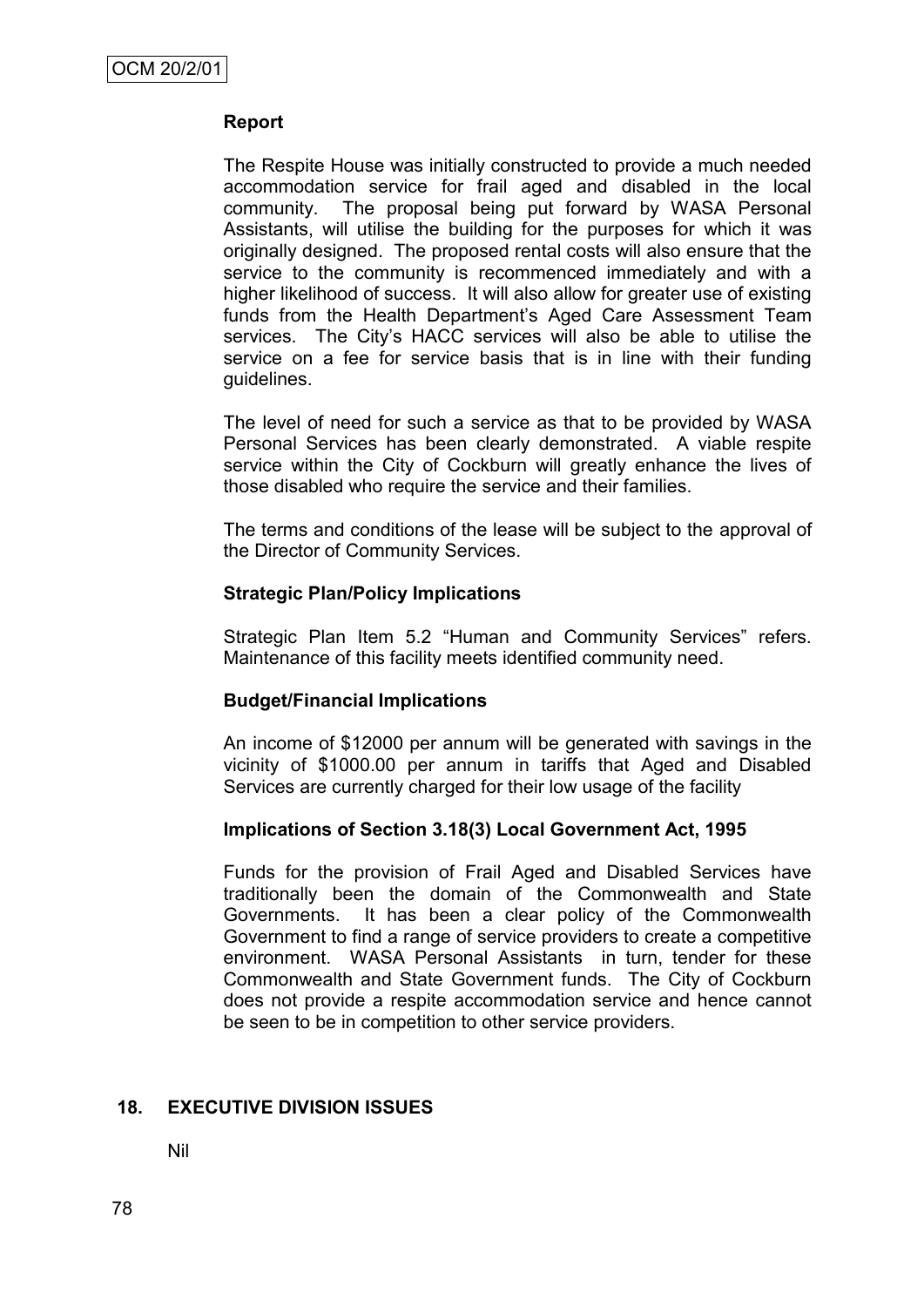# **19. MOTIONS OF WHICH PREVIOUS NOTICE HAS BEEN GIVEN**

# **19.1 (OCM1\_2\_2001) - CLR HUMPHREYS - CODE OF CONDUCT DOCUMENTS (1054) (DMG)**

# **MOTION**

- (1) That pursuant to s5.8 of the Local Government Act 1995 (WA) ("the Act") a committee be established comprised of 4 Elected Members of Council in accordance with s5.9(2)(a) of the Act.
- (2) In accordance with s5.8 of the Act, the function of the committee will be to assist the Council, by considering and recommending to Council, whether the current Code of Conduct and Administrative Compliance documents, as adopted on 15 August 2000, need to be amended.
- (3) That committee members be provided with copies of the WAMA model Codes of Conduct for Elected Members and Staff.
- (4) The committee report to Council with a recommendation for the Council Meeting scheduled for 20 March 2001.
- (5) The committee be disbanded at the close of the meeting at which the recommendation to Council is accepted.
- (6) The committee be provided administrative support for:
	- (a) conducting research
	- (b) recording minutes of meeting proceedings in accordance with s5.22 of the Act.
- (7) The first meeting of the committee to be held at a time to be agreed by the committee members, at which meeting a presiding member will be elected in accordance with s5.12 of the Act.
- (8) That Council appoint Clrs ……………………………. to be members of the Committee.

# **RECOMMENDATION**

That Council:

(1) pursuant to s5.8 of the Local Government Act 1995 (WA) ("the Act") a committee be established comprised of 4 Elected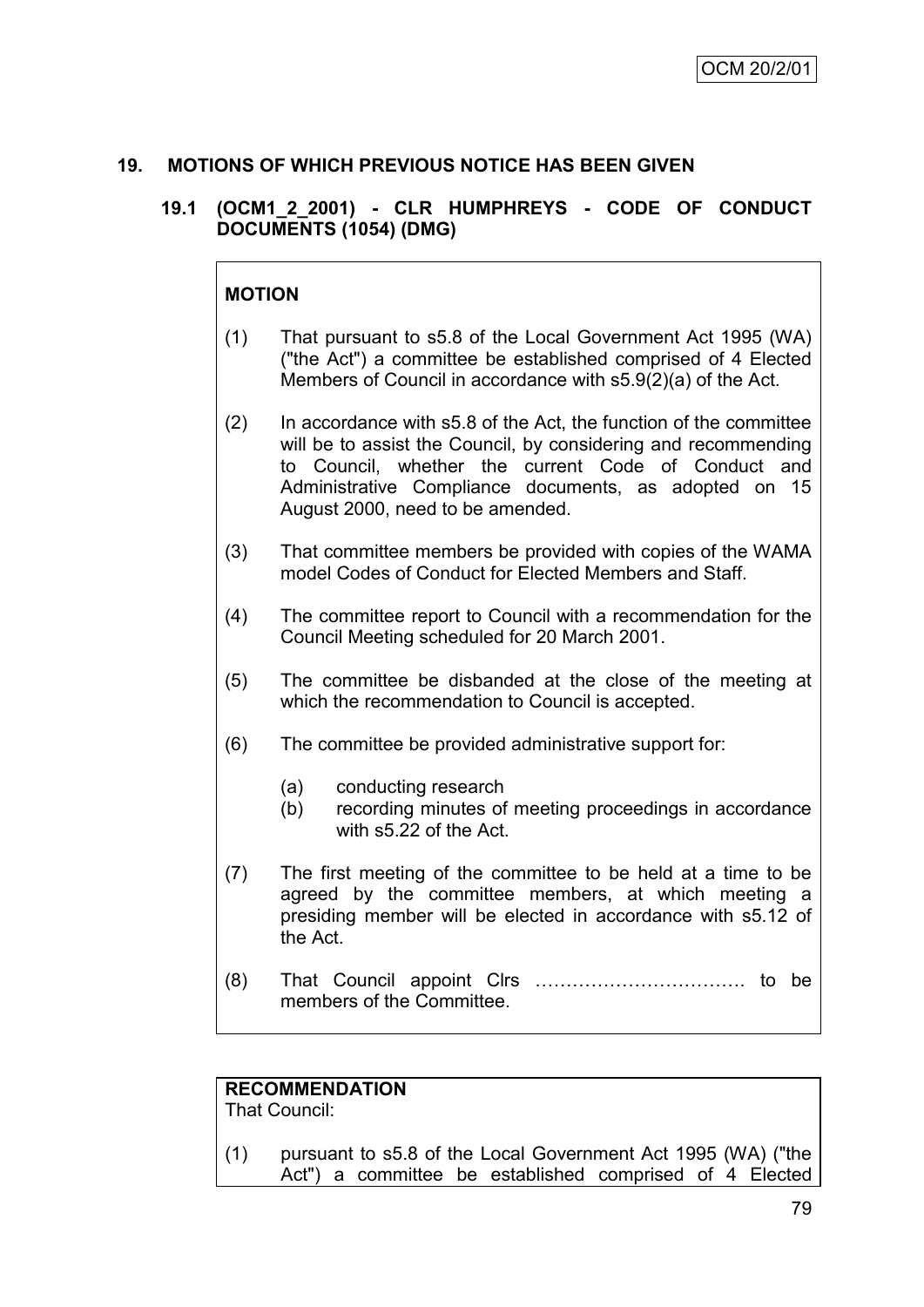Members and 3 Senior Officers of Council in accordance with s5.9(2)(b) of the Act.

- (2) In accordance with s5.8 of the Act, the function of the committee will be to assist the Council, by considering and recommending to Council, whether the current Code of Conduct and Administrative Compliance documents, as adopted on 15 August 2000, need to be amended.
- (3) That committee members be provided with copies of the WAMA model Codes of Conduct for Elected Members and Staff.
- (4) The committee report to Council with a recommendation for the Council Meeting scheduled for 20 March 2001.
- (5) The committee be disbanded at the close of the meeting at which the recommendation to Council is accepted.
- (6) The first meeting of the committee to be held at a time to be agreed by the committee members, at which meeting a presiding member will be elected in accordance with s5.12 of the Act.
- (7) That Council appoint Clrs ……………………………. , the Chief Executive Officer, Director – Community Services and Director – Planning and Development Services to be members of the **Committee.**

**TO BE CARRIED BY AN ABSOLUTE MAJORITY OF COUNCIL**

# **COUNCIL DECISION**

## **Background**

By Notice given at the Ordinary Council Meeting conducted on 16 January, 2001, Clr. Humphreys indicated his intention to seek the support of Council to establish a Committee comprising 4 Elected Members to, in effect, review the Code of Conduct documents, adopted by the previous Council (Commissioners) in August, 2000.

## **Submission**

That the proposed Committee also contain employee representation.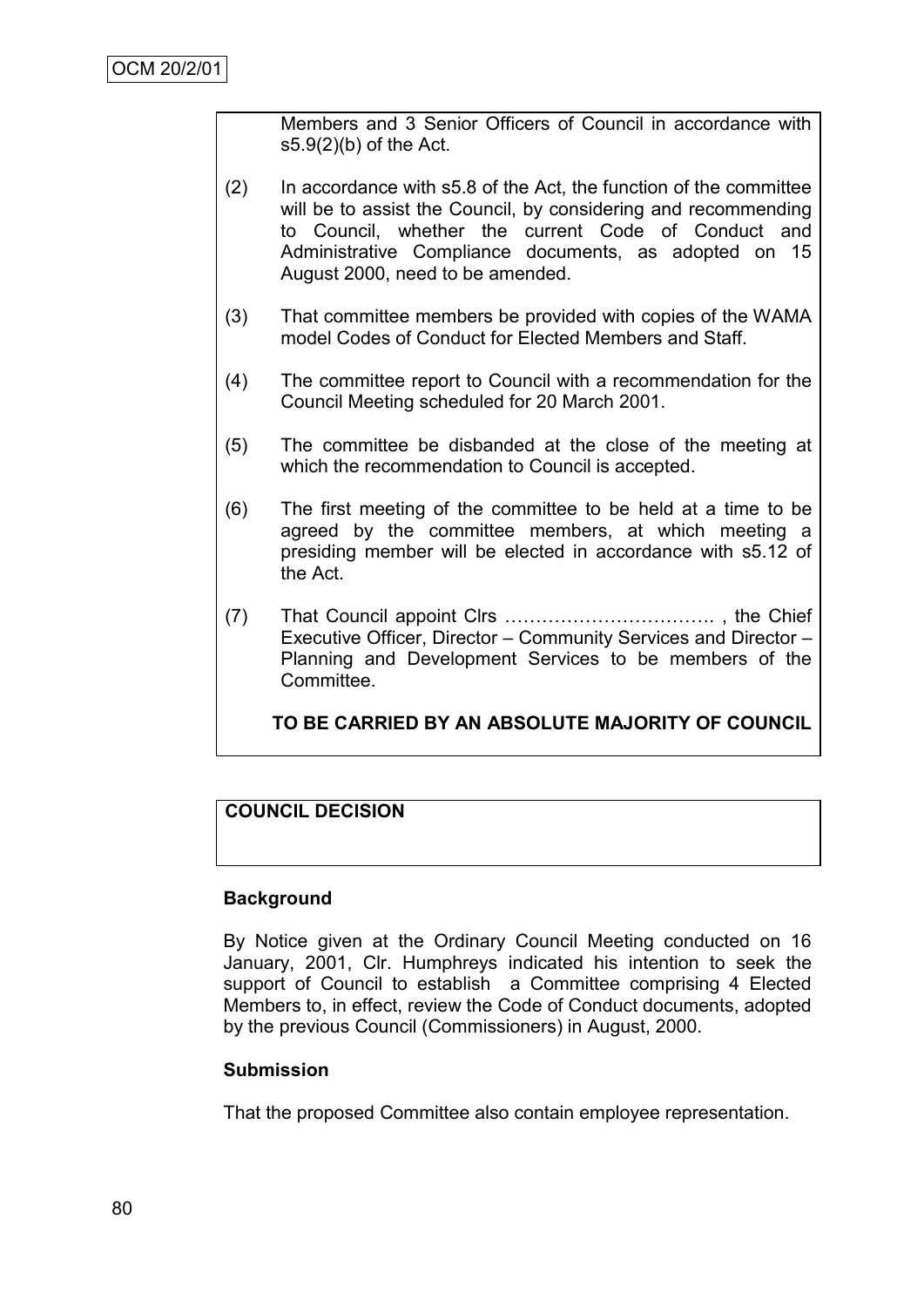# **Report**

As the Code of Conduct documents impact on staff as well as Elected Members, it is considered important that any review of the current Codes involve representation from both the Elected Member (Executive) and employee (Administrative) sections of the organisation. Council should be aware that the recent Cockburn Inquiry was highly critical of the previous Council and employees over the manner in which Council made amendments to its adopted Codes, and by doing so, contributed to its demise by displaying a lack of application to the principles of good government.

Therefore, it is important that any review of the adopted Codes, into which considerable effort and input was afforded by the previous Council (Commissioners) in conjunction with the CEO and senior employees, is undertaken in a similarly balanced and objective manner to ensure the viewpoints of both areas of responsibility are contained in the final draft document to be presented to Council for consideration.

# **Strategic Plan /Policy Implications**

Key Result Area "Managing Your City" refers.

# **Budget/Financial Implications**

N/A

# **Implications of Section 3.18(3) Local Government Act, 1995**

Nil.

# **20. NOTICES OF MOTION GIVEN AT THE MEETING FOR CONSIDERATION AT NEXT MEETING**

# **21. NEW BUSINESS OF AN URGENT NATURE INTRODUCED BY DECISION OF MEETING BY COUNCILLORS OR OFFICERS**

# **22. MATTERS TO BE NOTED FOR INVESTIGATION, WITHOUT DEBATE**

## **23. CONFIDENTIAL BUSINESS**